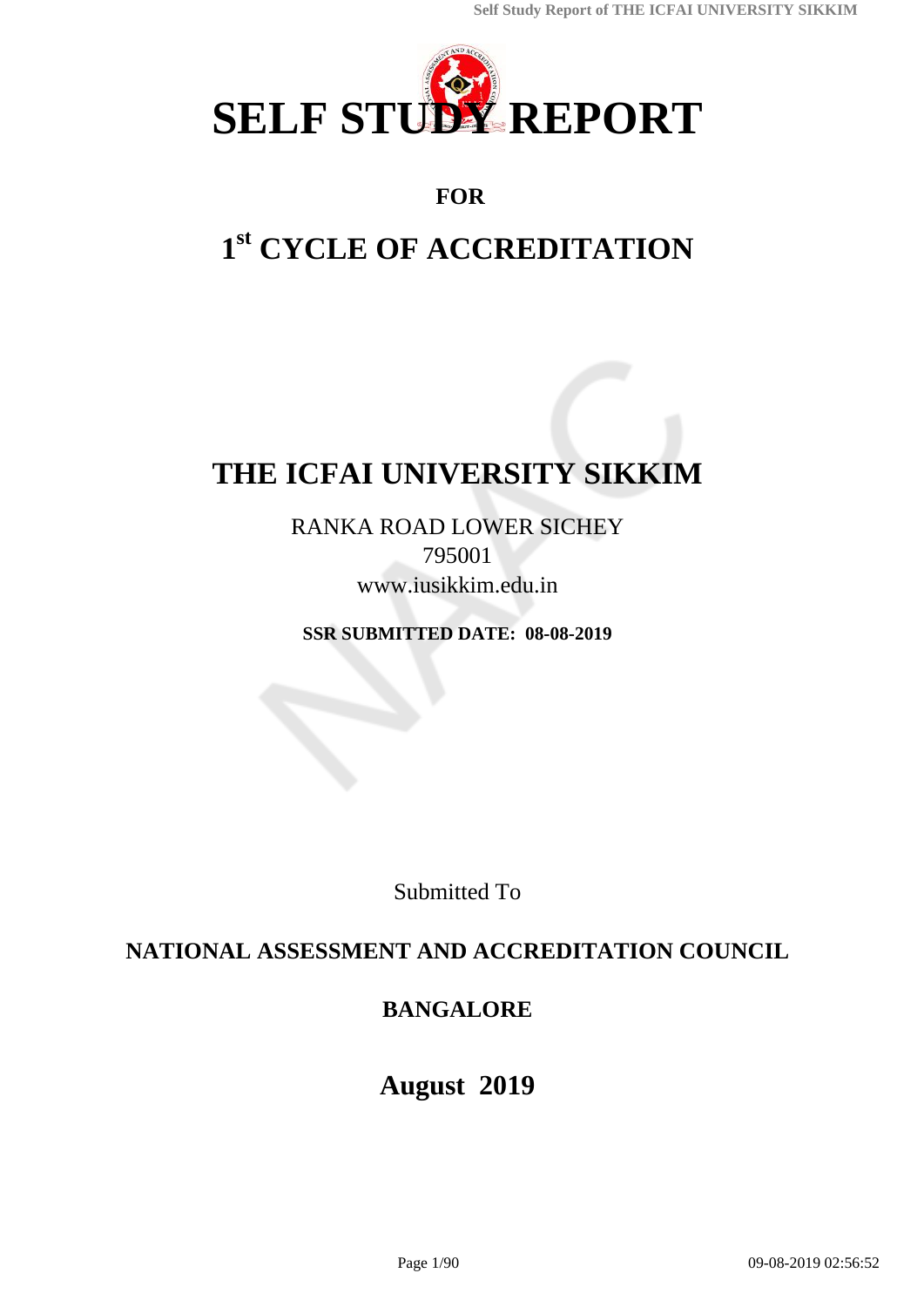# **1. EXECUTIVE SUMMARY**

## **1.1 INTRODUCTION**

ICFAI University Sikkim is established in North East Region by ICFAI Society, which is present across 12 States, currently catering to the educational and developmental needs of more than one lakh young people. Its vision, mission and modus operandi are characterized by the distinctive educational philosophy and method of ICFAI institutions in the country.

The University was set up at Gangtok, Sikkim, the gateway to North-East India, bordered by Bhutan, Tibet and Nepal. Part of the Himalayas, the area has a dramatic landscape that includes India's highest mountain, Kanchenjunga. Sikkim is also home to glaciers, alpine meadows and thousands of varieties of wild flowers. It is a very young state and an infant as far as education is concerned. To cater to the educational needs of the people of Sikkim and offer them relevant study programmes with a focus on research and social commitment the university is established in the serene and lush green atmosphere and spread over about 25 acres area and built over space of 55000 sq ft. with further expansion in the pipe line.

The university has academic blocks, digital class rooms, state of the art library facility with online subscription with various journals, internet with Wi-Fi enabled facility, sports facility and other resources. ICFAI University has out sourced hostel and staff accommodation.

The University was formally established as a State University in the private sector by the Institute of Chartered Financial Analysts of India University (Act 9 of 2004) passed by Legislative Assembly of Sikkim. It was notified in Sikkim Government Gazette No No.9/LD/2004 Dated, 15-10-2004. The University is recognized and listed as a University under Section 2(f) of the UGC Act and empowered to award degrees under Section 22 (B) of the UGC Act. The university has applied for section 12 (B) status which is under active consideration.

#### **Vision**

The vision of the ICFAI University Sikkim is to be a world class university and to become a centre of excellence in education and research with focus on the following:

- Education accessible by all.
- Harmonize technical brilliance with touch of humanity.
- Stimulant to cutting edge research and innovations.
- Boost the employability of the local youths of Sikkim.
- Transform the socio-economic development of the region.
- Provide a condusive atmoshphere for the holistic developments of the students.

#### **Mission**

The mission of the ICFAI University, Sikkim is to become a global leader offering world class higher education which: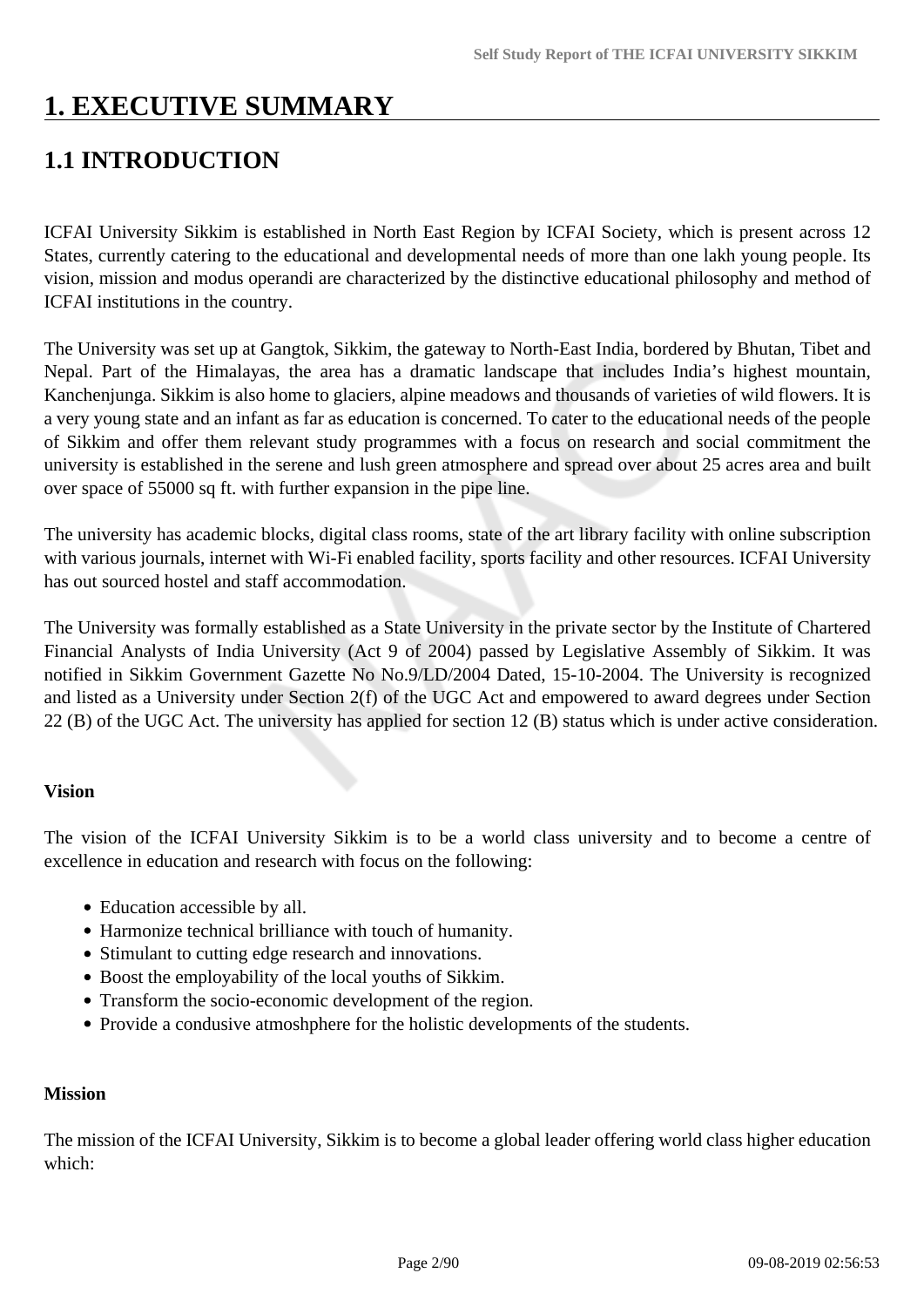- Is innovative, professional, and career-oriented at both the undergraduate and post graduate level and inclusive of technology-aided pedagogies to equip the students with the necessary life skills as well as professional ethics endowed with high sense of ethics.
- Provides with learning resources, infrastructure etc for stimulating environment for qualitative education and enthusiastic research particularly in the areas of socio-economic and cultural development of the State of Sikkim and the nation.
- Promotes an educational environment which is industry focused having interaction/collaboration with regional, national and international bodies. It is mainly targeted towards establishing healthy system for communication among all stakeholders for vision-oriented growth both at rural and urban levels.

## **1.2 Strength, Weakness, Opportunity and Challenges(SWOC)**

#### **Institutional Strength**

- The ICFAI University, Sikkim, is located near Ranka Road, which is about 5 km from the capital city. Gangtok.
- The placement record of the university is impeccable. It is the greatest strength of the university.
- The University has truly attained international status as many of the students enrolled here are from the nearby countries besides the students of our country.
- The location is endowed with greenery, tranquility and is conducive for teaching–learning process.
- It has its own campus spread over 24 acres of land. Many career oriented programmes have been offered under one roof.
- The institution imparts not only career oriented courses, but also engages in the holistic development of the students.

#### **Institutional Weakness**

- 1. The difficult geographical terrain of Sikkim is one of the reasons for the low retention of experienced academicians. Moreover, the hill stations are more expensive and cost of living is relatively higher.
- 2. Due to the lack of industries and factories the employment opportunities are limited in Sikkim.
- 3. The natural calamities/disasters made Sikkim inaccessible for the leading academician to come to the state.
- 4. Poor connectivity is another reason for the hindrances in academic development. It also affects the opportunities for internship and employment of the university graduates.

#### **Institutional Opportunity**

- 1. To transform ICFAI University, Sikkim into global leader in academics and a centre of excellence.
- 2. To become a leading research centre in the North East.
- 3. To develop the IT sector and help the state in generating resources.
- 4. To Introduce a new areas such as Bio-technology, Microbiology etc. as Sikkim is the hotspot of biodiversity.

#### **Institutional Challenge**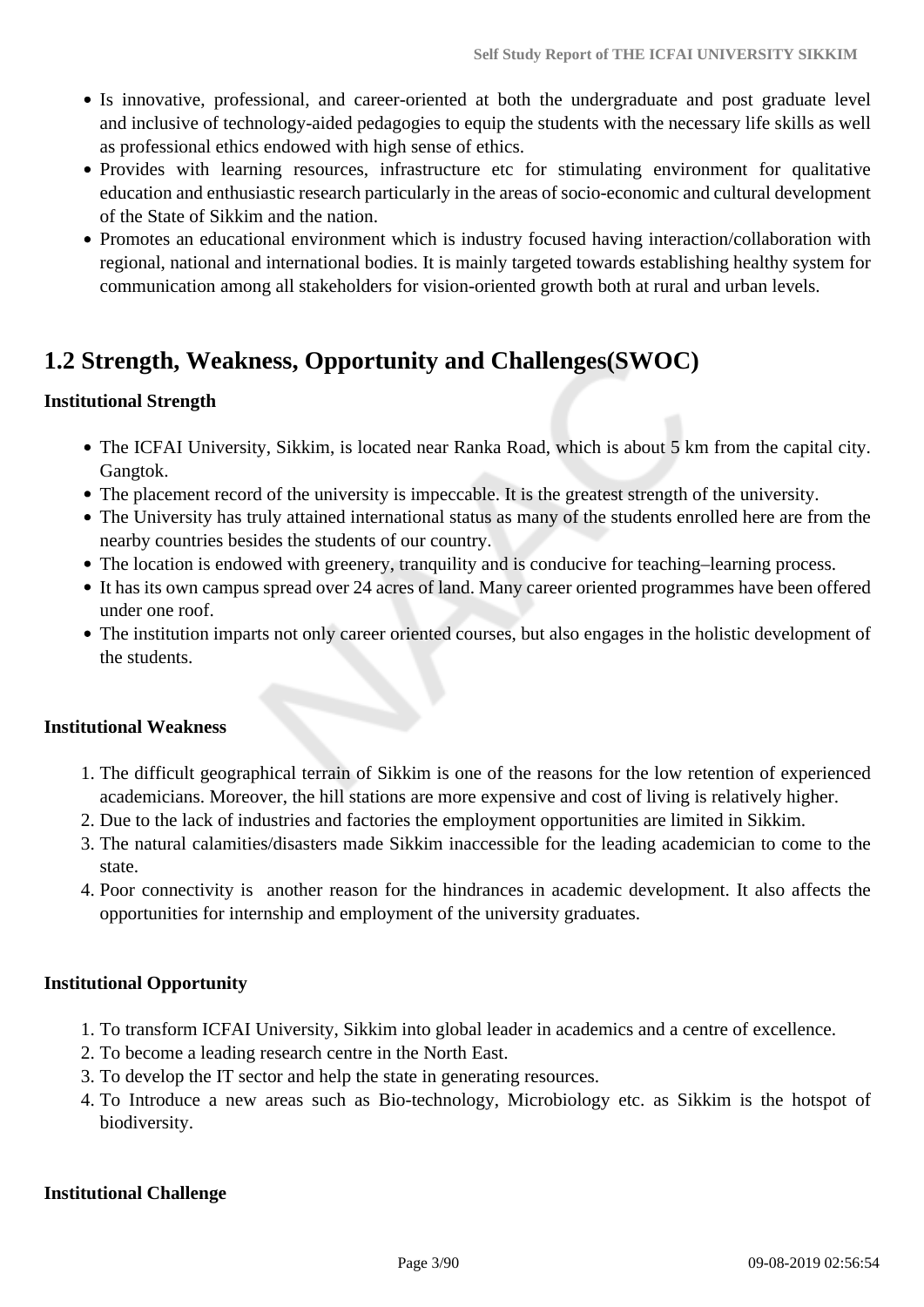- 1. Promotion of research thorugh collaboration with R&D institutes/research centers is one of the most important challenges for the university as there are less number of industries in the region.
- 2. To increase the enrollment of students in the university is a challenging task due to the high number of competitors in the market.
- 3. To generate resources for the development of the university.
- 4. To become self reliant.

## **1.3 CRITERIA WISE SUMMARY**

#### **Curricular Aspects**

The aim of the ICFAI University Sikkim is to emerge as a leader in research and innovation driven University in the North East region of India to cater to the needs of the population of Sikkim apart from by and large the population of the North East and the rest of India. It also intends to serve as a repository of the best name in different fields and to make students efficient in their respective fields of specialization, which not only allow them to become an asset and self-sufficient, self-reliant themselves but also, become a proud asset of their family, the community, the nation and the world which are a prerequisite for a country's asset. The curricula of the University has been designed aiming at preparing the youth who would be fit for the job market as well as providing jobs to the other citizens by establishing a business of their own.

The mission of the ICFAI University Sikkim is to provide a forum to produce and disseminate knowledge on the implications and applications of different disciplines within society.

#### **Teaching-learning and Evaluation**

Admission to the different programmers will be done by well-planned, transparent, well-administered mechanism which is in accordance with specifications/norms/guidelines issued by UGC and other statutory authorities from time to time. This Institution also follows the Directives issued by Higher Education, Department of Human Resource Development, and Govt. of Sikkim. The oral lecture and practical method are adopted in guiding the students according to the syllabus. The syllabus is drafted and prepared in accordance with the guidelines issued by different statutory bodies and keeping in mind the requirement of the stakeholders. The evaluation work in different subjects will be allotted to the different teachers on the basis of their qualification, specialization, and efficiency. The allotment of papers to different teaching staff will be done by the Dean of Studies in consultation/discussion with the respective subject teachers. It not only develops self-management skill but also, develop the rapport between the students and the teachers respectively. As a result our students have joined in highly reputed fields and positions like TCS, professors of different Government and private universities and some reputed private organizations.

#### **Research, Innovations and Extension**

The ICFAI University, Sikkim is committed to the pursuit of excellence in research and aiming to lead the national agenda across the spectrum of science and technology, humanities and social responsibilities. Our commitment to the range of our interdisciplinary work is reflected in the sustenance of both applied research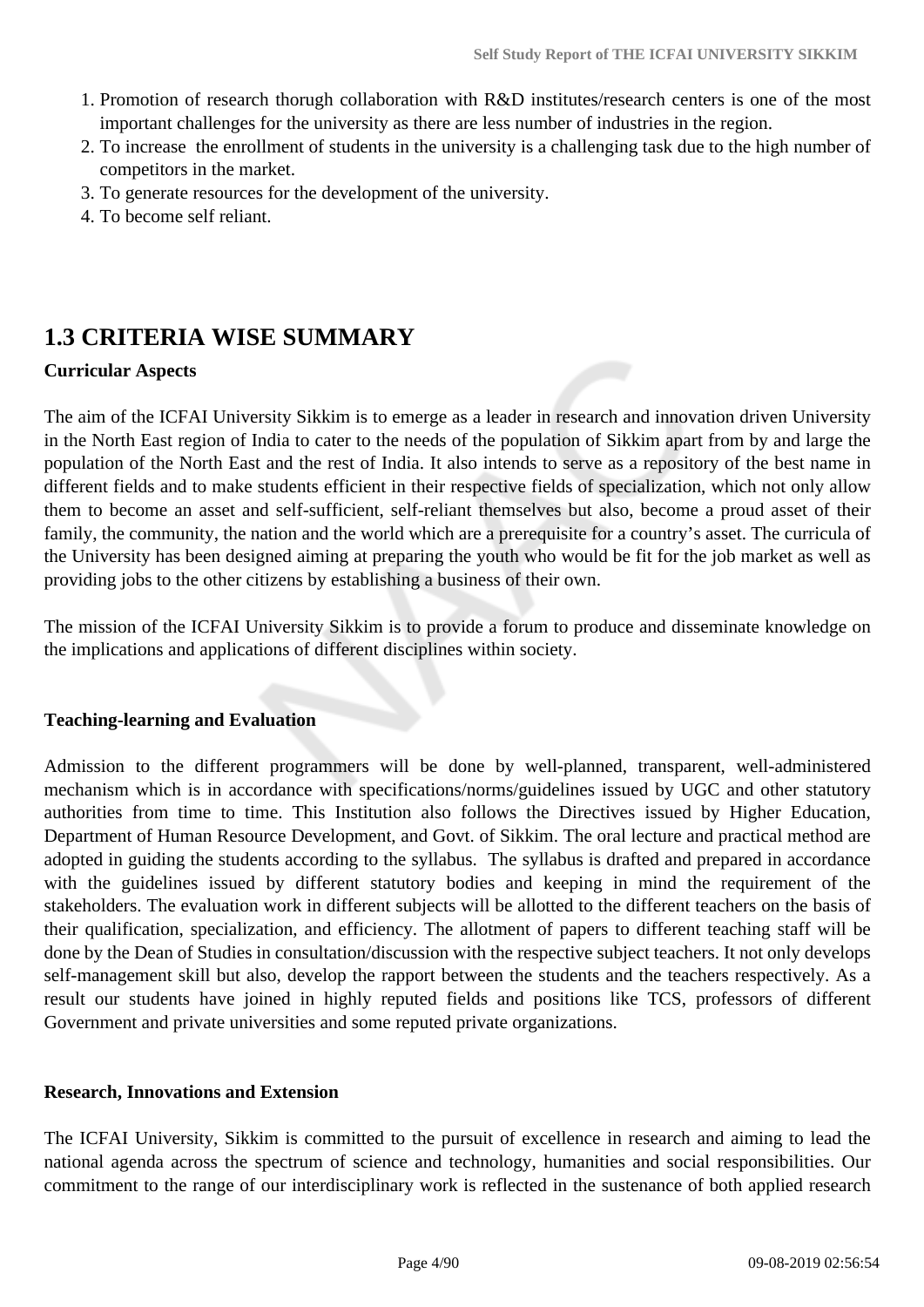and basic research which may yield a long-term impact. ICFAI University Sikkim ensures that all the core and inter-disciplines flourish in research by adopting the highest norms and standards of scholarship. This document provides the information of research policy and promotional activity of ICFAI University,Sikkim.

This document outlines the principles that should be taken into account while planning and conducting research. The principles that should be followed strictly while recording, reporting and applying the results produced are emphasised.

#### **Infrastructure and Learning Resources**

The ICFAI University Sikkim has 36 classrooms and tutorial rooms of various sizes ranging from 700 Sq.ft to 841 Sq.ft. The classrooms are spacious, airy and have the necessary modern amenities like LCD, projectors for imparting quality education in few classes. The University has around 8 faculty rooms which are spacious with sitting arrangement of two faculties in each room. In addition there are 2 large faculty rooms with sitting arrangements for 6 faculties in each room. Computers with internet connection apart from free campus wifi are provided to faculty members and students for updating their knowledge and research. Indoor and outdoor game facilities are also present. Since a healthy body is the way to healthy mind. It is necessary to keep the young minds engaged in healthy activities, sports and other co-curricular activities to relieve the academic pressure.

The boy's and girl's hostel has arrangement for 100 students to stay. The rooms are well furnished with Wi-Fi facilities and CCTV facilities. The hostel consists of a Common Hall with a big TV and cable connection. The rooms have necessary cup boards, chairs, tables, beds, almirah etc with lock and keys so that the boys and girls can safely keep their belongings, access internet and study comfortably.

#### **Student Support and Progression**

The curricula designed by the University are implemented through term papers /project works /case study /court visit/field survey etc. In addition to these summer programmes, community mobilization and legal awareness programmes were also given equal importance. While following strict university regulatory guidelines (issued from time to time), the ICFAI University Sikkim have been giving equal importance to the orders/notifications issued by other regulatory bodies. By providing representation from the industry in Board of Studies students are been given placement oriented curricula. The above mentioned efforts of the ICFAI University Sikkim resulted in translating the goals and objectives into reality and reaching the expectations of the stakeholders

#### **Governance, Leadership and Management**

The ICFAI University, Sikkim is a professionally managed University. All the statutory bodies are constituted in accordance with the Act, Statutes and Rules of the University. The university has the following organization structure:

- 1. Vice Chancellor
- 2. Registrar
- 3. Finance Officer
- 4. Dean (Academics, Law)
- 5. Development officer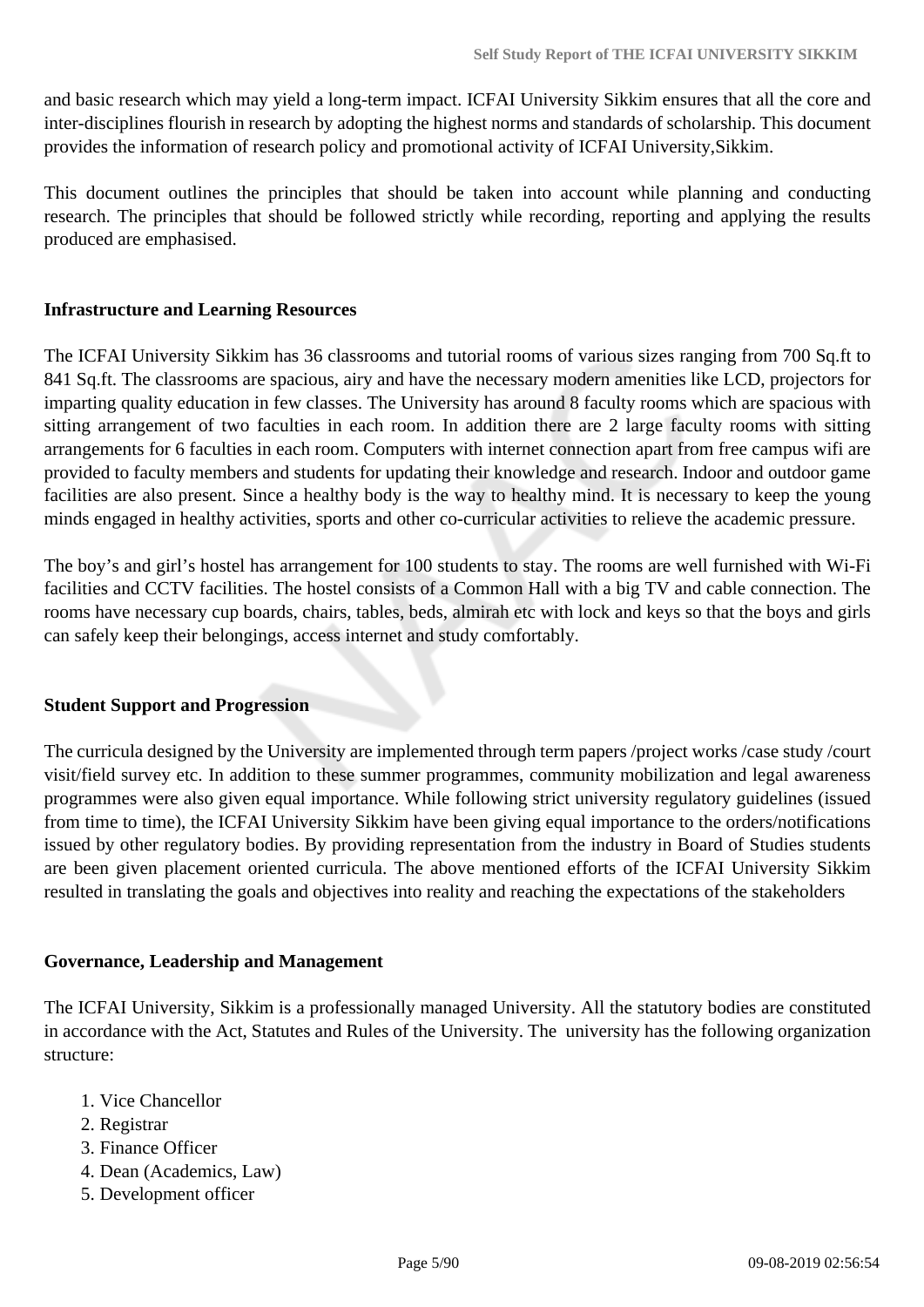- 6. Assistant Registrar
- 7. Coordinators
- 8. Faculty Members

The sponsoring society, The ICFAI Society, Hyderabad has a Board of Governors.

Vice Chancellor is the head of the ICFAI University, Sikkim. He has the vision and expertise to take the institution forward. The vision of the university is to be the global leader of education and a centre of excellence. He is ably supported by the Registrar who is the head of the administartion and finance. Dean, Academics, looks after the academics, Dean, Law ,who looks after the department of law. The Coordinators, coordinate the academic activities viz. the time table, curriculum, evaluation and play a role of facilitator. The Faculty members teach the students and also carry research and consultancy work.

The management works like an well oiled machine to take the institution a head and change the socioeconomic conditions of the region. The institute not only transforms the future of the students but devolps their allround ability to make them a better citizen of India.

#### **Institutional Values and Best Practices**

**Placement Assistance**: **The ICFAI University, Sikkim gives utmost importance to assist students in getting suitable placements after successful completion of the program. The placement record of the University has been exceptional.**

- Objective of the practice:
- To boost the employement of the local students and transform the socio-economic development of the region

**Creating and Sustaining an Eco-Friendly Campus with clear cut goals and priorities in the management of water resources, preservation of flora and fauna, conservation of eco systems , and productive use of the land.**

The objectives of this initiative are:

- Creating for the university community an ambiance and learning environment that advances a civil and sustainable society.
- Ensuring the conservation of biological diversity and the protection of this eco-sensitive area by adopting sound and sustainable development.
- Encouraging the university community to pilot and promote sustainable solutions through teaching, research and extension activities that tackle live issues of the campus and its adjacent communities.
- Promoting and protecting the natural and semi natural habitats of existing species in the campus to ensure their survival and growth.
- Harnessing the traditional knowledge and practices of local communities and involving them in the conservation and sustainable use of these resources.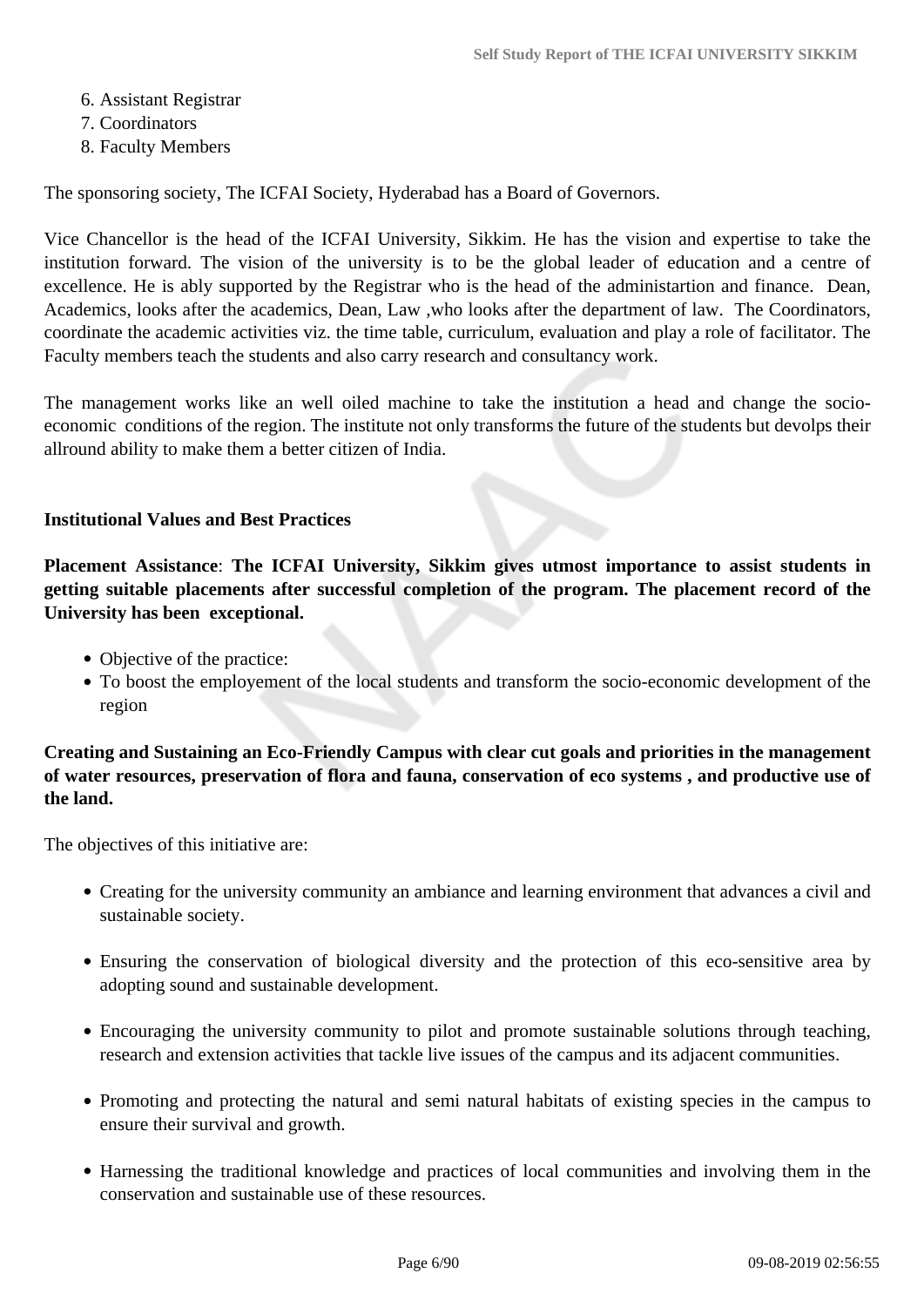- The Context
- Accessibility: The hilly terrain came in the way of creating spaces for academic, residential and recreational areas that blended in with the landscape while being also accessible and eco-friendly.
- Security issues: A campus covering 24 acres with a lot of dense forest cover called for an effective yet unobtrusive security plan.
- The Practice

The uniqueness of ICFAI University Campus is that it demonstrates respect for environment and stewardship of natural resources while ensuring the quality of life on the campus. The Master Plan of the University has been designed to ensure and sustain a harmonious blend of human and environmental well-being.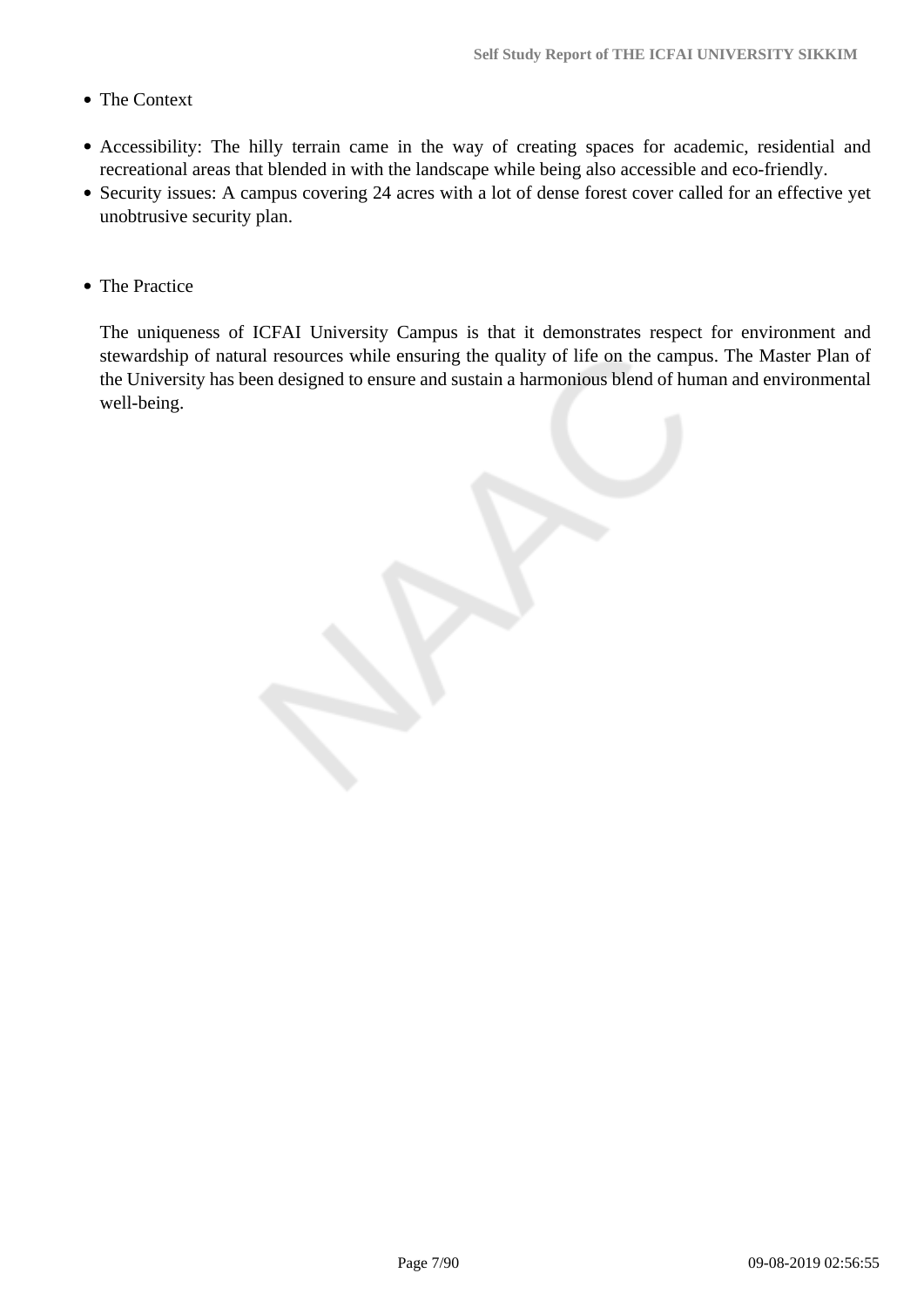# **2. PROFILE**

## **2.1 BASIC INFORMATION**

| Name and Address of the University |                             |  |  |  |  |
|------------------------------------|-----------------------------|--|--|--|--|
| Name                               | THE ICFAI UNIVERSITY SIKKIM |  |  |  |  |
| Address                            | Ranka Road Lower Sichey     |  |  |  |  |
| City                               | Gangtok                     |  |  |  |  |
| <b>State</b>                       | Sikkim                      |  |  |  |  |
| Pin                                | 795001                      |  |  |  |  |
| Website                            | www.iusikkim.edu.in         |  |  |  |  |

| <b>Contacts for Communication</b> |                      |                                          |               |                          |                               |  |  |
|-----------------------------------|----------------------|------------------------------------------|---------------|--------------------------|-------------------------------|--|--|
| <b>Designation</b>                | <b>Name</b>          | <b>Telephone with</b><br><b>STD Code</b> | <b>Mobile</b> | Fax                      | Email                         |  |  |
| Vice<br>Chancellor                | Jagannath<br>Patnaik | 03592-284555                             | 8116000446    | $\overline{\phantom{0}}$ | registrar@iusikkim<br>.edu.in |  |  |
| Dean                              | Sudha<br>Kumari Jha  | 03592-284666                             | 9431732105    | $\overline{\phantom{0}}$ | dean@iusikkim.ed<br>u.in      |  |  |

| <b>Nature of University</b> |                                 |
|-----------------------------|---------------------------------|
| Nature of University        | <b>State Private University</b> |

| Type of University |         |
|--------------------|---------|
| Type of University | Unitary |

| <b>Establishment Details</b>                 |            |  |  |  |  |
|----------------------------------------------|------------|--|--|--|--|
| <b>Establishment Date of the University</b>  | 18-10-2004 |  |  |  |  |
| Status Prior to Establishment, If applicable |            |  |  |  |  |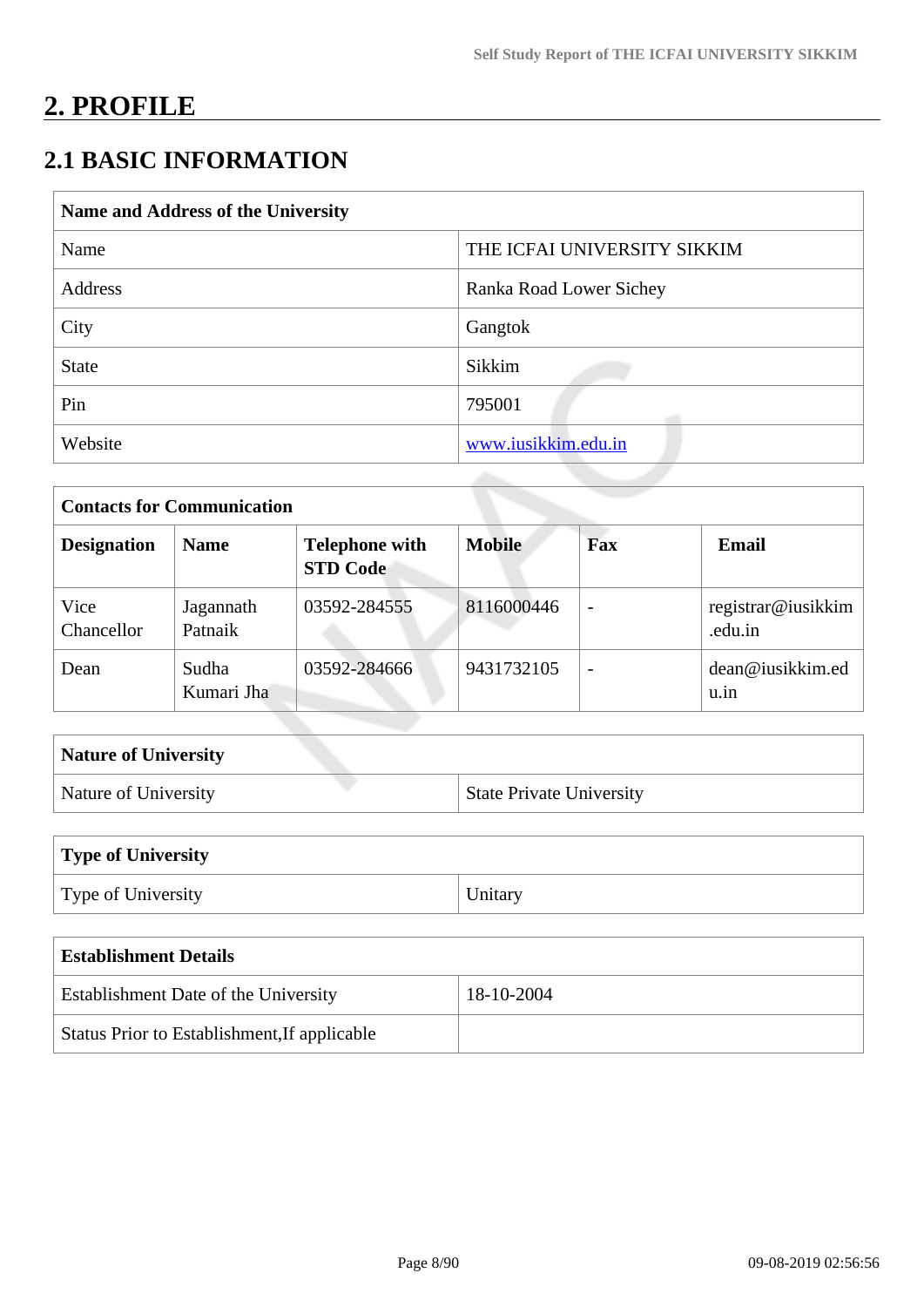| <b>Recognition Details</b>                                                |            |                      |  |  |  |  |  |  |
|---------------------------------------------------------------------------|------------|----------------------|--|--|--|--|--|--|
| Date of Recognition as a University by UGC or Any Other National Agency : |            |                      |  |  |  |  |  |  |
| <b>Under Section</b>                                                      | Date       | <b>View Document</b> |  |  |  |  |  |  |
| 2f of UGC                                                                 | 15-10-2004 | <b>View Document</b> |  |  |  |  |  |  |
| 12B of UGC                                                                |            |                      |  |  |  |  |  |  |
|                                                                           |            |                      |  |  |  |  |  |  |

| <b>University with Potential for Excellence</b>                                                 |    |
|-------------------------------------------------------------------------------------------------|----|
| Is the University Recognised as a University with<br>Potential for Excellence (UPE) by the UGC? | No |
|                                                                                                 |    |

|                              | <b>Location, Area and Activity of Campus</b> |                |                                          |                                       |                                                                                                                                        |                                 |                                                        |  |  |
|------------------------------|----------------------------------------------|----------------|------------------------------------------|---------------------------------------|----------------------------------------------------------------------------------------------------------------------------------------|---------------------------------|--------------------------------------------------------|--|--|
| <b>Campus</b><br><b>Type</b> | <b>Address</b>                               | Location*      | <b>Campus</b><br>Area in<br><b>Acres</b> | <b>Built</b> up<br>Area in<br>sq.mts. | Program<br>mes<br><b>Offered</b>                                                                                                       | Date of<br><b>Establishment</b> | Date of<br><b>Recognition</b><br>by<br><b>UGC/MHRD</b> |  |  |
| Main<br>campus               | Ranka<br>Road<br>Lower<br>Sichey             | Semi-<br>urban | 23.83                                    | 5160.35                               | BBA,<br>BCA,<br>BA,<br>B.Com,<br>BHM,<br>BTTM, B<br>BA.LLB,<br>BA LLB,<br>MCA,<br>M.COM,<br>MCA,<br>MTTM,<br>MA,<br>LLB,<br><b>MBA</b> |                                 |                                                        |  |  |

## **2.2 ACADEMIC INFORMATION**

**Furnish the Details of Colleges of University**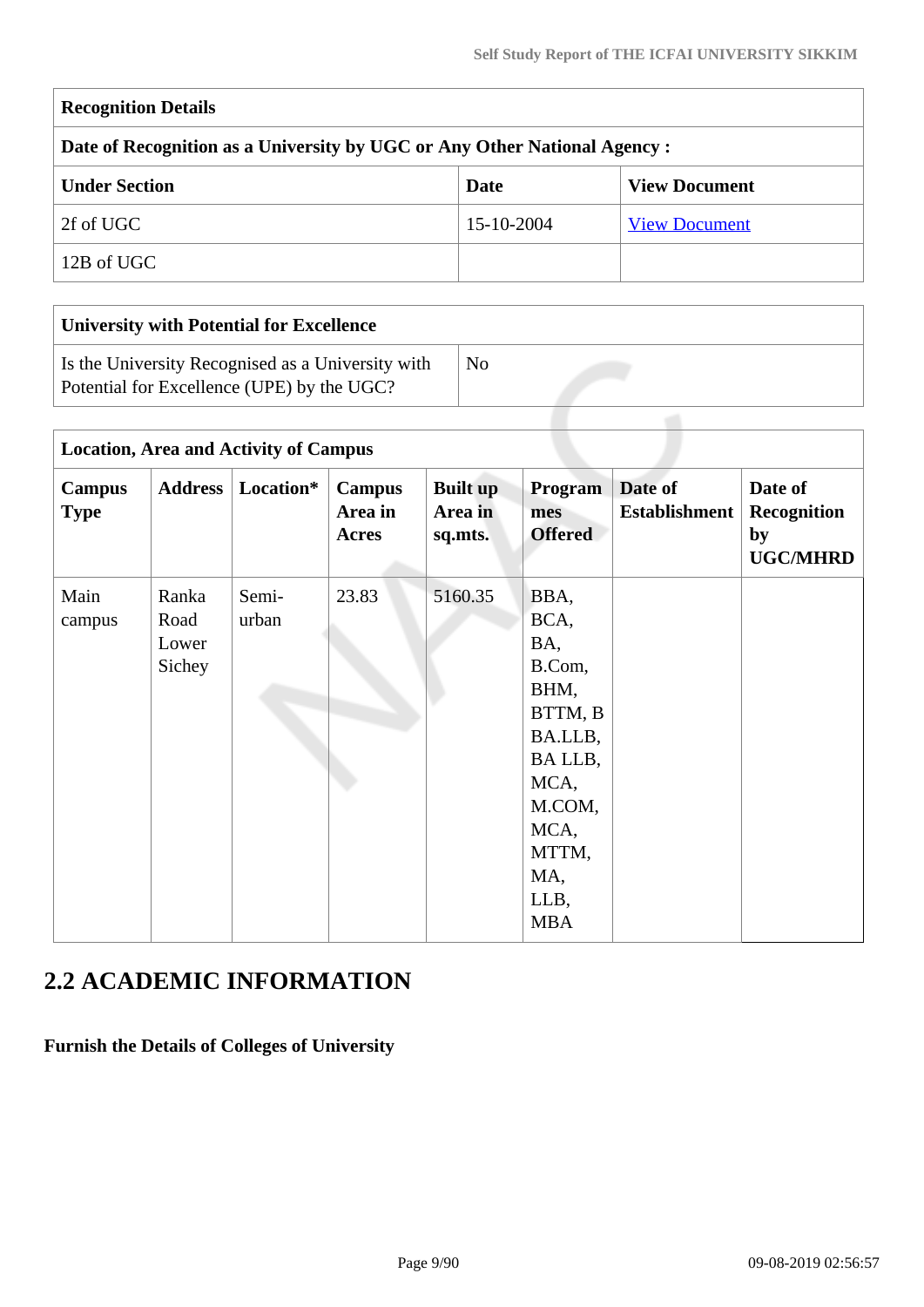| <b>Type Of Colleges</b>                           | <b>Numbers</b> |
|---------------------------------------------------|----------------|
| <b>Constituent Colleges</b>                       | 5              |
| <b>Affiliated Colleges</b>                        | $\overline{0}$ |
| Colleges Under $2(f)$                             | $\overline{0}$ |
| Colleges Under 2(f) and 12B                       | $\theta$       |
| <b>NAAC</b> Accredited Colleges                   | $\overline{0}$ |
| Colleges with Potential for Excellence (UGC)      | $\overline{0}$ |
| <b>Autonomous Colleges</b>                        | $\overline{0}$ |
| <b>Colleges with Postgraduate Departments</b>     | $\overline{0}$ |
| <b>Colleges with Research Departments</b>         | $\overline{0}$ |
| University Recognized Research Institutes/Centers | $\overline{0}$ |

| Is the University Offering any Programmes Recognised by any Statutory<br><b>Regulatory Authority (SRA)</b> | : Yes                       |  |
|------------------------------------------------------------------------------------------------------------|-----------------------------|--|
| SRA program                                                                                                | Document                    |  |
| <b>BCI</b>                                                                                                 | 102249 2398 8 1558519880.pd |  |

## **Details Of Teaching & Non-Teaching Staff Of University**

| <b>Teaching Faculty</b> |                |                |                |                            |                |                            |                |                |          |                |                |          |
|-------------------------|----------------|----------------|----------------|----------------------------|----------------|----------------------------|----------------|----------------|----------|----------------|----------------|----------|
| <b>Professor</b>        |                |                |                | <b>Associate Professor</b> |                | <b>Assistant Professor</b> |                |                |          |                |                |          |
|                         | Male           | Female         | <b>Others</b>  | Total                      | Male           | Female                     | <b>Others</b>  | Total          | Male     | Female         | Others         | Total    |
| Sanctioned              |                |                |                | 8                          |                |                            |                | 8              |          |                |                | 29       |
| Recruited               | 7              | 1              | $\overline{0}$ | 8                          | 3              | 3                          | $\overline{0}$ | 6              | 13       | 14             | $\overline{0}$ | 27       |
| <b>Yet to Recruit</b>   |                |                |                | $\Omega$                   |                |                            |                | $\overline{2}$ |          |                |                | ◠        |
| <b>On Contract</b>      | $\overline{0}$ | $\overline{0}$ | $\overline{0}$ | $\theta$                   | $\overline{0}$ | $\theta$                   | $\theta$       | $\overline{0}$ | $\theta$ | $\overline{0}$ | $\overline{0}$ | $\theta$ |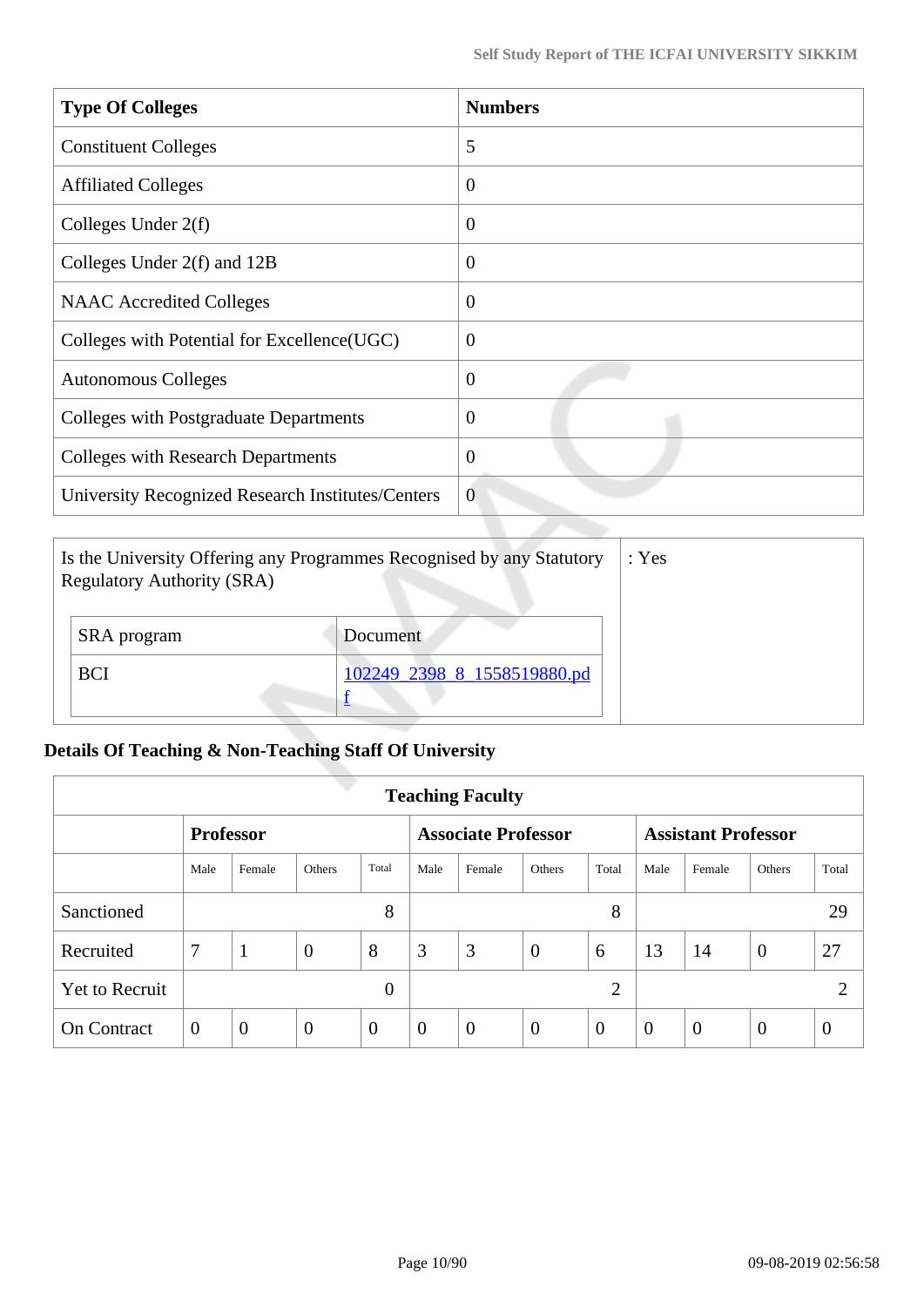| <b>Non-Teaching Staff</b>                              |                |   |                |    |  |  |  |
|--------------------------------------------------------|----------------|---|----------------|----|--|--|--|
| <b>Male</b><br><b>Total</b><br><b>Others</b><br>Female |                |   |                |    |  |  |  |
| Sanctioned                                             |                |   |                | 19 |  |  |  |
| Recruited                                              | 10             | 9 | $\overline{0}$ | 19 |  |  |  |
| Yet to Recruit                                         |                |   |                | U  |  |  |  |
| On Contract                                            | $\overline{0}$ | 0 | O              | U  |  |  |  |

|                       | <b>Technical Staff</b> |               |                |              |  |  |  |  |  |
|-----------------------|------------------------|---------------|----------------|--------------|--|--|--|--|--|
|                       | <b>Male</b>            | <b>Female</b> | <b>Others</b>  | <b>Total</b> |  |  |  |  |  |
| Sanctioned            |                        |               |                | ി            |  |  |  |  |  |
| Recruited             | $\overline{2}$         | O             | $\overline{0}$ | റ<br>∠       |  |  |  |  |  |
| <b>Yet to Recruit</b> |                        |               |                | $\theta$     |  |  |  |  |  |
| On Contract           | $\overline{0}$         | $\theta$      | $\theta$       | O            |  |  |  |  |  |

## **Qualification Details of the Teaching Staff**

|                                     | <b>Permanent Teachers</b> |                  |                            |                |                            |                  |                |                |                  |              |  |
|-------------------------------------|---------------------------|------------------|----------------------------|----------------|----------------------------|------------------|----------------|----------------|------------------|--------------|--|
| <b>Highest</b><br>Qualificatio<br>n | <b>Professor</b>          |                  | <b>Associate Professor</b> |                | <b>Assistant Professor</b> |                  |                |                |                  |              |  |
|                                     | Male                      | Female           | Others                     | Male           | Female                     | Others           | Male           | Female         | Others           | Total        |  |
| D.sc/D.Litt.                        | $\overline{0}$            | $\mathbf{0}$     | $\overline{0}$             | $\overline{0}$ | $\overline{0}$             | $\overline{0}$   | $\theta$       | $\overline{0}$ | $\theta$         | $\mathbf{0}$ |  |
| Ph.D.                               | 7                         | $\mathbf{1}$     | $\overline{0}$             | 3              | $\overline{0}$             | $\boldsymbol{0}$ | 1              | $\overline{0}$ | $\overline{0}$   | 12           |  |
| M.Phil.                             | $\theta$                  | $\boldsymbol{0}$ | $\overline{0}$             | $\overline{0}$ | $\overline{0}$             | $\boldsymbol{0}$ | $\overline{2}$ | $\mathbf{1}$   | $\boldsymbol{0}$ | 3            |  |
| PG                                  | $\theta$                  | $\boldsymbol{0}$ | $\overline{0}$             | $\overline{0}$ | $\boldsymbol{0}$           | $\boldsymbol{0}$ | 11             | 17             | $\overline{0}$   | 28           |  |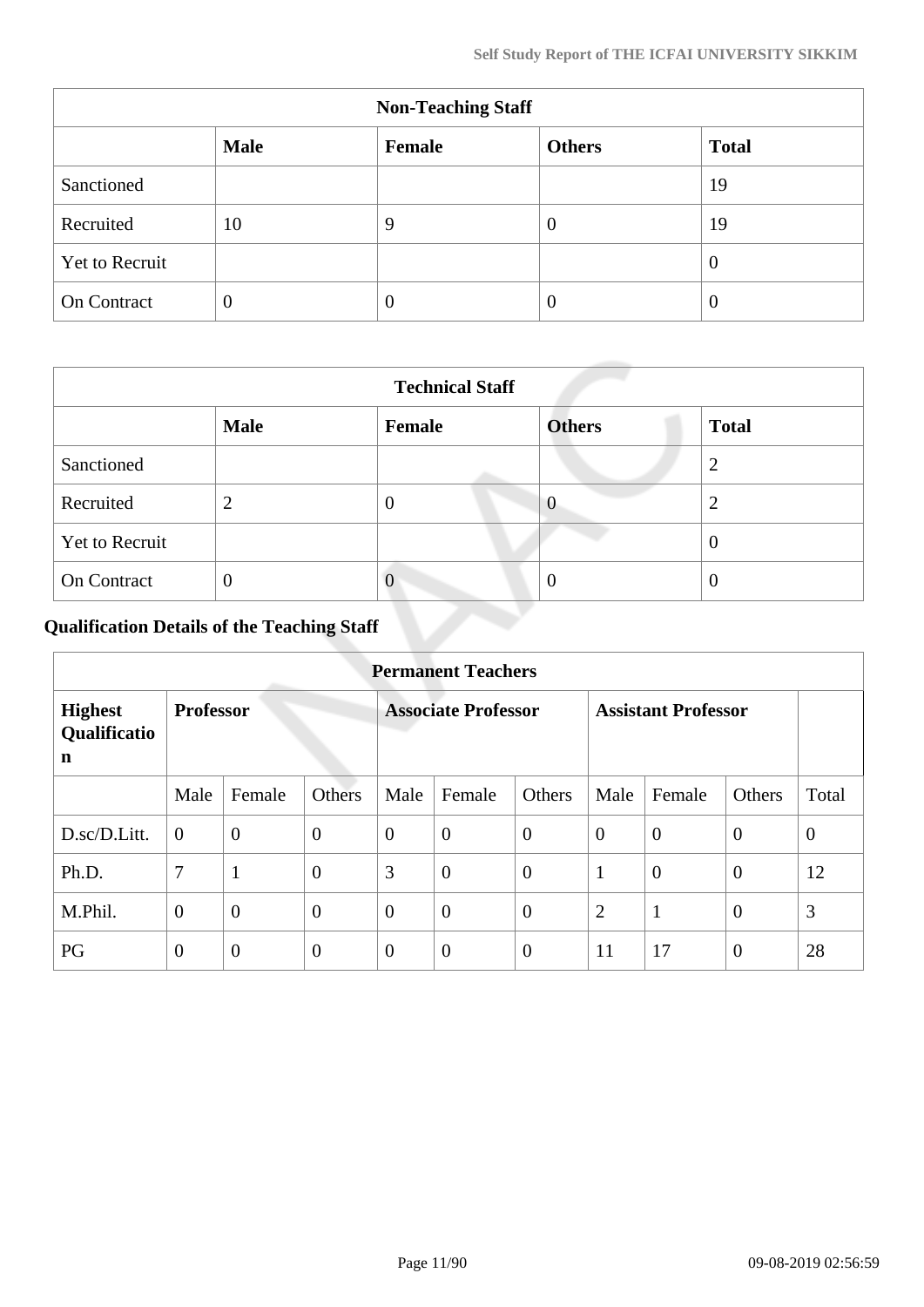| <b>Temporary Teachers</b>           |                  |                  |                            |                |                            |                |                |                |          |                |
|-------------------------------------|------------------|------------------|----------------------------|----------------|----------------------------|----------------|----------------|----------------|----------|----------------|
| <b>Highest</b><br>Qualificatio<br>n | <b>Professor</b> |                  | <b>Associate Professor</b> |                | <b>Assistant Professor</b> |                |                |                |          |                |
|                                     | Male             | Female           | Others                     | Male           | Female                     | Others         | Male           | Female         | Others   | Total          |
| D.sc/D.Litt.                        | $\Omega$         | $\overline{0}$   | $\theta$                   | $\overline{0}$ | $\overline{0}$             | $\overline{0}$ | $\overline{0}$ | $\overline{0}$ | $\theta$ | $\overline{0}$ |
| Ph.D.                               | $\theta$         | $\boldsymbol{0}$ | $\boldsymbol{0}$           | $\overline{0}$ | $\overline{0}$             | $\overline{0}$ | $\theta$       | $\theta$       | $\theta$ | $\overline{0}$ |
| M.Phil.                             | $\overline{0}$   | $\overline{0}$   | $\overline{0}$             | $\overline{0}$ | $\overline{0}$             | $\overline{0}$ | $\overline{0}$ | $\Omega$       | $\theta$ | $\theta$       |
| PG                                  | $\overline{0}$   | $\theta$         | $\boldsymbol{0}$           | $\overline{0}$ | $\boldsymbol{0}$           | $\overline{0}$ | 6              | 6              | $\theta$ | 12             |

|                                     | <b>Part Time Teachers</b> |                |                            |                |                            |                |                |                  |                |                |  |
|-------------------------------------|---------------------------|----------------|----------------------------|----------------|----------------------------|----------------|----------------|------------------|----------------|----------------|--|
| <b>Highest</b><br>Qualificatio<br>n | <b>Professor</b>          |                | <b>Associate Professor</b> |                | <b>Assistant Professor</b> |                |                |                  |                |                |  |
|                                     | Male                      | Female         | Others                     | Male           | Female                     | Others         | Male           | Female           | Others         | Total          |  |
| D.sc/D.Litt.                        | $\overline{0}$            | $\mathbf{0}$   | $\overline{0}$             | $\overline{0}$ | $\overline{0}$             | $\overline{0}$ | $\theta$       | $\overline{0}$   | $\overline{0}$ | $\theta$       |  |
| Ph.D.                               | $\mathbf{0}$              | $\mathbf{0}$   | $\boldsymbol{0}$           | $\overline{0}$ | $\overline{0}$             | $\overline{0}$ | $\overline{0}$ | $\overline{0}$   | $\overline{0}$ | $\overline{0}$ |  |
| M.Phil.                             | $\theta$                  | $\mathbf{0}$   | $\overline{0}$             | $\overline{0}$ | $\theta$                   | $\overline{0}$ | $\theta$       | $\boldsymbol{0}$ | $\overline{0}$ | $\theta$       |  |
| PG                                  | $\overline{0}$            | $\overline{0}$ | $\overline{0}$             | $\theta$       | $\overline{0}$             | $\overline{0}$ | $\theta$       | $\overline{0}$   | $\overline{0}$ | $\theta$       |  |

## **Distinguished Academicians Appointed As**

|                                      | <b>Male</b> | Female | <b>Others</b> | <b>Total</b> |
|--------------------------------------|-------------|--------|---------------|--------------|
| Emeritus Professor $\vert 0 \rangle$ |             |        | O             |              |
| <b>Adjunct Professor</b>             | $\vert 0$   |        | $\theta$      |              |
| <b>Visiting Professor</b>            | $\theta$    |        | $\theta$      |              |

## **Chairs Instituted by the University**

| Sl.No | Name of the<br><b>Department</b>       | <b>Name of the Chair</b> | <b>Name of the Sponsor</b><br><b>Organisation/Agency</b> |
|-------|----------------------------------------|--------------------------|----------------------------------------------------------|
|       | <b>Center for Skill</b><br>Development | Pranab Mukherjee Chair   | <b>Pranab Mukherjee</b><br>Foundation                    |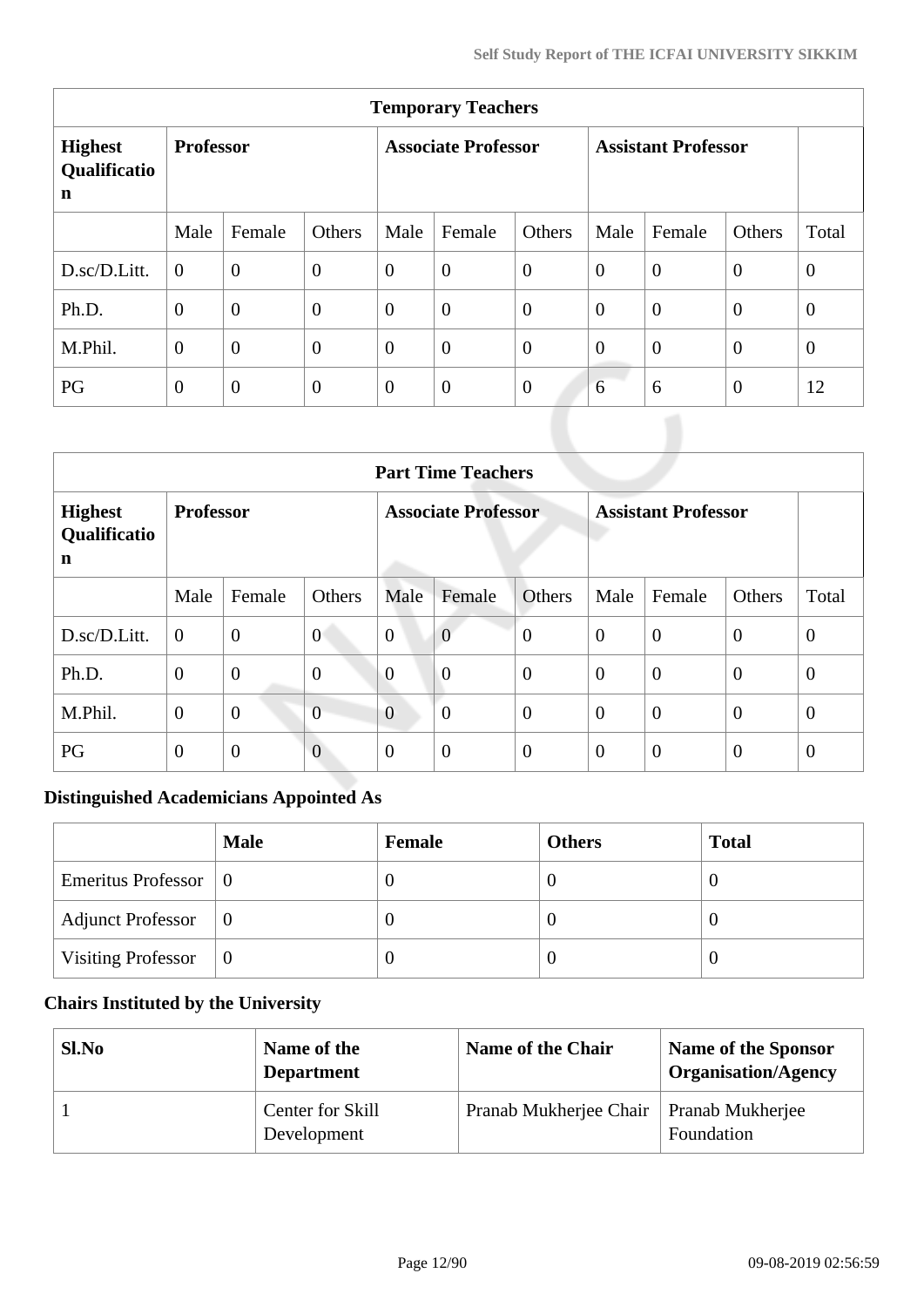| Programme     |        | <b>From the State</b><br><b>Where</b><br><b>University is</b><br><b>Located</b> | <b>From Other</b><br><b>States of India</b> | <b>NRI Students</b> | Foreign<br><b>Students</b> | <b>Total</b>   |
|---------------|--------|---------------------------------------------------------------------------------|---------------------------------------------|---------------------|----------------------------|----------------|
| Certificate / | Male   | $\overline{0}$                                                                  | $\overline{0}$                              | $\overline{0}$      | $\overline{0}$             | $\mathbf{0}$   |
| Awareness     | Female | $\overline{0}$                                                                  | $\overline{0}$                              | $\overline{0}$      | $\overline{0}$             | $\overline{0}$ |
|               | Others | $\boldsymbol{0}$                                                                | $\boldsymbol{0}$                            | $\mathbf{0}$        | $\mathbf{0}$               | $\mathbf{0}$   |
| PG            | Male   | $\overline{2}$                                                                  | 7                                           | $\overline{0}$      | $\mathbf{0}$               | 9              |
|               | Female | 3                                                                               | 8                                           | $\theta$            | $\mathbf{0}$               | 11             |
|               | Others | $\overline{0}$                                                                  | $\mathbf{0}$                                | $\overline{0}$      | $\overline{0}$             | $\overline{0}$ |
| <b>UG</b>     | Male   | 32                                                                              | 25                                          | $\mathbf{0}$        | 16                         | 73             |
|               | Female | 40                                                                              | 35                                          | $\overline{0}$      | 25                         | 100            |
|               | Others | $\overline{0}$                                                                  | $\theta$                                    | $\overline{0}$      | $\theta$                   | $\overline{0}$ |

## **Provide the Following Details of Students Enrolled in the University During the Current Academic Year**

| Does the University offer any Integrated Programmes? | Yes |
|------------------------------------------------------|-----|
| Total Number of Integrated Programme                 |     |

| <b>Integrated</b><br><b>Programme</b> | <b>From the State</b><br>where<br>university is<br>located | <b>From other</b><br><b>States of India</b> | <b>NRI</b> students | Foreign<br><b>Students</b> | <b>Total</b> |
|---------------------------------------|------------------------------------------------------------|---------------------------------------------|---------------------|----------------------------|--------------|
| Male                                  | 8                                                          | 5                                           | $\theta$            |                            | 14           |
| Female                                | $\mathcal{D}$                                              | 5                                           | v                   | 2                          | 12           |
| Others                                | $\theta$                                                   | 0                                           | $\theta$            | $\theta$                   | 0            |

**Details of UGC Human Resource Development Centre, If applicable**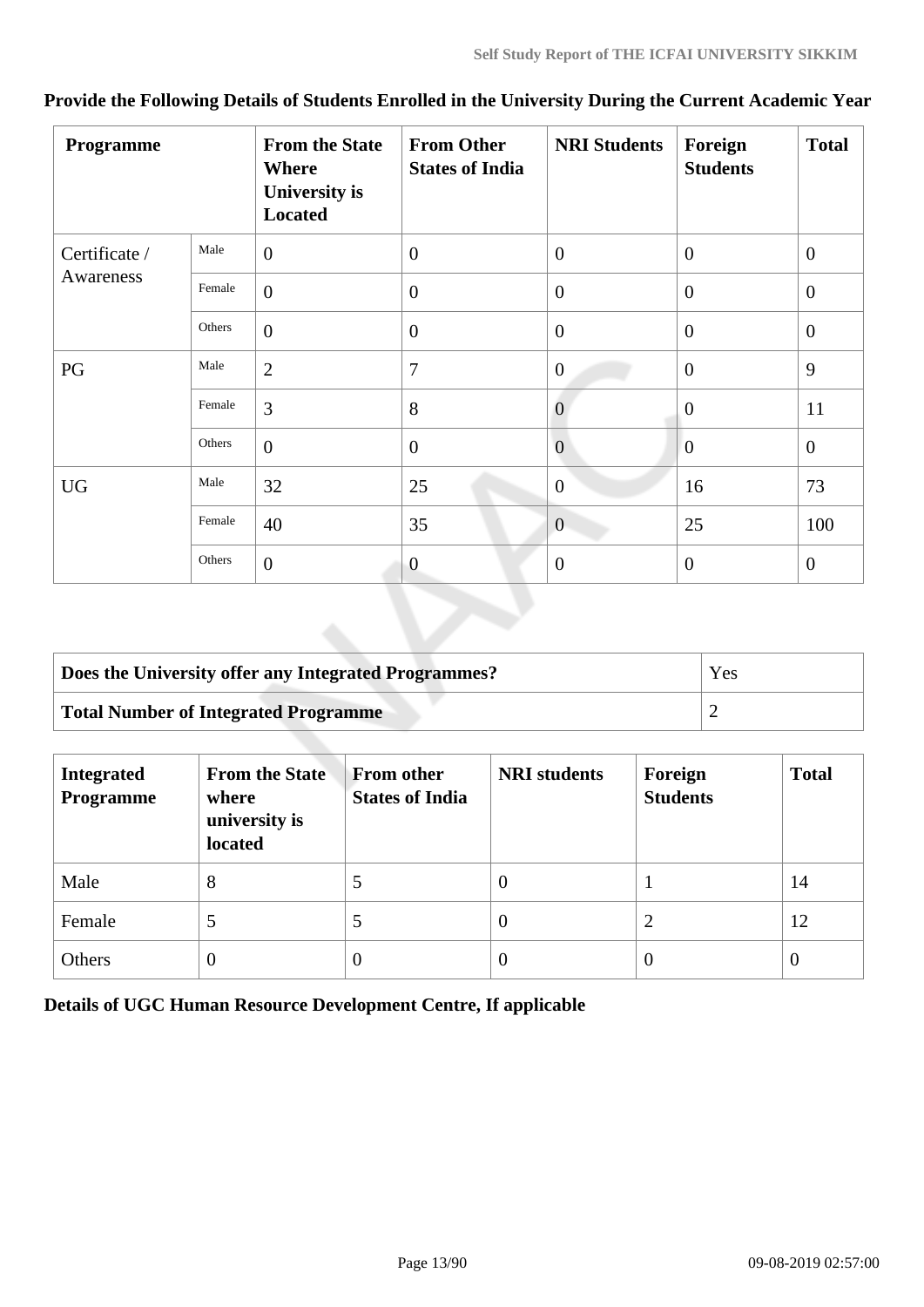| Year of Establishment                                     | $01-01-1970$ |
|-----------------------------------------------------------|--------------|
| Number of UGC Orientation Programmes                      | $\theta$     |
| Number of UGC Refresher Course                            | $\theta$     |
| Number of University's own Programmes                     | $\theta$     |
| Total Number of Programmes Conducted (last five<br>years) | 0            |

## **2.3 EVALUATIVE REPORT OF THE DEPARTMENTS**

| <b>Department Name</b>                               | <b>Upload Report</b> |  |  |
|------------------------------------------------------|----------------------|--|--|
| <b>Faculty Of Hospitality And Tourism Management</b> | <b>View Document</b> |  |  |
| <b>Faculty Of Information Technology</b>             | <b>View Document</b> |  |  |
| <b>Faculty Of Legal Studies</b>                      | <b>View Document</b> |  |  |
| <b>Faculty Of Management Studies</b>                 | <b>View Document</b> |  |  |
| <b>Faculty Of Social Sciences</b>                    | <b>View Document</b> |  |  |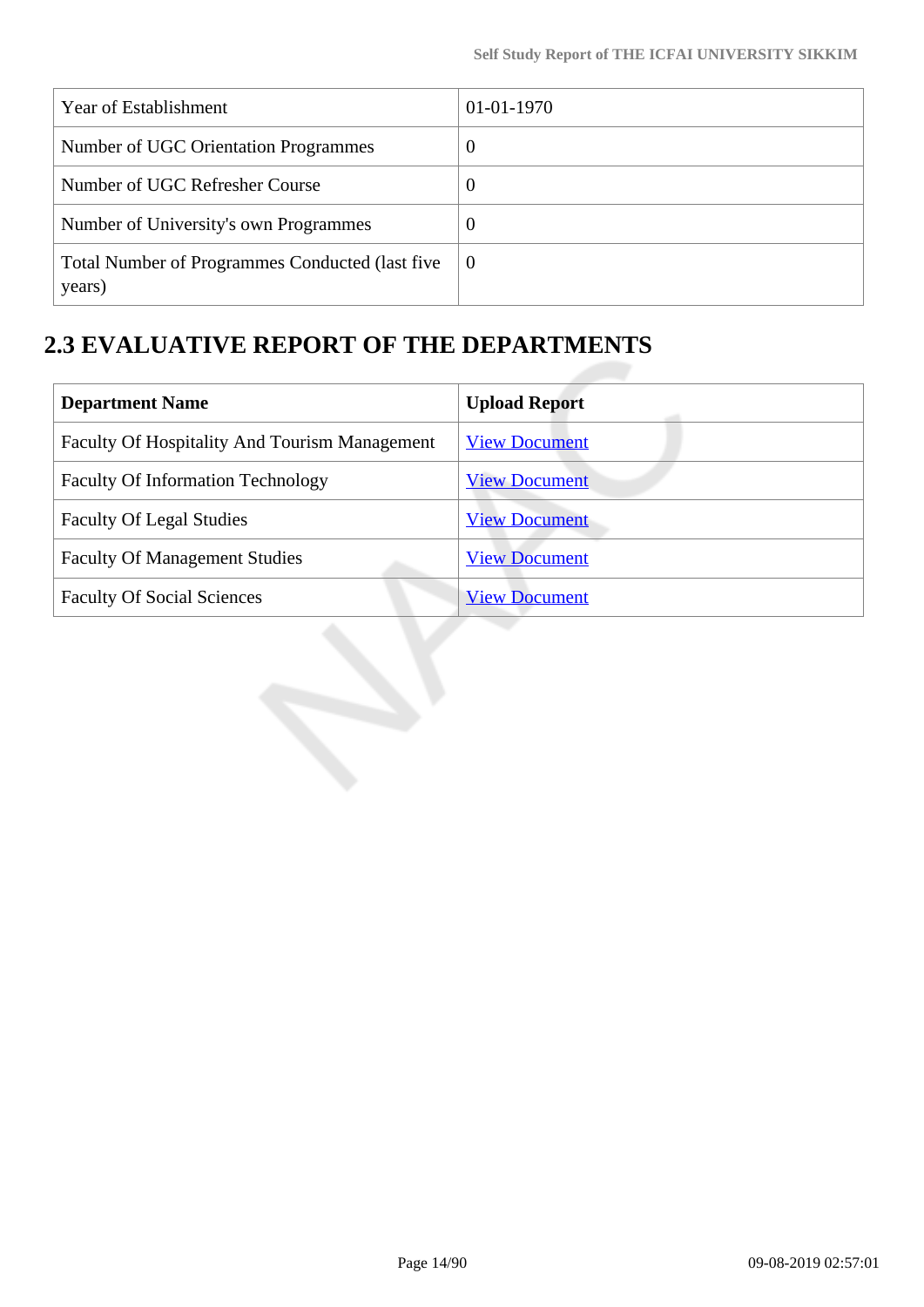## **3. Extended Profile**

## **3.1 Program**

### **Number of programs offered year-wise for last five years**

| 2017-18                                 | 2016-17 | 2015-16 |          | 2014-15              | 2013-14 |
|-----------------------------------------|---------|---------|----------|----------------------|---------|
|                                         | 9       | ∩       |          |                      | O       |
| <b>File Description</b>                 |         |         | Document |                      |         |
| Institutional Data in Prescribed Format |         |         |          | <b>View Document</b> |         |

### **Number of departments offering academic programes**

| <b>Response: 5</b> File Description     | Document             |
|-----------------------------------------|----------------------|
| Institutional Data in Prescribed Format | <b>View Document</b> |

## **3.2 Students**

### **Number of students year-wise during the last five years**

| 2017-18                                        | 2016-17 | $2015 - 16$ |          | 2014-15              | 2013-14 |
|------------------------------------------------|---------|-------------|----------|----------------------|---------|
| 81                                             | 122     | 99          |          | 120                  | 147     |
| <b>File Description</b>                        |         |             | Document |                      |         |
| <b>Institutional Data in Prescribed Format</b> |         |             |          | <b>View Document</b> |         |

#### **Number of outgoing / final year students year-wise during the last five years**

| 2017-18                                 | 2016-17 | 2015-16 |          | 2014-15              | 2013-14 |  |
|-----------------------------------------|---------|---------|----------|----------------------|---------|--|
| 77                                      | 89      | 109     |          | 112                  | 217     |  |
| <b>File Description</b>                 |         |         | Document |                      |         |  |
| Institutional Data in Prescribed Format |         |         |          | <b>View Document</b> |         |  |

**Number of students appeared in the examination conducted by the Institution, year-wise during the last five years**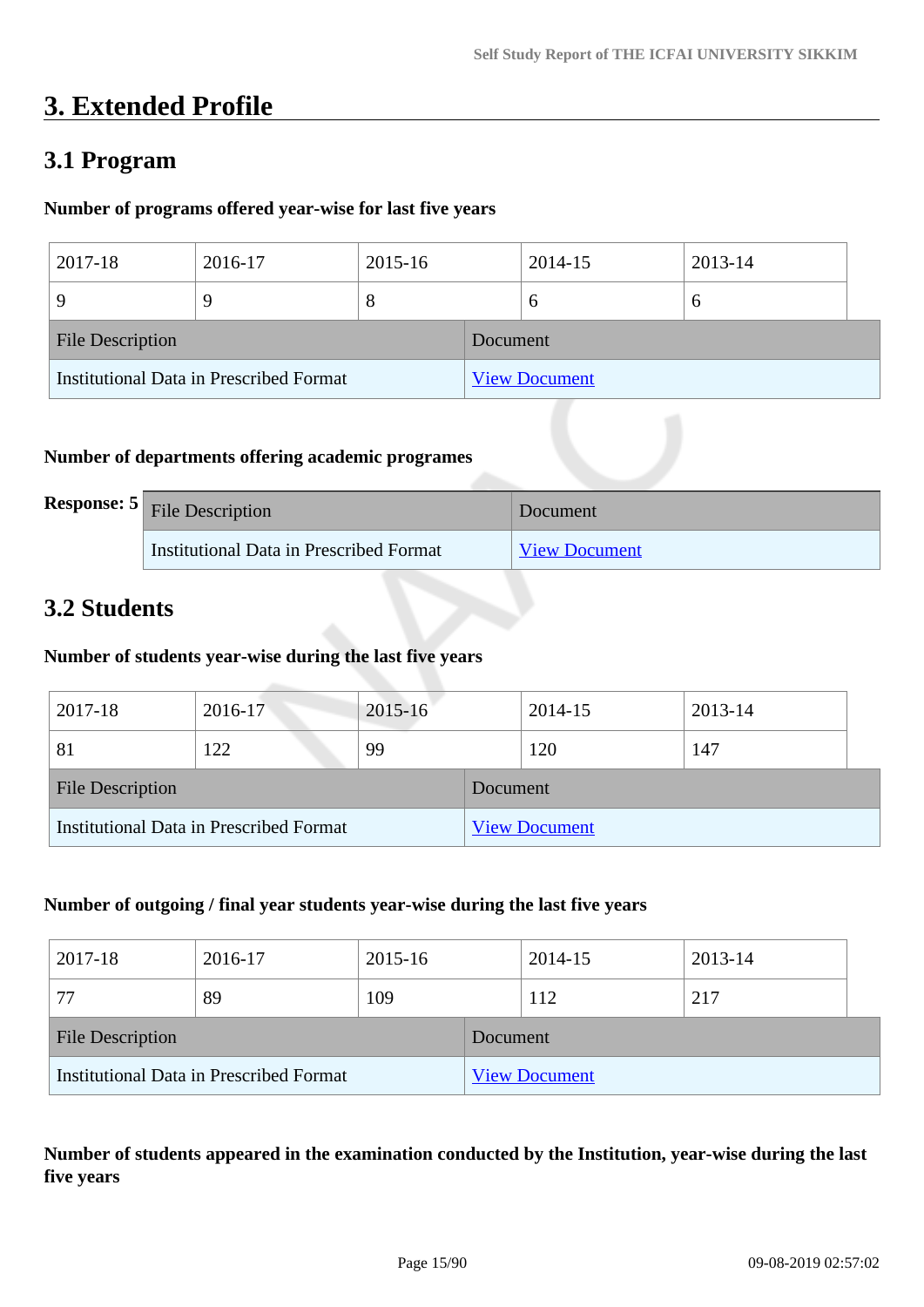| 2017-18                                 | 2016-17 | 2015-16 |          | 2014-15              | 2013-14 |  |
|-----------------------------------------|---------|---------|----------|----------------------|---------|--|
| 348                                     | 311     | 365     |          | 403                  | 440     |  |
| <b>File Description</b>                 |         |         | Document |                      |         |  |
| Institutional Data in Prescribed Format |         |         |          | <b>View Document</b> |         |  |

### **Number of revaluation applications year-wise during the last 5 years**

| 2017-18 | 2016-17  | 2015-16 | 2014-15 | 2013-14 |
|---------|----------|---------|---------|---------|
| 03      | ΩQ<br>UJ | 02      | 04      | 03      |

## **3.3 Teachers**

#### **Number of courses in all programs year-wise during the last five years**

| 2017-18                                        | 2016-17 | 2015-16 |          | 2014-15              | 2013-14 |
|------------------------------------------------|---------|---------|----------|----------------------|---------|
|                                                |         | $\circ$ |          | $\sigma$             |         |
| <b>File Description</b>                        |         |         | Document |                      |         |
| <b>Institutional Data in Prescribed Format</b> |         |         |          | <b>View Document</b> |         |

## **Number of full time teachers year-wise during the last five years**

| 2017-18                                 | 2016-17 | 2015-16 |          | 2014-15              | 2013-14 |
|-----------------------------------------|---------|---------|----------|----------------------|---------|
| 35                                      | 32      | 30      |          | 28                   | 28      |
| <b>File Description</b>                 |         |         | Document |                      |         |
| Institutional Data in Prescribed Format |         |         |          | <b>View Document</b> |         |

### **Number of sanctioned posts year-wise during the last five years**

| 2017-18                                 | 2016-17 | 2015-16 |                      | 2014-15 | 2013-14 |
|-----------------------------------------|---------|---------|----------------------|---------|---------|
|                                         |         | O       |                      |         |         |
| <b>File Description</b>                 |         |         | Document             |         |         |
| Institutional Data in Prescribed Format |         |         | <b>View Document</b> |         |         |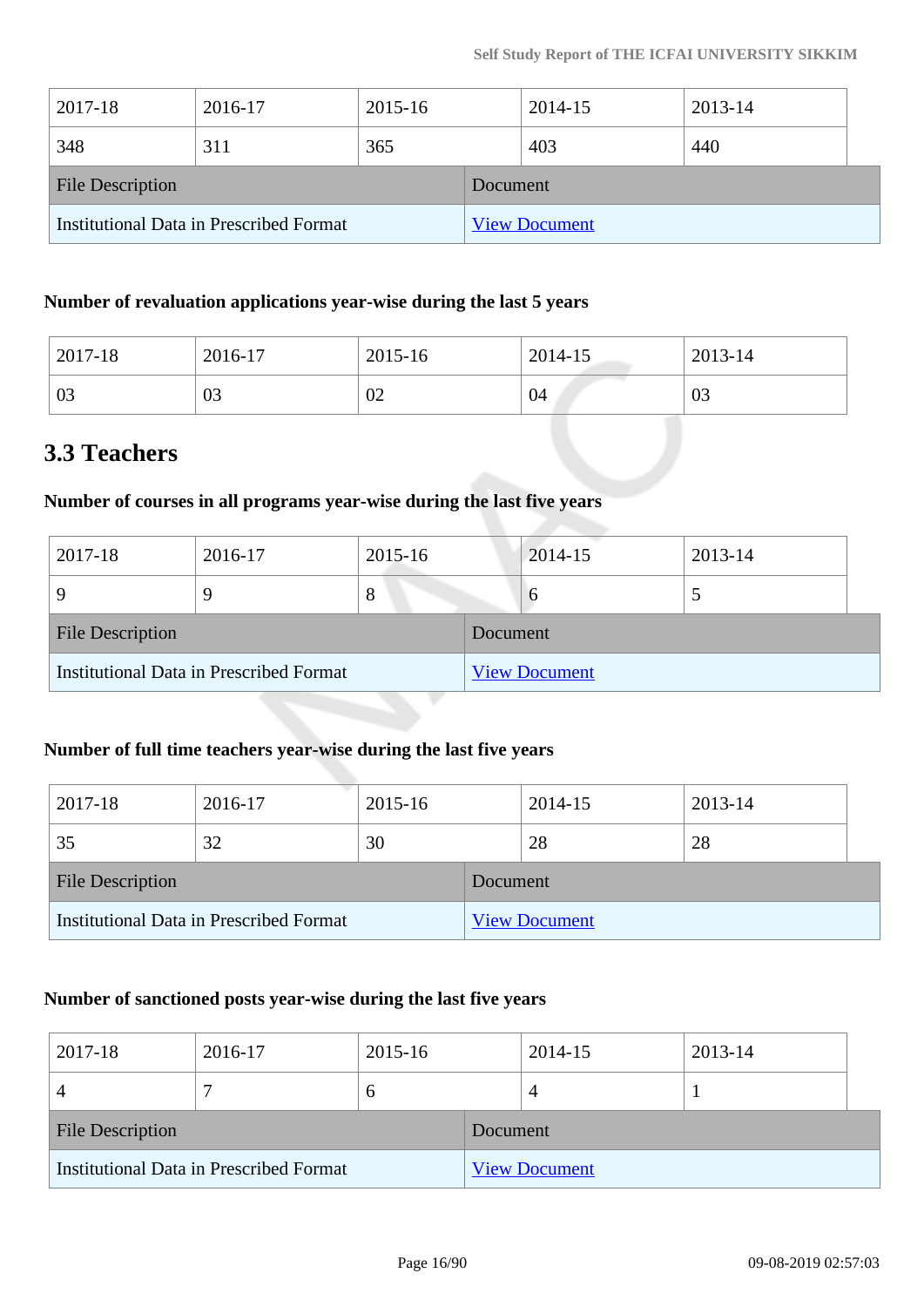## **3.4 Institution**

**Number of eligible applications received for admissions to all the programs year-wise during the last five years**

| 2017-18                                 | 2016-17 | 2015-16 |          | 2014-15              | 2013-14 |
|-----------------------------------------|---------|---------|----------|----------------------|---------|
| 101                                     | 135     | 143     |          | 154                  | 178     |
| <b>File Description</b>                 |         |         | Document |                      |         |
| Institutional Data in Prescribed Format |         |         |          | <b>View Document</b> |         |

### **Number of seats earmarked for reserved category as per GOI/State Govt rule year-wise during the last five years**

| 2017-18                                 | 2016-17 | 2015-16 |          | 2014-15              | 2013-14 |  |
|-----------------------------------------|---------|---------|----------|----------------------|---------|--|
|                                         | 15      | 15      |          | 15                   | 15      |  |
| <b>File Description</b>                 |         |         | Document |                      |         |  |
| Institutional Data in Prescribed Format |         |         |          | <b>View Document</b> |         |  |

### **Total number of classrooms and seminar halls**

**Response: 40**

**Total number of computers in the campus for academic purpose**

#### **Response: 120**

#### **Total Expenditure excluding salary year-wise during the last five years ( INR in Lakhs)**

| 2017-18        | 2016-17       | 2015-16 | 2014-15                | 2013-14 |
|----------------|---------------|---------|------------------------|---------|
| $\overline{1}$ | $\sim$<br>ر ے | 32      | $1^{\circ}$<br>$\perp$ | ⊥ J     |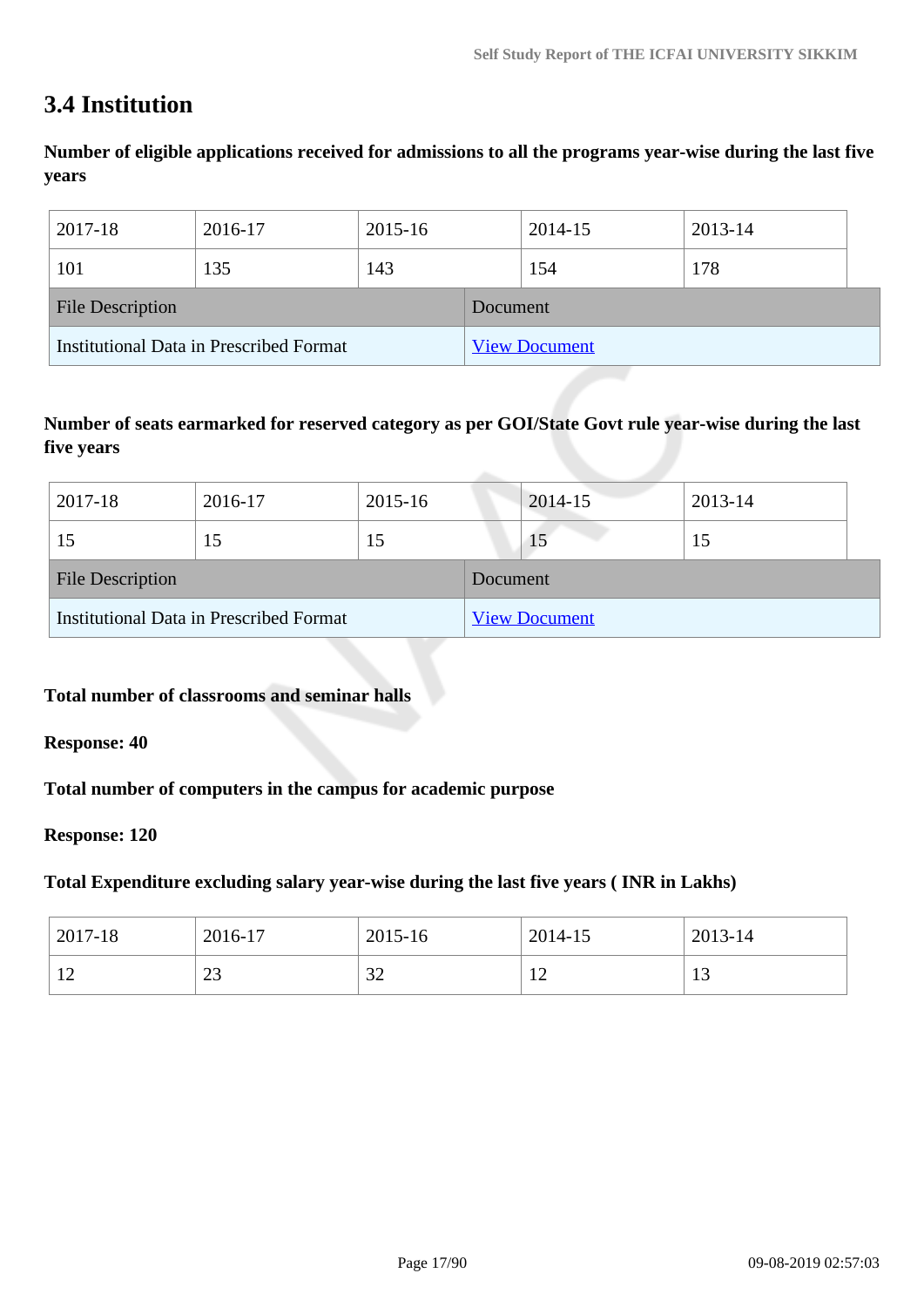## **4. Quality Indicator Framework(QIF)**

## **Criterion 1 - Curricular Aspects**

## **1.1 Curriculum Design and Development**

 **1.1.1 Curricula developed /adopted have relevance to the local/ national / regional/global developmental needs with learning objectives including program outcomes, program specific outcomes and course outcomes of all the program offered by the University**

#### **Response:**

The aim of the ICFAI University Sikkim is to emerge as a leader in research and innovation among the universities in the North East region of India and to cater to the needs of the population of Sikkim, North East and the rest of India. It also intends to emerge as a role model in different fields and to make students efficient in their respective fields of specialization, which not only allow them to become an asset and selfsufficient, but also, become a proud asset of their family, the community, the nation and the world which are a pre-requisite for becoming a country's asset. The curricula of the university has been designed aiming at preparing the youth who would be fit for the job market as well as providing jobs to the other citizens by establishing a business of their own.

- 1.The mission of the ICFAI University Sikkim is to provide a forum to produce and disseminate knowledge on the implications and applications of different disciplines within society.
- 2.The Academic Council monitors course Curriculum.
- 3.In the best interest of the students the University has designed its own syllabi and courseware, reviewed and upgraded the curricula regularly.
- 4.The University has also introduced new courses from time to time to cater to the growing needs of the stakeholders. In this process, we have introduced online modular and certificate programmes in the areas of local interests. The curriculum of the University has been designed to meet the contemporary needs of the industries and the market.
- 5.The University has succeeded in striking elaborate agreements with industries and other Institutions of higher learning to improve the capabilities of the students and their employment potential. Through innovative curricula, rapport building with industries, networking with the reputed industrialists, internship programmes on pan India basis as well as in other countries has altogether proved to be a successful mechanism for the overall development of each and every student. The practical approach adopted by the University in knowledge dissemination to the students has inculcated the habit of exposing themselves in a responsible manner resulting in the development of self confidence among themselves.
- 6.While designing and developing the curricula, various factors like student-centric learning, personality development and employability have been given prime importance with a factor of continuous evaluation and feedback. In various learning situations the University follows a case based learning approach, forcing every student to think through a situation, analyze things objectively, evaluate the pros and cons and choose an action plan that meets the requirement.
- 7.The curricula designed by the University are implemented through term papers /project works /case study /court visit/field survey etc. In addition to these summer programmes, community mobilization and legal awareness programmes were also given equal importance. While following strict university regulatory guidelines (issued from time to time), the ICFAI University, Sikkim has been giving equal importance to the orders/notifications issued by other regulatory bodies.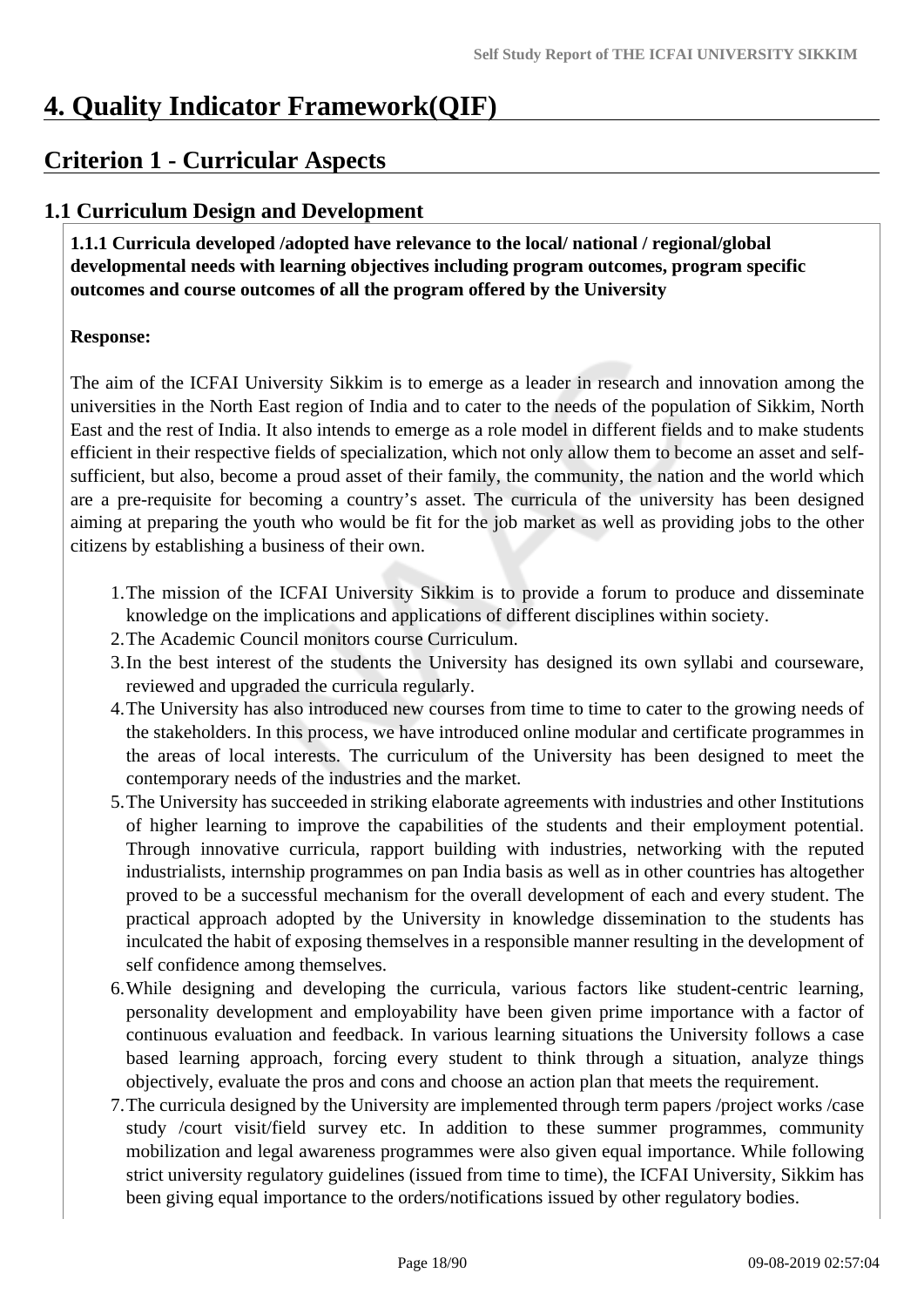| <b>File Description</b>         | <b>Document</b>      |
|---------------------------------|----------------------|
| Any additional information      | <b>View Document</b> |
| Link for Additional Information | <b>View Document</b> |

#### **1.1.2 Percentage of programs where syllabus revision was carried out during the last five years**

#### **Response:** 60

1.1.2.1 How many programs were revised out of total number of programs offered during the last five years

Response: 9

1.1.2.2 Number of all programs offered by the institution during the last five years

| Response: 15 |  |
|--------------|--|
|--------------|--|

| <b>File Description</b>                              | <b>Document</b>      |
|------------------------------------------------------|----------------------|
| Minutes of relevant Academic Council/BOS<br>meeting  | <b>View Document</b> |
| Details of program syllabus revision in last 5 years | <b>View Document</b> |

#### **1.1.3 Average percentage of courses having focus on Employability/ Entrepreneurship/ Skill development during the last five years**

**Response:** 78.33

1.1.3.1 Number of courses having focus on employability/ entrepreneurship/ skill development year-wise during the last five years

| $ 2017-18 $ | 2016-17 | 2015-16 | 2014-15 | 2013-14                  |
|-------------|---------|---------|---------|--------------------------|
| O           |         |         | ັ       | $\overline{\phantom{0}}$ |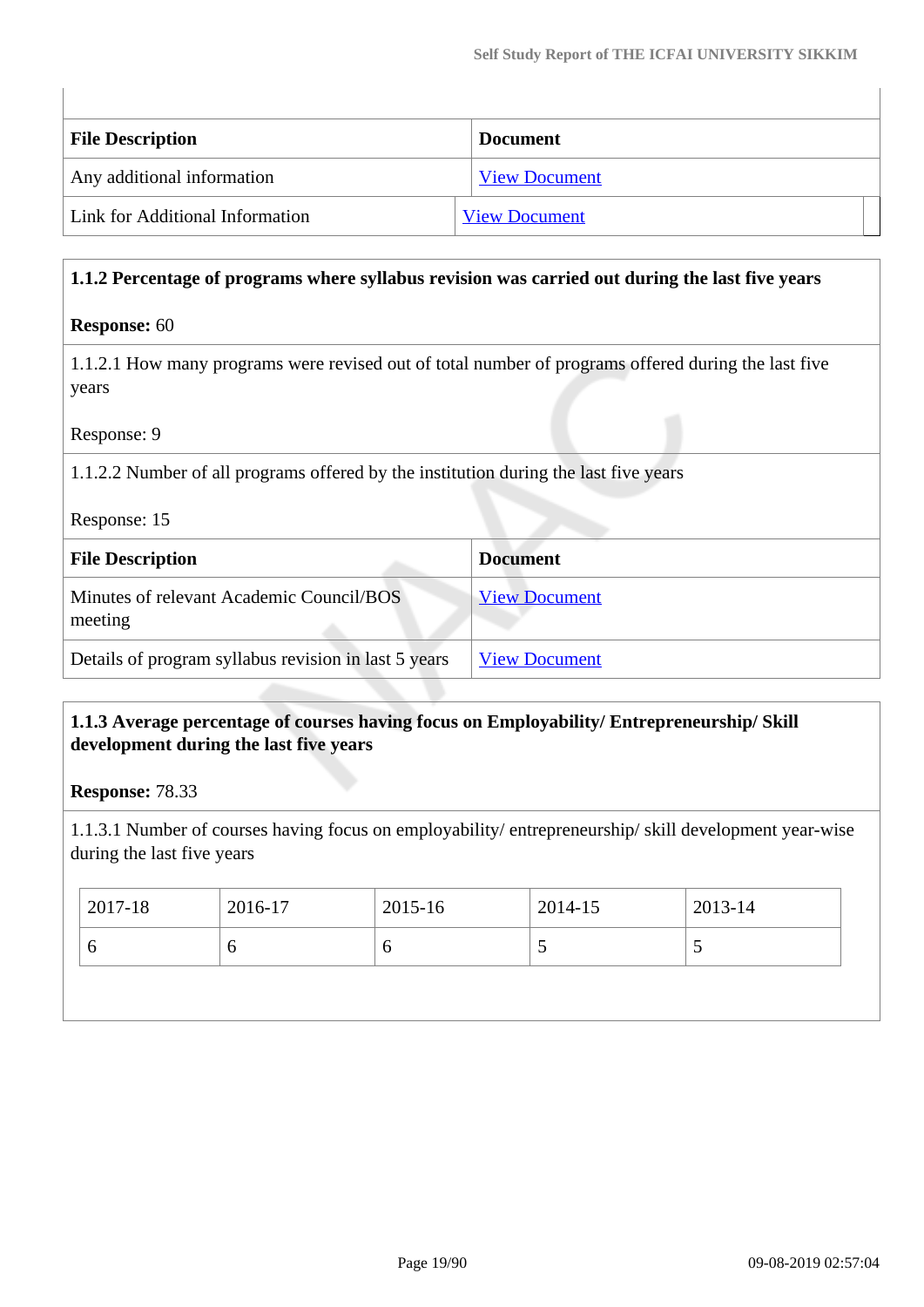| <b>File Description</b>                                                                        | <b>Document</b>      |
|------------------------------------------------------------------------------------------------|----------------------|
| MoU's with relevant organizations for these courses,<br>if any                                 | <b>View Document</b> |
| Minutes of the Boards of Studies/Academic<br>Council meetings with approvals for these courses | <b>View Document</b> |
| Average percentage of courses having focus on<br>employability/entrepreneurship                | <b>View Document</b> |

### **1.2 Academic Flexibility**

 **1.2.1 Percentage of new Courses introduced out of the total number of courses across all Programs offered during last five years**

**Response:** 68.75

1.2.1.1 How many new courses are introduced within the last five years

Response: 11

1.2.1.2 Number of courses offered by the institution across all programs during the last five years

Response: 16

| <b>File Description</b>                              | <b>Document</b>      |
|------------------------------------------------------|----------------------|
| Minutes of relevant Academic Council/BOS<br>meetings | <b>View Document</b> |
| Institutional data in prescribed format              | <b>View Document</b> |

#### **1.2.2 Percentage of programs in which Choice Based Credit System (CBCS)/Elective course system has been implemented**

**Response:** 100

1.2.2.1 Number of programmes in which CBCS/ Elective course system implemented.

Response: 9

| <b>File Description</b>                              | <b>Document</b>      |
|------------------------------------------------------|----------------------|
| Minutes of relevant Academic Council/BOS<br>meetings | <b>View Document</b> |
| Institutional data in prescribed format              | <b>View Document</b> |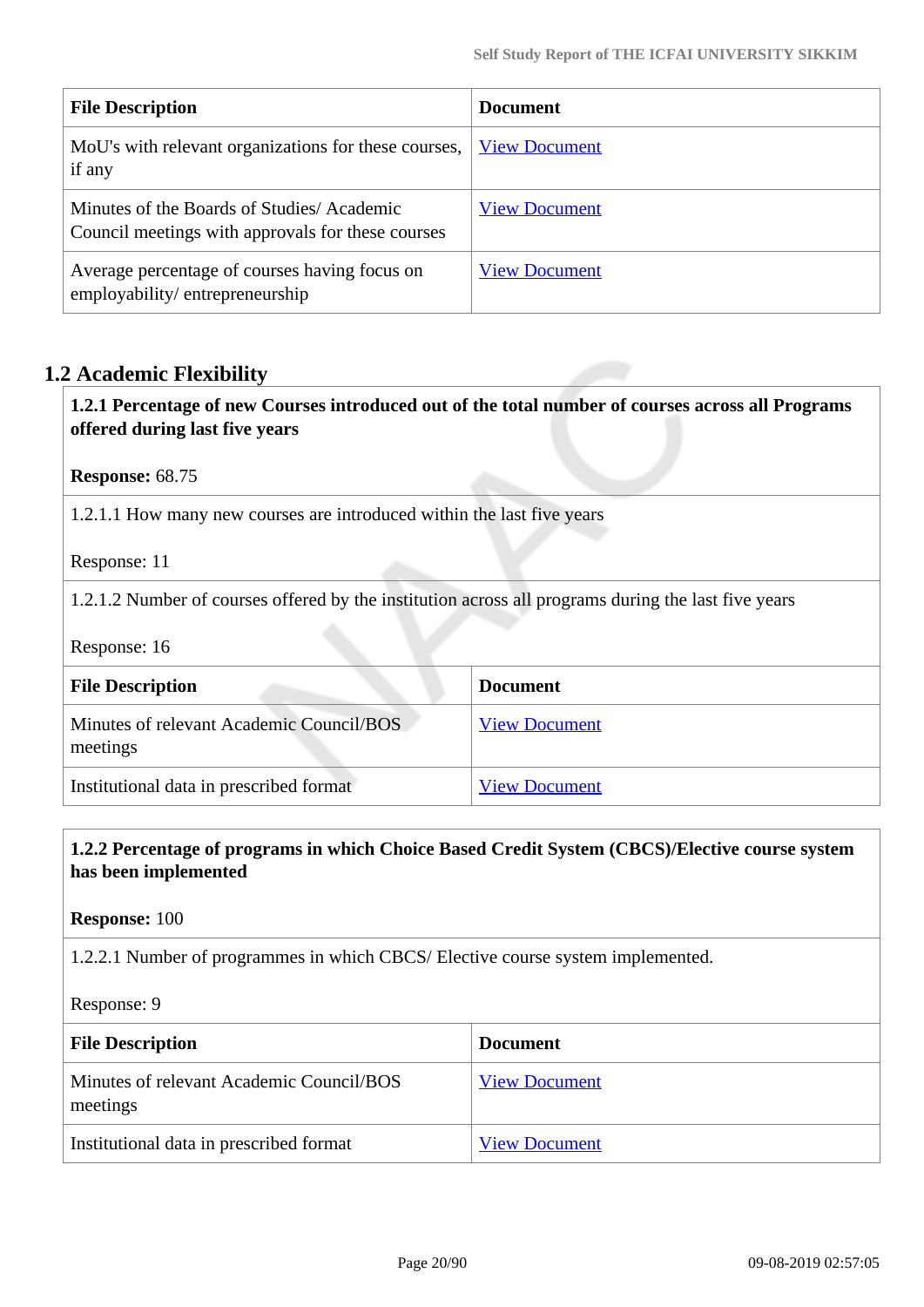### **1.3 Curriculum Enrichment**

 **1.3.1 Institution integrates cross cutting issues relevant to Gender, Environment and Sustainability, Human Values and Professional Ethics into the Curriculum**

#### **Response:**

**YES** 

The cross-cutting issues like gender, environment and sustainability, human values and professional ethics have been given appropriate place in the curricula believing that maintaining healthy environment for all the students will only result in quality education. In this regard in the Institution the different committees are formed to fulfill the aims of the quality education:

- 1.In BBA.LLB, BCom LLB, LLB and BA, LLB, Human rights was kept as a separate paper.
- 2.In all UG programmes, Environmental sciences/Law has been incorporated as a separate paper.
- 3.Gender justice a separate paper is being taught highlighting the rights and duties of the persons towards women and transgender in Law courses.

In this regard in the Institution the following committees are formed to fulfill the aims of the quality education:

- 1.Women's grievance committee
- 2.Anti-ragging committee
- 3.Human rights committee
- 4.Discipline committee
- 5.Gender Sensitzation Cell

| <b>File Description</b>    | <b>Document</b>      |
|----------------------------|----------------------|
| Any additional information | <b>View Document</b> |

 **1.3.2 Number of value-added courses imparting transferable and life skills offered during the last five years**

#### **Response:** 3

1.3.2.1 Number of value-added courses are added within the last five years

Response: 3

| <b>File Description</b>     | <b>Document</b>      |
|-----------------------------|----------------------|
| List of value added courses | <b>View Document</b> |

**1.3.3 Average percentage of students enrolled in the courses under 1.3.2 above**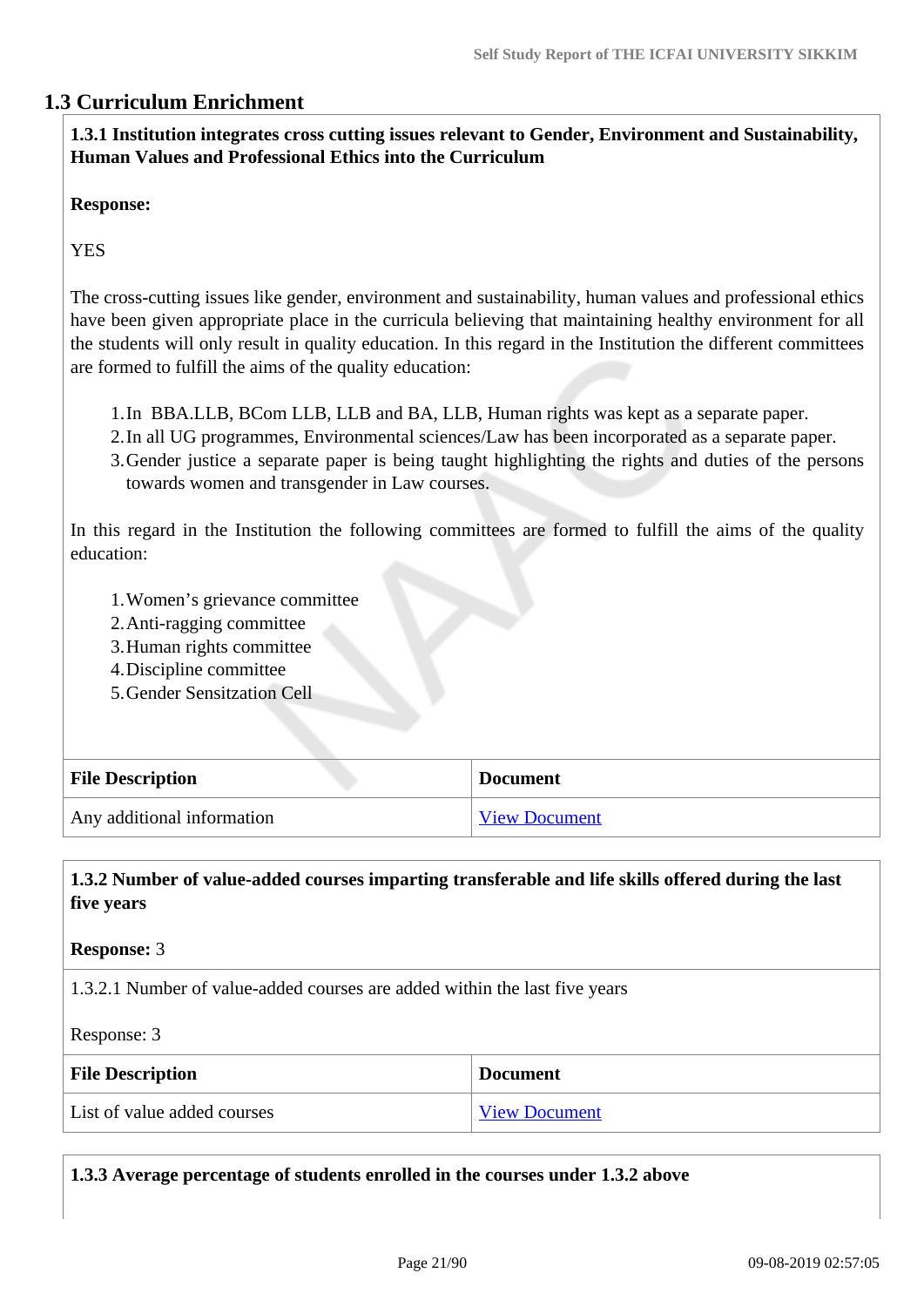## **Response:** 54.26

1.3.3.1 Number of students enrolled in value-added courses imparting transferable and life skills offered year-wise during the last five years

| 2017-18                 | 2016-17 | 2015-16 |                 | 2014-15 | 2013-14 |  |
|-------------------------|---------|---------|-----------------|---------|---------|--|
| 60                      | 60      | 60      |                 | 60      | 55      |  |
|                         |         |         |                 |         |         |  |
|                         |         |         |                 |         |         |  |
| <b>File Description</b> |         |         | <b>Document</b> |         |         |  |

| 1.3.4 Percentage of students undertaking field projects / internships               |                      |
|-------------------------------------------------------------------------------------|----------------------|
| <b>Response: 358.02</b>                                                             |                      |
| 1.3.4.1 Number of students undertaking field projects or internships                |                      |
| Response: 290                                                                       |                      |
| <b>File Description</b>                                                             | <b>Document</b>      |
| List of programs and number of students<br>undertaking field projects / internships | <b>View Document</b> |

## **1.4 Feedback System**

| Parents for design and review of syllabus Semester wise /year-wise<br>A. Any 4 of above | 1.4.1 Structured feedback received from 1) Students, 2) Teachers, 3) Employers, 4) Alumni 5) |
|-----------------------------------------------------------------------------------------|----------------------------------------------------------------------------------------------|
| <b>B.</b> Any 3 of above                                                                |                                                                                              |
| C. Any 2 of above                                                                       |                                                                                              |
| D. Any 1 of above                                                                       |                                                                                              |
| <b>Response:</b> C. Any 2 of above                                                      |                                                                                              |
| <b>File Description</b>                                                                 | <b>Document</b>                                                                              |
| Any additional information                                                              | <b>View Document</b>                                                                         |
| URL for stakeholder feedback report                                                     | <b>View Document</b>                                                                         |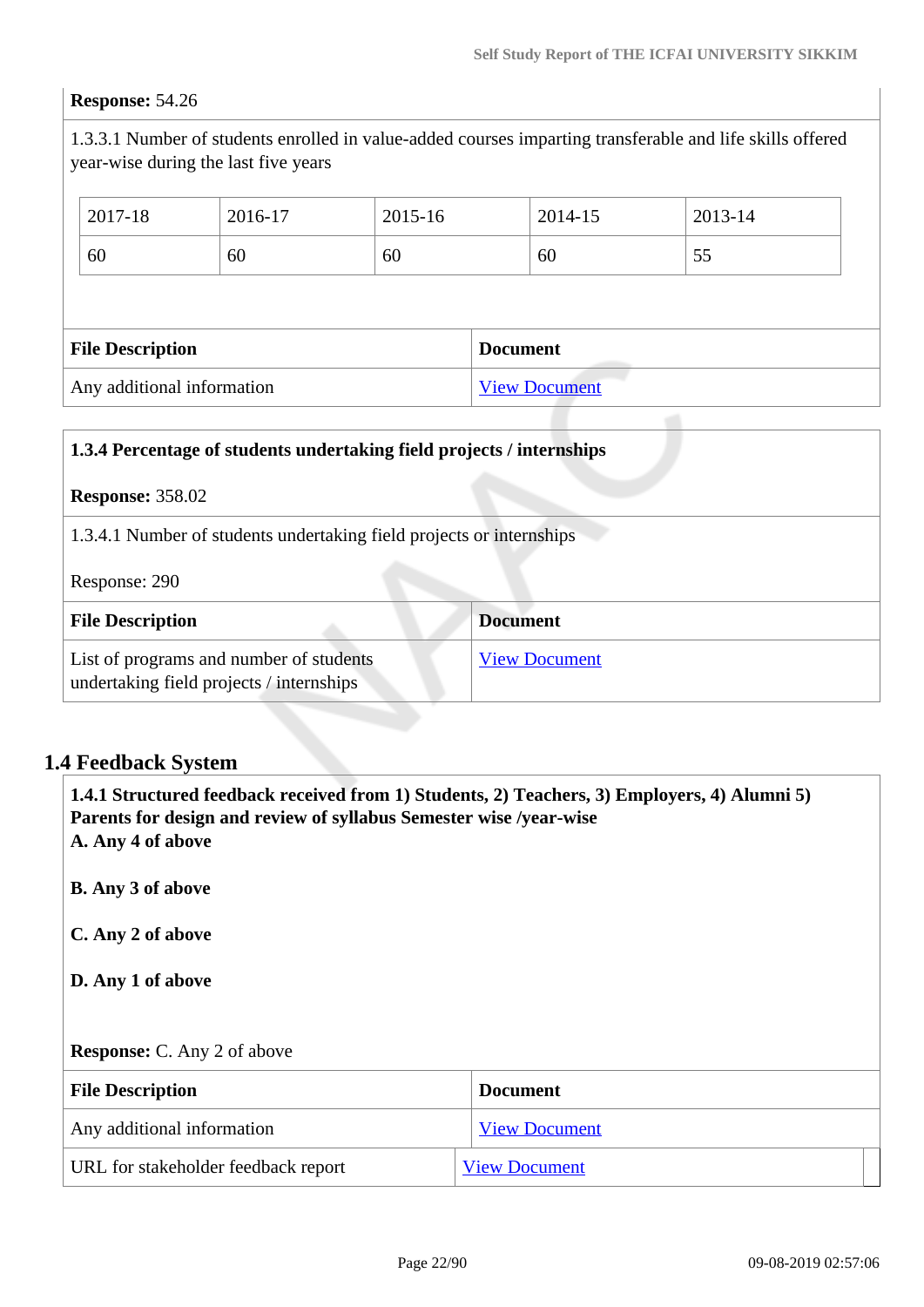**1.4.2 Feedback processes of the institution may be classified as follows: A. Feedback collected, analysed and action taken and feedback available on website**

**B. Feedback collected, analysed and action has been taken**

**C. Feedback collected and analysed**

**D. Feedback collected**

**Response:** B. Feedback collected, analysed and action has been taken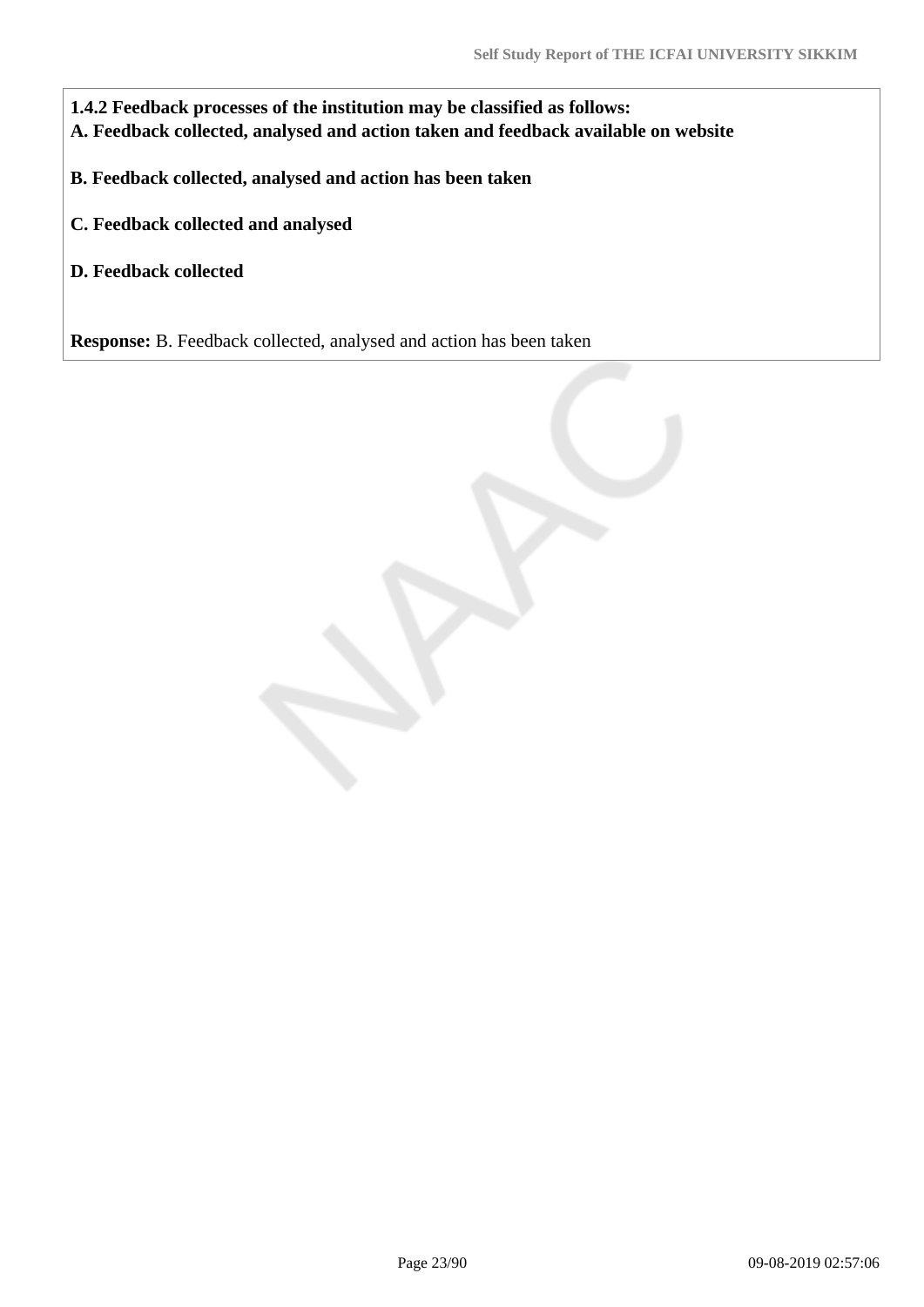## **Criterion 2 - Teaching-learning and Evaluation**

### **2.1 Student Enrollment and Profile**

**2.1.1 Average percentage of students from other States and Countries during the last five years**

#### **Response:** 53.54

2.1.1.1 Number of students from other states and countries year-wise during the last five years

| 2017-18 | 2016-17 | 2015-16 | 2014-15 | 2013-14                |
|---------|---------|---------|---------|------------------------|
| 65      | 45      | 54      | 54      | $\overline{a}$<br>رے : |

| <b>File Description</b>                       | <b>Document</b>      |
|-----------------------------------------------|----------------------|
| List of students (other states and countries) | <b>View Document</b> |

| <b>Response: 0.29</b>   |                                                                        |         |                      |         |
|-------------------------|------------------------------------------------------------------------|---------|----------------------|---------|
|                         | 2.1.2.1 Number of seats available year-wise during the last five years |         |                      |         |
| 2017-18                 | 2016-17                                                                | 2015-16 | 2014-15              | 2013-14 |
| 900                     | 540                                                                    | 540     | 480                  | 360     |
|                         |                                                                        |         |                      |         |
| <b>File Description</b> |                                                                        |         | <b>Document</b>      |         |
|                         | Demand Ratio (Average of Last five years)                              |         | <b>View Document</b> |         |

### **2.1.3 Average percentage of seats filled against seats reserved for various categories as per applicable reservation policy during the last five years**

#### **Response:** 44

2.1.3.1 Number of actual students admitted from the reserved categories year-wise during the last five years

| $ 2017-18 $ | 2016-17 | 2015-16 | $2014 - 15$ | $2013 - 14$ |
|-------------|---------|---------|-------------|-------------|
| <u>ب</u>    |         | O       | <b>~</b>    | 10          |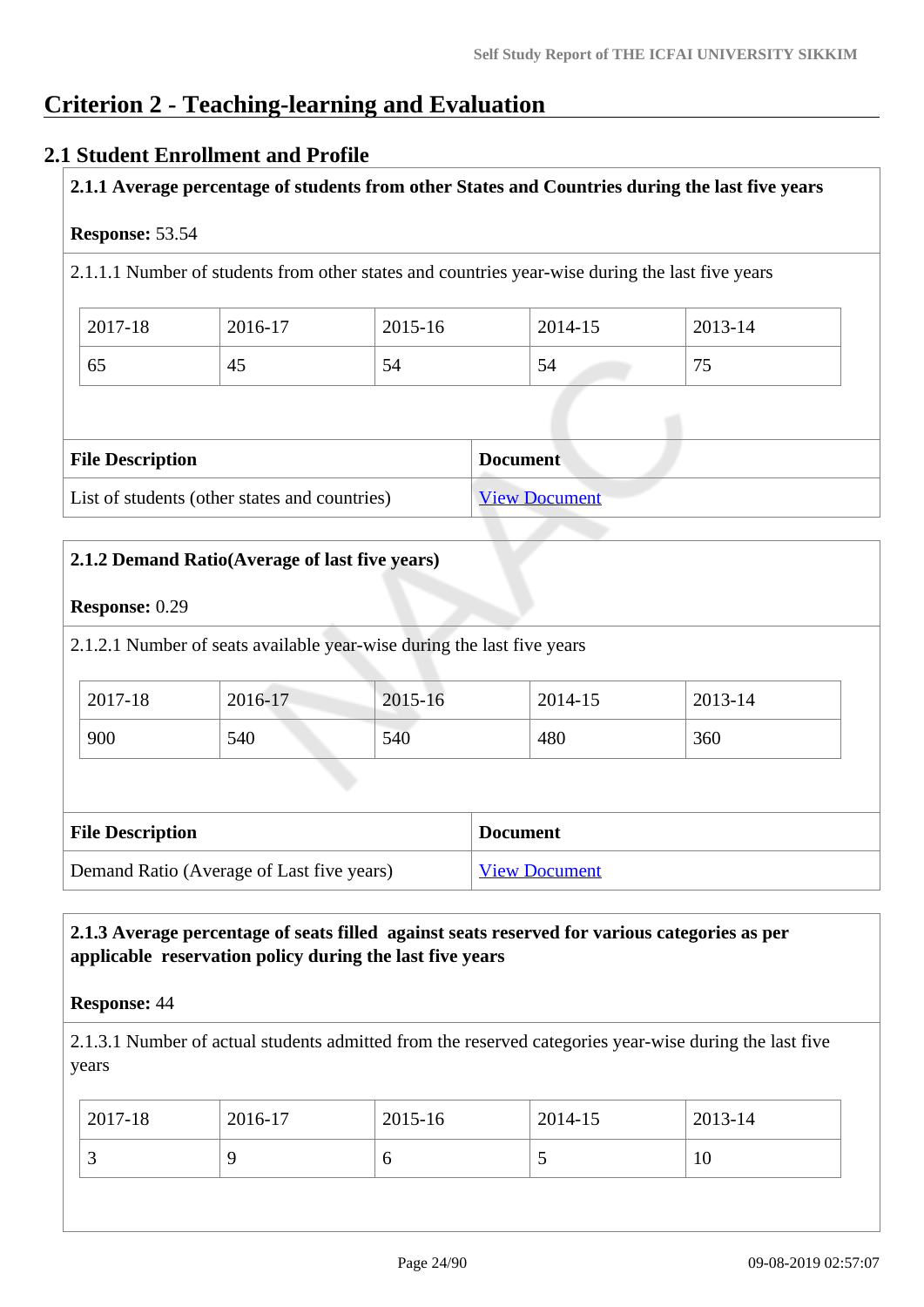| <b>File Description</b>                                      | <b>Document</b>      |
|--------------------------------------------------------------|----------------------|
| Average percentage of seats filled against seats<br>reserved | <b>View Document</b> |

## **2.2 Catering to Student Diversity**

 **2.2.1 The institution assesses the learning levels of the students, after admission and organises special programs for advanced learners and slow learners**

#### **Response:**

The continuous evaluation system of the ICFAI university, Sikkim identifies the students who are advanced learners and slow learners on the basis of the marks scored in the internal and final term end examination in each semester. The following system is administered:

- 1.The slow learners are required to attend the **remedial classes** specially designed by the experienced faculty member of the university.
- 2.The internal evaluation is carried out continuously in order to find the advanced and slow learners so as to chalk out a plan of action for them.
- 3. Online software has been developed and used for slow learners identification, analyzing their progress etc.
- 4.The course curriculum is designed effectively and students are guided and trained in using ICT ie computers, laptops, LCD projectors etc. in preparing and presenting notes in the respective subjects which helps building their self-confidence in any stage performance and develops presentation skills.
- 5.Rural camp/study tours/field-visit/industrial visit etc. enable the students to deal with more complex and challenging conceptual and practical problems and help improve their skill/knowledge in solving the problems. It resulted in better performance of the students in seminars conducted outside the Institute or in other states.
- 6.The faculty members and administrator takes extra care of the slow learners through effective feed back mechanism..
- 7.Academic Conucil and the faculty members periodically monitor the progress of the slow learners.

| <b>File Description</b>         | <b>Document</b>      |
|---------------------------------|----------------------|
| link for additional information | <b>View Document</b> |

#### **2.2.2 Student - Full time teacher ratio**

#### **Response:** 2.31

#### **2.2.3 Percentage of differently abled students (Divyangjan) on rolls**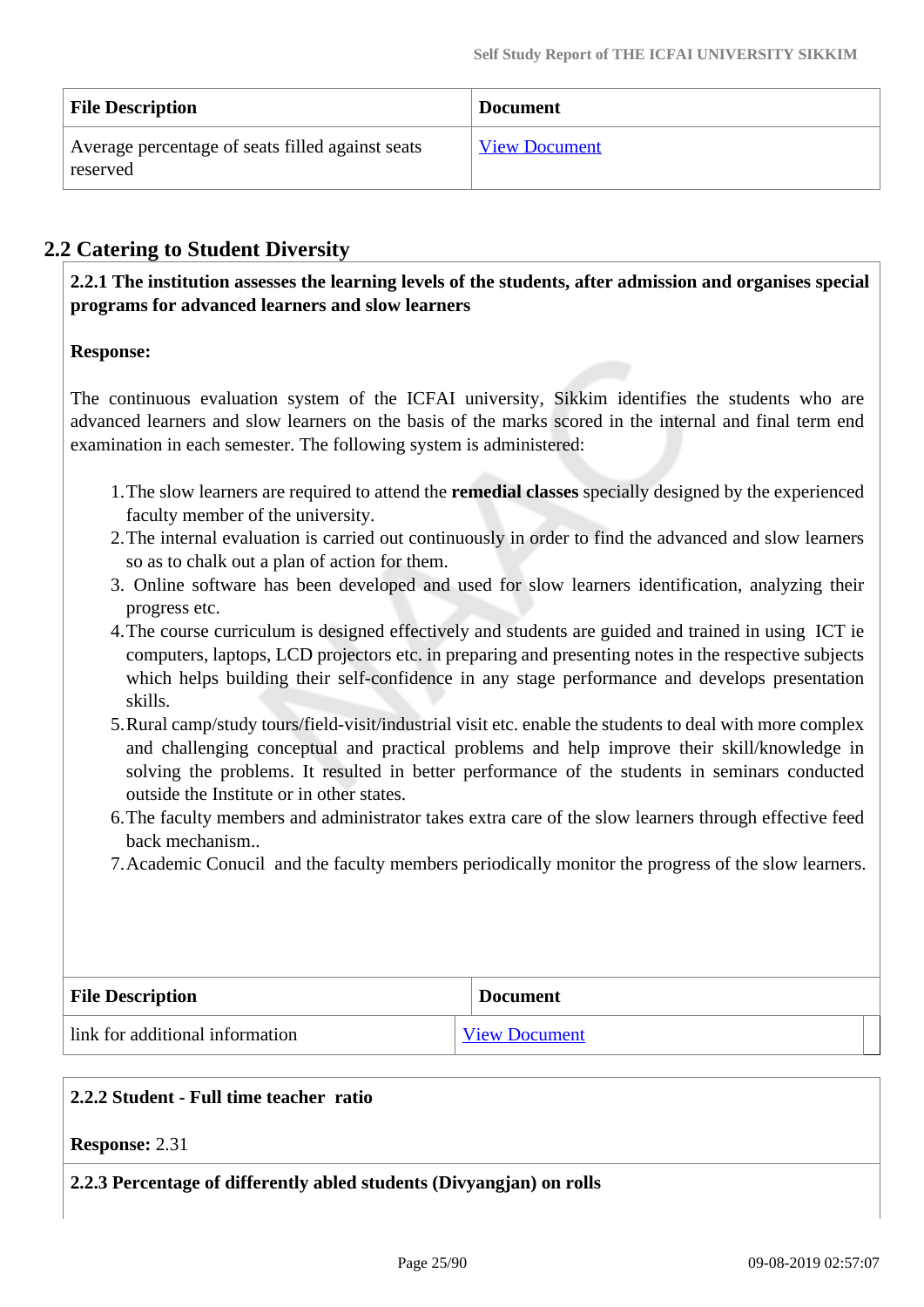| <b>Response:</b> 0                                    |                      |
|-------------------------------------------------------|----------------------|
| 2.2.3.1 Number of differently abled students on rolls |                      |
| <b>File Description</b>                               | <b>Document</b>      |
| Institutional data in prescribed format               | <b>View Document</b> |

## **2.3 Teaching- Learning Process**

 **2.3.1 Student centric methods, such as experiential learning, participative learning and problem solving methodologies are used for enhancing learning experiences**

#### **Response:**

The curriculum of all the courses has been designed keeping in mind the student-centric approach.

- 1.As a result the students get exposure of professional skill for effective intervention in the fields and acquiring the knowledge of society.
- 2.Interactive methods like group discussion, seminar presentation, workshop on gender sensitization, role plays for acquiring principle and values of social work are extensively used in the class activities.
- 3.Use of ICT in education system i.e.Internet use, smart clsssroms, use of laptop and computers in the project work enhances the problem solving ability of the students in the university.
- 4. Participation in cultural activities, sharing experiences by alumni resulted in students' access to huge variety of information system.
- 5.Field visit resulted in a number of departments in the universityhelps the the students critical analyzing ability .
- 6.In brief, the teaching-learning process is based on the principle of 'learning by doing'.

| <b>File Description</b>         | <b>Document</b>      |
|---------------------------------|----------------------|
| Link for Additional Information | <b>View Document</b> |

 **2.3.2 Percentage of teachers using ICT for effective teaching with Learning Management Systems (LMS), E-learning resources etc.**

**Response:** 85.71

2.3.2.1 Number of teachers using ICT

Response: 30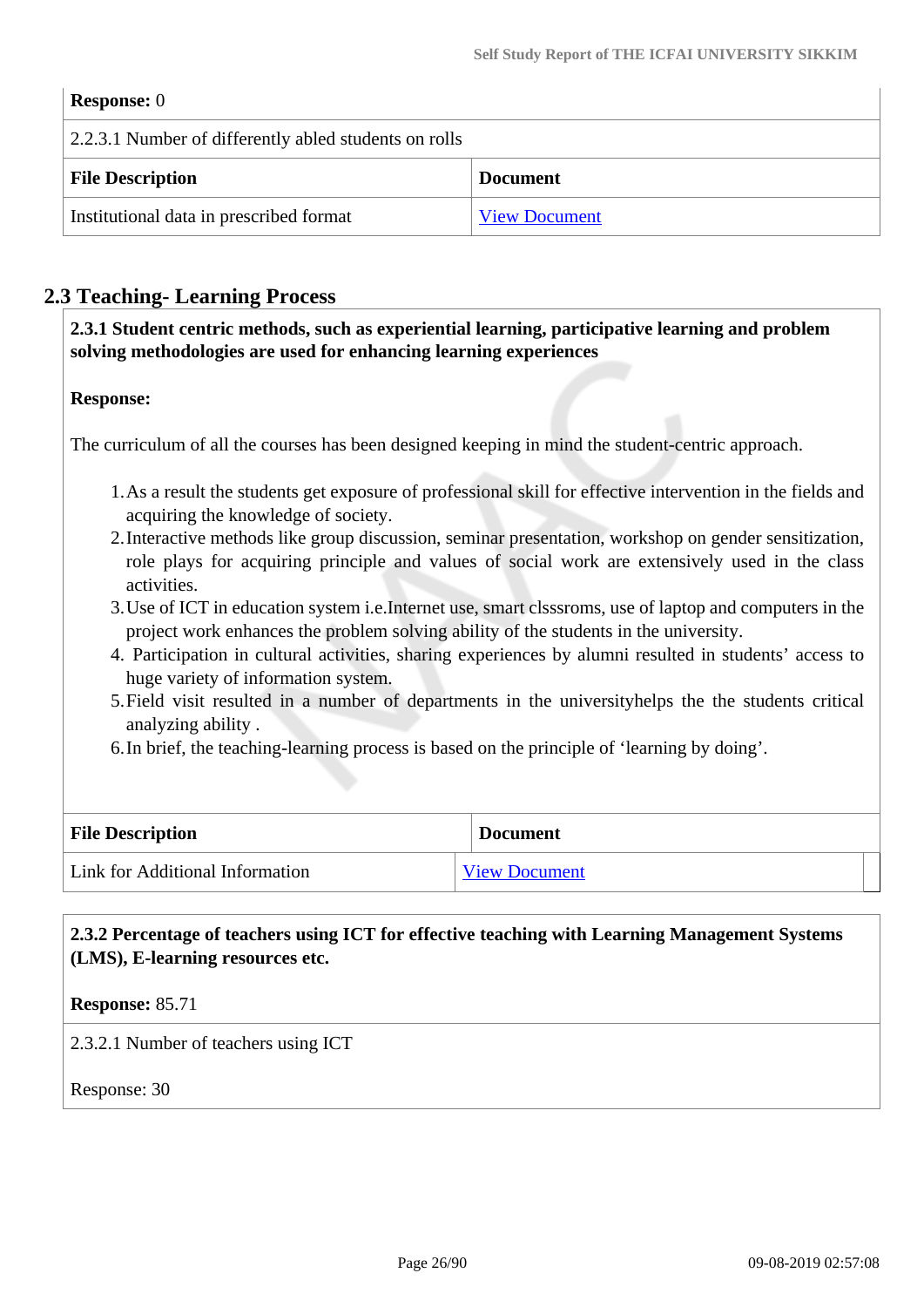| <b>File Description</b>                                                      | <b>Document</b>      |  |
|------------------------------------------------------------------------------|----------------------|--|
| List of teachers (using ICT for teaching)                                    | <b>View Document</b> |  |
| Provide link for webpage describing the "LMS/<br>Academic management system" | <b>View Document</b> |  |

#### **2.3.3 Ratio of students to mentor for academic and stress related issues**

#### **Response:** 5.4

2.3.3.1 Number of mentors

Response: 15

## **2.4 Teacher Profile and Quality**

| 2.4.1 Average percentage of full time teachers against sanctioned posts during the last five years |                      |  |  |  |
|----------------------------------------------------------------------------------------------------|----------------------|--|--|--|
| <b>Response:</b> 1066.43                                                                           |                      |  |  |  |
| <b>File Description</b>                                                                            | <b>Document</b>      |  |  |  |
| Year wise full time teachers and sanctioned posts<br>for 5 years                                   | <b>View Document</b> |  |  |  |

### **2.4.2 Average percentage of full time teachers with Ph.D. during the last five years**

**Response:** 8.3

2.4.2.1 Number of full time teachers with Ph.D. year-wise during the last five years

| 2017-18                 | 2016-17 | 2015-16 |                 | 2014-15 | 2013-14          |  |
|-------------------------|---------|---------|-----------------|---------|------------------|--|
| 10                      | ∠       | ↩       |                 | ν       | $\boldsymbol{0}$ |  |
|                         |         |         |                 |         |                  |  |
| <b>File Description</b> |         |         | <b>Document</b> |         |                  |  |

| List of number of full time teachers with PhD and | <b>View Document</b> |
|---------------------------------------------------|----------------------|
| number of full time teachers for 5 years          |                      |

### **2.4.3 Teaching experience per full time teacher in number of years**

#### **Response:** 0.34

2.4.3.1 Total experience of full-time teachers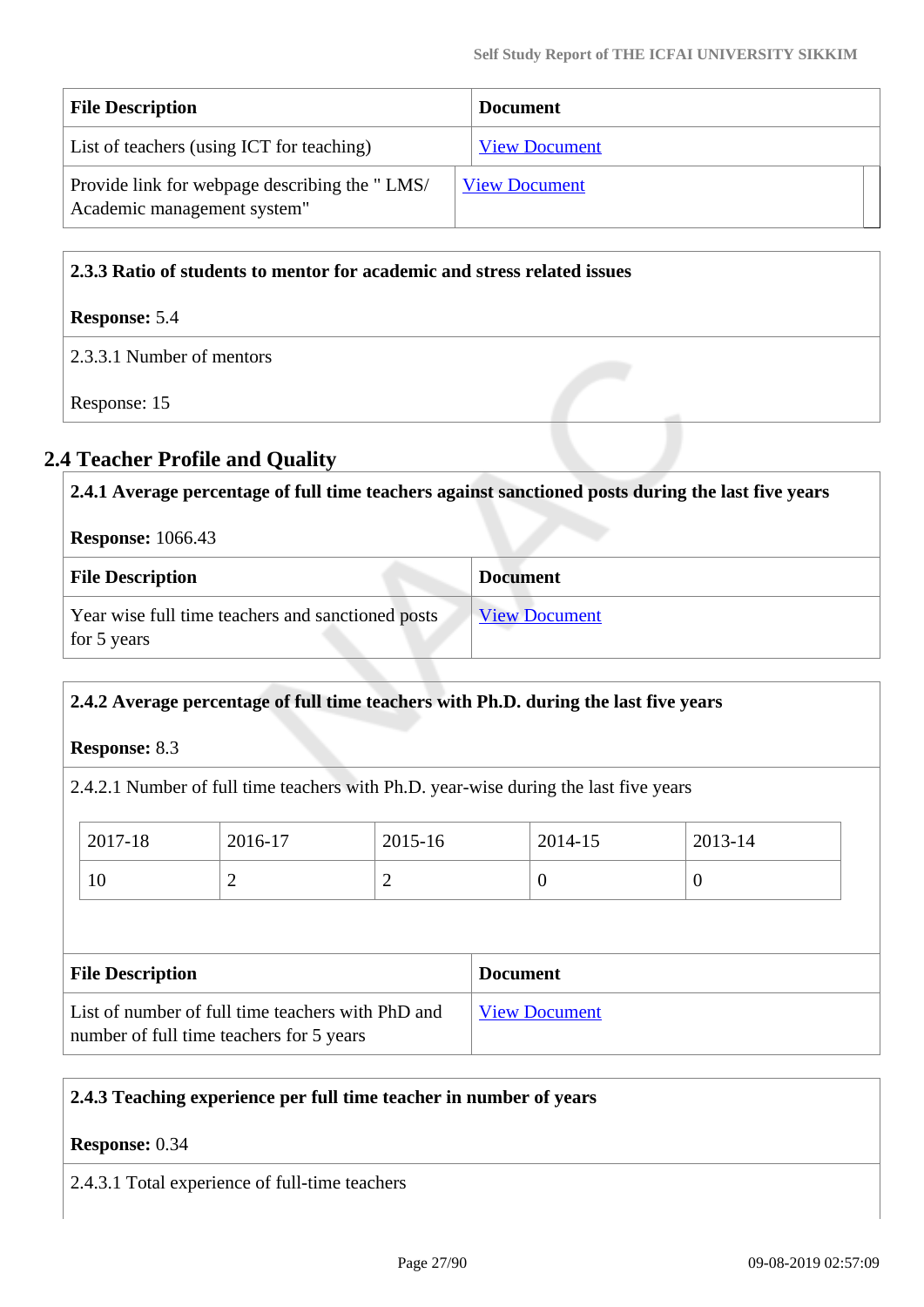Response: 12

#### **2.4.4 Percentage of full time teachers who received awards, recognition, fellowships at State, National, International level from Government, recognised bodies during the last five years**

#### **Response:** 32.68

2.4.4.1 Number of full time teachers receiving awards from state /national /international level from Government recognised bodies year-wise during the last five years

| 2017-18 | 2016-17 | 2015-16 | 2014-15 | 2013-14 |
|---------|---------|---------|---------|---------|
|         | ∽       | ∼       |         | ν       |

| <b>File Description</b>                 | <b>Document</b>      |
|-----------------------------------------|----------------------|
| Institutional data in prescribed format | <b>View Document</b> |

#### **2.4.5 Average percentage of full time teachers from other States against sanctioned posts during the last five years**

#### **Response:** 43.57

2.4.5.1 Number of full time teachers from other states year-wise during the last five years

| 2017-18 | 2016-17 | 2015-16 | 2014-15 | 2013-14 |
|---------|---------|---------|---------|---------|
|         | ັ       |         |         |         |

| <b>File Description</b>                                                                            | <b>Document</b>      |
|----------------------------------------------------------------------------------------------------|----------------------|
| List of full time teachers from other state and state<br>from which qualifying degree was obtained | <b>View Document</b> |

### **2.5 Evaluation Process and Reforms**

 **2.5.1 Average number of days from the date of last semester-end/ year- end examination till the declaration of results during the last five years**

#### **Response:** 21

2.5.1.1 Number of days from the date of last semester-end/ year- end examination till the declaration of results year-wise during the last five years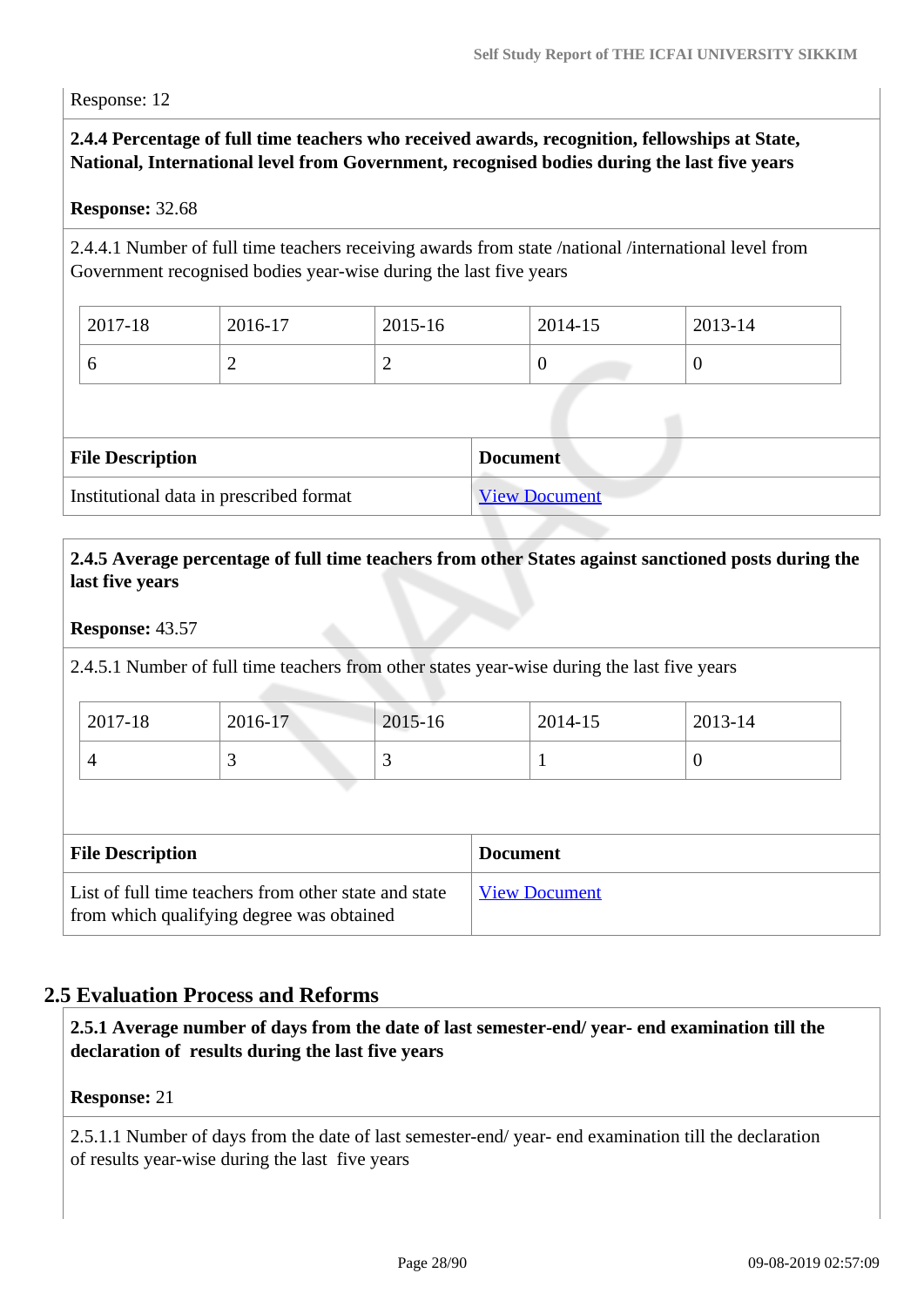| 2017-18 | 2016-17 | 2015-16        | 2014-15 | 2013-14 |
|---------|---------|----------------|---------|---------|
| 21      | 2 I     | 2 <sub>1</sub> | 21      | 21      |
|         |         |                |         |         |
|         |         |                |         |         |

| <b>File Description</b>                                                         | <b>Document</b>      |
|---------------------------------------------------------------------------------|----------------------|
| List of programs and date of last semester and date<br>of declaration of result | <b>View Document</b> |

### **2.5.2 Average percentage of student complaints/grievances about evaluation against total number appeared in the examinations during the last five years**

#### **Response:** 1.11

2.5.2.1 Number of complaints/grievances about evaluation year-wise during the last five years

| 2017-18 | $2016-17$ | 2015-16 | 2014-15 | 2013-14 |
|---------|-----------|---------|---------|---------|
|         | ັ         | 4       |         | . .     |

### **2.5.3 Average percentage of applications for revaluation leading to change in marks during the last five years**

#### **Response:** 30

2.5.3.1 Number of applications for revaluation leading to change in marks year-wise during the last five years

| 2017-18 | 2016-17 | 2015-16 | 2014-15  | 2013-14 |
|---------|---------|---------|----------|---------|
|         |         | v       | <b>_</b> |         |

 **2.5.4 Positive impact of reforms on the examination procedures and processes including IT integration and continuous internal assessment on the examination management system**

#### **Response:**

At present the examination department has been conducting two written examination in a semester (namely, Mid-Term and End-term) apart from Internal Evaluation being conducted by the respective subject teacher in the form of Assignment, seminar presentation etc.

1.Mid-term examination: These examinations are being conducted at the middle of the semester after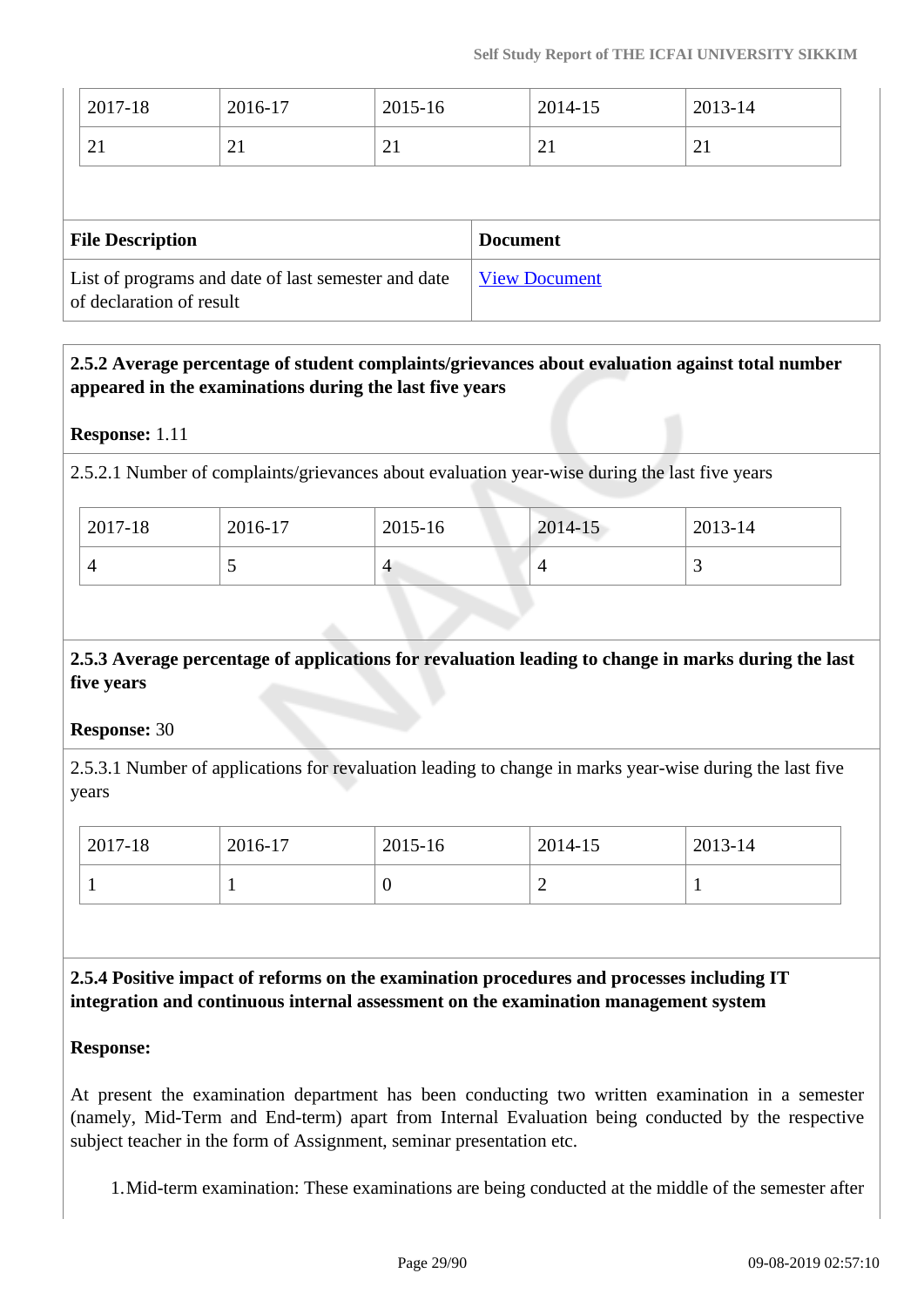covering half of the syllabus (approx.) and to make a preview of the understanding of the students on the subject matter.

- 2.End-term examination: These are conducted by the University at the end of the semester in order to make a final review of the topics covered and assessment of each student's knowledge of the subject at the end.
- 3.Continuous Internal Assessment: These assessments are also conducted in every course and programme. These are being conducted with a view to keep the students conscious and to keep them in track. These examinations include classroom seminar, mock test, presentation through PPT, assignments, live projects, field-study, practical experience, quiz class participation, case study analysis etc.
- 4.Make-up Test: For the students who remain unable to appear in Mid-term or comprehensive examinations for some unavoidable circumstances, the mock test will be conducted by setting separate question papers.
- 5.ICFAI university has been following two types of grading systems viz. Relative Grading, where the allocated course instructors suggest or proposed grades according to the marks and Absolute Grading, where marks are put in fixed grades. Course instructors check answer copies and show them to students. If students will have any kind of doubts, they can consult and can make necessary correction by clearing doubts. After it is completed, the instructors send the complete marks to the Grading Committee through mail for making final grades. The Grading Committee looks after the grading of the students according to the marks.
- 6.The extensive use of information technology has enhanced the examination mechanism of ICFAI University Sikkim immensely which was otherwise conducted manually. The current IT equipped system aids in timely decision-making process as well as dissemination of information to the students, course instructors, different committees and authorities as and when required. Indeed the application of information technology is found at every step in the University for smooth functioning of the Management of examinations, to meet with greater efficiency, transparency and reliability. All course instructors are always informed well in time about their responsibilities during the examination time via mails. The grading Committee, after receiving the marks of the students from the course instructors, makes appropriate grading by applying specially designed software, and send back to the respective course instructors for finalizing complete grade sheet.

| <b>File Description</b>         | <b>Document</b>      |
|---------------------------------|----------------------|
| Link for Additional Information | <b>View Document</b> |

 **2.5.5 Status of automation of Examination division along with approved Examination Manual A. 100% automation of entire division & implementation of Examination Management System (EMS)**

**B. Only student registration, Hall ticket issue & Result Processing**

- **C. Only student registration and result processing**
- **D. Only result processing**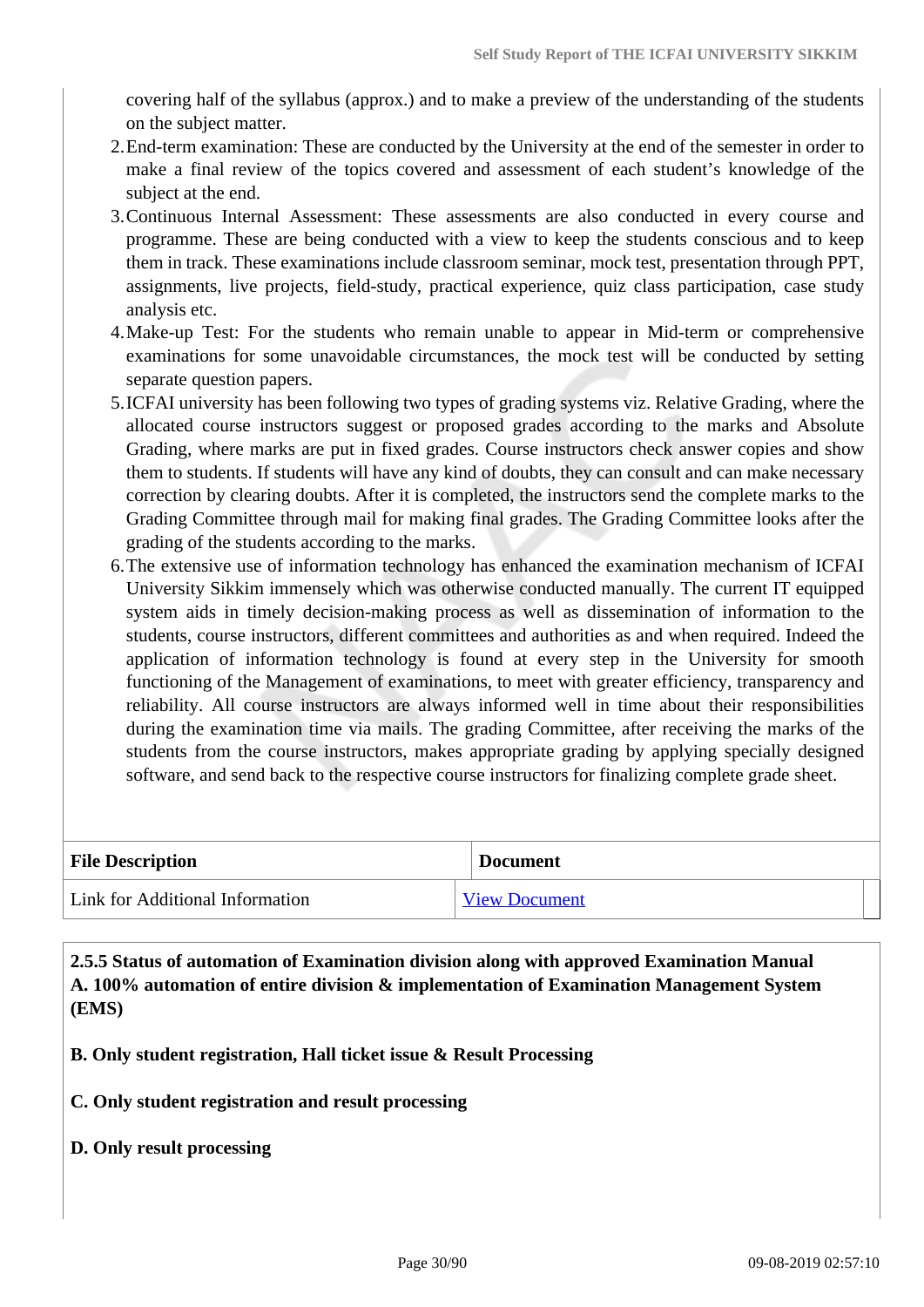#### **Response:** D. Only result processing

| <b>File Description</b>                                                                                                            | <b>Document</b>      |
|------------------------------------------------------------------------------------------------------------------------------------|----------------------|
| Current manual of examination automation system<br>and Annual reports of examination including the<br>present status of automation | <b>View Document</b> |

### **2.6 Student Performance and Learning Outcomes**

 **2.6.1 Program outcomes, program specific outcomes and course outcomes for all programs offered by the Institution are stated and displayed on website and communicated to teachers and students**

#### **Response:**

- 1.The different program specific information is displayed in the student notice board
- 2.The student information section of the university websites helps the students to access different program related outcomes.
- 3.The result anlysis is displayed for the students after completion of examination (internal and final) in each semester.
- 4.The faculty members and parents of the students also have access to the information regarding students performance through the university website, which is periodically updated

The sample of the information is displayed below.

| Particulars                                                                 | Batch 1<br>Year of Entry: 2014 |                |            | Batch 2<br>Year of Entry: 2015 |              |  |
|-----------------------------------------------------------------------------|--------------------------------|----------------|------------|--------------------------------|--------------|--|
|                                                                             |                                |                |            |                                |              |  |
|                                                                             | <b>UG</b>                      | PG             | Total      | UG                             | PG           |  |
| No. admitted to the programme                                               | 109                            | $\overline{8}$ | 117        | 125                            | 4            |  |
| No. of Drop-outs                                                            | 16                             |                | 16         | 42                             |              |  |
| for<br>final<br>year <sub>96</sub><br>No.<br>appeared<br>the<br>examination |                                | 5              | 101        | 80                             | 7            |  |
| No. passed in the final exam                                                | 82                             | 5              | 87         | 58                             | 7            |  |
| No. passed in first class                                                   | 52                             |                | 52         | 48                             |              |  |
|                                                                             |                                |                |            |                                |              |  |
| <b>Courses</b><br>I                                                         | /2015 Batch                    |                | 2016 Batch |                                | 2017-18Batch |  |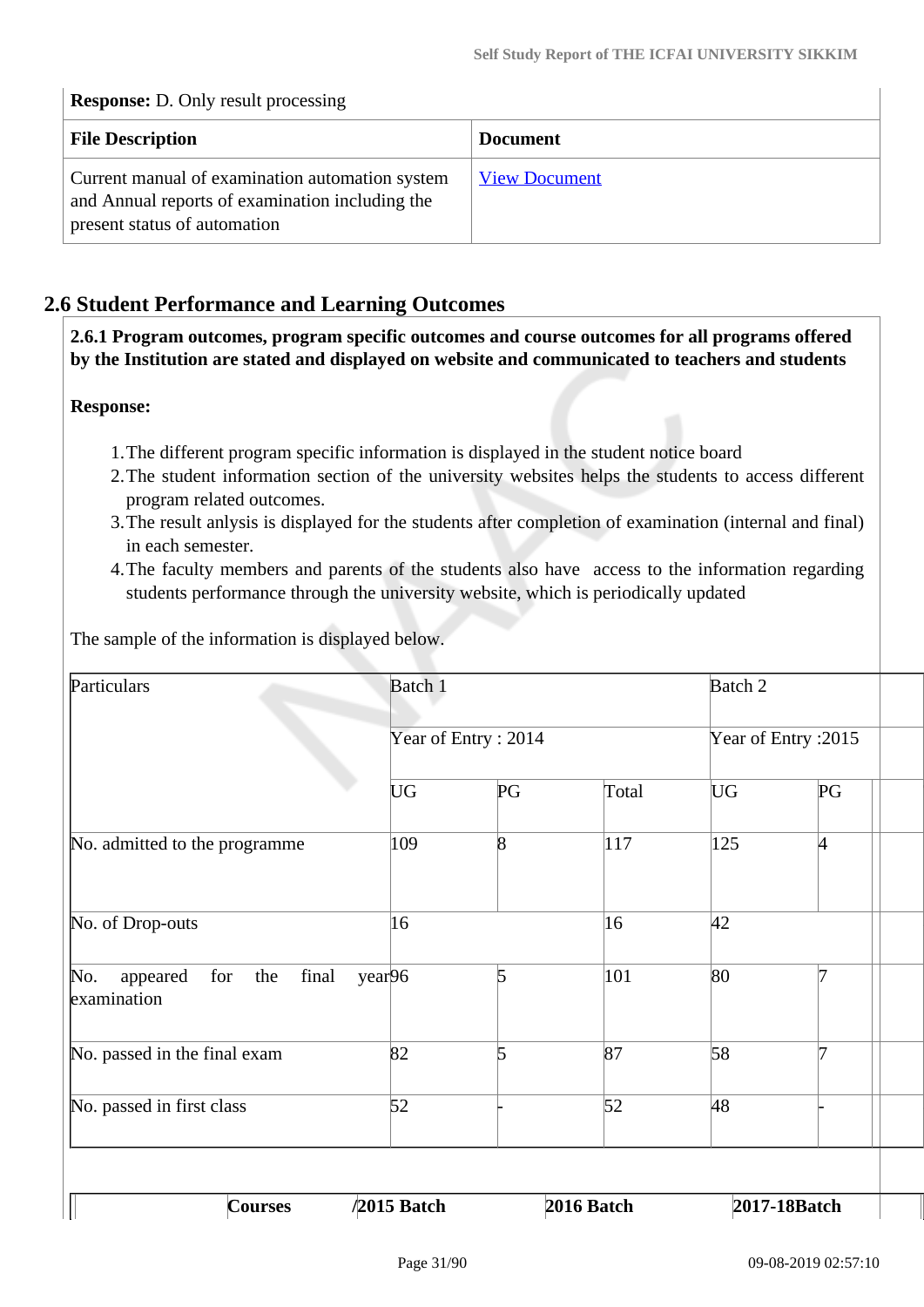| Faculty                         | <b>Programmes</b> | <b>Appeared</b> | <b>Passed</b>        | <b>Appeared</b> | <b>Passed</b>  | <b>Appeared</b> | <b>Passed</b>  |
|---------------------------------|-------------------|-----------------|----------------------|-----------------|----------------|-----------------|----------------|
| Management<br>Studies           | <b>BBA</b>        | 65              | 61                   | 26              | 24             | 18              | $1122$         |
|                                 | <b>BCOM</b>       |                 |                      | 23              | 21             | 34              | 29             |
|                                 | <b>MBA</b>        | 7               | $\overline{6}$       | $\overline{5}$  | $\overline{5}$ | 7               | 7              |
| Legal Studies                   | LL.B              |                 |                      |                 |                | $\overline{2}$  | $\overline{2}$ |
|                                 | <b>BBALL.B</b>    | 10              | 7                    | 9               | $\overline{9}$ | $\overline{9}$  | $\overline{5}$ |
| Information<br>Technology       | <b>BCA</b>        | 22              | 18                   | 18              | $\overline{9}$ | $ 17\rangle$    | 10             |
|                                 |                   | L.              |                      |                 |                |                 |                |
| <b>File Description</b>         |                   |                 | <b>Document</b>      |                 |                |                 |                |
| Link for Additional Information |                   |                 | <b>View Document</b> |                 |                |                 |                |

#### **2.6.2 Attainment of program outcomes, program specific outcomes and course outcomes are evaluated by the institution**

**Response:** 

- 1.Program outcome and programs specific outcomes offered by the institution is being displayed in notice board
- 2.The students information section in the website and university app. is accessed by the students for the information related to different progrms of the university.
- 3.The feedback system and students satisfaction survey is carried out to know the course outcomes.
- 4.Academic Council of the university introduces different industry-related course curriculum based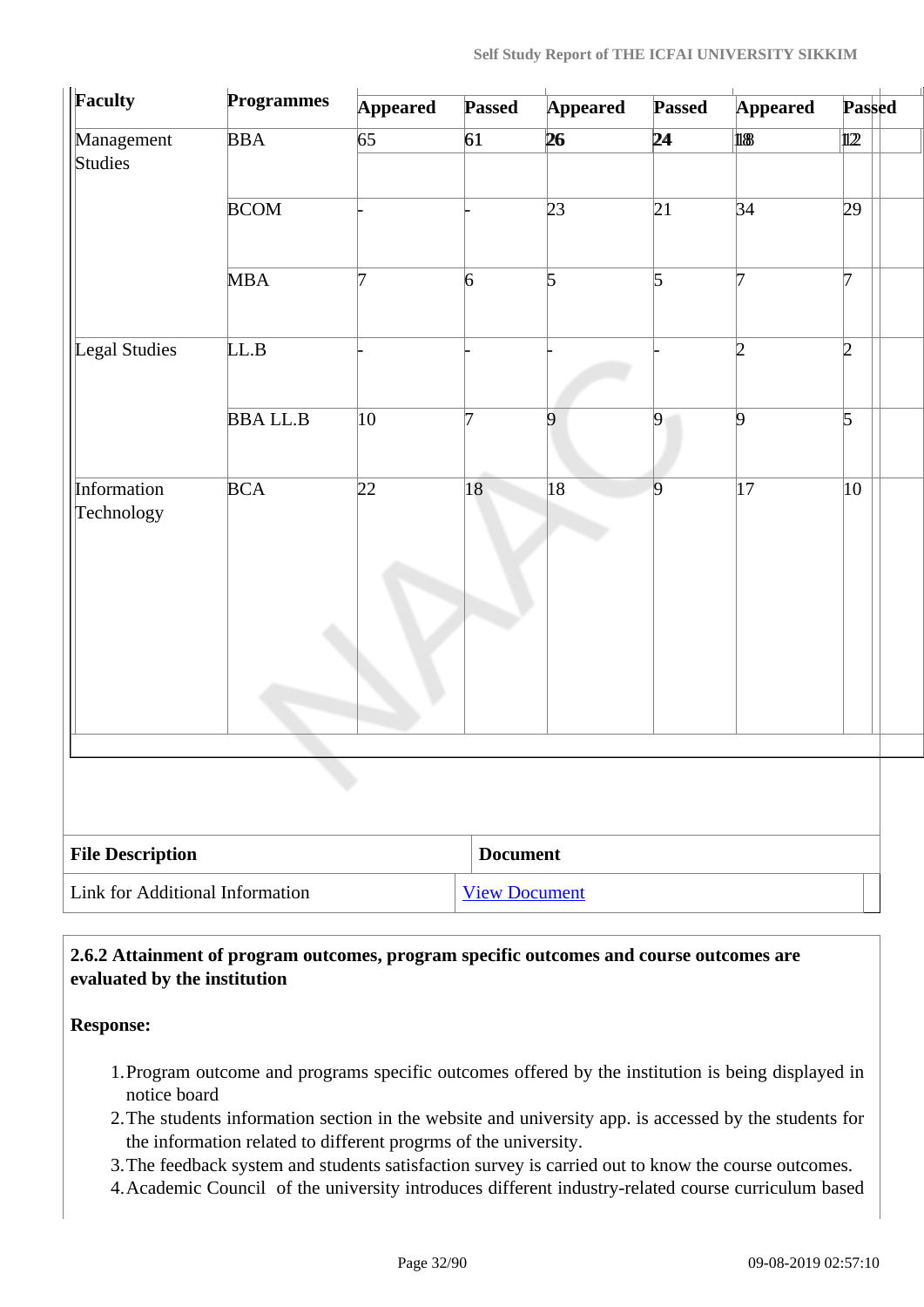on students demand and requrement.

A sample of the analysis is illustrated below

| Batch 1   |                |                     | Batch 2              |    |  |
|-----------|----------------|---------------------|----------------------|----|--|
|           |                |                     | Year of Entry : 2015 |    |  |
| <b>UG</b> | PG             | Total               | <b>UG</b>            | PG |  |
| 109       | $\overline{8}$ | 117                 | 125                  | 4  |  |
| 16        |                | 16                  | 42                   |    |  |
| year96    | 5              | 101                 | 80                   |    |  |
| 82        | 5              | 87                  | 58                   |    |  |
| 52        |                | 52                  | 48                   |    |  |
|           |                | Year of Entry: 2014 |                      |    |  |

| <b>Courses</b>    | $/2015$ Batch   |               | 2016 Batch      |               | 2017-18Batch     |                |  |
|-------------------|-----------------|---------------|-----------------|---------------|------------------|----------------|--|
| <b>Programmes</b> | <b>Appeared</b> | <b>Passed</b> | <b>Appeared</b> | <b>Passed</b> | <b>Appeared</b>  | <b>Passed</b>  |  |
| <b>BBA</b>        | 65              | 61            | 26              | 24            | 18               | 122            |  |
| <b>BCOM</b>       |                 |               | 23              | 21            | 34               | 29             |  |
| <b>MBA</b>        |                 | 6             | 5               | 5             |                  | 7              |  |
| LL.B              |                 |               |                 |               | ID.              | $\overline{2}$ |  |
| <b>BBALL.B</b>    | 10              |               | 9               | 9             | $\boldsymbol{Q}$ | 5              |  |
|                   |                 |               |                 |               |                  |                |  |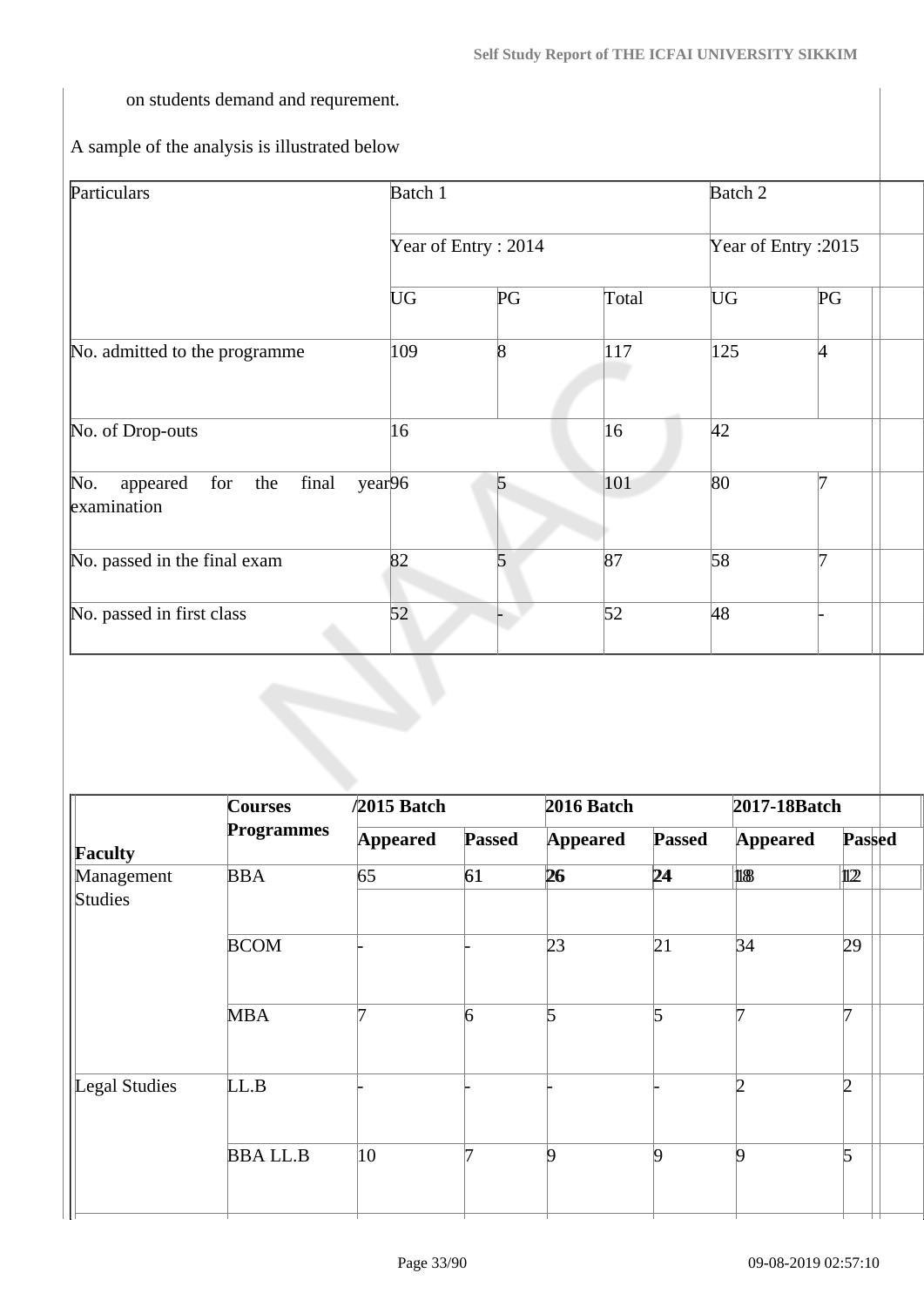| Information<br>Technology | <b>BCA</b>                          | 22              | 18              | 18              | $\vert$ 9      | $ 17\rangle$    | 10             |
|---------------------------|-------------------------------------|-----------------|-----------------|-----------------|----------------|-----------------|----------------|
|                           |                                     |                 |                 |                 |                |                 |                |
|                           |                                     |                 |                 |                 |                |                 |                |
|                           |                                     |                 |                 |                 |                |                 |                |
|                           |                                     |                 |                 |                 |                |                 |                |
|                           |                                     |                 |                 |                 |                |                 |                |
|                           |                                     |                 |                 |                 |                |                 |                |
|                           |                                     |                 |                 |                 |                |                 |                |
|                           |                                     |                 |                 |                 |                |                 |                |
|                           | <b>Courses</b><br><b>Programmes</b> | $/2015$ Batch   |                 | 2016 Batch      |                | 2017-18Batch    |                |
| <b>Faculty</b>            |                                     | <b>Appeared</b> | <b>Passed</b>   | <b>Appeared</b> | <b>Passed</b>  | <b>Appeared</b> | <b>Passed</b>  |
| Management<br>Studies     | <b>BBA</b>                          | 65              | 61              | 26              | 24             | 18              | $\mathbf{12}$  |
|                           | <b>BCOM</b>                         |                 |                 | 23              | 21             | 34              | 29             |
|                           |                                     |                 |                 |                 |                |                 |                |
|                           | <b>MBA</b>                          | 7               | $6\overline{6}$ | $\vert$ 5       | $\overline{5}$ | 7               | 7              |
|                           |                                     |                 |                 |                 |                |                 |                |
| Legal Studies             | LL.B                                |                 |                 |                 |                | $\overline{2}$  | $\overline{2}$ |
|                           |                                     |                 |                 |                 |                |                 |                |
|                           | <b>BBALL.B</b>                      | 10              | 7               | $\vert 9$       | 9              | 9               | $\overline{5}$ |
|                           |                                     |                 |                 |                 |                |                 |                |
| Information<br>Technology | <b>BCA</b>                          | 22              | 18              | 18              | $\overline{9}$ | 17              | 10             |
|                           |                                     |                 |                 |                 |                |                 |                |
|                           |                                     |                 |                 |                 |                |                 |                |
|                           |                                     |                 |                 |                 |                |                 |                |
|                           |                                     |                 |                 |                 |                |                 |                |
|                           |                                     |                 |                 |                 |                |                 |                |
|                           |                                     |                 |                 |                 |                |                 |                |
|                           |                                     |                 |                 |                 |                |                 |                |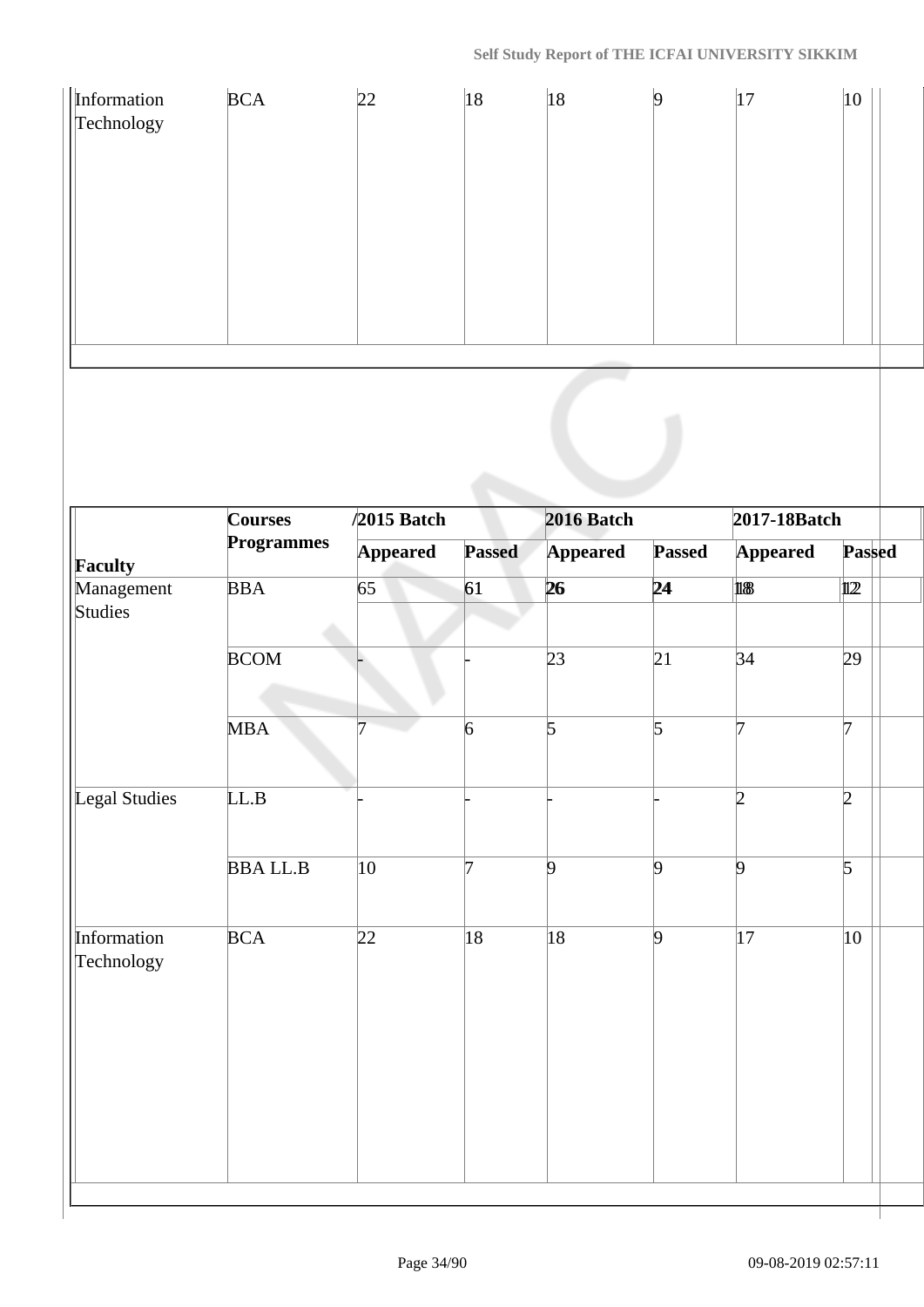| <b>File Description</b>         | <b>Document</b>      |  |
|---------------------------------|----------------------|--|
| Link for Additional Information | <b>View Document</b> |  |

## **2.6.3 Average pass percentage of Students**

#### **Response:** 84.62

2.6.3.1 Total number of final year students who passed the examination conducted by Institution.

#### Response: 77

2.6.3.2 Total number of final year students who appeared for the examination conducted by the institution

#### Response: 91

| <b>File Description</b>                                                                                           | <b>Document</b>      |
|-------------------------------------------------------------------------------------------------------------------|----------------------|
| List of programs and number of students passed and <u>View Document</u><br>appeared in the final year examination |                      |
| Link for annual report                                                                                            | <b>View Document</b> |

## **2.7 Student Satisfaction Survey**

**2.7.1 Online student satisfaction survey regarding teaching learning process**

#### **Response:**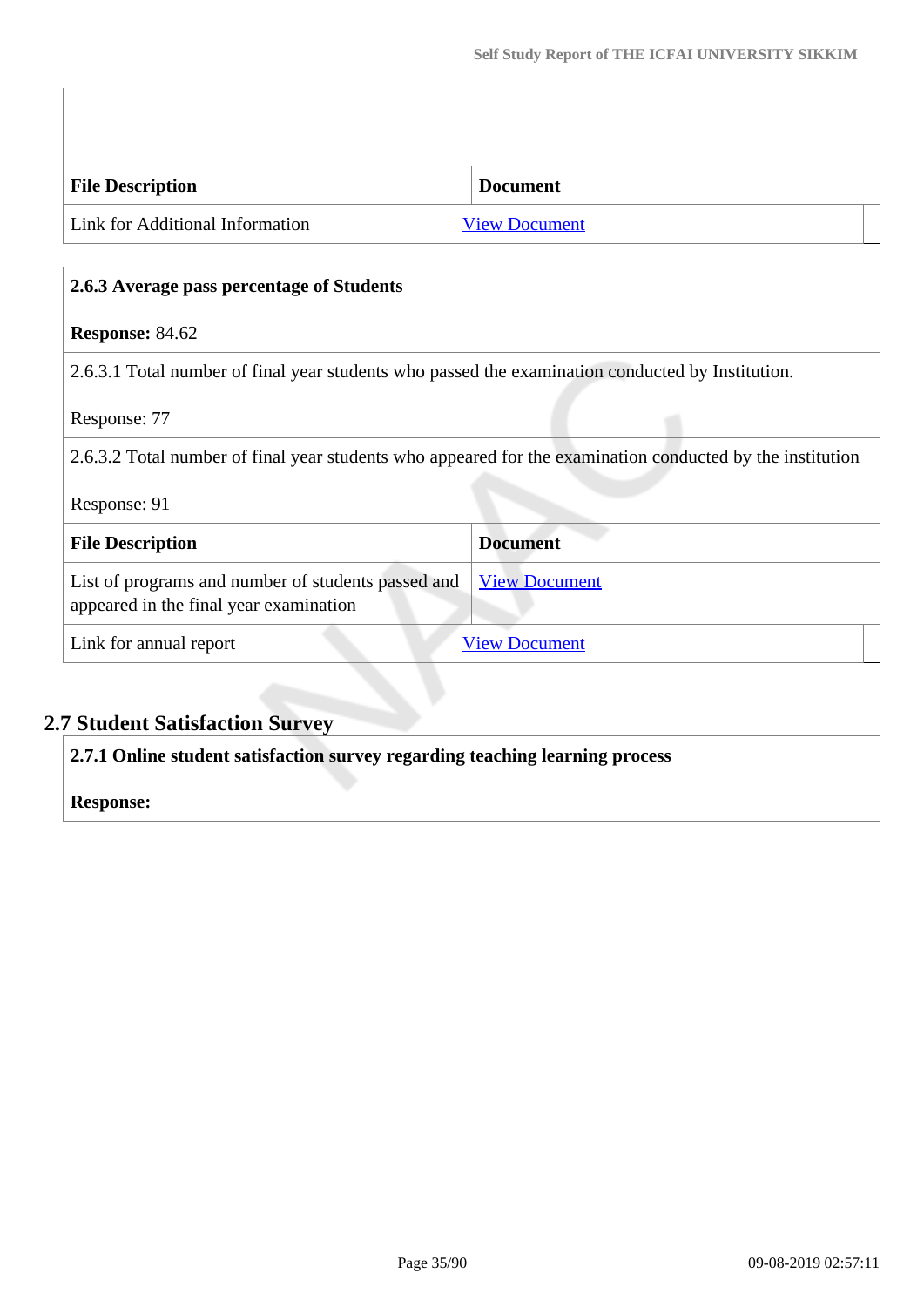## **Criterion 3 - Research, Innovations and Extension**

### **3.1 Promotion of Research and Facilities**

 **3.1.1 The institution has a well defined policy for promotion of research and the same is uploaded on the institutional website**

#### **Response:** Yes

| <b>File Description</b>                                                                                             | <b>Document</b>      |
|---------------------------------------------------------------------------------------------------------------------|----------------------|
| Minutes of the Governing Council/ Syndicate/Board<br>of Management related to research promotion policy<br>adoption | <b>View Document</b> |
| Any additional information                                                                                          | <b>View Document</b> |
| URL of Policy document on promotion of<br>research uploaded on website                                              | <b>View Document</b> |

#### **3.1.2 The institution provides seed money to its teachers for research (average per year)**

#### **Response:** 0.05

3.1.2.1 The amount of seed money provided by institution to its faculty year-wise during the last five years(INR in Lakhs)

| 2017-18 | 2016-17 | 2015-16 | 2014-15 | 2013-14 |
|---------|---------|---------|---------|---------|
| 0.15    | 0.10    | 00      | 00      | 00      |

| <b>File Description</b>                                           | <b>Document</b>      |
|-------------------------------------------------------------------|----------------------|
| List of teachers receiving grant and details of grant<br>received | <b>View Document</b> |

#### **3.1.3 Number of teachers awarded international fellowship for advanced studies/ research during the last five years**

#### **Response:** 1

3.1.3.1 The number of teachers awarded international fellowship for advanced studies / research year-wise during the last five years

| 2017-18 | 2016-17 | 2015-16        | 2014-15 | 2013-14 |
|---------|---------|----------------|---------|---------|
| 00      | 00      | 0 <sub>1</sub> | 00      | 00      |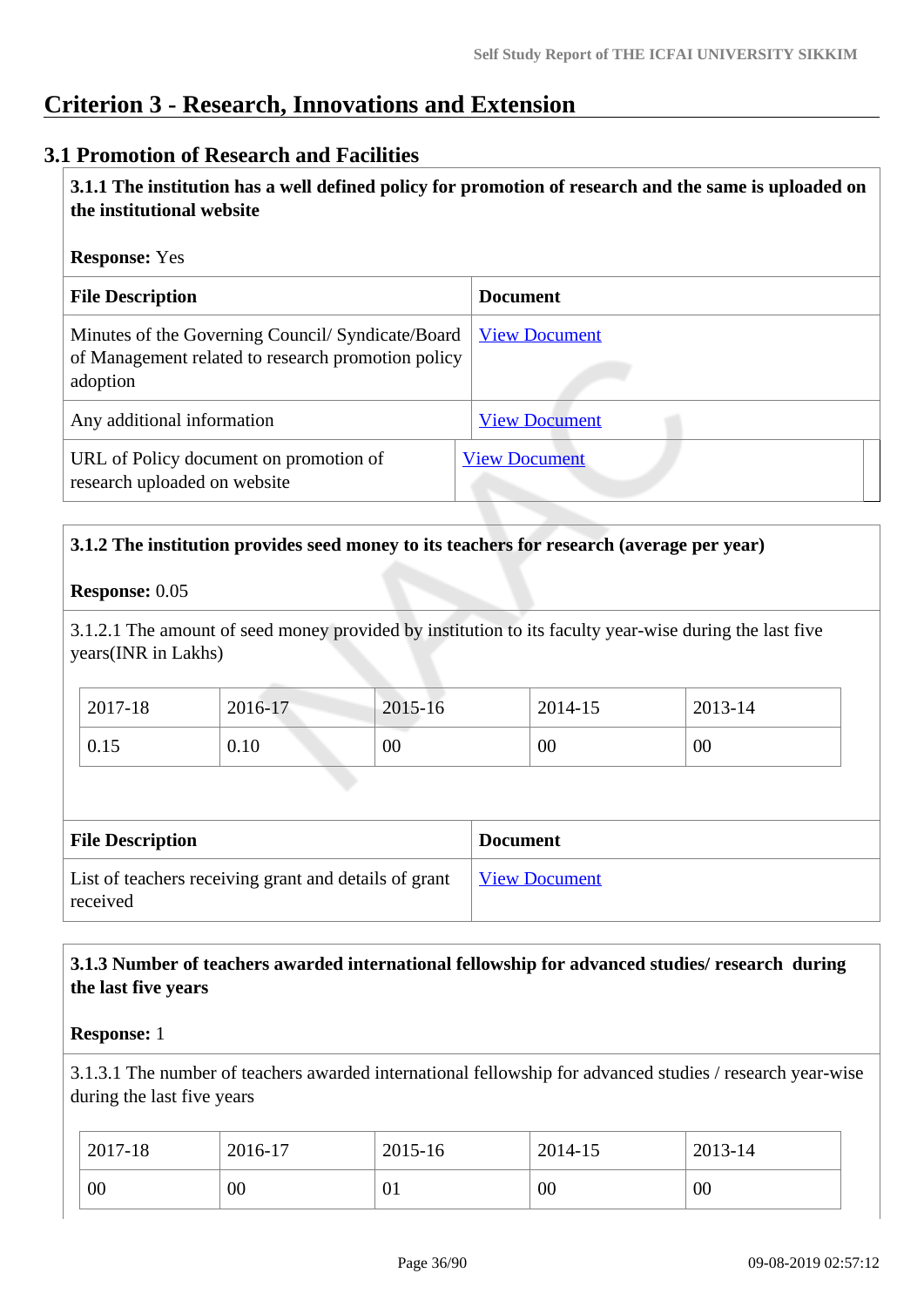| <b>File Description</b>                                        | <b>Document</b>      |
|----------------------------------------------------------------|----------------------|
| List of teachers and their international fellowship<br>details | <b>View Document</b> |

## **3.1.4 Number of JRFs, SRFs, Post Doctoral Fellows, Research Associates, other research fellows in the university enrolled during the last five years**

### **Response:** 0

3.1.4.1 The Number of JRFs, SRFs, Post Doctoral Fellows, Research Associates and other research fellows in the university enrolled year-wise during the last five years

| $2017 - 18$ | 2016-17 | 2015-16 | 2014-15 | 2013-14 |
|-------------|---------|---------|---------|---------|
|             |         |         | v       |         |

| <b>File Description</b>                                               | <b>Document</b> |
|-----------------------------------------------------------------------|-----------------|
| List of research fellows and their fellowship details   View Document |                 |

### **3.1.5 University has the following facilities**

- **1.Central Instrumentation Centre**
- **2.Animal House/Green House / Museum**
- **3.Central Fabrication facility**
- **4.Media laboratory/Business Lab/Studios**
- **5.Research/Statistical Databases**

**Any four facilities exist**

**Three of the facilities exist**

**Two of the facilities exist**

**One of the facilities exist**

**Response:** Two of the facilities exist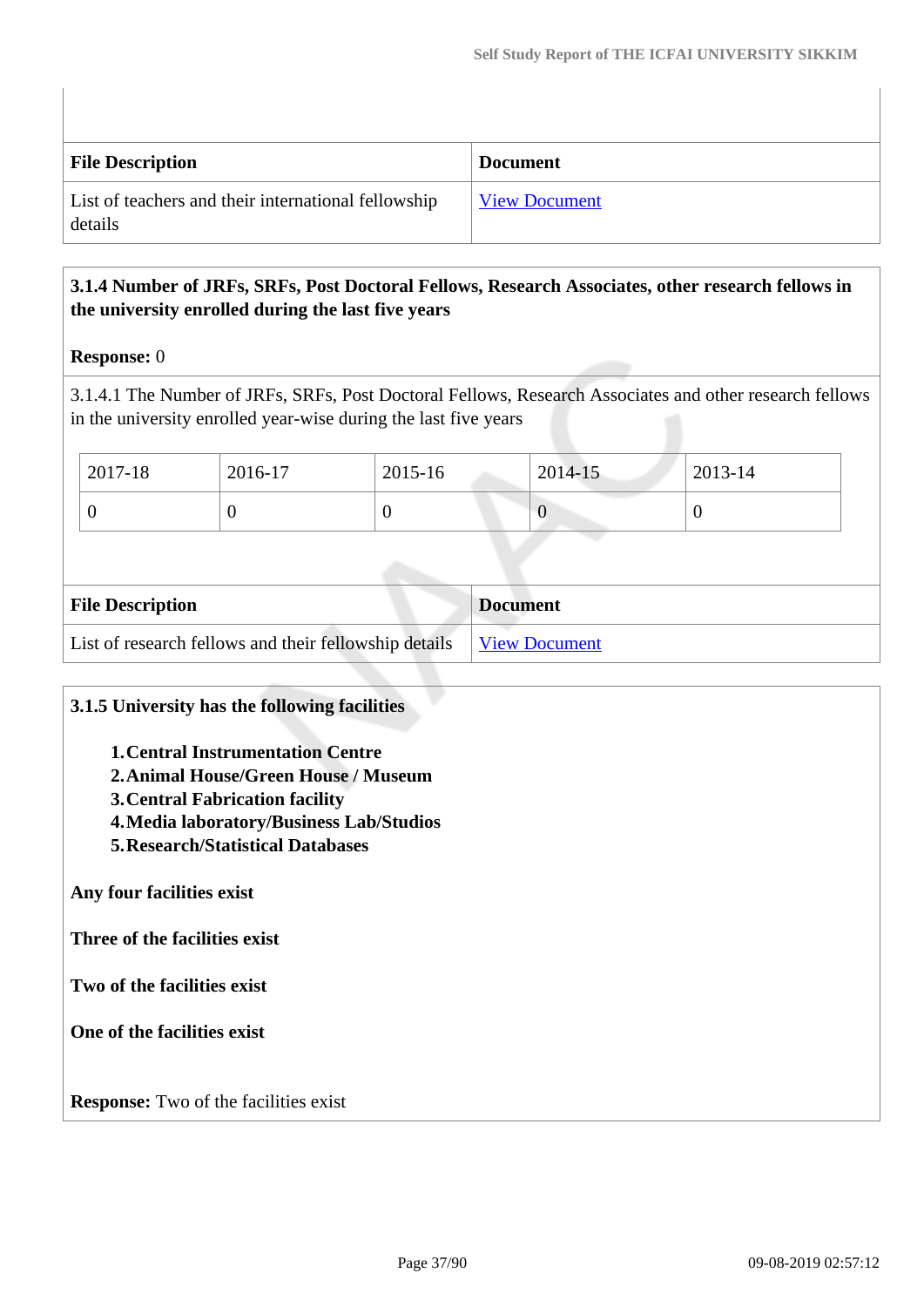| <b>File Description</b>                                                                                             | <b>Document</b>      |
|---------------------------------------------------------------------------------------------------------------------|----------------------|
| List of facilities provided by the university and their $\sqrt{\frac{1}{2}}$ Niew Document<br>year of establishment |                      |
| Link to videos and photographs geotagged                                                                            | <b>View Document</b> |

## **3.1.6 Percentage of departments with UGC-SAP, CAS, DST-FIST, DBT, ICSSR and other similar recognition by government agency**

### **Response:** 80

3.1.6.1 The Number of departments with UGC-SAP, CAS, DST-FIST ,DBT,ICSSR and other similar recognition by government agency

Response: 4

| <b>File Description</b>               | <b>Document</b>      |
|---------------------------------------|----------------------|
| List of departments and award details | <b>View Document</b> |

### **3.2 Resource Mobilization for Research**

 **3.2.1 Grants for research projects sponsored by the non-government sources such as industry, corporate houses, international bodies, endowments,Chairs in the institution during the last five years (INR in Lakhs)**

### **Response:** 0

3.2.1.1 Total Grants for research projects sponsored by the non-government sources such as industry, corporate houses, international bodies, endowments, Chairs in the institution year-wise during the last five years(INR in Lakhs)

| 2017-18                 | 2016-17          | 2015-16  |                 | 2014-15  | 2013-14  |
|-------------------------|------------------|----------|-----------------|----------|----------|
| 0                       | $\boldsymbol{0}$ | $\theta$ |                 | $\theta$ | $\theta$ |
|                         |                  |          |                 |          |          |
| <b>File Description</b> |                  |          | <b>Document</b> |          |          |
|                         |                  |          |                 |          |          |

### **3.2.2 Grants for research projects sponsored by the government sources during the last five years**

### **Response:** 0

3.2.2.1 Total Grants for research projects sponsored by the government sources year-wise during the last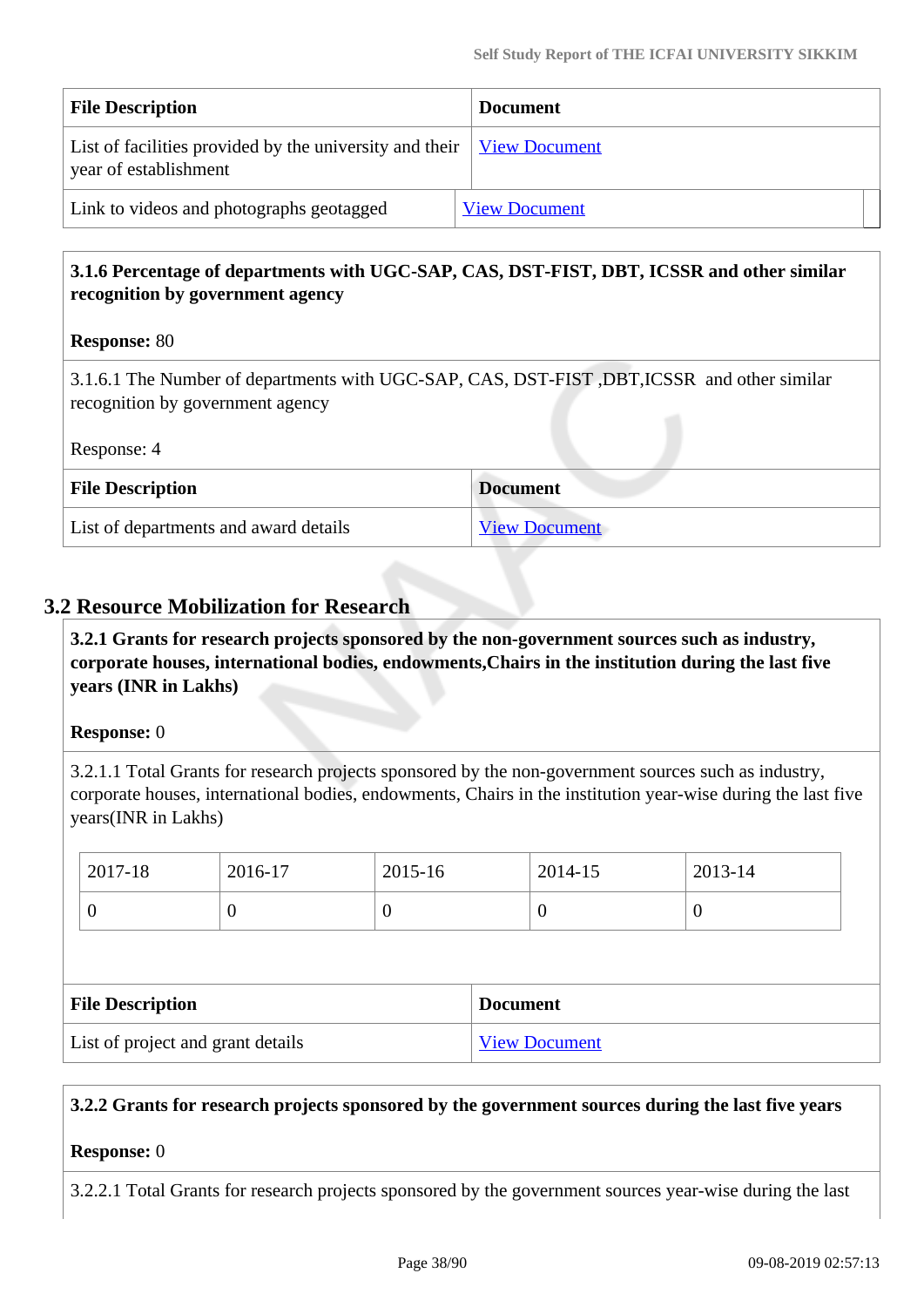| 2017-18                   | 2016-17        | 2015-16        | 2014-15                                                                                | 2013-14                                                                                              |
|---------------------------|----------------|----------------|----------------------------------------------------------------------------------------|------------------------------------------------------------------------------------------------------|
| $\overline{0}$            | $\overline{0}$ | $\overline{0}$ | $\overline{0}$                                                                         | $\theta$                                                                                             |
| during the last five year |                |                |                                                                                        | 3.2.3 Number of research projects per teacher funded, by government and non-government agencies,     |
| <b>Response: 0.13</b>     |                |                |                                                                                        |                                                                                                      |
| five years                |                |                |                                                                                        | 3.2.3.1 Number of research projects funded by government and non-government agencies during the last |
| Response: 1               |                |                |                                                                                        |                                                                                                      |
|                           |                |                | 3.2.3.2 Number of full time teachers worked in the institution during the last 5 years |                                                                                                      |
|                           |                |                |                                                                                        |                                                                                                      |
| Response: 40              |                |                |                                                                                        |                                                                                                      |
| <b>File Description</b>   |                |                | <b>Document</b>                                                                        |                                                                                                      |

## **3.3 Innovation Ecosystem**

 **3.3.1 Institution has created an eco system for innovations including Incubation centre and other initiatives for creation and transfer of knowledge**

### **Response:**

IUS is having separate R&D cell. The R&D cell comprises of faculty members from various departments of the institute. This committee oversees the smooth and efficient coordination of research and development activities in the institute, thus fostering overall growth. A senior faculty heads this cell in the capacity of Dean (R&D), with the principal presiding over.

Aims

- To inculcate the spirit and culture of research amongst faculty and students.
- To enhance interaction and cooperation between researchers for interdisciplinary and multidisciplinary work.
- To forge academic and research collaborations with national and international universities, government agencies and industries.
- To establish links with various R&D organizations and funding agencies for sponsored and contract research.
- To take up problems faced by local industry and provide solutions to them.
- To work towards development of R & D of IUS as a renowned R&D centre.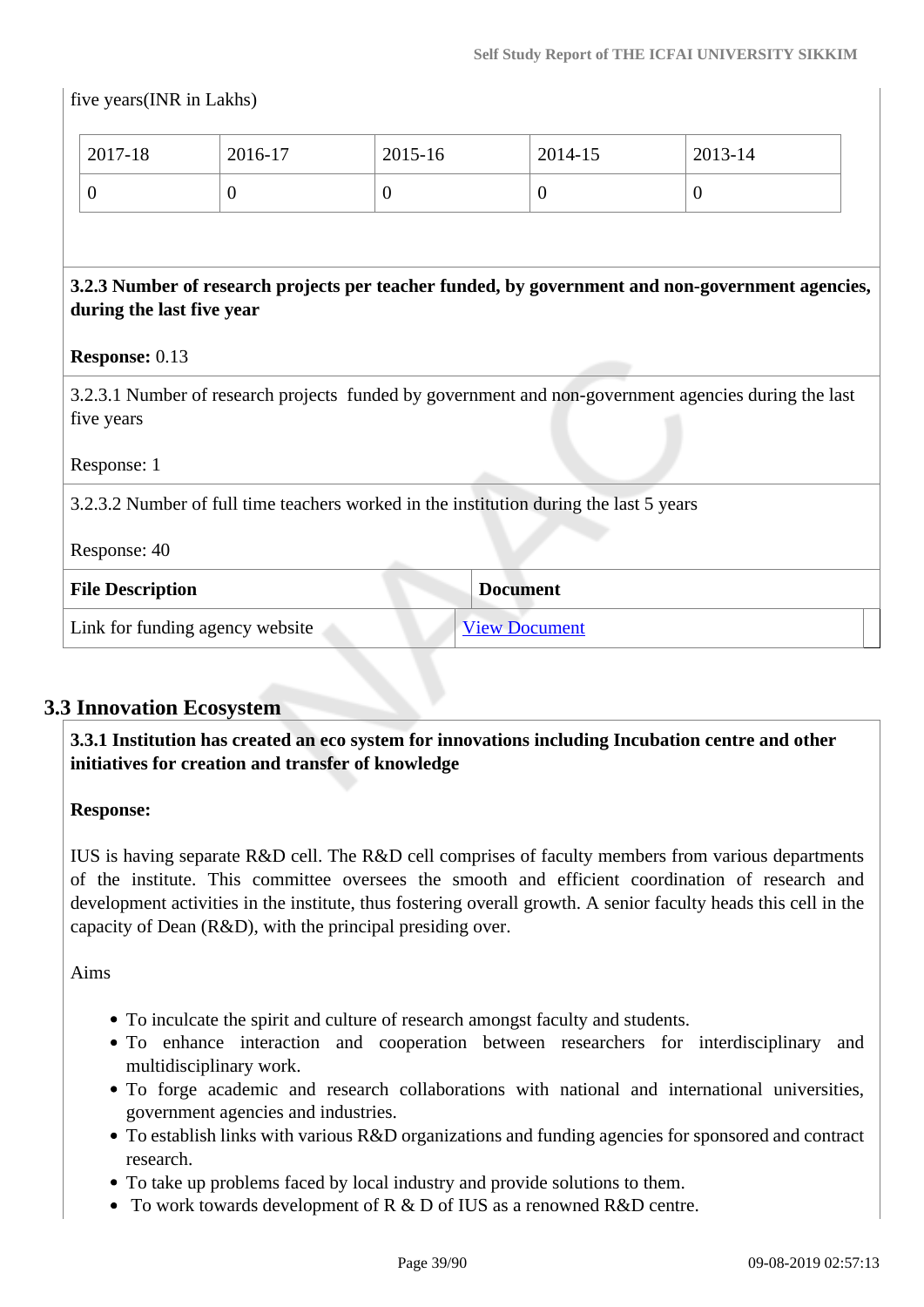Centre for Skill Development & Entrepreneurship (CSD&E)

- Skill Development being the most vital and important component of today's world, the university team sat down to brainstorm on various aspects of skill programs and entrepreneurship strategies that are relevant to NE regions and mostly to students studying in the university.
- After several meetings with the board members, ICFAI University, Sikkim (IUS)established CSD&E which is a separate wing under the ICFAI University Sikkim established to generate skilled workforce in North East States of the region. The idea is to focus on the major sections of the skills that are mostly ignored such as semi-skilled workers. This will cater to the larger section of the unemployed youth who are jobless. This has special focus on the school dropouts as well. CSD&E aims to provide a platform where the unemployed youth and dropouts can be transformed into qualified skilled or semiskilled workers.
- The University has signed a Memorandum of Understanding (MoU) on the 1st day of June 2018 with National Skill Development Corporation to facilitate and run various Sector Skill Development Programs. Together with NSDC, appropriate models will be developed to enhance, support and coordinate private sector initiatives.
- ICFAI UNIVERSITY, SIKKIM Incubation Centre (IIC)
- The ICFAI University Sikkim believes in transformation of staffs and students' thoughts, ideas and inspirations into reality. We believe that every idea generated can be molded, sculptured, designed and transformed into meaningful outcome. In order to enhance the entrepreneurial skills and support the ideas of ICFAI university, Sikkim students and staffs, ICFAI university, Sikkim is proud to start an incubation center to facilitate its students and faculties with the support like mentoring, providing space, training, networking, internet and other supports that will help them in transforming their dreams into reality.
- The centre will be a flagship unit under the banner of Centre of Skill Development & Entrepreneurship CSD&E ICFAI university, Sikkim.

### **The completed & on-going projects 2018-19 of ICFAI university, Sikkim IC are:**

- 1.**University APP** Completed
- 2.**MOBILE APP** for Sikkim State Transports SNT Launch planned on July 2019
- 3.**HAMRO PG,** an app for students and employees seeking paying guest in Sikkim

| <b>File Description</b>         | <b>Document</b>      |
|---------------------------------|----------------------|
| Any additional information      | <b>View Document</b> |
| link for additional information | <b>View Document</b> |

### **3.3.2 Number of workshops/seminars conducted on Intellectual Property Rights (IPR) and Industry - Academia Innovative practices during the last five years**

### **Response:** 21

3.3.2.1 Number of workshops/seminars conducted on Intellectual Property Rights (IPR) and Industry-Academia Innovative practices year-wise during the last five years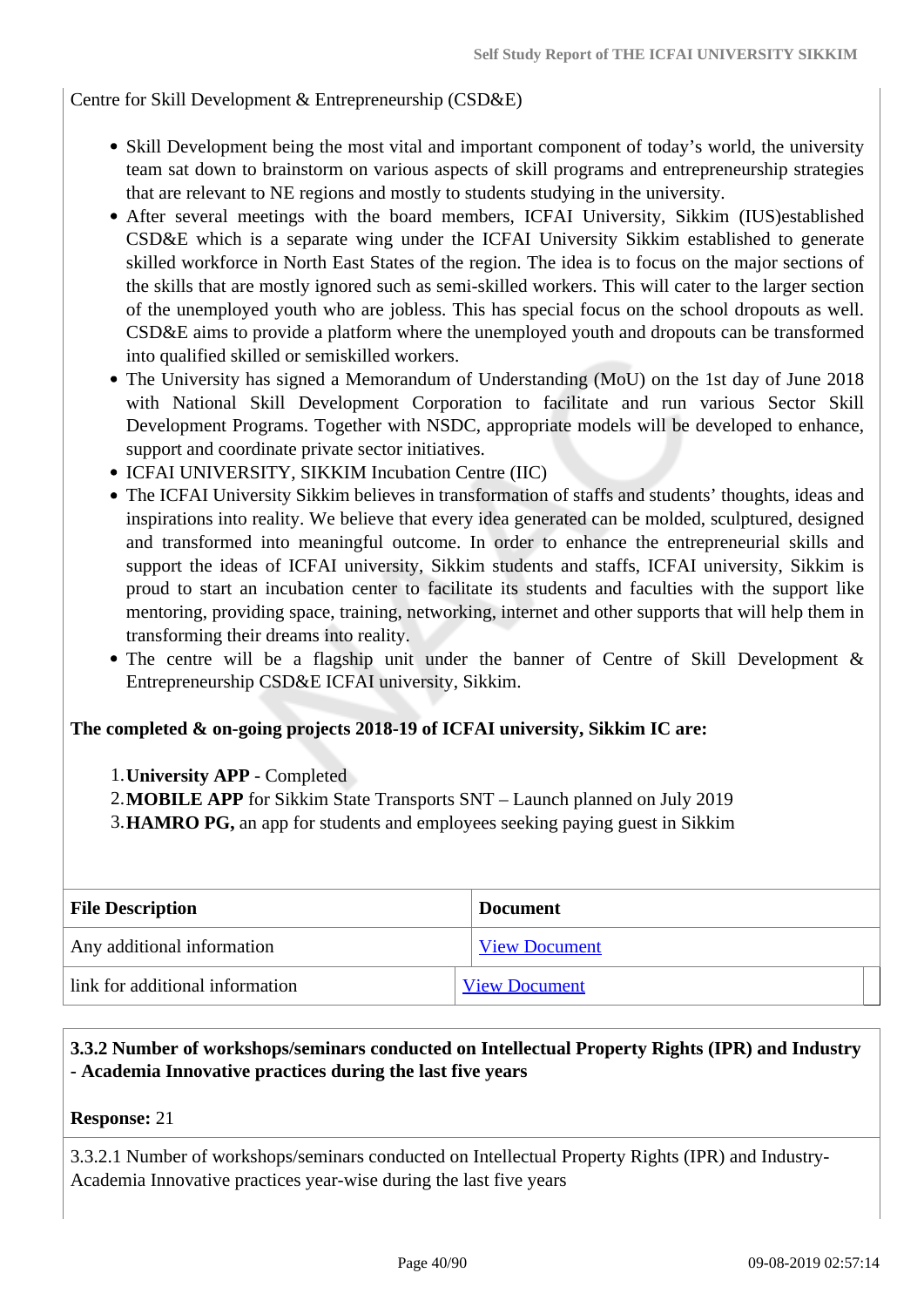| List of workshops/seminars during the last 5 years |         |         |                 | <b>View Document</b> |         |  |
|----------------------------------------------------|---------|---------|-----------------|----------------------|---------|--|
| <b>File Description</b>                            |         |         | <b>Document</b> |                      |         |  |
|                                                    |         |         |                 |                      |         |  |
|                                                    | 4       | 4       |                 | $\mathcal{L}$        | 3       |  |
| 2017-18                                            | 2016-17 | 2015-16 |                 | 2014-15              | 2013-14 |  |

## **3.3.3 Number of awards for innovation won by institution/ teachers/ research scholars/students during the last five years**

### **Response:** 8

3.3.3.1 Total number of awards for innovation won by institution/teachers/research scholars/students yearwise during the last five years

| $12017 - 18$ | 2016-17 | 2015-16 | 2014-15 | 2013-14 |
|--------------|---------|---------|---------|---------|
| . .          |         |         | U       |         |

| <b>File Description</b>              | <b>Document</b>      |
|--------------------------------------|----------------------|
| List of innovation and award details | <b>View Document</b> |

## **3.3.4 Number of start-ups incubated on campus during the last five years**

### **Response:** 1

3.3.4.1 Total number of start-ups incubated on campus year-wise during the last five years

| 2017-18                                                                            | 2016-17  | 2015-16  |                      | 2014-15          | 2013-14  |
|------------------------------------------------------------------------------------|----------|----------|----------------------|------------------|----------|
|                                                                                    | $\theta$ | $\theta$ |                      | $\boldsymbol{0}$ | $\theta$ |
|                                                                                    |          |          |                      |                  |          |
| <b>File Description</b><br><b>Document</b>                                         |          |          |                      |                  |          |
| List of startups details like name of startup, nature,<br>year of commencement etc |          |          | <b>View Document</b> |                  |          |

## **3.4 Research Publications and Awards**

**3.4.1 The institution has a stated Code of Ethics to check malpractices and plagiarism in Research**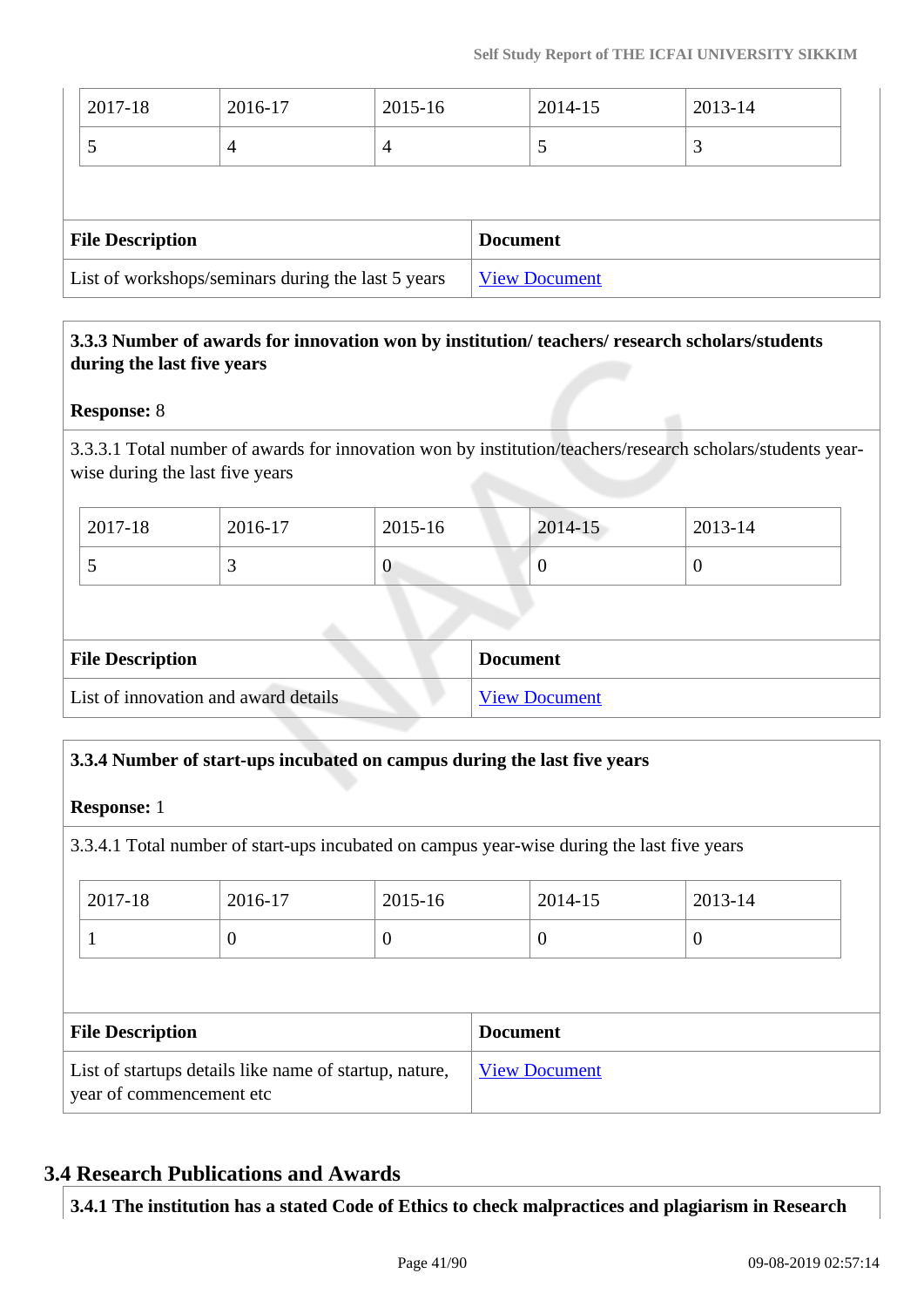**Response:** Yes

| <b>File Description</b>    | <b>Document</b>      |
|----------------------------|----------------------|
| Any additional information | <b>View Document</b> |

### **3.4.2 The institution provides incentives to teachers who receive state, national and international recognition/awards**

### **Response:** Yes

### **3.4.3 Number of Patents published/awarded during the last five years**

### **Response:** 0

3.4.3.1 Total number of Patents published/awarded year-wise during the last five years

| 2017-18 | 2016-17 | 2015-16 | 2014-15 | 2013-14 |
|---------|---------|---------|---------|---------|
|         |         |         |         | ν       |

| <b>File Description</b>                 | <b>Document</b>      |
|-----------------------------------------|----------------------|
| List of patents and year it was awarded | <b>View Document</b> |

### **3.4.4 Number of Ph.D.s awarded per teacher during the last five years**

**Response:** 0

3.4.4.1 How many Ph.Ds are awarded within last 5 years

3.4.4.2 Number of teachers recognized as guides during the last five years

| <b>File Description</b>                                                                              | <b>Document</b>      |
|------------------------------------------------------------------------------------------------------|----------------------|
| List of PhD scholars and their details like name of<br>the guide, title of thesis, year of award etc | <b>View Document</b> |
| URL to the research page on HEI web site                                                             | <b>View Document</b> |

 **3.4.5 Number of research papers per teacher in the Journals notified on UGC website during the last five years**

**Response:** 0.36

3.4.5.1 Number of research papers in the Journals notified on UGC website during the last five years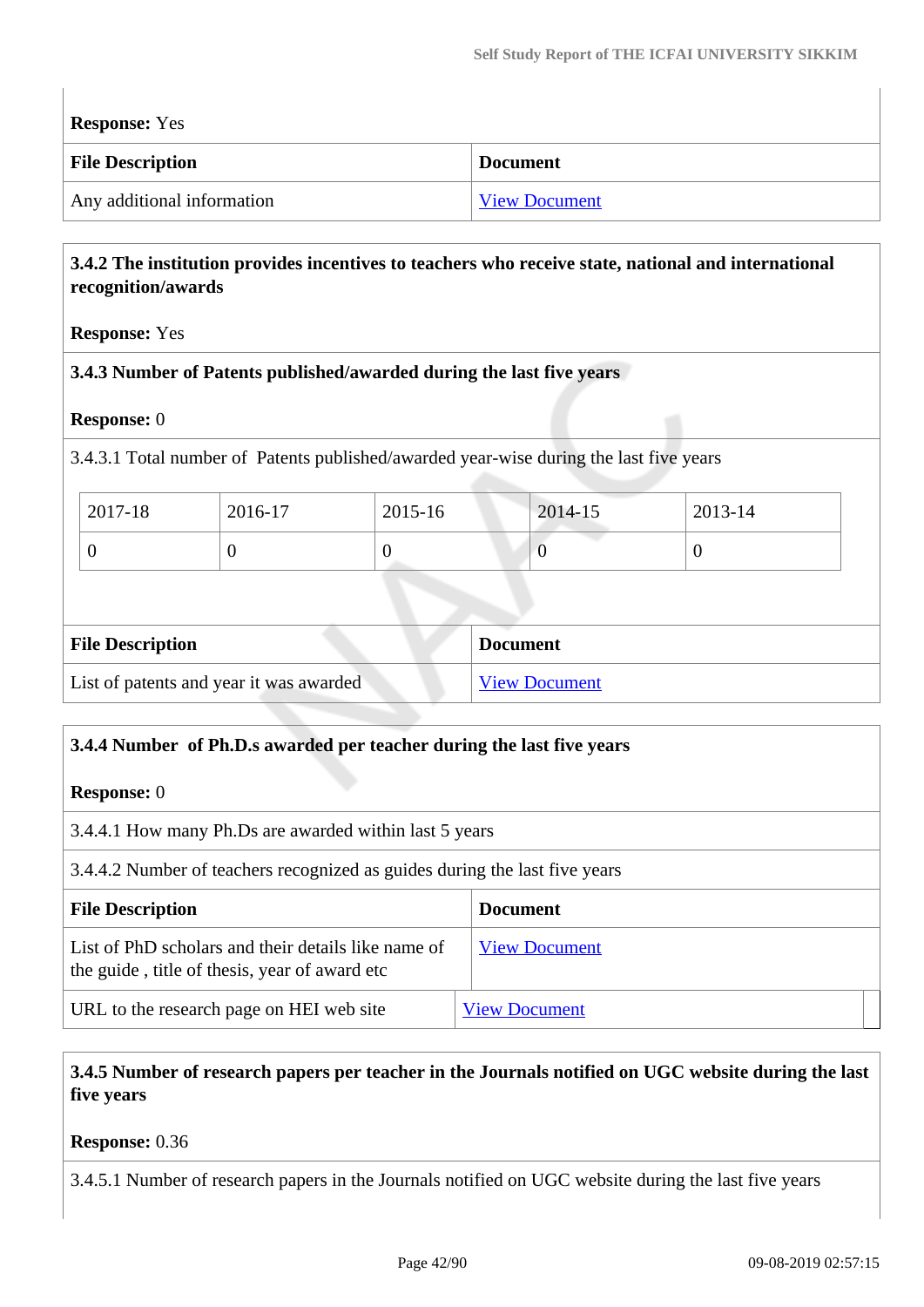| $ 2017-18 $ | 2016-17 | 2015-16 | 2014-15 | $2013 - 14$ |
|-------------|---------|---------|---------|-------------|
|             |         |         |         | 04          |

| <b>File Description</b>                                                               | <b>Document</b>      |
|---------------------------------------------------------------------------------------|----------------------|
| List of research papers by title, author, department,<br>name and year of publication | <b>View Document</b> |

## **3.4.6 Number of books and chapters in edited volumes / books published, and papers in national/international conference-proceedings per teacher during the last five years**

### **Response:** 0.23

3.4.6.1 Total number of books and chapters in edited volumes / books published, and papers in national/international conference-proceedings year-wise during the last five years

| 2017-18 | 2016-17 | 2015-16 | $2014 - 15$ | 2013-14 |
|---------|---------|---------|-------------|---------|
|         |         | ັ       |             |         |

| <b>File Description</b>                                        | <b>Document</b>      |
|----------------------------------------------------------------|----------------------|
| List books and chapters in edited volumes / books<br>published | <b>View Document</b> |

 **3.4.7 Bibliometrics of the publications during the last five years based on average citation index in Scopus/ Web of Science or PubMed/ Indian Citation Index**

**Response:** 

 **3.4.8 Bibliometrics of the publications during the last five years based on Scopus/ Web of Science - hindex of the Institution**

**Response:** 

## **3.5 Consultancy**

 **3.5.1 Institution has a policy on consultancy including revenue sharing between the institution and the individual**

**Response:** No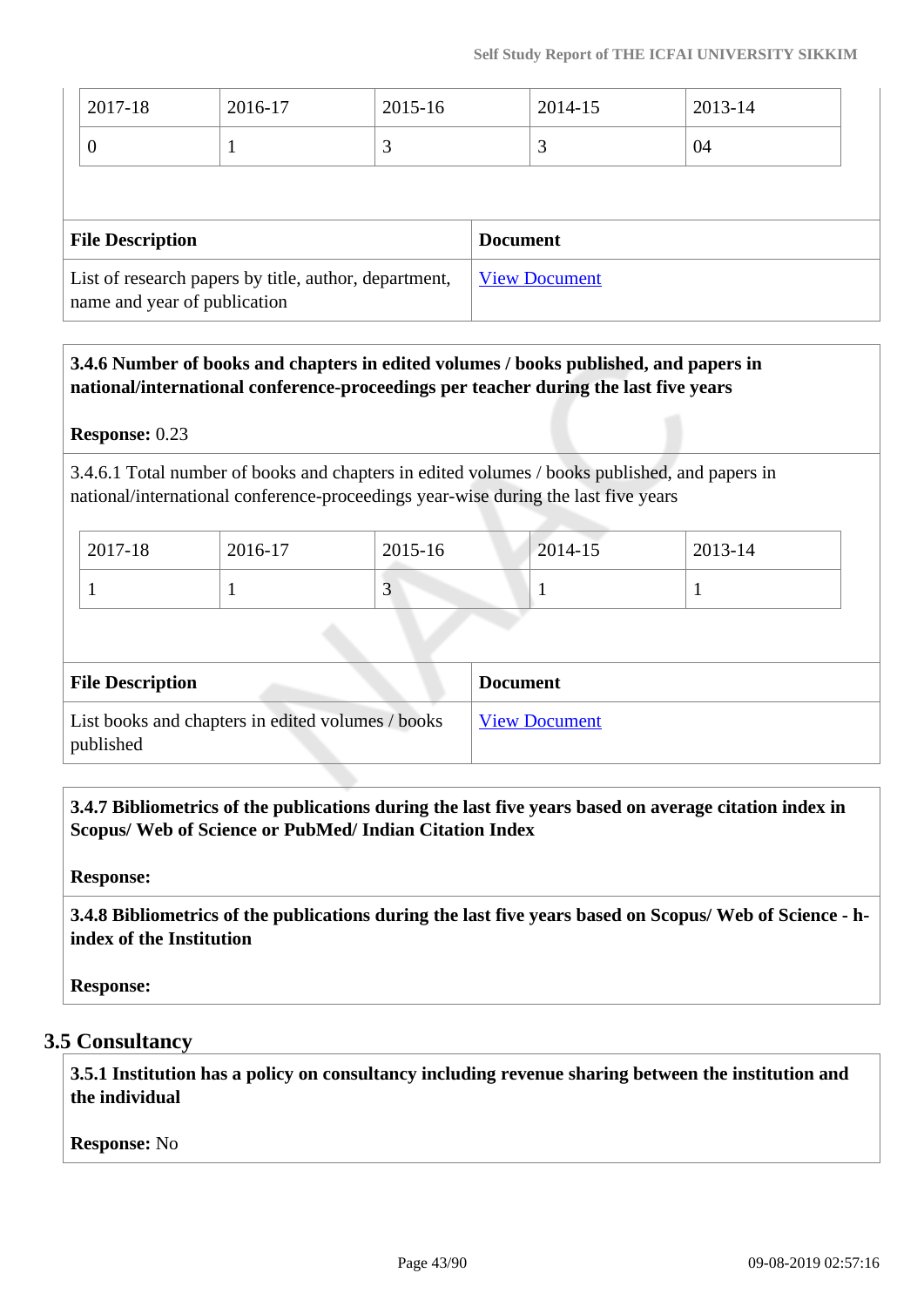| <b>File Description</b>                | <b>Document</b>      |
|----------------------------------------|----------------------|
| URL of the consultancy policy document | <b>View Document</b> |

### **3.5.2 Revenue generated from consultancy during the last five years**

### **Response:** 0

3.5.2.1 Total amount generated from consultancy year-wise during the last five years (INR in Lakhs)

| 2017-18 | 2016-17 | 2015-16 | 2014-15 | 2013-14 |
|---------|---------|---------|---------|---------|
| ິ       | v       |         | v       |         |

| <b>File Description</b>                           | <b>Document</b>      |
|---------------------------------------------------|----------------------|
| List of consultants and revenue generated by them | <b>View Document</b> |

### **3.5.3 Revenue generated from corporate training by the institution during the last five years**

### **Response:** 0

3.5.3.1 Total amount generated from corporate training by the institution year-wise during the last five years (INR in Lakhs)

| 2017-18 | 2016-17 | 2015-16 | 2014-15 | 2013-14 |
|---------|---------|---------|---------|---------|
| ິ       | ν       | ິ       |         |         |

| <b>File Description</b>                                                           | <b>Document</b> |
|-----------------------------------------------------------------------------------|-----------------|
| List of teacher consultants and revenue generated by <u>View Document</u><br>them |                 |

## **3.6 Extension Activities**

 **3.6.1 Extension activities in the neighbourhood community in terms of impact and sensitising students to social issues and holistic development during the last five years**

### **Response:**

IUS organizes and participates in various extension activities with a dual objective of not only sensitizing students about various social issues but also contribute to community and strengthen community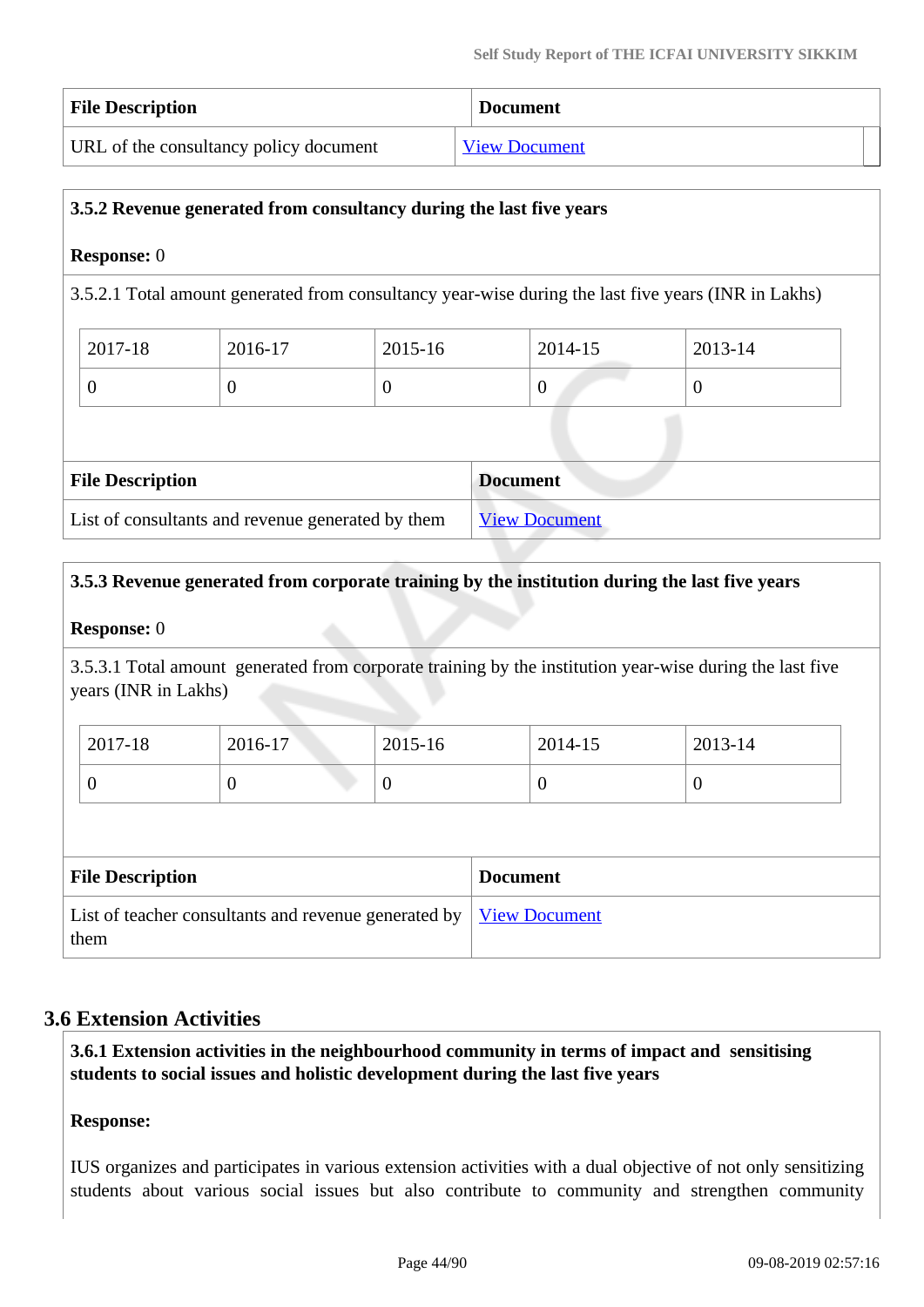participation. The Eco club of University units take part in various initiatives like organizing camps, Swachh Bharat initiatives, blood donation camps, awareness programmes on AIDS prevention, Suicides prevention etc. Eco club unit organizes programs such as Tree Plantation, Swacch Bharat, Cleanliness drive, blood donation camp, Visit to orphanages in the nearby villages. Organizing such events creates awareness about the society and their social responsibility.

Events like World Consumers Rights Day, International Yoga Day, Ten Minutes to Earth, and a day for Mother Earth see large participation of the students who take up activities in collaboration with other agencies/NGOs to spread awareness.

Institute promotes faculties to organize and conduct different extension activities and workshop in other institutes. Under this, all departments have conducted many extension activities for society in vicinity and at different other locations. For holistic development of the students- tests, sports, cultural events, technical and nontechnical events are organized.

- For intellectual development session on competitive exams and test are conducted.
- For emotional and individual development mentoring and counseling is done.
- For social awareness and development NSS programs are organized.
- Sport events are organized for physical development of students.

A systematic plan and event calendar is prepared every year with an aim to extend services in the neighbourhood community and sensitize students towards social issues and holistic development. These include Joining hands with Local governance, Municipal Corporation, Police Public in general Adopting nearby villages. Celebration of birth anniversaries of National heroes. NGOs Camps on Blood donation, environment conservation. These activities add to overall development of the students and nurture value education. Through these, we have been able to imbibe various qualities to become a good citizen.

| <b>File Description</b>         | <b>Document</b>      |
|---------------------------------|----------------------|
| link for additional information | <b>View Document</b> |

### **3.6.2 Number of awards and recognition received for extension activities from Government /recognised bodies during the last five years**

**Response:** 6

3.6.2.1 Total number of awards and recognition received for extension activities from Government /recognised bodies year-wise during the last five years

|   | 2017-18 | 2016-17 | 2015-16 | 2014-15 | 2013-14 |
|---|---------|---------|---------|---------|---------|
| ັ |         |         | υ       | U       | 0       |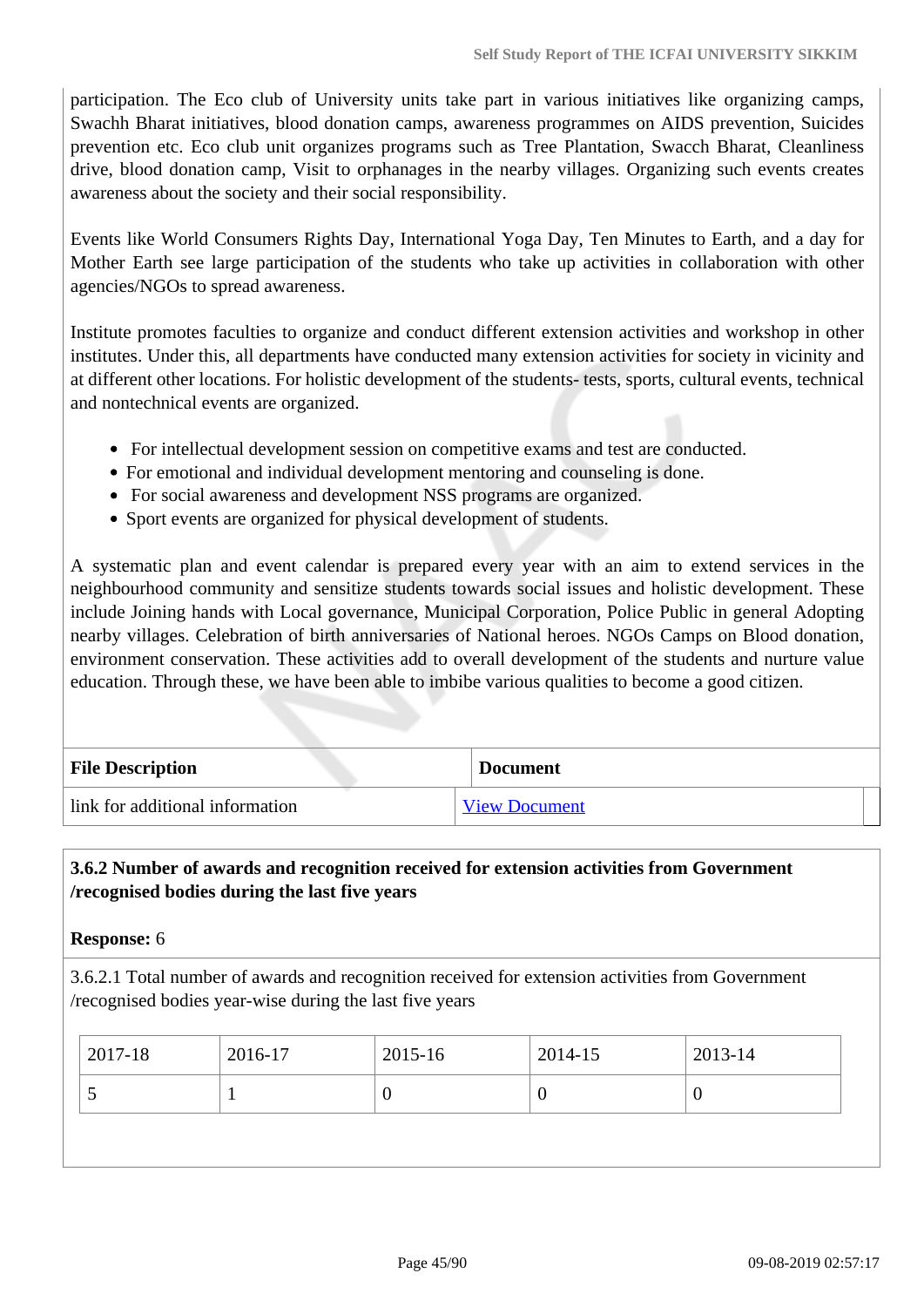| <b>File Description</b>                                      | <b>Document</b>      |
|--------------------------------------------------------------|----------------------|
| Number of awards for extension activities in last 5<br>years | <b>View Document</b> |
| Any additional information                                   | <b>View Document</b> |

## **3.6.3 Number of extension and outreach Programs conducted in collaboration with Industry, Community and Non- Government Organizations through NSS/ NCC/ Red Cross/ YRC etc., during the last five years**

### **Response:** 12

3.6.3.1 Number of extension and outreach Programs conducted in collaboration with Industry, Community and Non- Government Organizations through NSS/ NCC/ Red Cross/ YRC etc., year-wise during the last five years

| 2017-18 | 2016-17 | 2015-16 | 2014-15 | 2013-14  |
|---------|---------|---------|---------|----------|
| ∼       | -       |         |         | <u>ب</u> |

| <b>File Description</b>                                                                                        | <b>Document</b>      |
|----------------------------------------------------------------------------------------------------------------|----------------------|
| Number of extension and outreach programs<br>conducted with industry, community etc for the last<br>five years | <b>View Document</b> |

### **3.6.4 Average percentage of students participating in extension activities with Government Organisations, Non-Government Organisations and programs such as Swachh Bharat, Aids Awareness, Gender Issue, etc. during the last five years**

### **Response:** 100

3.6.4.1 Total number of students participating in extension activities with Government Organisations, Non-Government Organisations and programs such as Swachh Bharat, Aids Awareness, Gender Issue, etc. yearwise during the last five years

| 99<br>120<br>122<br>81<br>147 | 2017-18 | 2016-17 | 2015-16 | 2014-15 | 2013-14 |
|-------------------------------|---------|---------|---------|---------|---------|
|                               |         |         |         |         |         |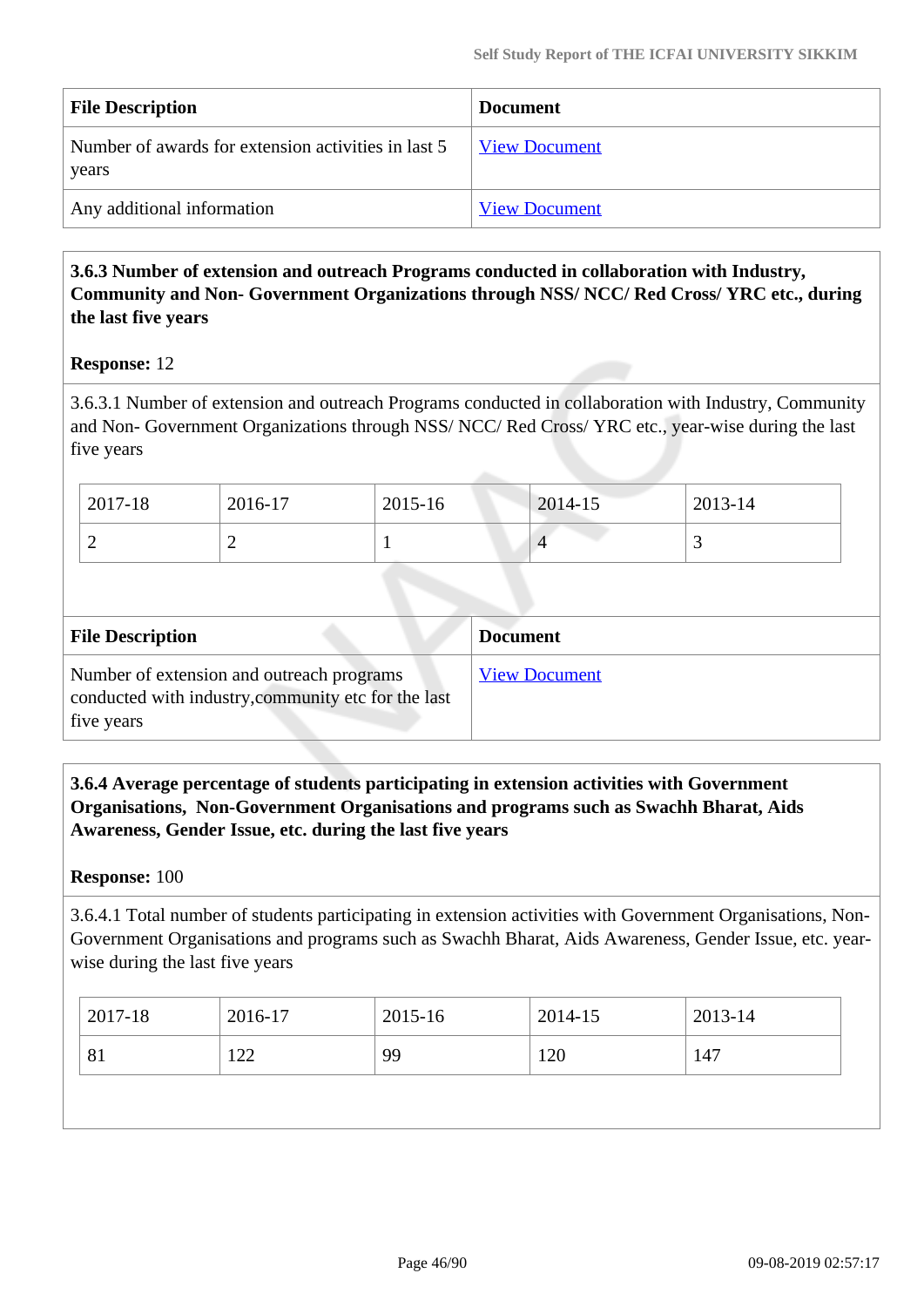| <b>File Description</b>                                                                        | <b>Document</b>      |
|------------------------------------------------------------------------------------------------|----------------------|
| Average percentage of students participating in<br>extension activities with Govt. or NGO etc. | <b>View Document</b> |

## **3.7 Collaboration**

| 3.7.1 Number of Collaborative activities for research, faculty exchange, student exchange per year |                                                                 |         |         |  |                      |                                                                                                         |  |  |  |
|----------------------------------------------------------------------------------------------------|-----------------------------------------------------------------|---------|---------|--|----------------------|---------------------------------------------------------------------------------------------------------|--|--|--|
|                                                                                                    | <b>Response: 2.4</b>                                            |         |         |  |                      |                                                                                                         |  |  |  |
|                                                                                                    | wise during the last five years                                 |         |         |  |                      | 3.7.1.1 Total number of Collaborative activities for research, faculty exchange, student exchange year- |  |  |  |
|                                                                                                    | 2017-18                                                         | 2016-17 | 2015-16 |  | 2014-15              | 2013-14                                                                                                 |  |  |  |
|                                                                                                    | 3<br>$\overline{4}$                                             |         |         |  | $\overline{2}$       | $\overline{2}$                                                                                          |  |  |  |
|                                                                                                    |                                                                 |         |         |  |                      |                                                                                                         |  |  |  |
|                                                                                                    | <b>Document</b><br><b>File Description</b>                      |         |         |  |                      |                                                                                                         |  |  |  |
|                                                                                                    | Number of Collaborative activities for research,<br>faculty etc |         |         |  | <b>View Document</b> |                                                                                                         |  |  |  |

## **3.7.2 Number of linkages with institutions/industries for internship, on-the-job training, project work, sharing of research facilities etc. during the last five years**

**Response:** 860

3.7.2.1 Number of linkages for faculty exchange, student exchange, internship, field trip, on-the-job training, research, etc year-wise during the last five years

| 2017-18                 | 2016-17                                              | 2015-16 |                 | 2014-15              | 2013-14 |  |
|-------------------------|------------------------------------------------------|---------|-----------------|----------------------|---------|--|
| 200                     | 150                                                  | 250     |                 | 148                  | 112     |  |
|                         |                                                      |         |                 |                      |         |  |
|                         |                                                      |         |                 |                      |         |  |
| <b>File Description</b> |                                                      |         | <b>Document</b> |                      |         |  |
| internship              | Details of linkages with institutions/industries for |         |                 | <b>View Document</b> |         |  |

 **3.7.3 Number of functional MoUs with institutions of National/ International importance, Other Institutions, Industries, Corporate houses etc., during the last five years (only functional MoUs with**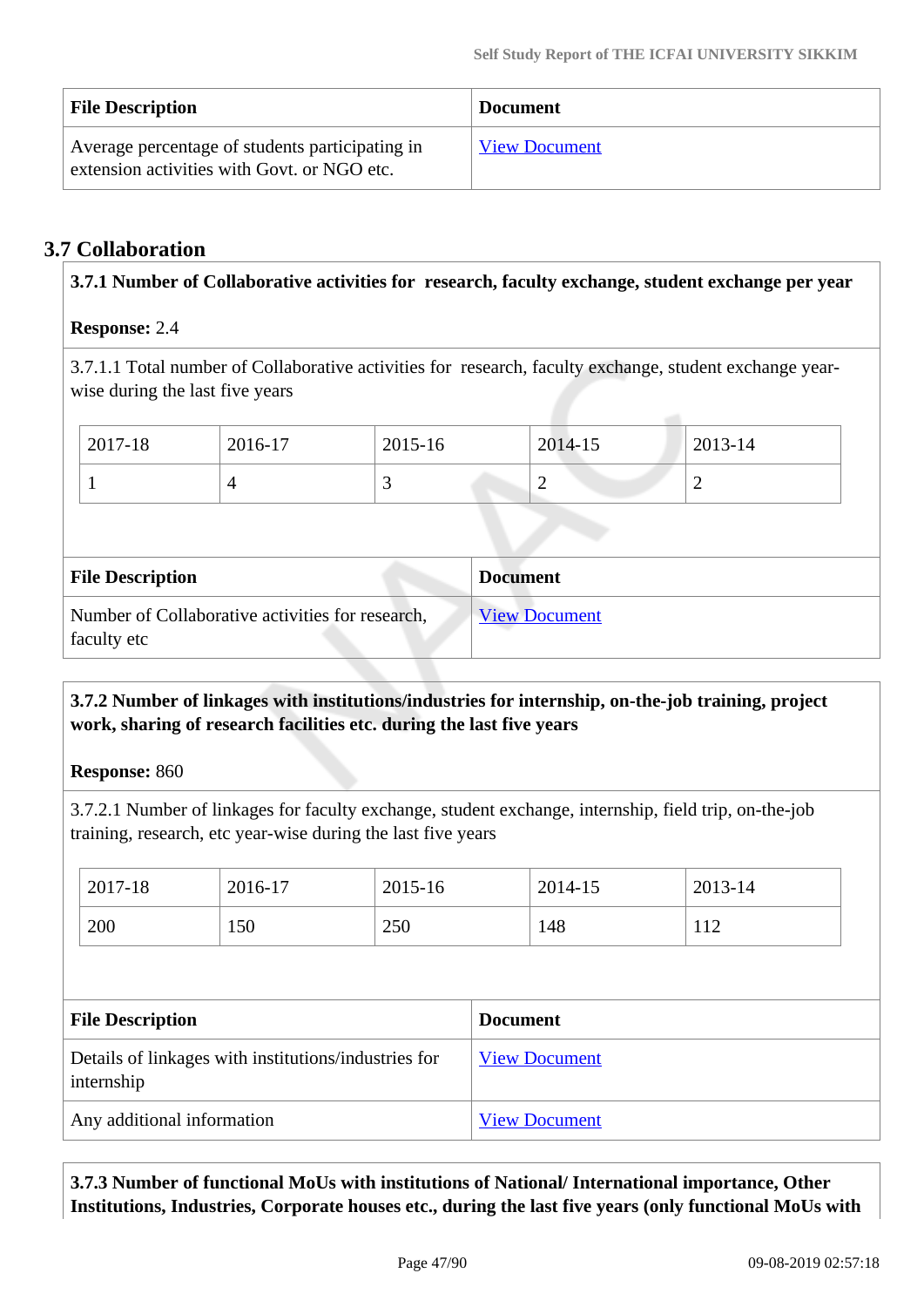### **ongoing activities to be considered)**

### **Response:** 24

3.7.3.1 Number of functional MoUs with institutions of national, international importance, other universities, industries, corporate houses etc. year-wise during the last five years (only functional MoUs with ongoing activities to be considered)

| 2017-18 | 2016-17 | 2015-16                  | 2014-15 | 2013-14                  |
|---------|---------|--------------------------|---------|--------------------------|
| 04      |         | $\overline{\phantom{0}}$ | ັ       | $\overline{\phantom{0}}$ |

| <b>File Description</b>                                                                                                                     | <b>Document</b>      |
|---------------------------------------------------------------------------------------------------------------------------------------------|----------------------|
| e-copies of the MoUs with institution/industry/<br>corporate house                                                                          | <b>View Document</b> |
| Details of functional MoUs with institutions of<br>national, international importance, other universities<br>etc during the last five years | <b>View Document</b> |
| Any additional information                                                                                                                  | <b>View Document</b> |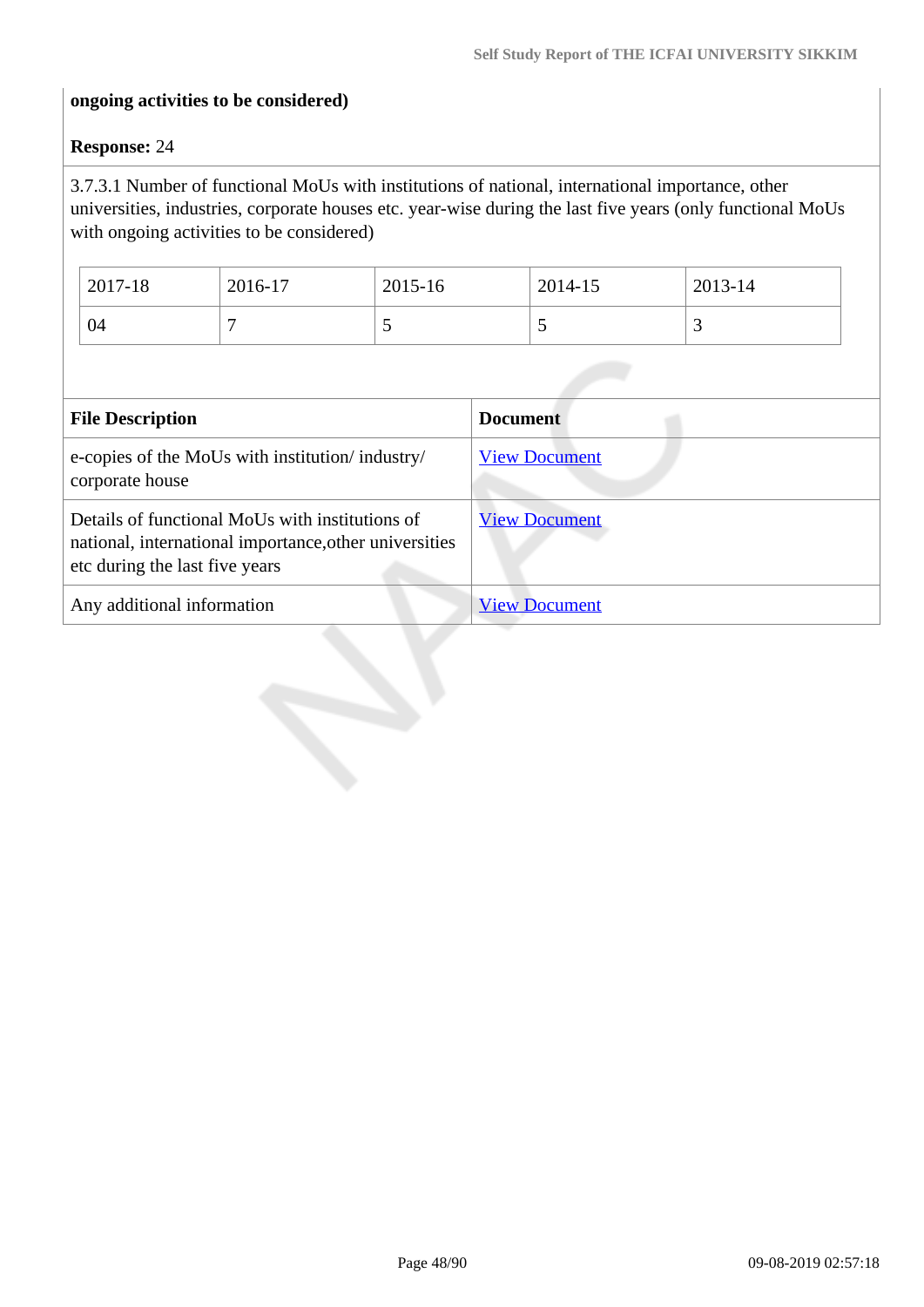## **Criterion 4 - Infrastructure and Learning Resources**

## **4.1 Physical Facilities**

 **4.1.1 The institution has adequate facilities for teaching - learning. viz., classrooms, laboratories, computing equipment, etc**

### **Response:**

The ICFAI University Sikkim has a very effective teaching and learning processes.

- 1.There are 36 classrooms and tutorial rooms of various sizes ranging from 700 Sq.ft to 841 Sq.ft. The classrooms are spacious, airy and have the necessary modern amenities like projector etc installation facilities for imparting quality education in few classes.
- 2.The University has around 8 faculty rooms which are spacious with sitting arrangement of two faculties in each room. In addition there are 2 large faculty rooms with sitting arrangements for 6 faculties in each room.
- 3.Computers with internet connection apart from free campus wifi are provided to faculty members and students for updating their knowledge and research. Indoor game facilities and are also present.
- 4.Since a healthy body is the way to healthy mind. It is necessary to keep the young minds engaged in healthy activities, sports and other co-curricular activities to relieve the academic pressure.
- 5.The boy's and girl's hostel has arrangement for 100 students to stay. The rooms are well furnished with Wi-Fi facilities and CCTV facilities. The hostel consists of a Common Hall with a big TV and cable connection. The rooms have necessary cup boards, chairs, tables, beds, almirah etc with lock and keys so that the boys and girls can safely keep their belongings, access internet and study comfortably.
- 6.The dining hall is well equipped to cater to around 100 students at a time and serve various cuisines to suit the taste of students from different states.
- 7.The main library of the University is located at the 2nd floor of the academic building. Besides maintaining a collection of print materials, the University Library system also maintains a collection of e-resources. The library has a purchase committee which consists of the heads of the departments of the campus.
- 8.All decisions relating to the utilization of funds for the purchase of the books / journals and eresources from the library grants are taken by the committee. It also monitors the purchase of latest edition of books, distribution of funds, selection of journals etc. The Librarian with its supporting staff takes care of preservation and accession of the books. Students and staff avail themselves of the benefits of free internet access, computerized browsing and lending facility apart from access to online journals. Books are issued and accounts are maintained by the librarian. The University has additional backup requirements for power supply.

| <b>File Description</b>         | <b>Document</b>      |
|---------------------------------|----------------------|
| Link for Additional Information | <b>View Document</b> |

 **4.1.2 The institution has adequate facilities for sports, games (indoor, outdoor),gymnasium, yoga centre etc., and cultural activities**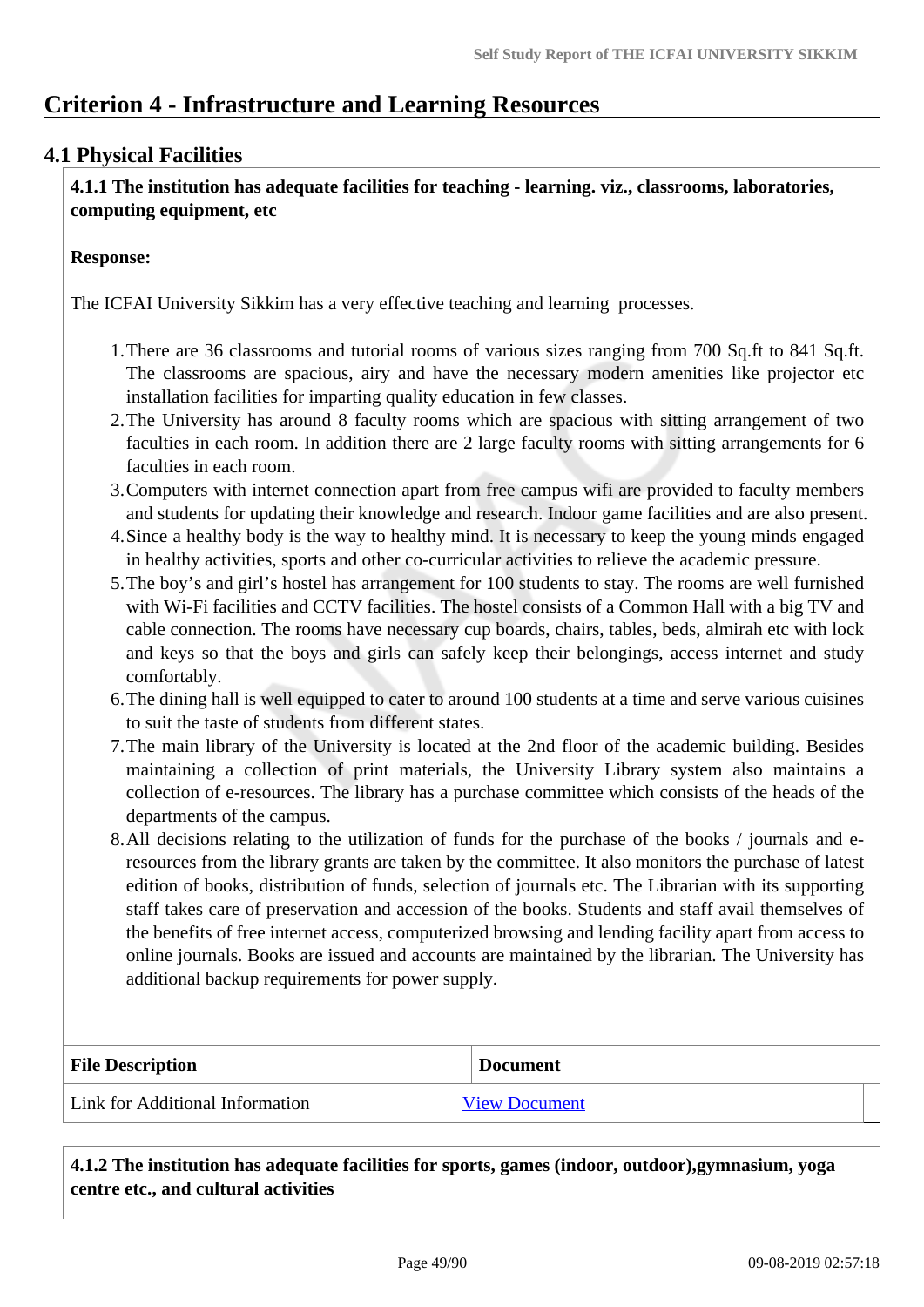### **Response:**

Sports & Games play an important role in human life and in a student life it plays a pivotal role. Keeping this in mind the Institution has made arrangements for different sports and games.

- 1.The University is having a field with a 80x30 Sq.ft which is being utilized by the students for playing football, cricket,volleyball etc
- 2. One badminton court is there measuring 20 X 15 Sq.ft for playing badminton.. There is a indoor recreation room with carom, chess. Table tennis, ludo etc. facilities.
- 3.The university organizes different cultural programs and annual festivals in each year where the whole students community and the faculties participates. This year in 2019, the **ABLAZE** program was organized where different inter and intra instutional competitions took place.
- 4.Students of ICFAI, Sikkim have participates in different academic, cultural and sports activities in different parts of the state and country and owl laurels for the institution.
- 5.This type of activities stimulates the spirit of the students and enhances their outlook which helps them in their alround development.

| <b>File Description</b>         | <b>Document</b>      |
|---------------------------------|----------------------|
| link for additional information | <b>View Document</b> |

## **4.1.3 Percentage of classrooms and seminar halls with ICT - enabled facilities such as smart class, LMS, etc**

### **Response:** 15

4.1.3.1 Number of classrooms and seminar halls with ICT facilities

Response: 6

| <b>File Description</b>                                               | <b>Document</b>      |
|-----------------------------------------------------------------------|----------------------|
| Number of classrooms and seminar halls with ICT<br>enabled facilities | <b>View Document</b> |
| Link for additional information which is optional                     | <b>View Document</b> |

### **4.1.4 Average percentage of budget allocation, excluding salary for infrastructure augmentation during the last five years.**

**Response:** 100

4.1.4.1 Budget allocation for infrastructure augmentation, excluding salary year-wise during the last five years (INR in Lakhs)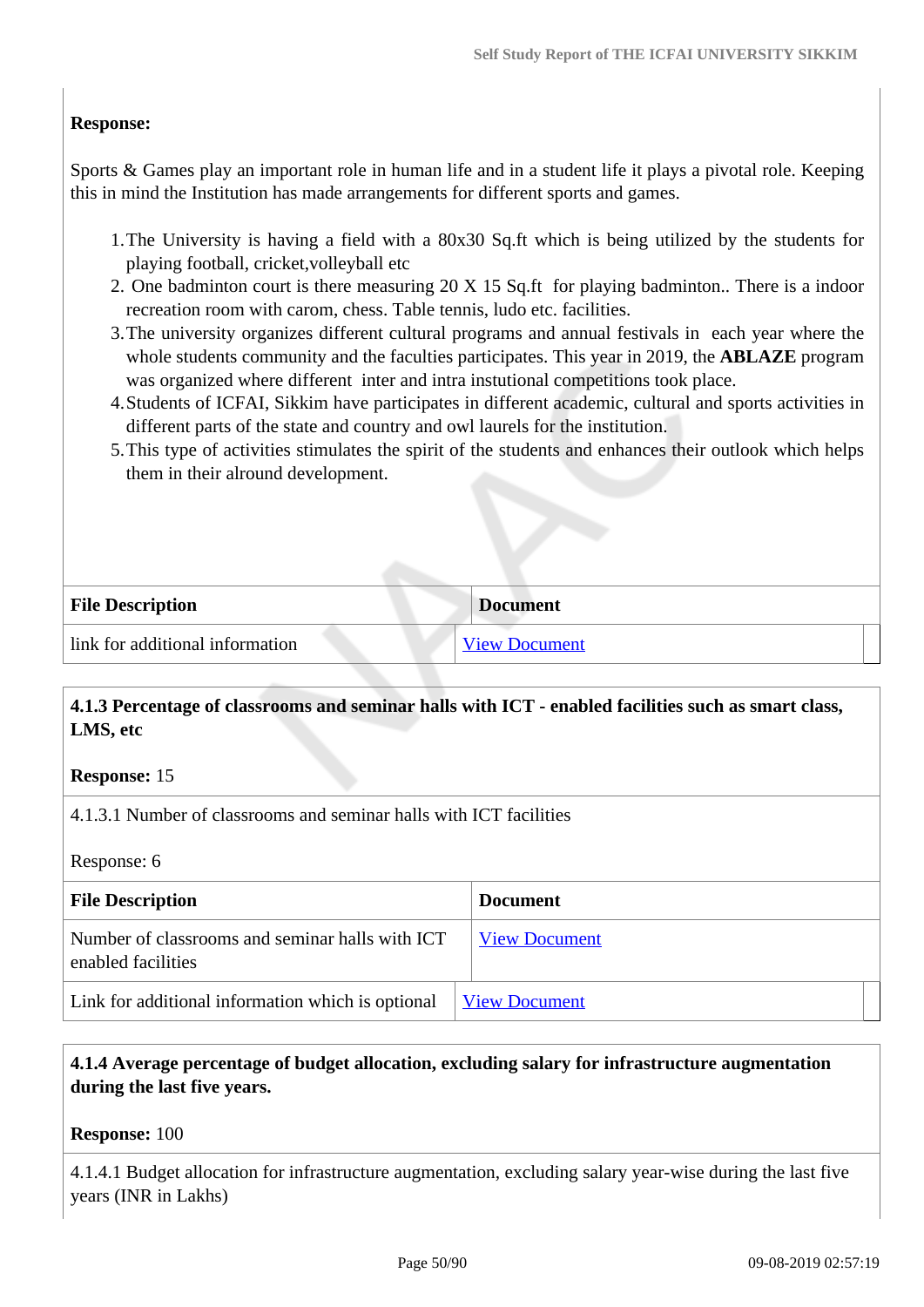| $2017 - 18$ | 2016-17 | 2015-16 | 2014-15 | 2013-14 |
|-------------|---------|---------|---------|---------|
| 12          | 23      | 32      | 12      | 13      |

## **4.2 Library as a Learning Resource**

### **4.2.1 Library is automated using Integrated Library Management System (ILMS)**

### **Response:**

- 1.The main library of the University is located at the 1st floor of the academic building. Besides maintaining a collection of print materials, the University Library system also maintains a collection of e-resources on CDs.
- 2.The library has a purchase committee which consists of the heads of the departments of the campus. All decisions relating to the utilization of funds for the purchase of the books / journals and eresources from the library grants are taken by the committee. It also monitors the purchase of latest edition of books, distribution of funds, selection of journals etc.
- 3.The Librarian and his/her staffs takes care of preservation and accession of the books.
- 4.Students and staff avail themselves of the benefits of free internet access,
- 5.Computerized browsing and lending facility is in its place in the library.
- 6.Books are issued and accounts are maintained by the computer.

| <b>File Description</b>         | <b>Document</b>      |  |
|---------------------------------|----------------------|--|
| link for additional information | <b>View Document</b> |  |

## **4.2.2 Collection of rare books, manuscripts, special reports or any other knowledge resource for library enrichment**

### **Response:**

ICFAI university is having a state of the art library in the campus. It has the following facilities

- 1.All the text books are availble across all the programes in the campus building.
- 2.Books are issued to the students as well as faculty members and a time frame is introduced for the lending in order to allow the access of the resources for all the stake holders.
- 3.Internet facility is avilable in the campus for students and faculty members. They take the help of the internet to browse different journals and e-books.
- 4.The newly procured books and journals are notified through library circulars and notice boards.
- 5.The librarian and support staff provide assistance to the students and facultie in OPAC.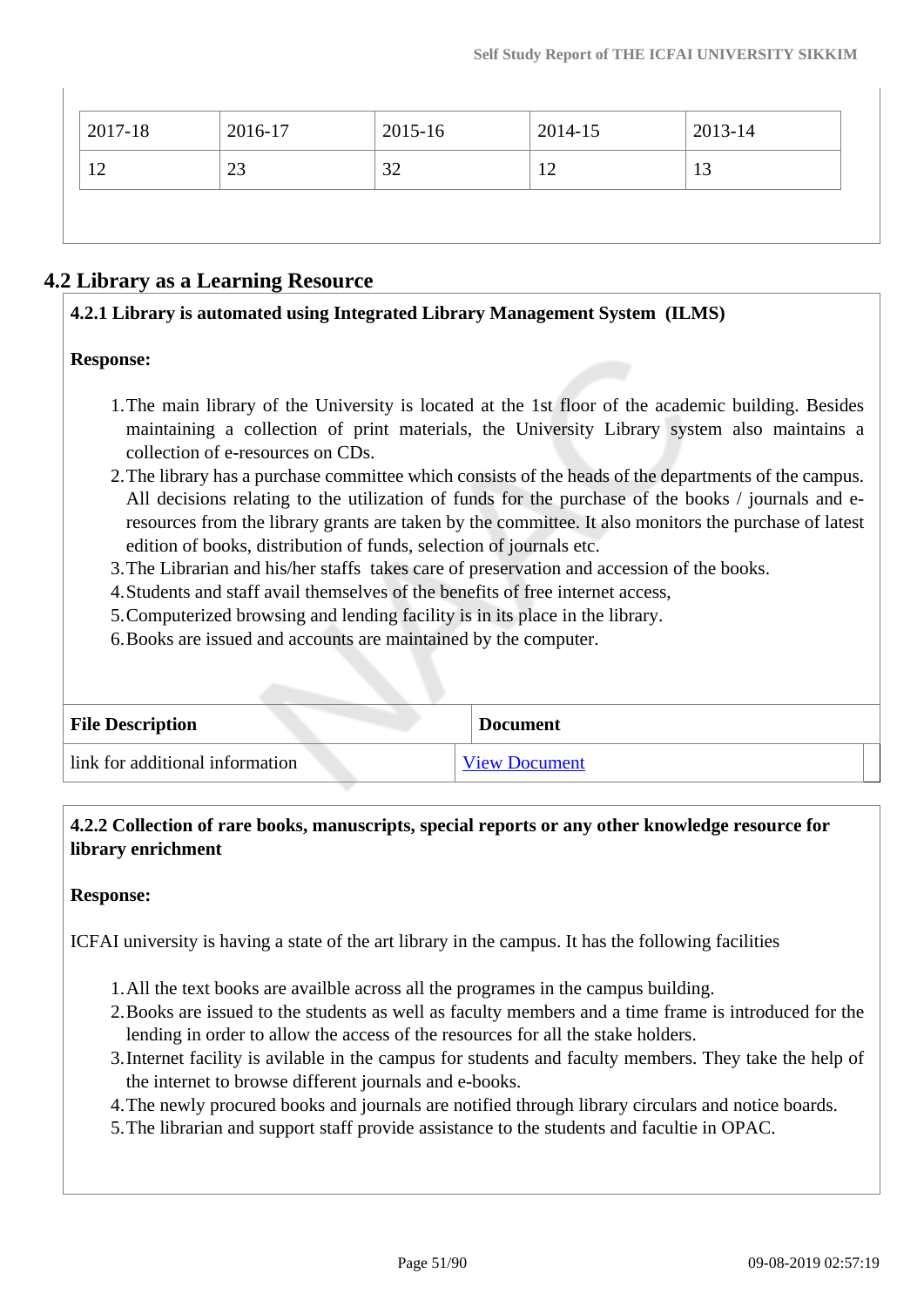| <b>File Description</b>         | <b>Document</b>      |  |
|---------------------------------|----------------------|--|
| link for additional information | <b>View Document</b> |  |

| 4.2.3 Does the institution have the following                                         |                      |
|---------------------------------------------------------------------------------------|----------------------|
| 1.e-journals                                                                          |                      |
| 2.e-ShodhSindhu                                                                       |                      |
| 3. Shodhganga Membership                                                              |                      |
| 4.e-books                                                                             |                      |
| 5. Databases                                                                          |                      |
| Any 4 of the above<br>Any 3 of the above<br>Any 2 of the above<br>Any 1 of the above  |                      |
| <b>Response:</b> Any 4 of the above                                                   |                      |
| <b>File Description</b>                                                               | <b>Document</b>      |
| Details of subscriptions like e-journals, e-<br>ShodhSindhu,Shodhganga Membership etc | <b>View Document</b> |

## **4.2.4 Average annual expenditure for purchase of books and journals during the last five years (INR in Lakhs)**

### **Response:** 4.2

4.2.4.1 Annual expenditure for purchase of books and journals year-wise during the last five years (INR in Lakhs)

| 2017-18 | 2016-17 | 2015-16 | 2014-15 | 2013-14 |
|---------|---------|---------|---------|---------|
|         |         |         |         | ັ       |

| <b>File Description</b>                                                                                               | <b>Document</b> |
|-----------------------------------------------------------------------------------------------------------------------|-----------------|
| Details of annual expenditure for purchase of books   <u>View Document</u><br>and journals during the last five years |                 |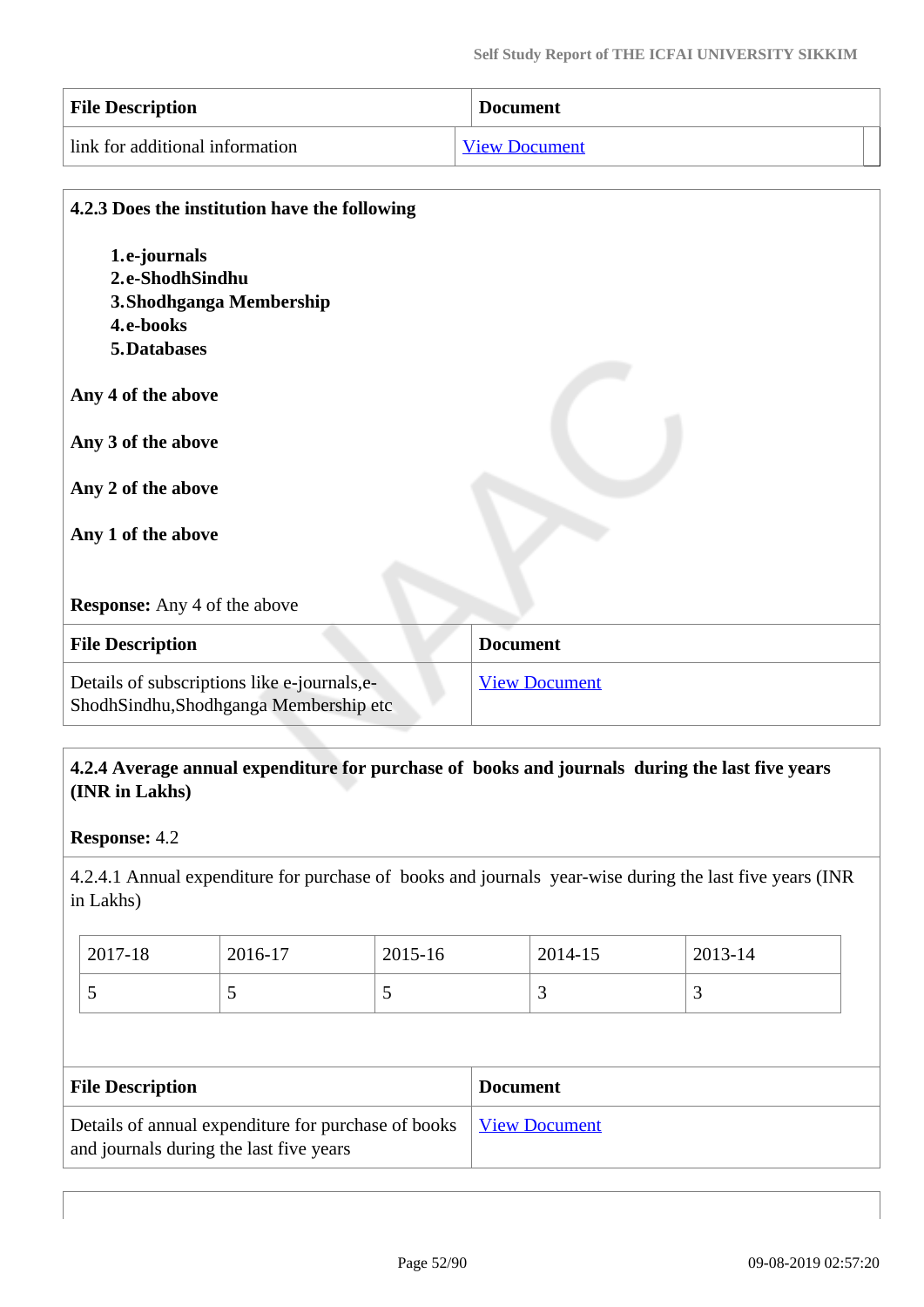| 4.2.5 Availability of remote access to e-resources of the library                                                                                                                                                            |                      |  |
|------------------------------------------------------------------------------------------------------------------------------------------------------------------------------------------------------------------------------|----------------------|--|
| <b>Response: Yes</b>                                                                                                                                                                                                         |                      |  |
| 4.2.6 Percentage per day usage of library by teachers and students                                                                                                                                                           |                      |  |
| Response: 73.28                                                                                                                                                                                                              |                      |  |
| 4.2.6.1 Number of teachers and students using library per day over last one year                                                                                                                                             |                      |  |
| Response: 85                                                                                                                                                                                                                 |                      |  |
| 4.2.7 E-content is developed by teachers :                                                                                                                                                                                   |                      |  |
| 1. For e-PG-Pathshala<br>2. For CEC (Under Graduate)<br><b>3. For SWAYAM</b><br>4. For other MOOCs platform<br>5. For NPTEL/NMEICT/any other Government Initiatives<br><b>6. For Institutional LMS</b><br>Any 5 of the above |                      |  |
| Any 4 of the above                                                                                                                                                                                                           |                      |  |
| Any 3 of the above                                                                                                                                                                                                           |                      |  |
| Any 2 of the above                                                                                                                                                                                                           |                      |  |
| <b>Response:</b> None of the above                                                                                                                                                                                           |                      |  |
| <b>File Description</b>                                                                                                                                                                                                      | <b>Document</b>      |  |
| Details of e-content developed by teachers for e-PG-<br>Pathshala, CEC (UG)                                                                                                                                                  | <b>View Document</b> |  |

## **4.3 IT Infrastructure**

### **4.3.1 Institution frequently updates its IT facilities including Wi-Fi**

### **Response:**

The ICFAI suniversity is s self sufficient organization as far as IT facilities is concerned.

- 1.The whole campus is wi-fi enabled. National Informatics Centre and Software Technological Park of India is the survice provider. The optical fibre is laid down to have a better and uninturrupted supply of internet.
- 2.The faculty member as well as students have the access to the internet facility in the campus.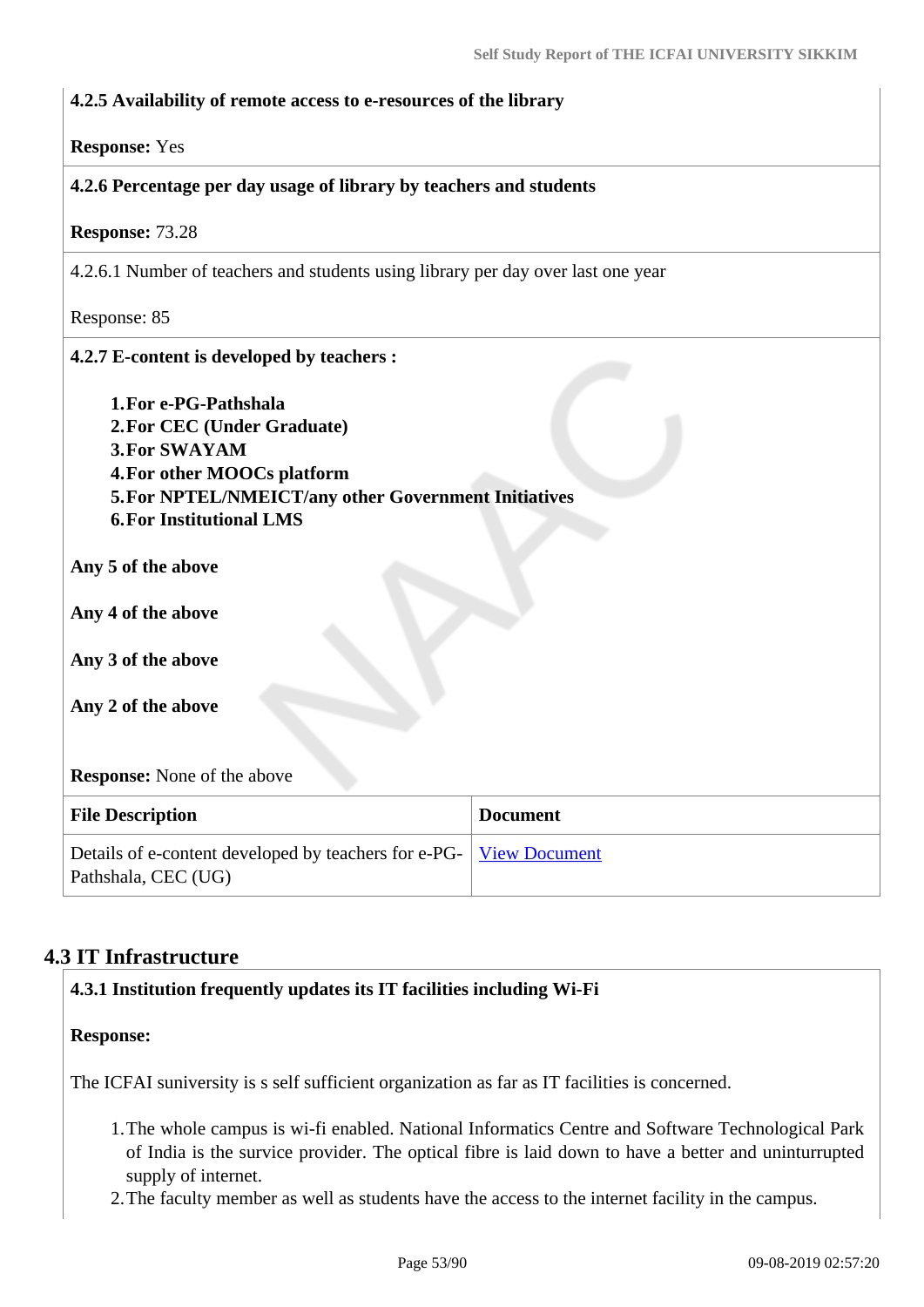- 3.The university has website and the Branding Committee, which periodically updates the website and other IT related activities.
- 4.The course curriculum is heavily loaded with internet related programs, therfore students are well versed in web technology.
- 5.The class rooms are also connected with LCD projector and students use it during their project paper presentations.
- 6.The computer Science Department prepares different App for different activites, infact it is one of the best department in the state.

| <b>File Description</b>         | <b>Document</b>      |
|---------------------------------|----------------------|
| link for additional information | <b>View Document</b> |

| 4.3.2 Student - Computer ratio                                                                                                                            |                      |  |
|-----------------------------------------------------------------------------------------------------------------------------------------------------------|----------------------|--|
| Response: 0.68                                                                                                                                            |                      |  |
| 4.3.3 Available bandwidth of internet connection in the Institution (Lease line)<br><b>?1 GBPS</b><br><b>500 MBPS - 1 GBPS</b><br><b>50 MBPS-250 MBPS</b> |                      |  |
| <b>250 MBPS-500 MBPS</b><br><b>Response: 50 MBPS-250 MBPS</b>                                                                                             |                      |  |
| 4.3.4 Facilities for e-content development such as Media Centre, Recording facility, Lecture<br><b>Capturing System (LCS)</b>                             |                      |  |
| <b>Response: Yes</b>                                                                                                                                      |                      |  |
| <b>File Description</b>                                                                                                                                   | <b>Document</b>      |  |
| Facilities for e-content development such as Media<br>Centre, Recording facility, LCS                                                                     | <b>View Document</b> |  |

## **4.4 Maintenance of Campus Infrastructure**

 **4.4.1 Average Expenditure incurred on maintenance of physical facilities and academic support facilities excluding salary component, as a percentage during the last five years**

**Response:** 100

4.4.1.1 Expenditure incurred on maintenance of physical facilities and academic support facilities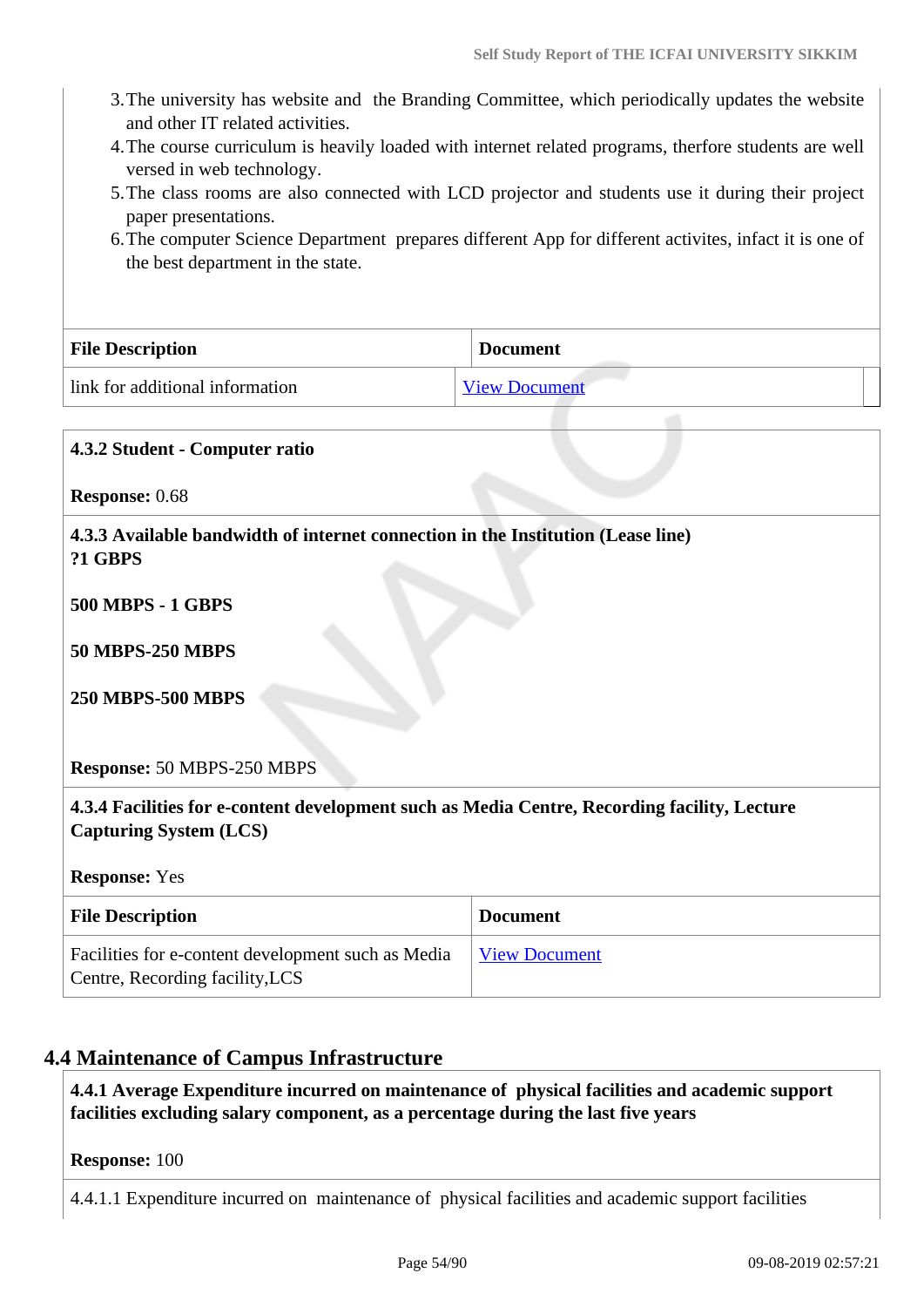excluding salary component year-wise during the last five years (INR in Lakhs)

| 2017-18                 | 2016-17 | 2015-16 | 2014-15         | 2013-14 |
|-------------------------|---------|---------|-----------------|---------|
| 12                      | 23      | 32      | 12              | 13      |
|                         |         |         |                 |         |
|                         |         |         |                 |         |
| <b>File Description</b> |         |         | <b>Document</b> |         |

## **4.4.2 There are established systems and procedures for maintaining and utilizing physical, academic and support facilities - laboratory, library, sports complex, computers, classrooms etc.**

### **Response:**

ICFAI university Sikkim is one of the very few private university to have its own campus at Lower Sichey, ranka road, Gangtok. It has a massive infrastructure facilities in campus. Infrastructural facilities are crucial for effective conduct of acdemic progrmmes. The university is committed to effective and optimum use of its available infrstructure and upgradation of its existing facility

- 1.There are 36 classrooms and tutorial rooms of various sizes ranging from 700 Sq.ft to 841 Sq.ft. The classrooms are spacious, airy and have the necessary modern amenities like projector etc installation facilities for imparting quality education in few classes.
- 2.The University has around 8 faculty rooms which are spacious with sitting arrangement of two faculties in each room. In addition there are 2 large faculty rooms with sitting arrangements for 6 faculties in each room.
- 3.Computers with internet connection apart from free campus wifi are provided to faculty members and students for updating their knowledge and research.
- 4.A modern computer lab is there with all the facilities for the students
- 5.Since a healthy body is the way to healthy mind. It is necessary to keep the young minds engaged in healthy activities, sports and other co-curricular activities to relieve the academic pressure. Indoor sports facilities and are also present.
- 6.The boy's and girl's hostel has arrangement for 100 students to stay. The rooms are well furnished with Wi-Fi facilities and CCTV facilities. The hostel consists of a Common Hall with a big TV and cable connection. The rooms have necessary cup boards, chairs, tables, beds, almirah etc with lock and keys so that the boys and girls can safely keep their belongings, access internet and study comfortably.
- 7.The dining hall is well equipped to cater to around 100 students at a time and serve various cuisines to suit the taste of students from different states.
- 8.The main library of the University is located at the 2nd floor of the academic building. Besides maintaining a collection of print materials, the University Library system also maintains a collection of e-resources. The library has a purchase committee which consists of the heads of the departments of the campus.
- 9.All decisions relating to the utilization of funds for the purchase of the books / journals and eresources from the library grants are taken by the committee. It also monitors the purchase of latest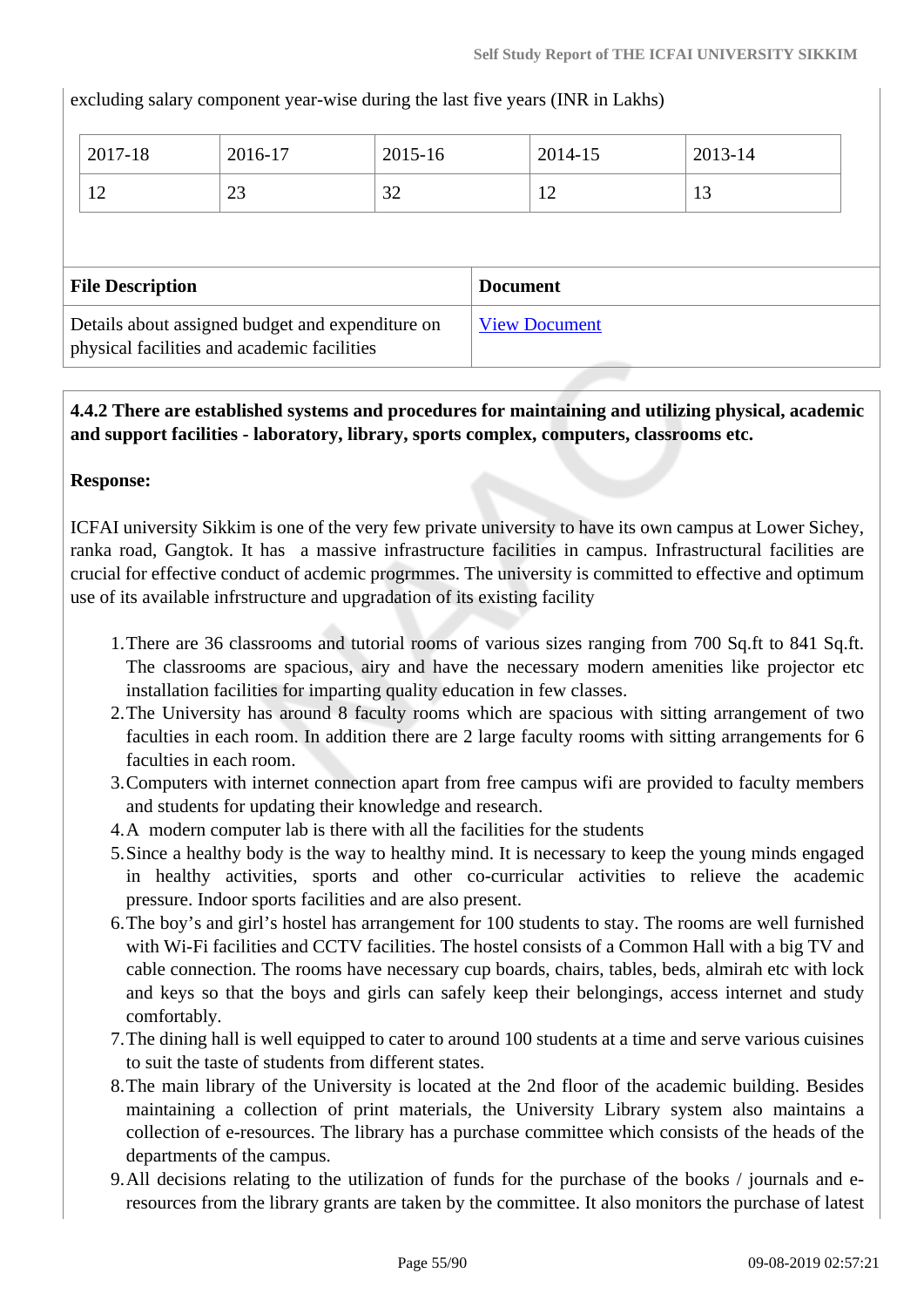edition of books, distribution of funds, selection of journals etc. The Librarian with its supporting staff takes care of preservation and accession of the books. Students and staff avail themselves of the benefits of free internet access, computerized browsing and lending facility apart from access to online journals. Books are issued and accounts are maintained by the librarian. The University has additional backup requirements for power supply.

Maintainance and upkeep of the infrastructured is ensured by the university administration as and when needed.

| <b>File Description</b>         | <b>Document</b>      |
|---------------------------------|----------------------|
| link for additional information | <b>View Document</b> |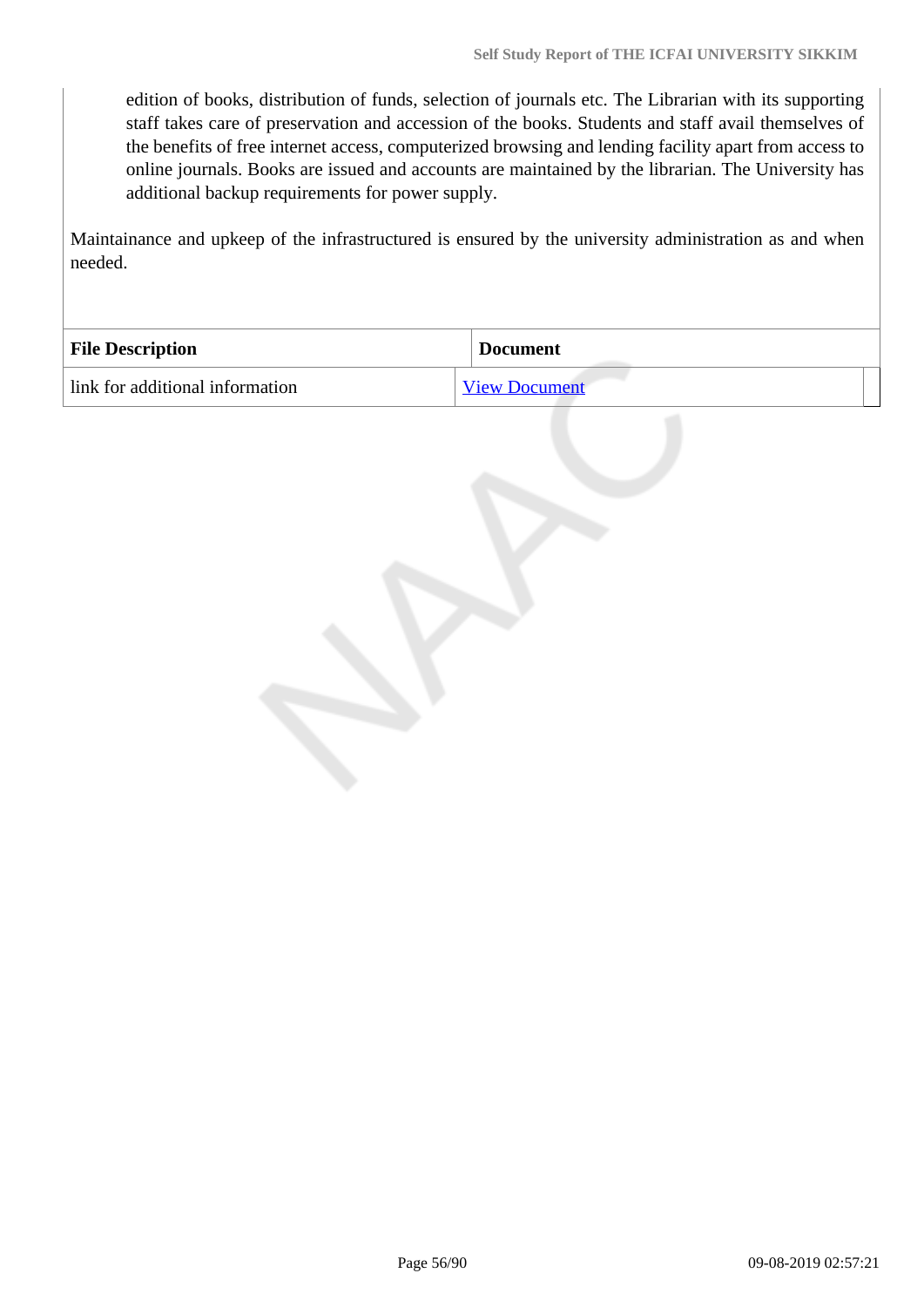## **Criterion 5 - Student Support and Progression**

## **5.1 Student Support**

### **5.1.1 Average percentage of students benefited by scholarships and freeships provided by the Government during the last five years**

### **Response:** 19.11

5.1.1.1 Number of students benefited by scholarships and freeships provided by the Government year-wise during the last five years

| 2017-18 | 2016-17         | 2015-16                  | 2014-15 | 2013-14 |
|---------|-----------------|--------------------------|---------|---------|
| 28      | $\bigcap$<br>رے | $\sim$<br>$\overline{a}$ | -<br>⊥J | 10      |

| <b>File Description</b>                                                                                                            | <b>Document</b>      |
|------------------------------------------------------------------------------------------------------------------------------------|----------------------|
| Average percentage of students benefited by<br>scholarships and freeships provided by the<br>Government during the last five years | <b>View Document</b> |

### **5.1.2 Average percentage of students benefited by scholarships, freeships, etc. provided by the institution besides government schemes during the last five years**

**Response:** 51.63

5.1.2.1 Total number of students benefited by scholarships, freeships, etc provided by the institution besides government schemes year-wise during the last five years

| <b>File Description</b> |         | <b>Document</b> |         |  |         |         |  |
|-------------------------|---------|-----------------|---------|--|---------|---------|--|
|                         | 71      | 97              | 45      |  | 22      | 40      |  |
|                         |         |                 |         |  |         |         |  |
|                         | 2017-18 | 2016-17         | 2015-16 |  | 2014-15 | 2013-14 |  |

### **5.1.3 Number of capability enhancement and development schemes –**

- **1.Guidance for competitive examinations**
- **2.Career Counselling**
- **3.Soft skill development**
- **4.Remedial coaching**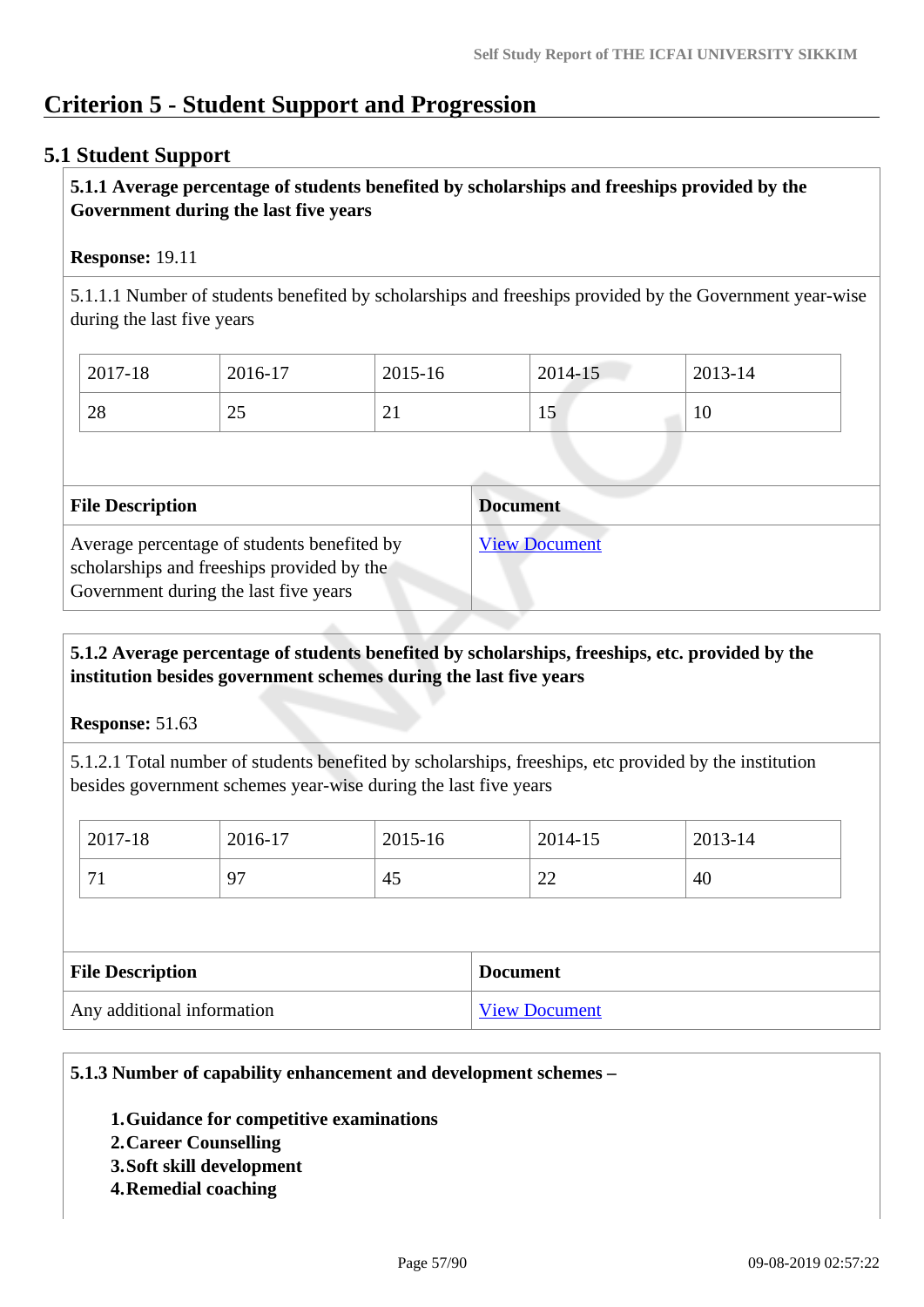| 5. Language lab<br><b>6. Bridge courses</b><br>7. Yoga and Meditation<br><b>8. Personal Counselling</b> |                      |
|---------------------------------------------------------------------------------------------------------|----------------------|
| 7 or more of the above                                                                                  |                      |
| Any 6 of the above                                                                                      |                      |
| Any 5 of the above                                                                                      |                      |
| Any 4 of the above                                                                                      |                      |
| <b>Response:</b> Any 5 of the above                                                                     |                      |
| <b>File Description</b>                                                                                 | <b>Document</b>      |
| Details of capability enhancement and development<br>schemes                                            | <b>View Document</b> |

## **5.1.4 Average percentage of students benefited by guidance for competitive examinations and career counselling offered by the institution during the last five years**

### **Response:** 23.75

5.1.4.1 Number of students benefited by guidance for competitive examinations and career counselling offered by the institution year-wise during the last five years

| 2017-18           | 2016-17       | 2015-16        | 2014-15 | 2013-14                          |
|-------------------|---------------|----------------|---------|----------------------------------|
| $\sqrt{2}$<br>، ب | $\cap$<br>JJ. | σ.<br>∠⊥<br>-- | 20      | 1 <sub>0</sub><br>$\overline{1}$ |

| <b>File Description</b>                                                                                                       | <b>Document</b>      |
|-------------------------------------------------------------------------------------------------------------------------------|----------------------|
| Number of students benefited by guidance for<br>competitive examinations and career counselling<br>during the last five years | <b>View Document</b> |

## **5.1.5 The institution has an active international students cell to cater to the requirements of foreign students**

### **Response:**

IUS has a policy to enable higher education possible for students from SAARC, and other states of India to all Undergraduate, Post graduate and research programs offered by the University.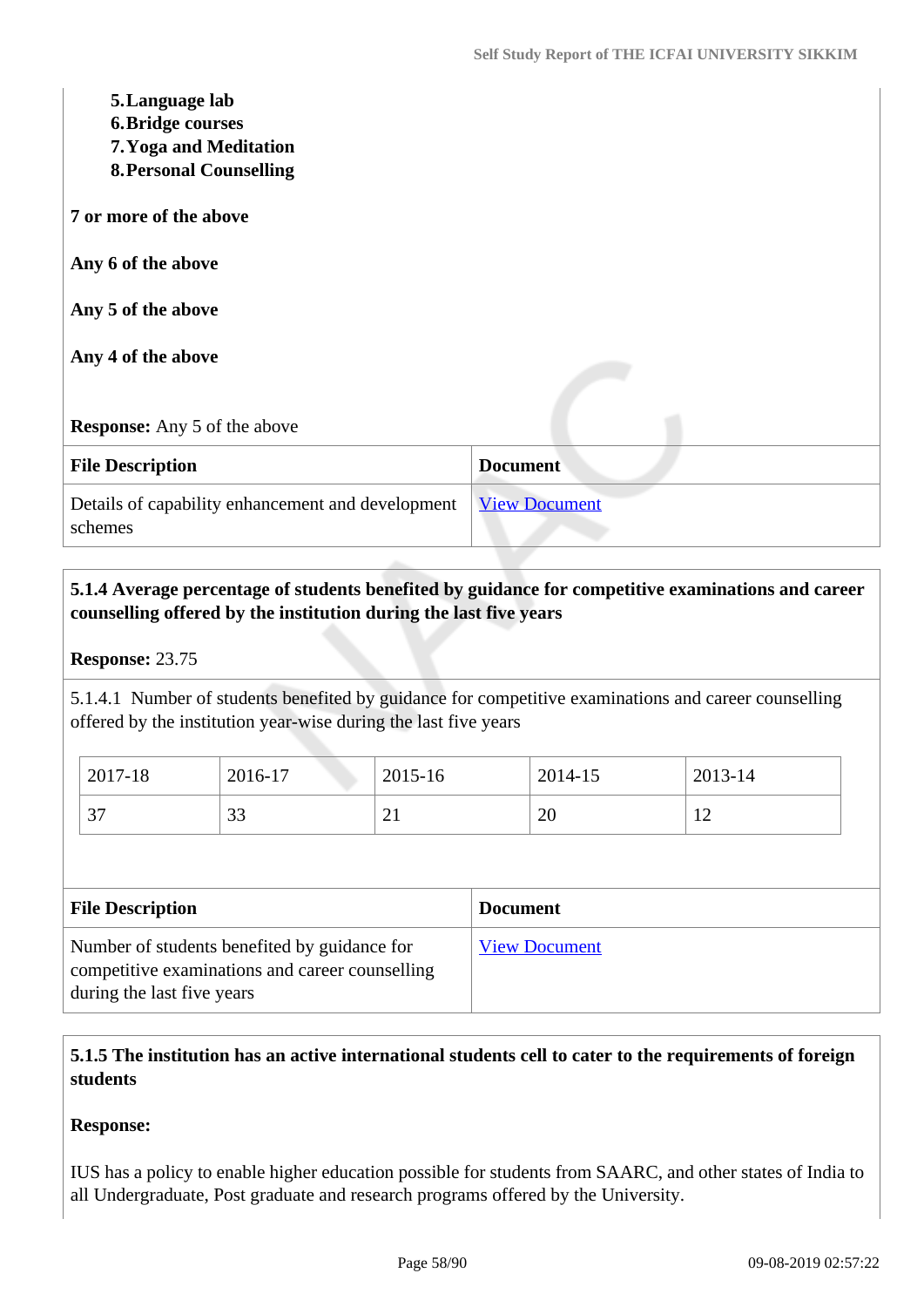The University provides guidance and support to all enrolled students. Following services are provided to the students:

1. Conducting orientation and events to foster social and cultural adjustment.

2. Specialized Counseling on social issues through the University Counseling Cell Admission

 The University makes arrangements for conducting entrance tests and personal interviews to all who apply to the choice of programme of study.

### **Living at IUS**

The University has only main campus located at Sichey which is suburban area of Gangtok. Which is 5 kms away from the capital town of Gangtok and is well connected with National and State Highway to the Pakyong(Sikkim) and Bagdogra(West Bengal) Airport.

Each Campus offers a number of opportunities to the students to get involved in various curricular and extra-curricular activities along with the regular studies.The University has an active international student's cell to cater to the requirements of foreign students.

### **5.1.6 The institution has a transparent mechanism for timely redressal of student grievances including sexual harassment and ragging cases**

**Response:** Yes

| <b>File Description</b>                                                        | <b>Document</b>      |
|--------------------------------------------------------------------------------|----------------------|
| Details of student grievances including sexual<br>harassment and ragging cases | <b>View Document</b> |
| Any additional information                                                     | <b>View Document</b> |

### **5.2 Student Progression**

| <b>Response: 60.7</b> |         |                                                                                 |         |         |
|-----------------------|---------|---------------------------------------------------------------------------------|---------|---------|
|                       |         | 5.2.1.1 Number of outgoing students placed year-wise during the last five years |         |         |
|                       |         |                                                                                 |         |         |
|                       |         |                                                                                 |         |         |
| 2017-18               | 2016-17 | $2015 - 16$                                                                     | 2014-15 | 2013-14 |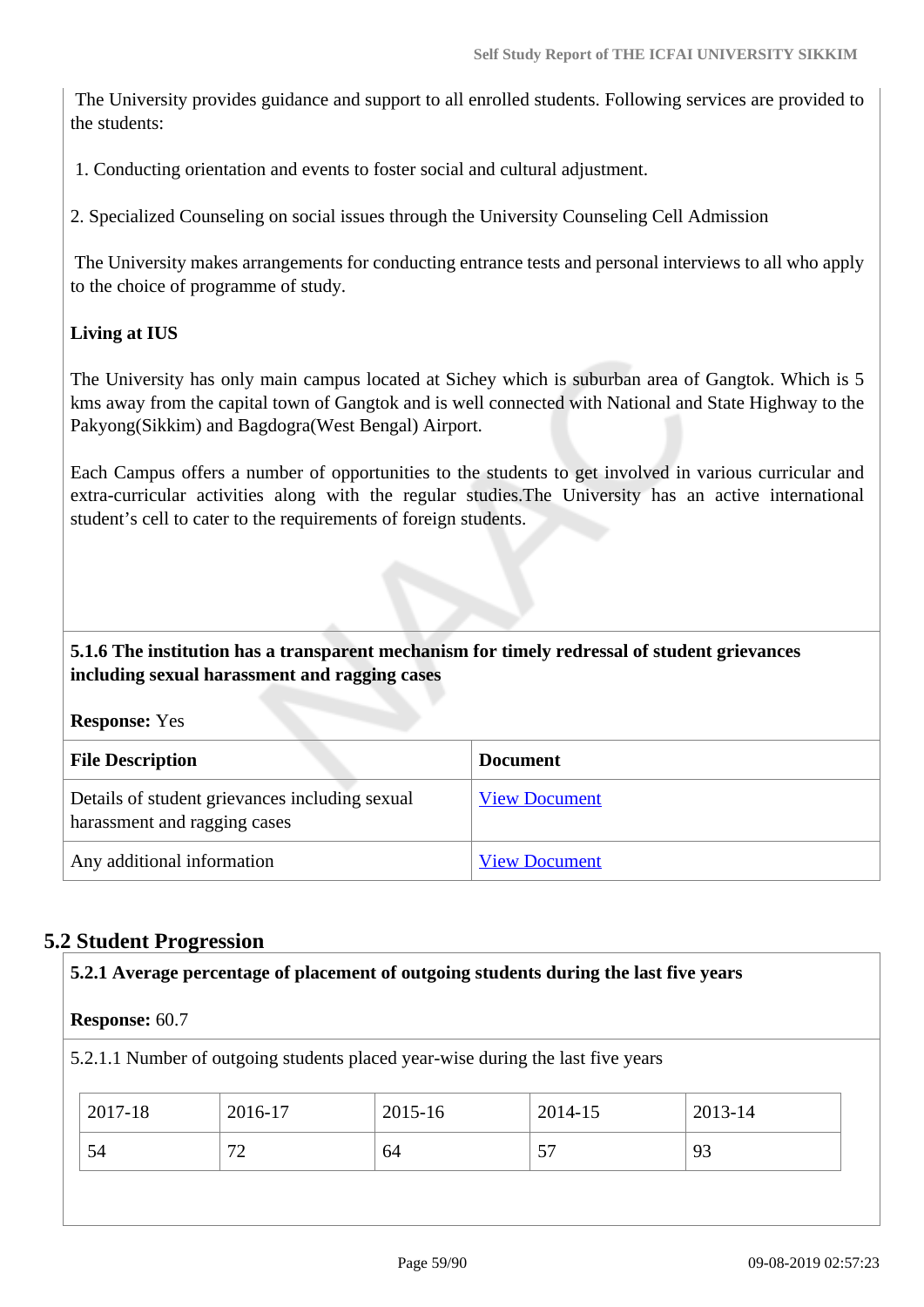| <b>File Description</b>                                    | <b>Document</b>      |
|------------------------------------------------------------|----------------------|
| Details of student placement during the last five<br>years | <b>View Document</b> |
| Any additional information                                 | <b>View Document</b> |

### **5.2.2 Percentage of student progression to higher education (previous graduating batch)**

#### **Response:** 24.68

5.2.2.1 Number of outgoing students progressing to higher education

Response: 19

| <b>File Description</b>                            | <b>Document</b>      |
|----------------------------------------------------|----------------------|
| Details of student progression to higher education | <b>View Document</b> |

 **5.2.3 Average percentage of students qualifying in State/ National/ International level examinations during the last five years (eg: NET/ SLET/ GATE/ GMAT/ CAT/ GRE/ TOEFL/ Civil Services/State government examinations)**

#### **Response:** 0

5.2.3.1 Number of students qualifying in state/ national/ international level examinations (eg: NET/ SLET/ GATE/ GMAT/ CAT/ GRE/ TOEFL/ Civil services/ State government examinations) year-wise during the last five years

| 2017-18 | 2016-17 | 2015-16 | 2014-15 | 2013-14 |
|---------|---------|---------|---------|---------|
|         |         | v       |         | v       |

5.2.3.2 Number of students appearing in state/ national/ international level examinations (eg: NET/SLET/GATE/GMAT/CAT, GRE/TOEFL/ Civil Services/State government examinations) year-wise during the last five years

| U | 2017-18 | 2016-17 | 2015-16 | $2014 - 15$ | $2013 - 14$ |
|---|---------|---------|---------|-------------|-------------|
|   |         |         |         |             |             |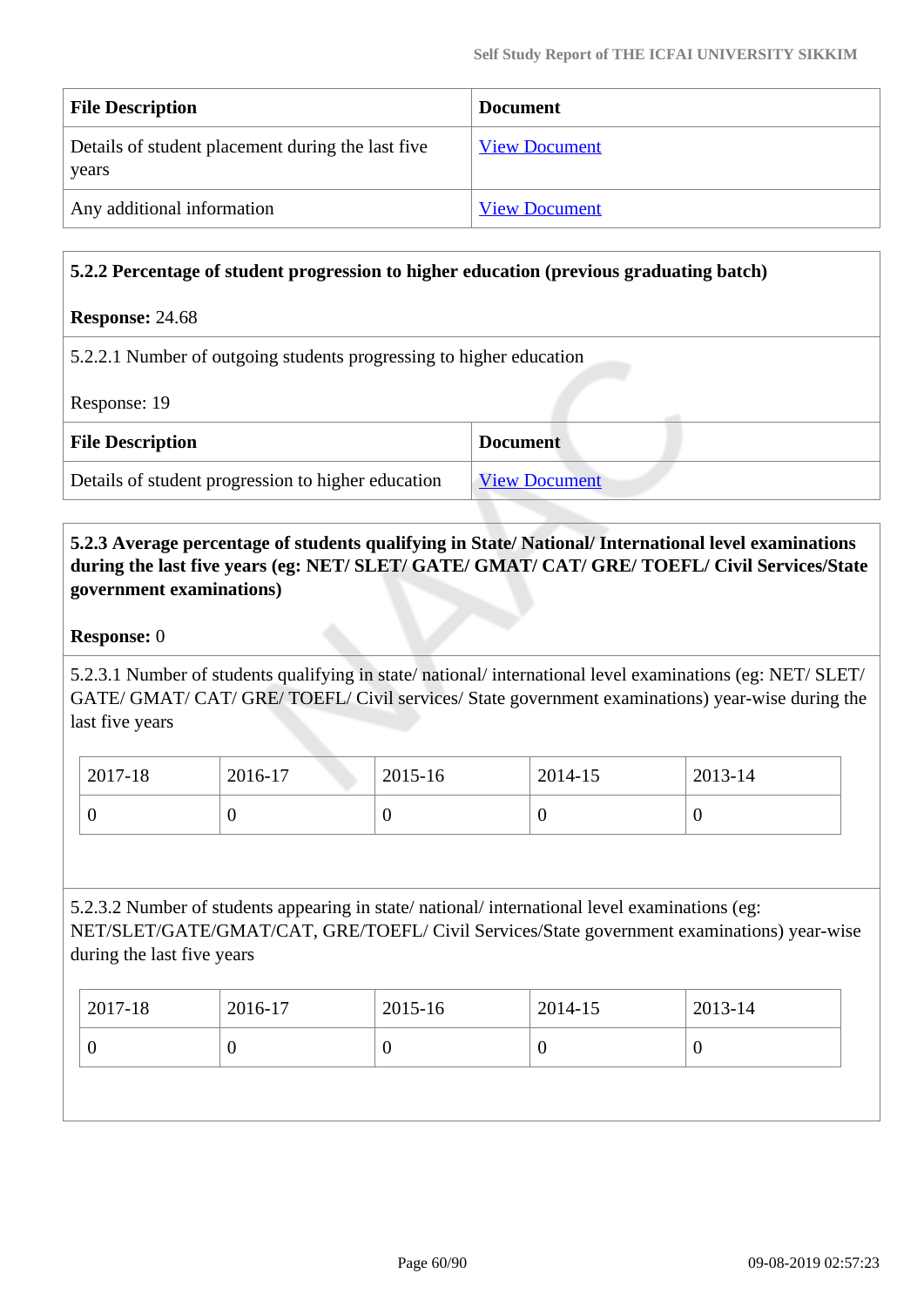| <b>File Description</b>                                                                                            | <b>Document</b>      |
|--------------------------------------------------------------------------------------------------------------------|----------------------|
| Number of students qualifying in state/national/<br>international level examinations during the last five<br>years | <b>View Document</b> |

## **5.3 Student Participation and Activities**

 **5.3.1 Number of awards/medals for outstanding performance in sports/cultural activities at national/international level (award for a team event should be counted as one) during the last five years**

### **Response:** 3

5.3.1.1 Number of awards/medals for outstanding performance in sports/cultural activities at national/international level (award for a team event should be counted as one) year-wise during the last five years

| 2017-18 | 2016-17  | 2015-16     | 2014-15 | $2013 - 14$ |
|---------|----------|-------------|---------|-------------|
|         | <u>ب</u> | $\mathbf 0$ |         | U           |

| <b>File Description</b>                                                                                                                            | <b>Document</b>      |
|----------------------------------------------------------------------------------------------------------------------------------------------------|----------------------|
| Number of awards/medals for outstanding<br>performance in sports/cultural activities at<br>national/international level during the last five years | <b>View Document</b> |

 **5.3.2 Presence of an active Student Council & representation of students on academic & administrative bodies/committees of the institution**

### **Response:**

College creates a platform for the active participation of the students in the various academic  $\&$ administrative bodies including other activities. This empowers the students in gaining leadership qualities, rules, regulations and execution skills.

Each council has a representative council, which is called Class Representative (CR) and includes

Its selection, constitution, activities and funding:

- The student members bring forward the views and suggestions of the entire class with student members too.
- The student members bring forward the views and suggestions of the entire class with respect to the faculty, subjects, syllabus and other things related to the class.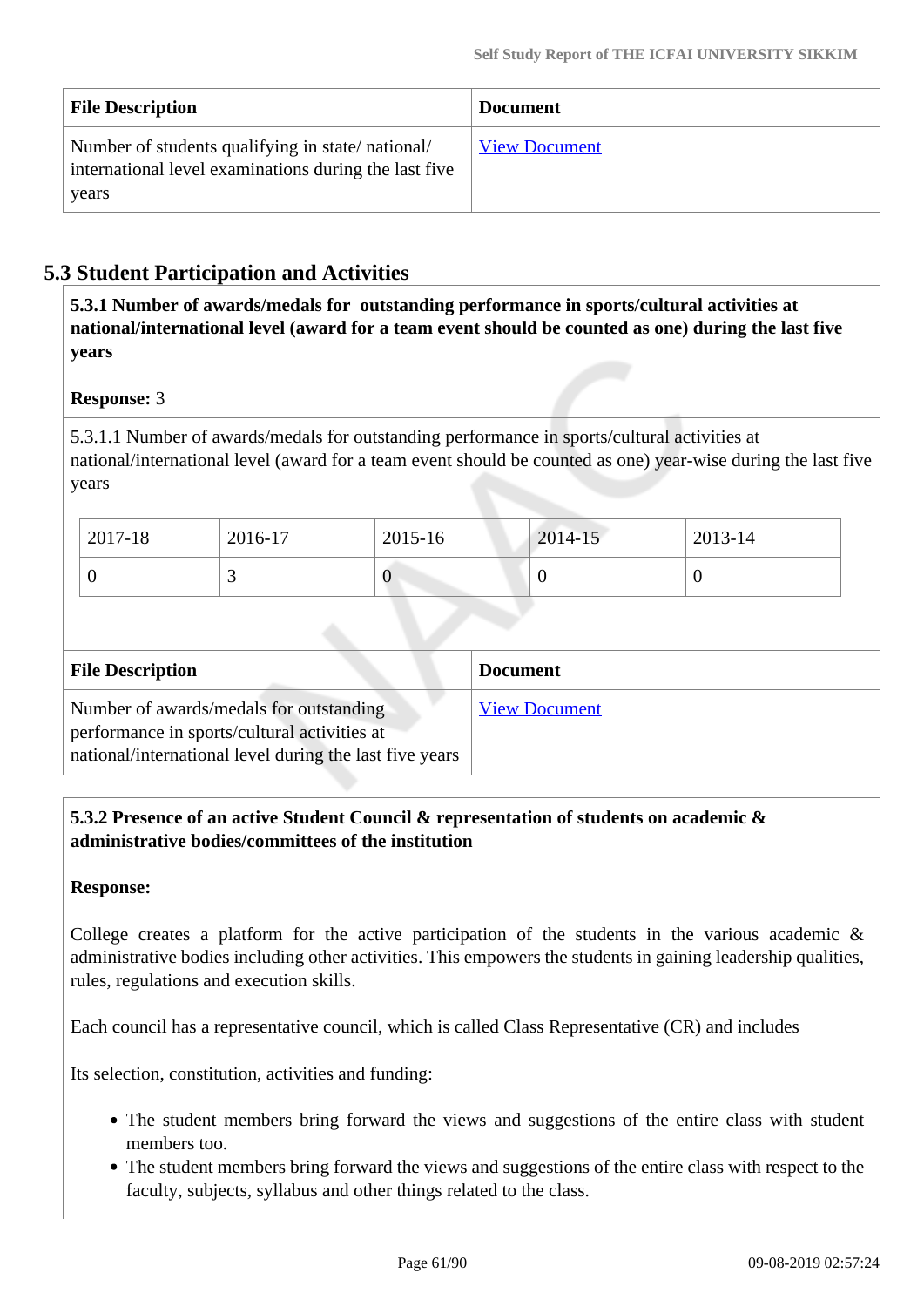- The composition of student members is of one topper, one average and one slow learner (the one who has more integrity with other students) of each section are nominated as class representatives, for all the sections from I Year to Final Year.
- The CR helps students share ideas, interests, and concerns with lecturers and principal. They often also help raise funds for -wide activities, including social events, community projects, helping people in need and college reform.
- Various programs like paper presentations, workshops and seminars are organized by these bodies every year.

We have formed 5 student committees such as:

- 1.Anti ragging Committee
- 2.Sexual harassment Committee
- 3.Sports Committee
- 4.Culture Committee
- 5.Discipline Committee

| <b>File Description</b>    | <b>Document</b> |
|----------------------------|-----------------|
| Any additional information | View Document   |

### **5.3.3 Average number of sports and cultural activities / competitions organised at the institution level per year**

**Response:** 4

5.3.3.1 Number of sports and cultural activities / competitions organised at the institution level year-wise during the last five years

| 2017-18<br>2016-17 |                                                                               | 2015-16 |   | 2014-15              | 2013-14 |   |  |
|--------------------|-------------------------------------------------------------------------------|---------|---|----------------------|---------|---|--|
|                    | 4                                                                             | 4       | 4 |                      | 4       | 4 |  |
|                    |                                                                               |         |   |                      |         |   |  |
|                    | <b>File Description</b>                                                       |         |   | <b>Document</b>      |         |   |  |
|                    | Number of sports and cultural activities /<br>competitions organised per year |         |   | <b>View Document</b> |         |   |  |

## **5.4 Alumni Engagement**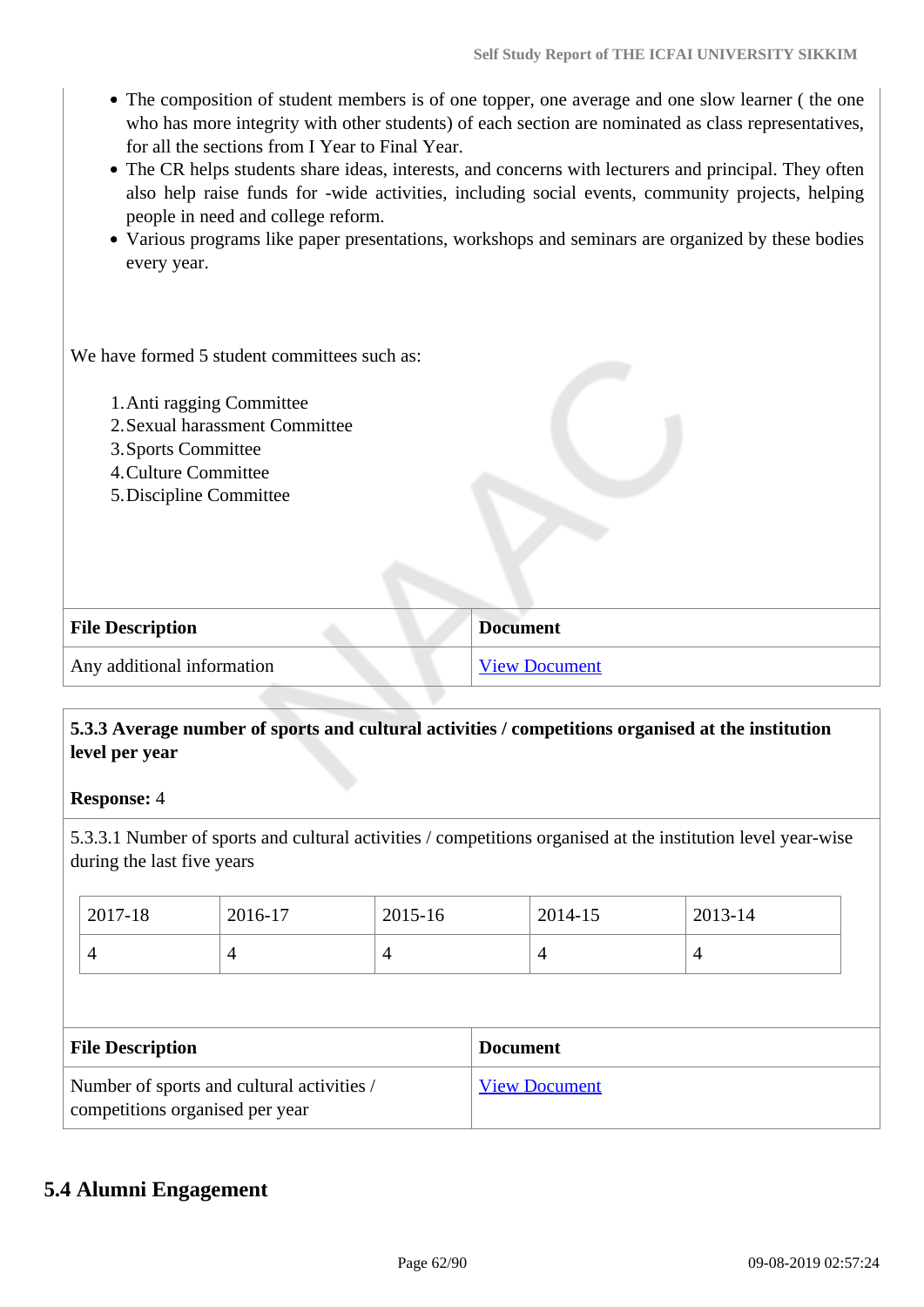## **5.4.1 The Alumni Association/Chapters (registered and functional) contributes significantly to the development of the institution through financial and non financial means during the last five years**

### **Response:**

The IUS Alumni Association has a robust mechanism. It acts as a bridge between the former students, current students and authorities. The institute regularly interacts with the the Alumni through it and also organizes Alumni meet ones in a year and collects the addresses of the Employers through the feedback given by the Alumni.

The University has established an Alumni Society. All students are required to seek membership in the society. The provisional membership in the alumni body entitles the students to participate in seminars, workshops, conferences and local chapter activities organized by the society. Alumni associations exist to support the parent organization's goals,and to strengthen the ties between alumni, the community, and the parent organization.

The mission of the Alumni Association,is to promote the general welfare of ICFAI University Sikkim; to develop an enduring interest in all affairs of the University through its alumni, under- graduates, former students and friends; and to develop an organization which shall be the means of creating and maintaining the close association.

| <b>File Description</b>         | <b>Document</b>      |  |
|---------------------------------|----------------------|--|
| Link for Additional Information | <b>View Document</b> |  |

| 5.4.2 Alumni contribution during the last five years (INR in Lakhs)<br><b>? 100 Lakhs</b> |                      |  |  |  |  |
|-------------------------------------------------------------------------------------------|----------------------|--|--|--|--|
| 50 Lakhs -100 Lakhs                                                                       |                      |  |  |  |  |
| 20 Lakhs -50 Lakhs                                                                        |                      |  |  |  |  |
| 5 Lakhs -20 Lakhs                                                                         |                      |  |  |  |  |
|                                                                                           |                      |  |  |  |  |
| <b>Response:</b> <5 Lakhs                                                                 |                      |  |  |  |  |
| <b>File Description</b>                                                                   | <b>Document</b>      |  |  |  |  |
| Any additional information                                                                | <b>View Document</b> |  |  |  |  |
| Alumni association audited statements                                                     | <b>View Document</b> |  |  |  |  |

### **5.4.3 Number of Alumni Association / Chapters meetings held during the last five years**

**Response:** 5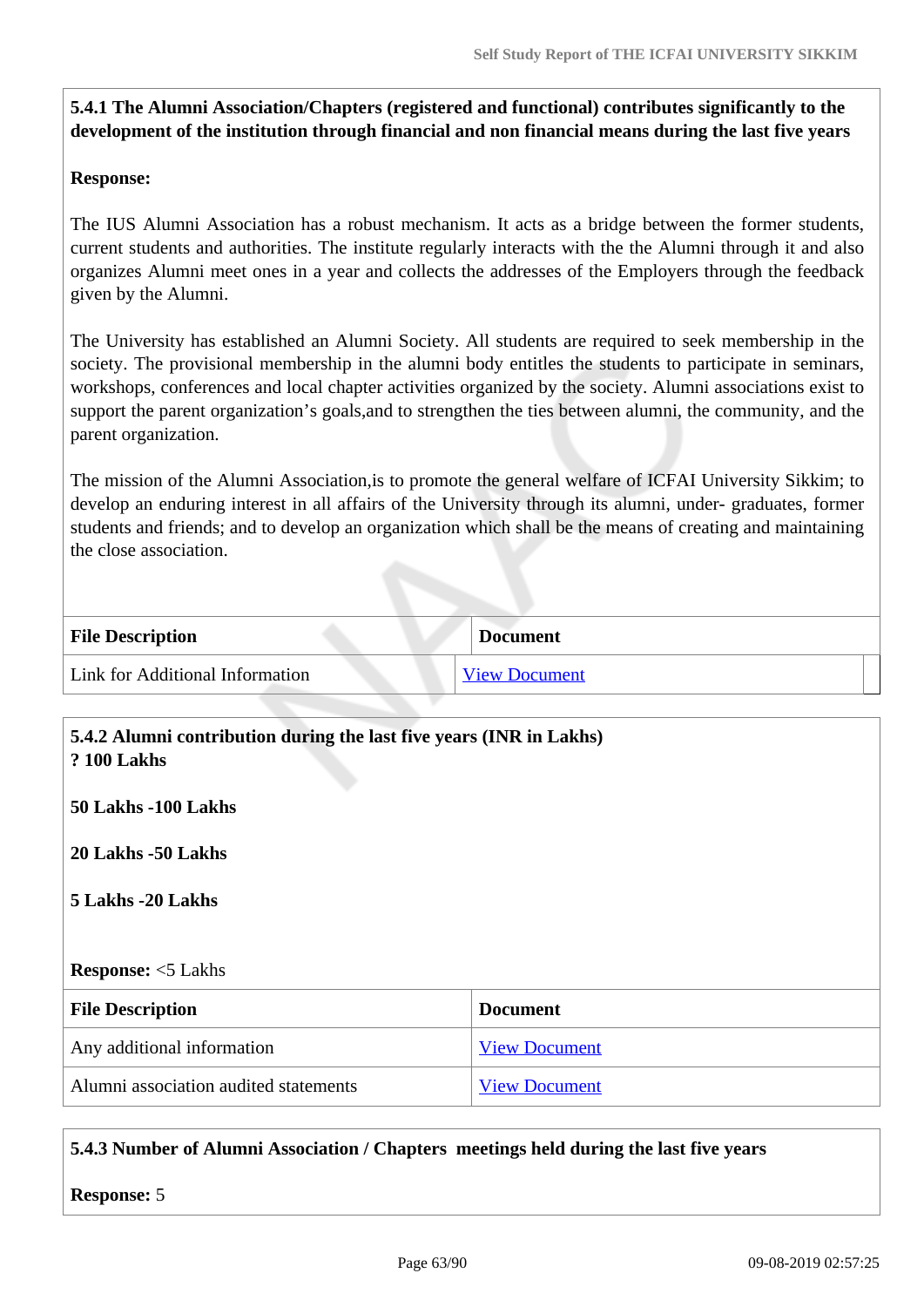| 5.4.3.1 Number of Alumni Association / Chapters meetings held year-wise during the last five years |                                                                                          |  |  |                 |                      |  |  |
|----------------------------------------------------------------------------------------------------|------------------------------------------------------------------------------------------|--|--|-----------------|----------------------|--|--|
|                                                                                                    | 2017-18<br>2016-17<br>2015-16                                                            |  |  | 2014-15         | 2013-14              |  |  |
|                                                                                                    | 1                                                                                        |  |  |                 |                      |  |  |
|                                                                                                    |                                                                                          |  |  |                 |                      |  |  |
|                                                                                                    | <b>File Description</b>                                                                  |  |  | <b>Document</b> |                      |  |  |
|                                                                                                    | Number of Alumni Association / Chapters meetings<br>conducted during the last five years |  |  |                 | <b>View Document</b> |  |  |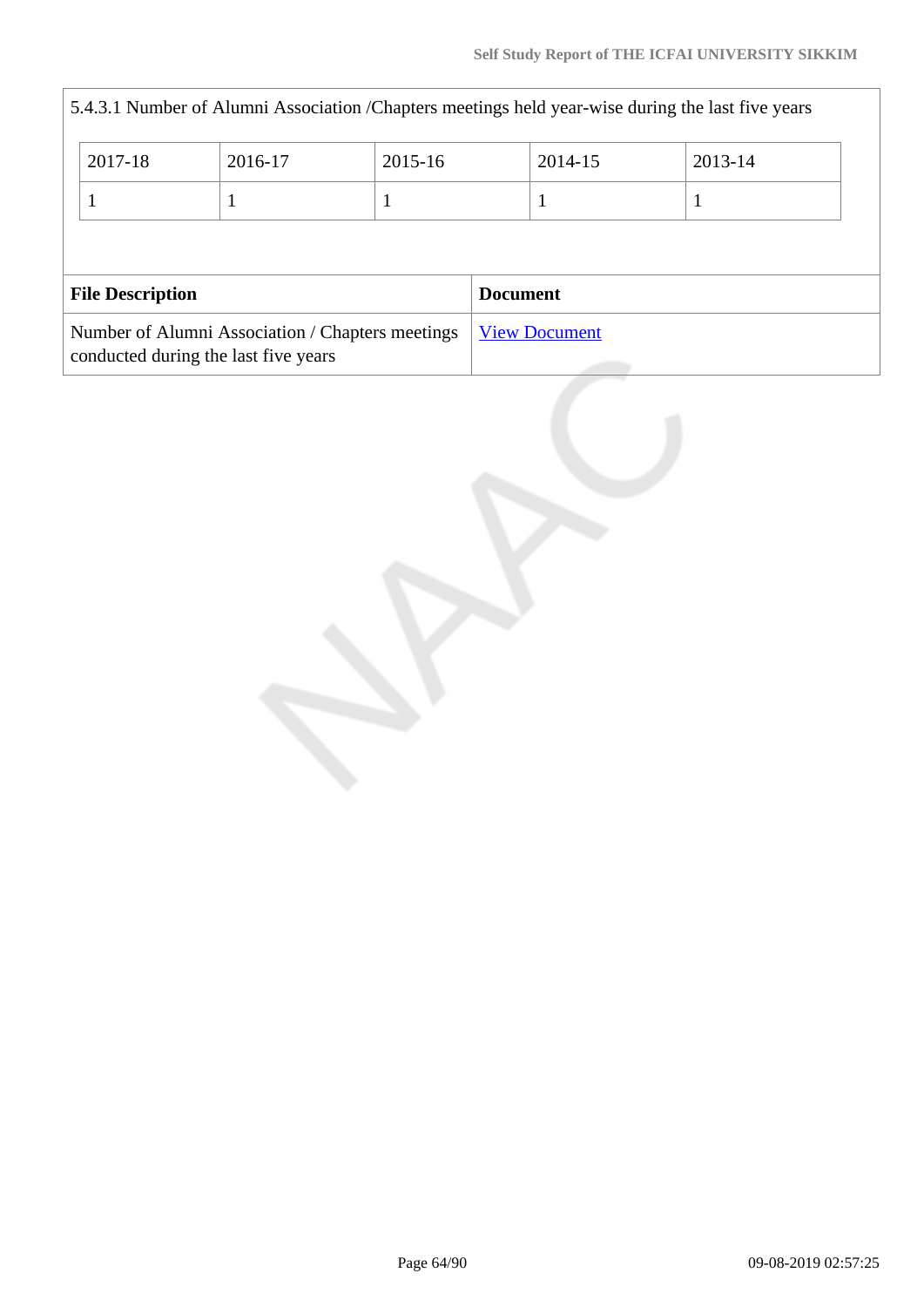## **Criterion 6 - Governance, Leadership and Management**

## **6.1 Institutional Vision and Leadership**

 **6.1.1 The governance of the institution is reflective of an effective leadership in tune with the vision and mission of the University**

### **Response:**

The vision of the ICFAI University Sikkim is to be a world class university and envisaged to be a centre of excellence in ieducation and research with the focus on

- Education accessible by all.
- Harmonize technical brilliance with touch of humanity.
- Stimulant to cutting edge research and innovations.
- Boost the employability of the local youths of Sikkim.
- Transform the socio-economic development of the region.
- Provides the condusive atmoshphere for the holistic developments of the students.

The Vice Chancellor Prof(Dr.) J Pattnaik of the university is the head of the organization. He has a proper plan for the the growth and development of the university. He has worked tirelessly since he assumed the office. The enrollment has increased many fold, specially the students from the neighouring countries like Nepal, Bhutan , Bangladesh etc. The reputation of ICFAI sikkim is also enhaned in the region. The employment record of the graduates from this university also improved. Within two years the university has done tremendous success.

Vice Chancellor is ably supported by Registrar who heads the administration, The Dean of Academics looks after the academics. All the management staff helps the administaration for taking the institution forward.

| <b>File Description</b>         | <b>Document</b>      |
|---------------------------------|----------------------|
| Link for Additional Information | <b>View Document</b> |

### **6.1.2 The institution practices decentralization and participative management**

### **Response:**

The ICFAI university Sikkim runs the administration by process of Decentralization. All the staff members has been assigned particular job and resposibility. Every weekend in the meeting review of the progress is discussed

Participative Management: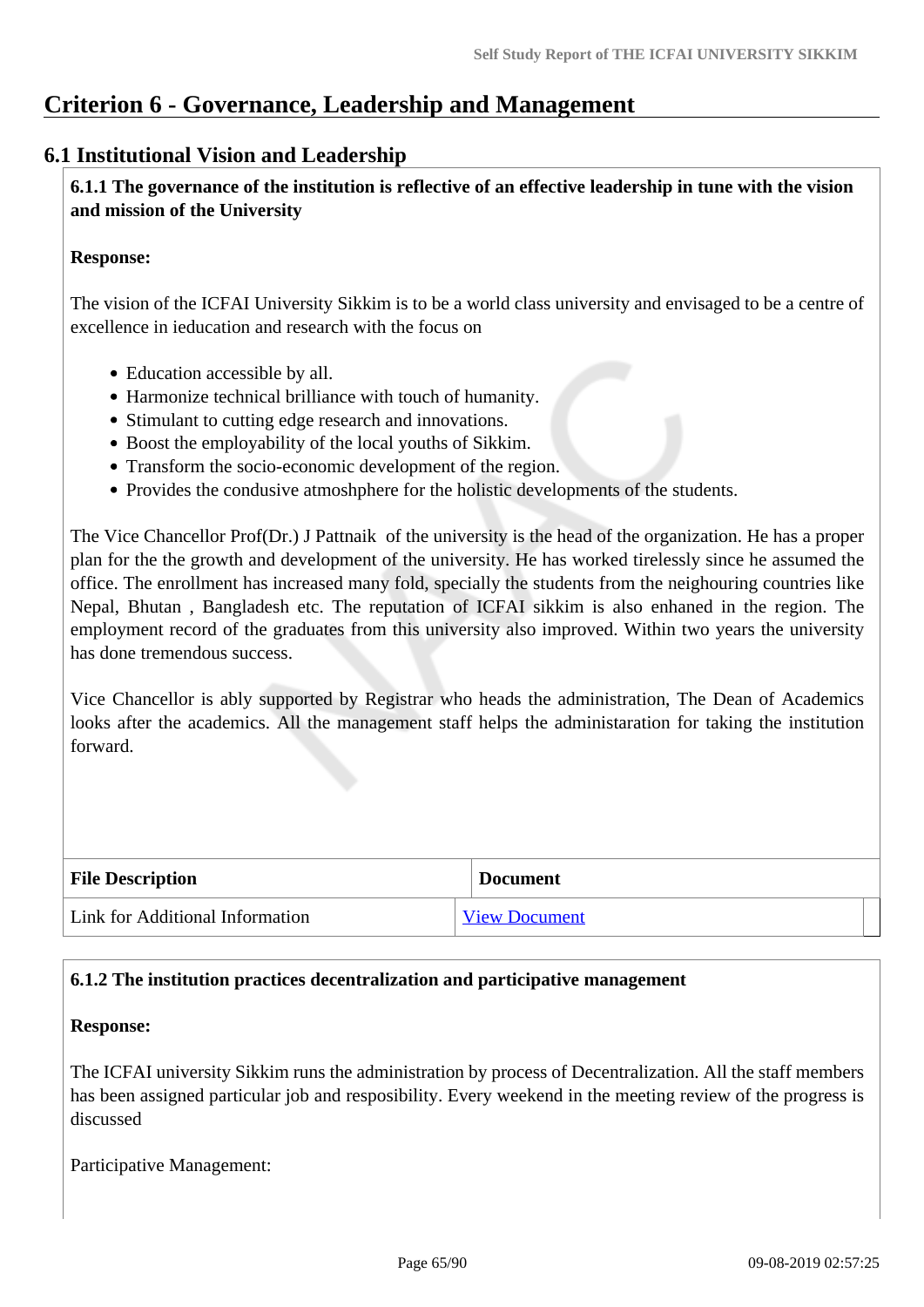Centre for Skill Development & Entrepreneurship (CSD&E)

- Skill Development being the most vital and important component of today's world, the university team sat down to brainstorm on various aspects of skill programs and entrepreneurship strategies that are relevant to NE regions and mostly to students studying in the university.
- After several meetings with the board members, ICFAI University, Sikkim (IUS)established CSD&E which is a separate wing under the ICFAI University Sikkim established to generate skilled workforce in North East States of the region. The idea is to focus on the major sections of the skills that are mostly ignored such as semi-skilled workers. This will cater to the larger section of the unemployed youth who are jobless. This has special focus on the school dropouts as well. CSD&E aims to provide a platform where the unemployed youth and dropouts can be transformed into qualified skilled or semiskilled workers.
- The University has signed a Memorandum of Understanding (MoU) on the 1st day of June 2018 with National Skill Development Corporation to facilitate and run various Sector Skill Development Programs. Together with NSDC, appropriate models will be developed to enhance, support and coordinate private sector initiatives.
- ICFAI UNIVERSITY, SIKKIM Incubation Centre (IIC)
- The ICFAI University Sikkim believes in transformation of staffs and students' thoughts, ideas and inspirations into reality. We believe that every idea generated can be molded, sculptured, designed and transformed into meaningful outcome. In order to enhance the entrepreneurial skills and support the ideas of ICFAI university, Sikkim students and staffs, ICFAI university, Sikkim is proud to start an incubation center to facilitate its students and faculties with the support like mentoring, providing space, training, networking, internet and other supports that will help them in transforming their dreams into reality.
- The centre will be a flagship unit under the banner of Centre of Skill Development & Entrepreneurship CSD&E ICFAI university, Sikkim.
- The idea of the ICFAII UNIVERSITY, SIKKIM IC is to not let the ideas go to waste. This centre will act as a complete support system that will provide hands-on experience in innovation and entrepreneurship. Every member will be nurtured with the industry experts, management and faculties. This gives a platform for students to start their dream projects while in university.

### **The completed & on-going projects 2018-19 of ICFAI university, Sikkim IC are:**

1.**University APP** - Completed

2.**MOBILE APP** for Sikkim State Transports SNT – Launch planned on July 2019

3.**HAMRO PG,** an app for students and employees seeking paying guest in Sikkim

| <b>File Description</b>         | <b>Document</b>      |  |
|---------------------------------|----------------------|--|
| Link for Additional Information | <b>View Document</b> |  |

## **6.2 Strategy Development and Deployment**

**6.2.1 Perspective/Strategic plan and Deployment documents are available in the institution**

**Response:**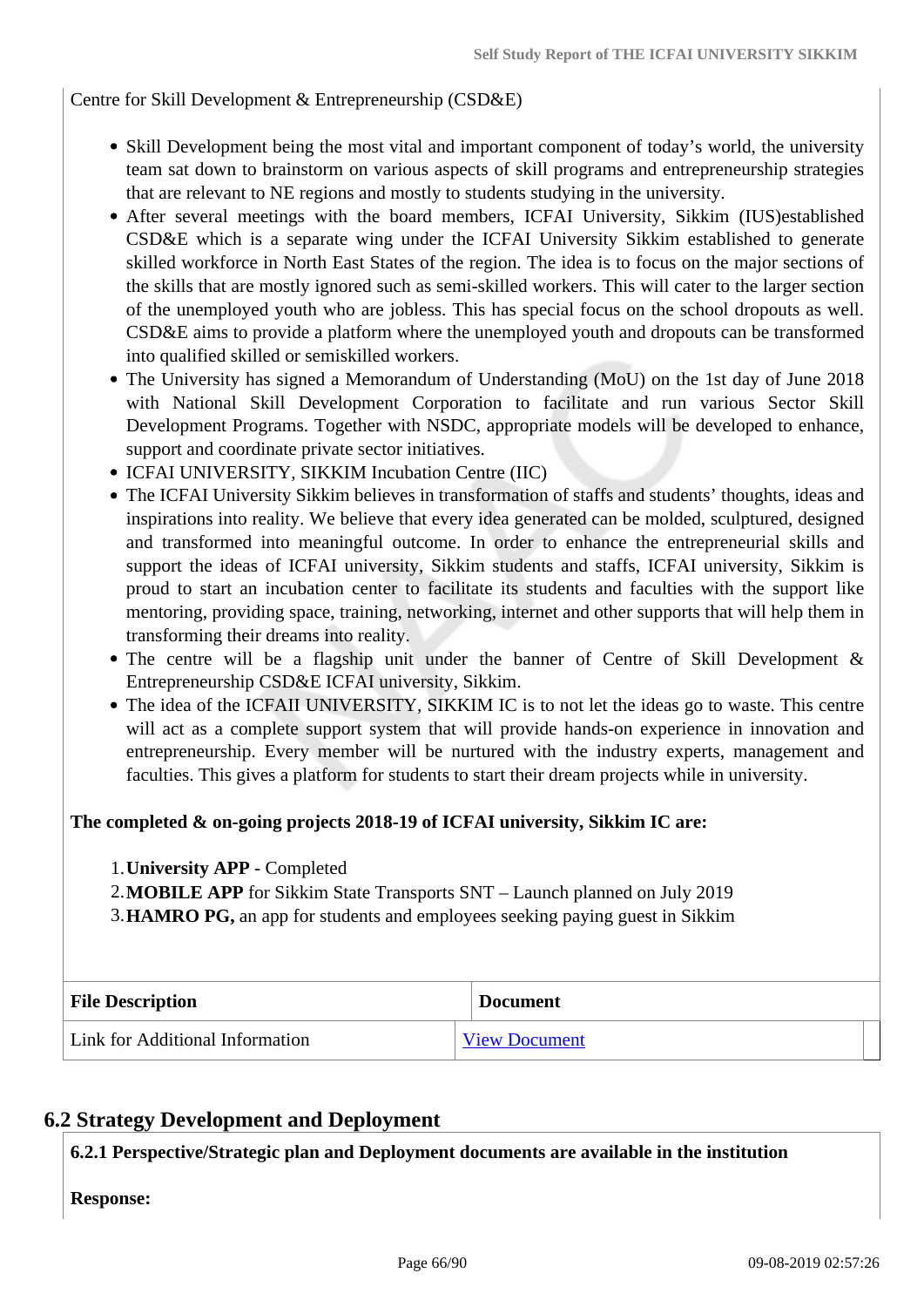### **Strategic Planning on Curriculum Designing**

The university has developed a unique mechanism of setting up the curriculum which blends on the classroom learning and practical aspects. The finalization of the curriculum and syllabus of the various academic programmes of the university takes place in three phase:

1. The University focuses its classroom teaching, research and curriculums designing in an innovative and meaningful structuring that are dedicatedly participated by the Domain Expert Committee who works out the course structure and these sectors are proposed to the Board of Studies (BoS).

2. A committee of experts constituted by the Board of Studies shall place the proposed curriculums before the Academic Council. The Academic Council discusses the structure. Once the structure is approved by the Academic Council, the committee is asked to incorporate the changes suggested by the Academic Council (if any) and propose detailed course content for each of the courses in the standard format of the university.

3. The course content is placed before the Academic Council for its consideration and approval.

4. The approved syllabus is placed before the Board of Management and Board of Governors for information.

### **Procedure for revision of the curriculum**

1. Once an academic programme has been initiated by the University, the programme is assigned to a teaching Department of the University. Faculty members are required to propose improvements to the course structure to the Board of Studies of the department.

2. The Board of Studies of each Department has biannual meetings in which modifications, improvements and additions to the Course Structure and Syllabus are discussed. Their suggestions are forwarded to the Academic Council for its consideration.

3. These suggestions are vetted by the Academic Council which forwards the approved suggestions to the Board of Management for implementation

### **All Programmes**

The University focuses on Summer Internsip Program, Industrial Visits, Guest Lecture Series & Thematic Workshops. In the in-semester evaluation component of each academic programme, there are SIP assignments. These assignments may be individual or group assignments. The department may require individuals to present the assignments to the faculty members and to the class using presentation tools, role plays, etc.

### **FACULTY PLANNING**

The faculty of the university are recruited through the steps outlined below: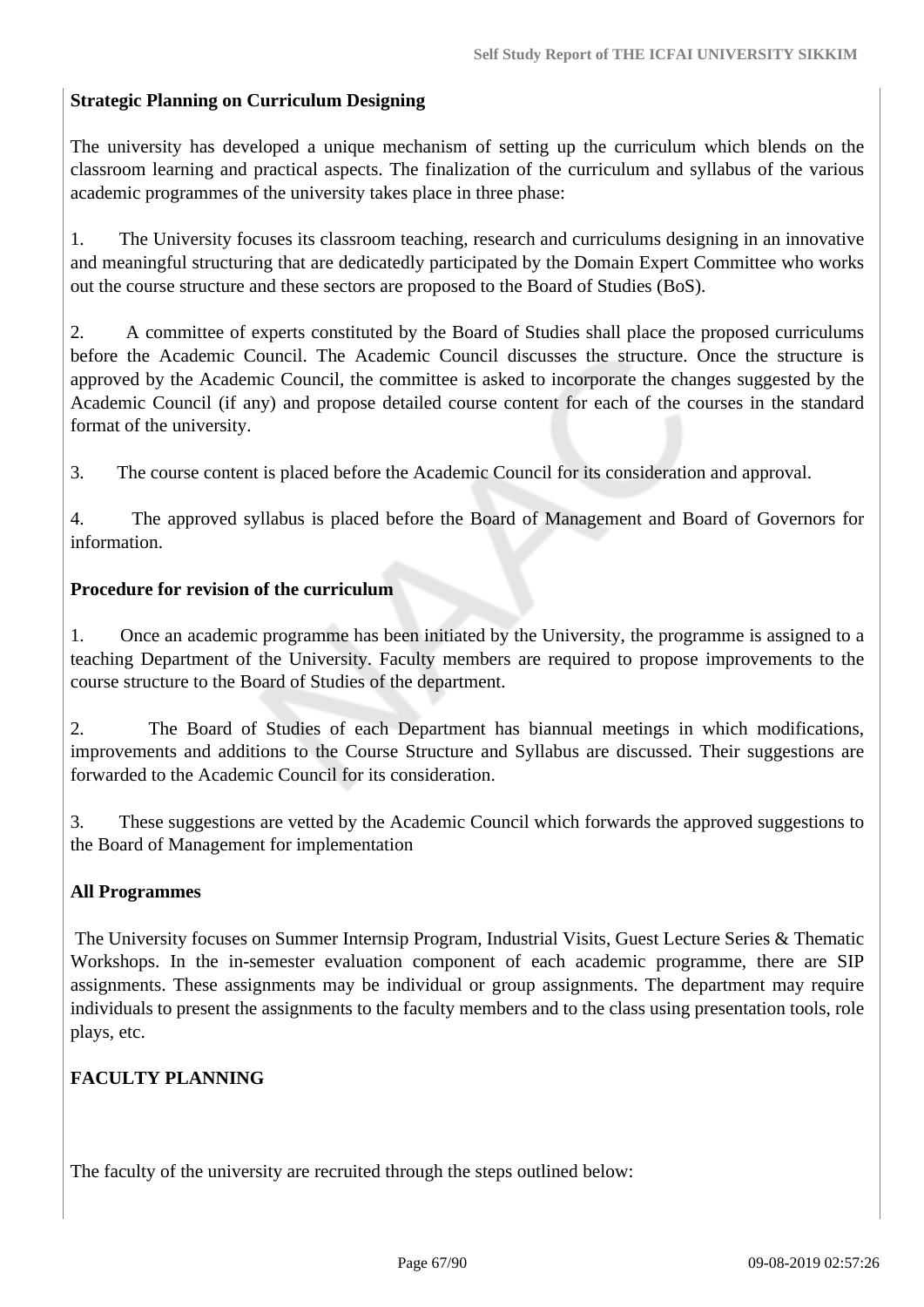- · Requirement for faculty is identified on the basis of workload, specialization and introduction of programmes.
- The Board of Management sanctions the posts
- · Advertisements are placed in the local newspapers, on our website.
- Candidates are shortlisted by a committee of experts set up for the purpose
- · Candidates are called for interviews through e-mail and through personal telephone calls

The names of shortlisted candidates are forwarded to standing committee of the Board of Management. On the recommendation of the standing committee, offer letters are issued.

The appointments are ratified by the Governing Body Selection committee is constituted as per the UGCregulations

| <b>File Description</b>                                   | <b>Document</b>      |  |
|-----------------------------------------------------------|----------------------|--|
| Strategic Plan and deployment documents on the<br>website | <b>View Document</b> |  |
| Link for Additional Information                           | <b>View Document</b> |  |

 **6.2.2 Organizational structure of the University including governing body, administrative setup, and functions of various bodies, service rules, procedures, recruitment, promotional policies as well as grievance redressal mechanism**

### **Response:**

The organizational Structure of the university is as follows.

- ICFAI society
- Board of Governers
- Vice Chancellor
- Registrar
- Finance officer
- Dean (Academic, Law)
- Coordinators
- Development Officer
- Assistant Registrar
- Faculty members
- Supporting Staff members.
- 1.The vice Chancellor is the head of the organization. He prepares plan for the future growth of the organization and liason with the Govt and other organization to help the university becoming self reliant. He is responsible for alround growth of the universty.
- 2.The registrar is the administrative head of the organization. He looks after the daily administration and smooth functioning of the university. He is supported by Assistant Registrar and other supporting staff.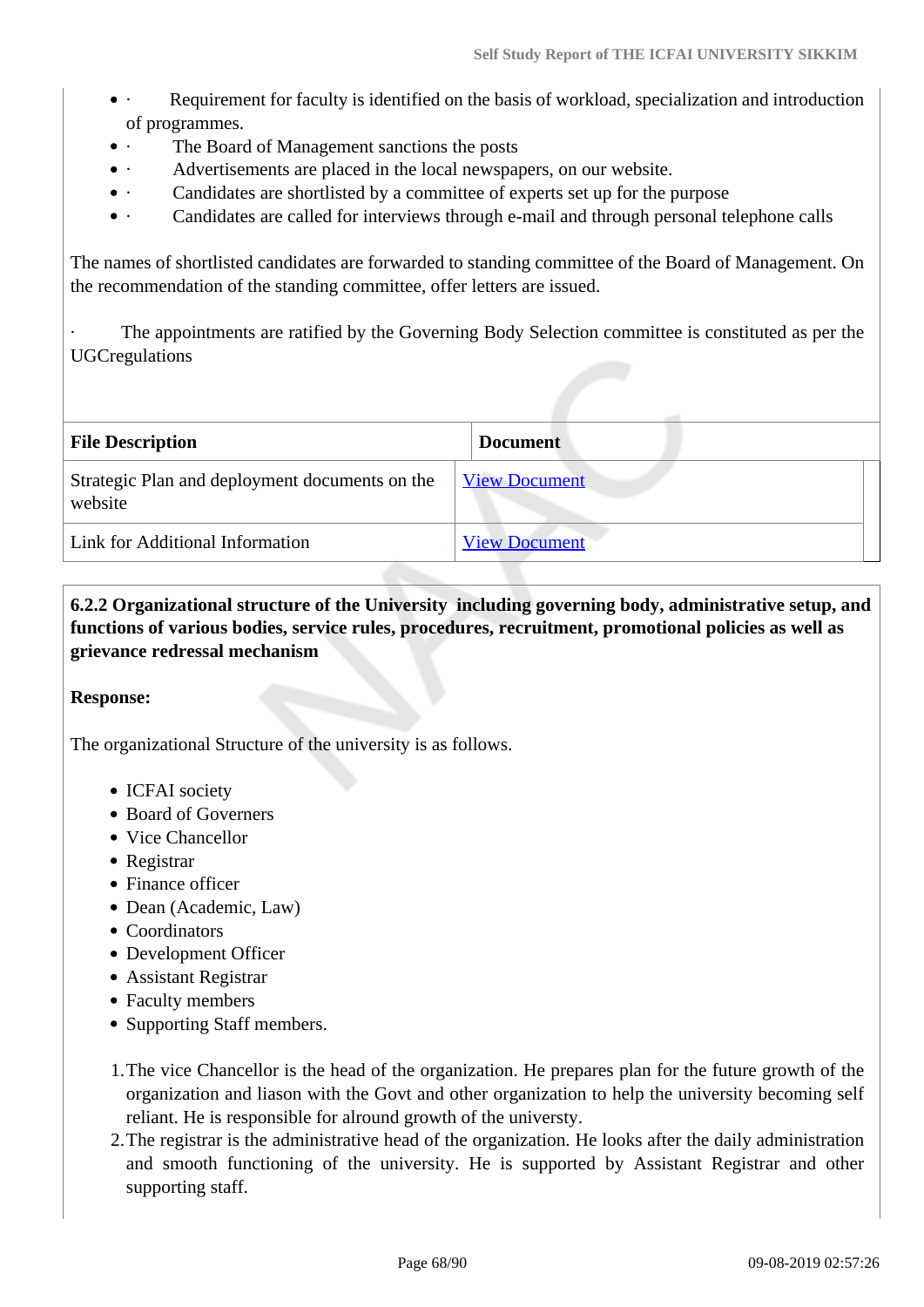- 3.The Dean Academic looks after the academics, supported by coordinators and faculty members of each department. They coduct regular classes, practical, training progrmme and e verything which is there in the curriculum.
- 4.Finance officer looks after the finacial matter ably supported by his supporting staffs.

| <b>File Description</b>                      | <b>Document</b>      |
|----------------------------------------------|----------------------|
| Any additional information                   | <b>View Document</b> |
| Link to Organogram of the University webpage | <b>View Document</b> |
| Link for Additional Information              | <b>View Document</b> |

# **6.2.3 Implementation of e-governance in areas of operation 1.Planning and Development 2.Administration 3.Finance and Accounts 4.Student Admission and Support 5.Examination All 5 of the above Any 4 of the above Any 3 of the above Any 2 of the above Response:** Any 3 of the above **File Description Document** Details of implementation of e-governance in areas of operation Planning and [View Document](https://assessmentonline.naac.gov.in/storage/app/hei/SSR/102249/6.2.3_1565241822_2398.xlsx)

### **6.2.4 Effectiveness of various bodies/cells/committees is evident through minutes of meetings and implementation of their resolutions**

### **Response:**

Development,Administration etc

Institute forms various Committees/bodies/cells and their functions are properly defined, considering the overall development of the institute. For effective implementation and improvement of the institute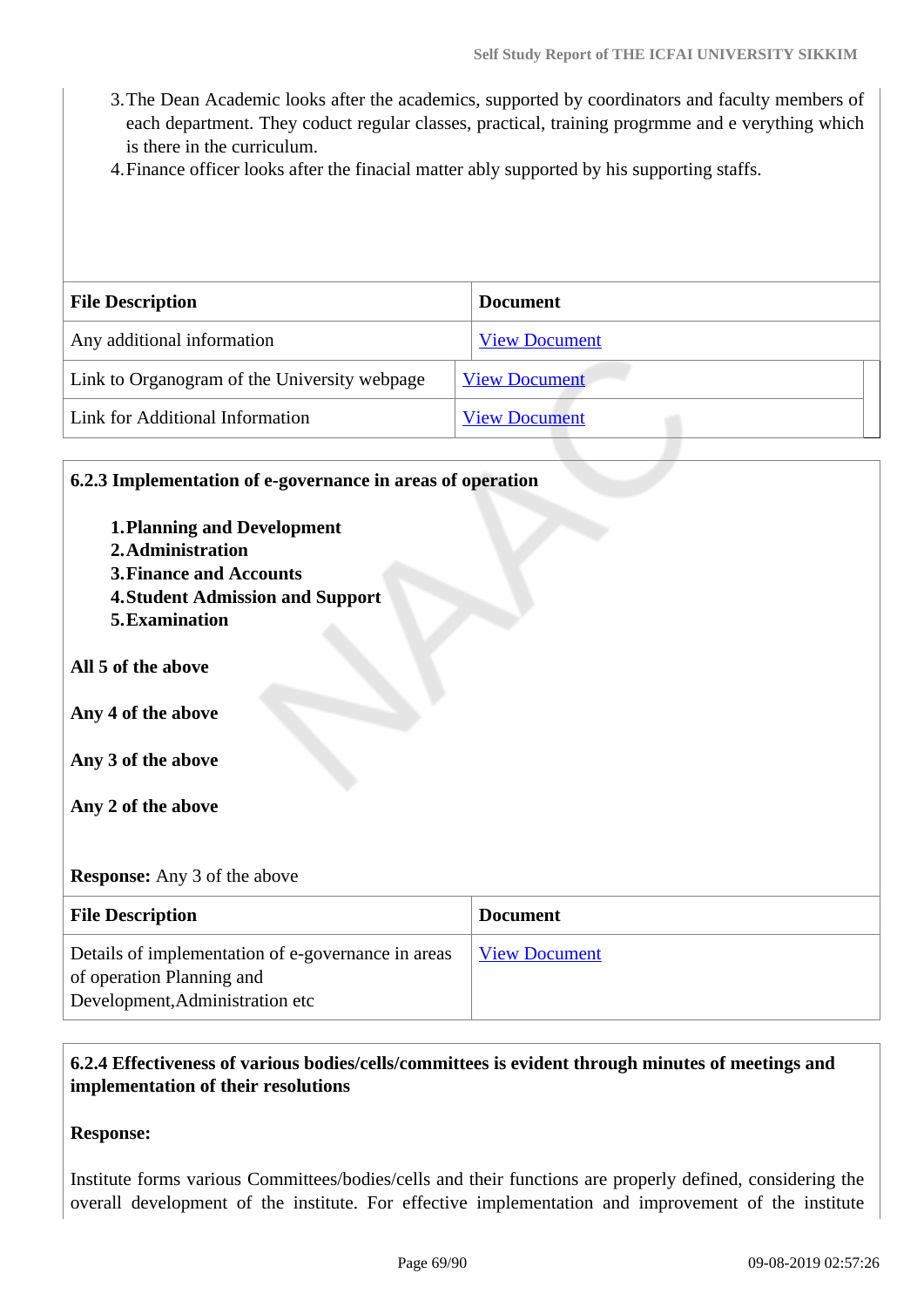different committees are functioning in the University. The following commitees have been formed

- Board of Governers
- Board of Studies
- Academic Council
- Examination Cell
- Admission commitee
- Finance Department
- IOAC cell
- Branding committe
- Anti-ragging cell
- Grievance Redressal Cell
- Gender sensitizing Cell
- Sports committee

The commitee meets peroidically under the chairmanship of Vice Chancellor, Registrar, Dean academics, Finance Officer etc.The minutes of the meeting is preapared. Resolutions and Proceedings of the meeting is recorded. The future plan of action is also discussed at length between the members.The committee implements the resolution if possible as and when needed. Otherwise it is forawrded to the head quarters for the appropriate actions. Due to this the grey areas is identified and plan of action is decided to address the problems. It is necessary for the alround development of the organization.

| <b>File Description</b>    | <b>Document</b>      |
|----------------------------|----------------------|
| Any additional information | <b>View Document</b> |

## **6.3 Faculty Empowerment Strategies**

### **6.3.1 The institution has effective welfare measures for teaching and non-teaching staff**

### **Response:**

ICFAI university Sikkim adopts welfare measures for its emplyees.

- The employees receives salary as per their qualifications and norm in time.
- They get two days of leave in a week as per the Govt. of Sikkim notification.
- They get annual vacation every year.
- Medical benefit, Gratuity, Bonus,Travelling allowances etc is given to them as incentives.
- The faculty members receive seed money for publishing research papers in the journals.
- The university provides Travelling allowance and DA for attending conferences/workshops/ training programme.
- Free College Bus service is provided to the teaching faculty and staff members for travelling from home to the university and back.
- Best employee award is also given to the staff members as an incentive.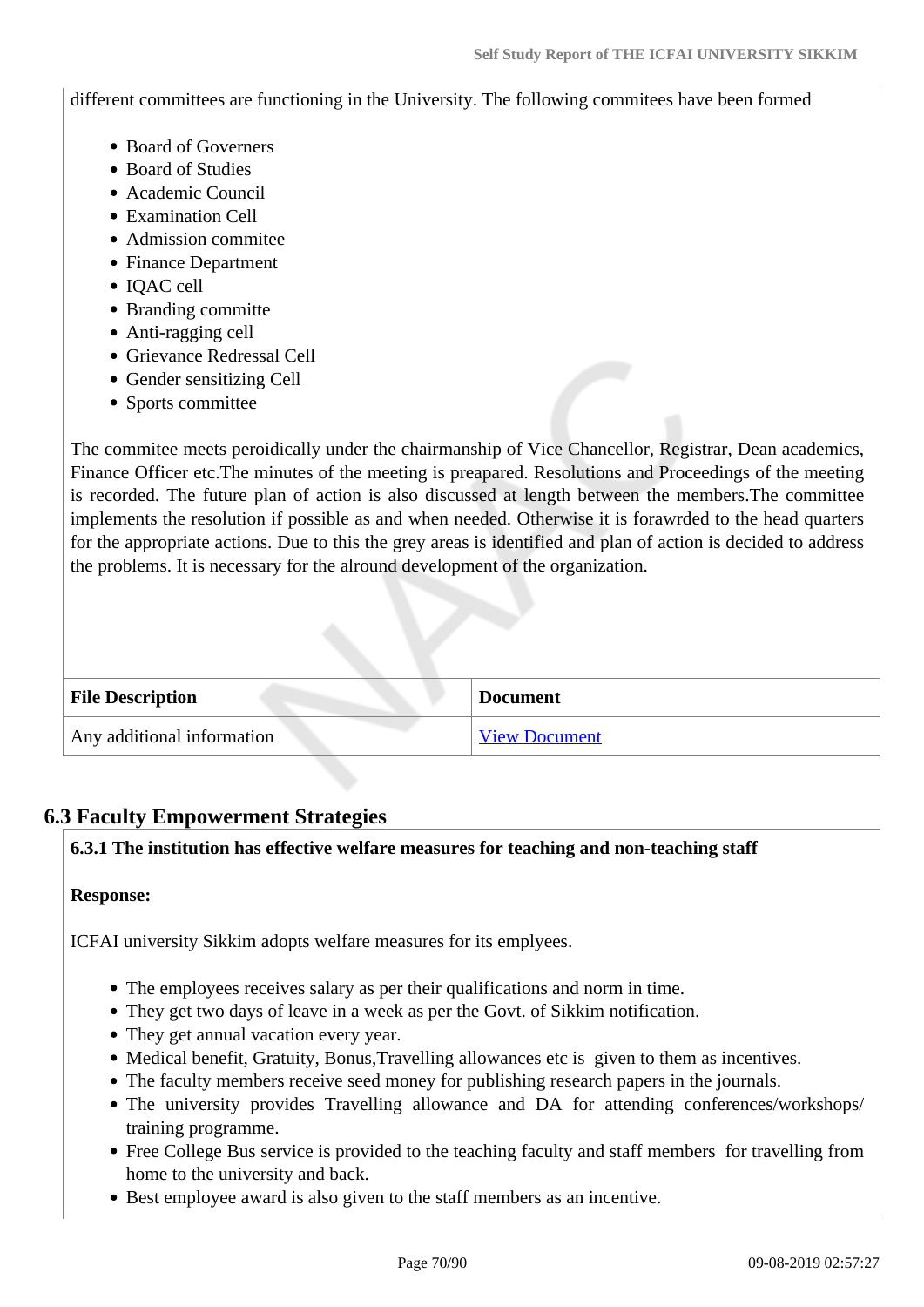| <b>File Description</b>    | <b>Document</b>      |
|----------------------------|----------------------|
| Any additional information | <b>View Document</b> |

## **6.3.2 Average percentage of teachers provided with financial support to attend conferences / workshops and towards membership fee of professional bodies during the last five years**

### **Response:** 1.9

6.3.2.1 Number of teachers provided with financial support to attend conferences / workshops and towards membership fee of professional bodies year-wise during the last five years

| 2017-18 | 2016-17 | 2015-16 | $2014 - 15$     | 2013-14 |
|---------|---------|---------|-----------------|---------|
|         |         | ∽       | $\sqrt{ }$<br>U |         |

| <b>File Description</b>                                                                                                   | <b>Document</b>      |
|---------------------------------------------------------------------------------------------------------------------------|----------------------|
| Details of teachers provided with financial support<br>to attend conferences, workshops etc during the last<br>five years | <b>View Document</b> |

## **6.3.3 Average number of professional development / administrative training programs organized by the University for teaching and non teaching staff during the last five years**

### **Response:** 3

6.3.3.1 Total number of professional development / administrative training programs organized by the Institution for teaching and non teaching staff year-wise during the last five years

| 2017-18 | 2016-17 | 2015-16 | 2014-15 | 2013-14 |
|---------|---------|---------|---------|---------|
| 1J      | ◡       |         |         | ν       |

| <b>File Description</b>                                                                                                                                             | <b>Document</b> |
|---------------------------------------------------------------------------------------------------------------------------------------------------------------------|-----------------|
| Details of professional development / administrative   <u>View Document</u><br>training programs organized by the University for<br>teaching and non teaching staff |                 |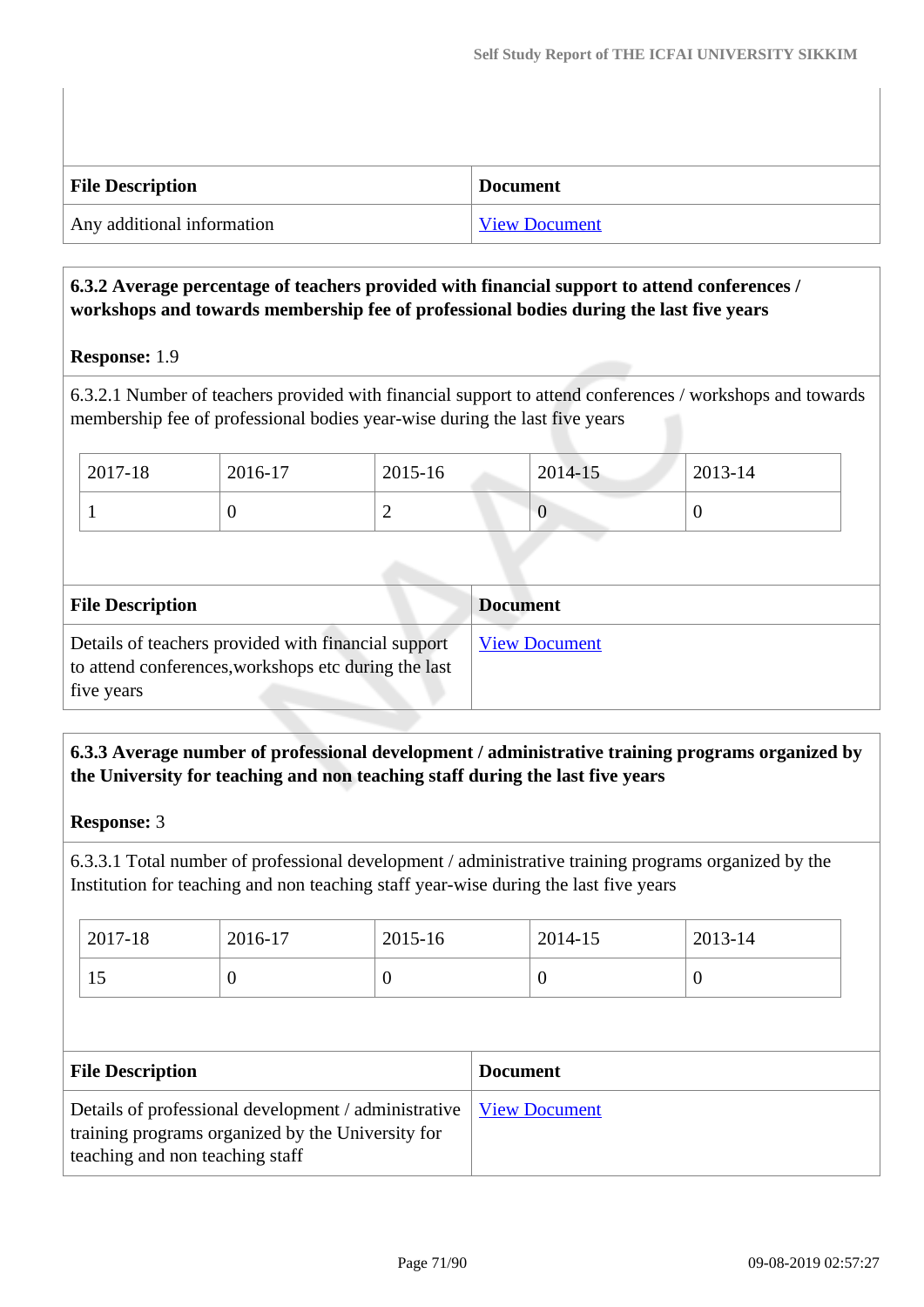**6.3.4 Average percentage of teachers attending professional development programs viz., Orientation Program, Refresher Course, Short Term Course, Faculty Development Program during the last five years**

### **Response:** 56.03

6.3.4.1 Total number of teachers attending professional development programs, viz., Orientation Program, Refresher Course, Short Term Course, Faculty Development Programs year-wise during the last five years

| 2017-18 | 2016-17  | 2015-16 | 2014-15      | 2013-14       |
|---------|----------|---------|--------------|---------------|
| 30      | $\sim$ 1 | 14      | $\mathbf{r}$ | ┸ <del></del> |

| <b>File Description</b>                                                                       | <b>Document</b>      |
|-----------------------------------------------------------------------------------------------|----------------------|
| Details of teachers attending professional<br>development programs during the last five years | <b>View Document</b> |

### **6.3.5 Institution has Performance Appraisal System for teaching and non-teaching staff**

### **Response:**

- At the end of every academic year the faculty members are required to fill up a self-assessment form which would be reviewed by the Department coordinators.
- The Coordinators would forward the same with their recommendation to the Dean's office who in turn will call a meeting of Vice Chancellor and Registrar and all these forms would be reviewed and further feedback would be provided to the faculty members. But these self-assessment forms would also be juxtaposed with the student feedback on each of these faculty members while reviewing.
- Students register their feedback after every semester in an online portal that is designed in-house the Faculty of IT of the University.

## **6.4 Financial Management and Resource Mobilization**

### **6.4.1 Institution conducts internal and external financial audits regularly**

### **Response:**

The institute has a mechanism for internal and external audit.

- ICFAI university, Siikimhas its own internal audit mechanism where internal audit is an ongoing continuous process in addition to the external auditors to verify and certify the entire Income and Expenditure and the Capital Expenditure of the Institute each year.
- Qualified Internal Auditors from external resources have been permanently appointed and a team of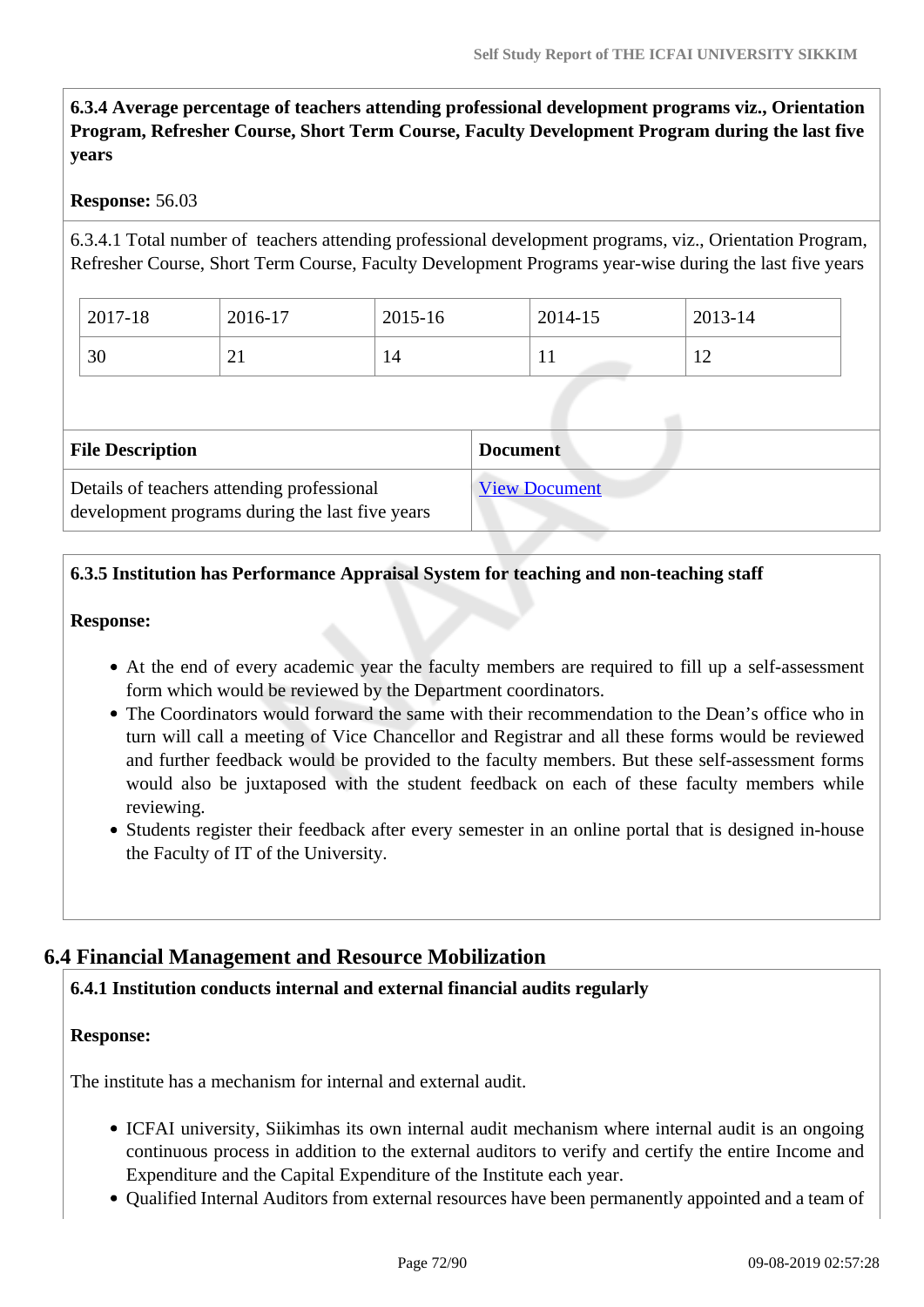staff under them do a thorough check and verification of all vouchers of the transactions that are carried out in each financial year. Likewise an external audit is also carried out on an elaborate way on quarterly basis.

- The institutional accounts are audited regularly by both Internal and statutory audits. So far there have been no major finding/ objections.
- Minor errors of omissions and commissions when pointed out by the audit team are immediately corrected / rectified and precautionary steps are taken to avoid recurrence of such errors in future. The institute regularly follows Internal & external financial audit system.

 **6.4.2 Funds / Grants received from non-government bodies, individuals, Philanthropists during the last five years (not covered in Criterion III) (INR in Lakhs)**

#### **Response:** 15

6.4.2.1 Total Grants received from non-government bodies, individuals, philanthropists year-wise during the last five years (INR in Lakhs)

| 2017-18 | 2016-17   | 2015-16                  | 2014-15 | 2013-14 |
|---------|-----------|--------------------------|---------|---------|
|         | <b>__</b> | $\overline{\phantom{0}}$ |         | ັ       |

| <b>File Description</b>                                                                      | <b>Document</b>      |
|----------------------------------------------------------------------------------------------|----------------------|
| Details of Funds / Grants received from non-<br>government bodies during the last five years | <b>View Document</b> |

#### **6.4.3 Institutional strategies for mobilisation of funds and the optimal utilisation of resources**

#### **Response:**

IUS is a self-financed institution, where the funds are generated through the fees paid by the students. Deficit is managed by taking advance from the parent trust. The institute has a well-defined mechanism to monitor effective and efficient utilization of available financial resources for the development of the academic processes and infrastructure development.

- Institutional budget is prepared by Financial Officerl every year taking into consideration of recurring and non-recurring expenditures.
- Accordingly, all the administrative and academic heads are requested to submit the budget required for the subsequent financial year. Along with this allcoordinators of different cells viz., R& D Cell, Exam Cell, T&P Cell, NSS Cell, etc. are instructed to submit their budget to Principal.
- All the major financial decisions are taken by the Governing Body (GB).
- As and when urgent requirements arise it is given after sanctioned revived from corporate office.All the major financial transactions are analyzed and verified by the governing body under different heads like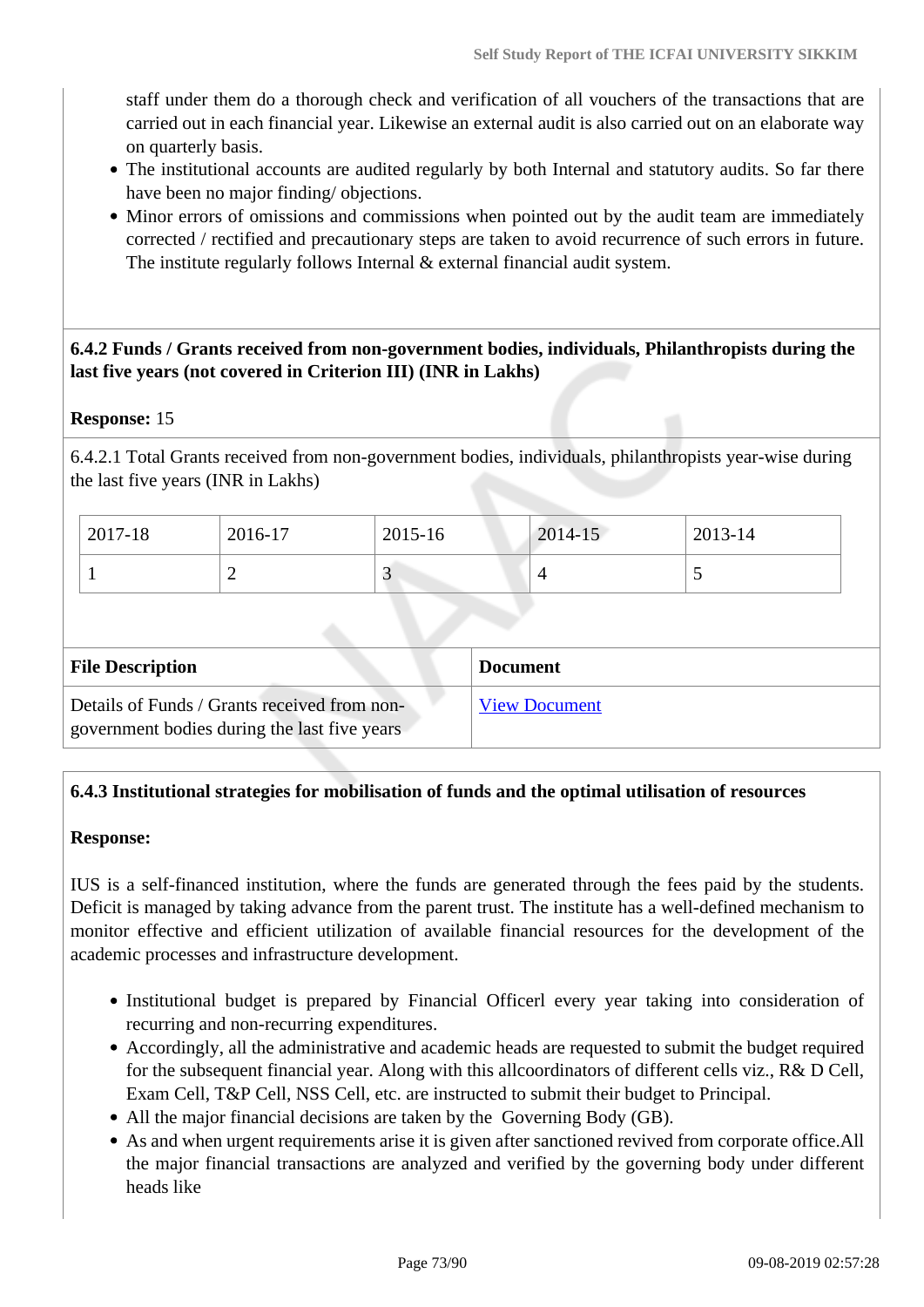- Research & Development
- Training & Placement
- Software & Internet charges
- Library Books / Journals
- Repair & maintenance
- Printing & stationary
- Equipment & Consumables
- Furniture
- Institute adheres to Utilization of budget approved for academic expenses and administrative expenses by management
- After final approval of budget the purchasing process is initiated by purchase committee which includes all head of departments and account officer, accordingly the quotations called and after the negotiations purchase order are placed.
- The payments is released after delivery of the respective goods it is done as per the terms and conditions mentioned in Purchase order.
- All transaction has transparency through bills and vouchers. The bill payments are passed after testing & verification of items. Only authorized person operate the transaction through bank.
- Respective faculty member ensures that whether suitable equipment/machinery with correct specification is purchased.
- The entire process of the procurement of the material is monitored by the Purchase committee and Principal at institute level then the finance department at corporate office level.
- Financial audit is conducted by chartered accountant every financial year to verify the compliance.

# **6.5 Internal Quality Assurance System**

 **6.5.1 Internal Quality Assurance Cell (IQAC) has contributed significantly for institutionalizing the quality assurance strategies and processes**

#### **Response:**

IUS has an Internal Quality Assurance Cell (IQAC) as a quality sustenance measure. Since quality enhancement is a continuous process, the IQAC will become a part of the institution's system and work towards realisation of the goals of quality enhancement and sustenance. The prime task of the IQAC is to develop a system for conscious, consistent and catalytic improvement in the overall performance of institutions. IUS is in the process of channelizing its efforts and measures towards promoting the holistic academic excellence including the peer committee recommendations. he primary aim of IQACis

- To develop a system for conscious, consistent and catalytic action to improve the academic and administrative performance of the institution.
- To promote measures for institutional functioning towards quality enhancement through internalization of quality culture and institutionalization of best practices.

IQAC shall evolve mechanisms and procedures for

a)Ensuring timely, efficient and progressive performance of academic, administrative and financial tasks;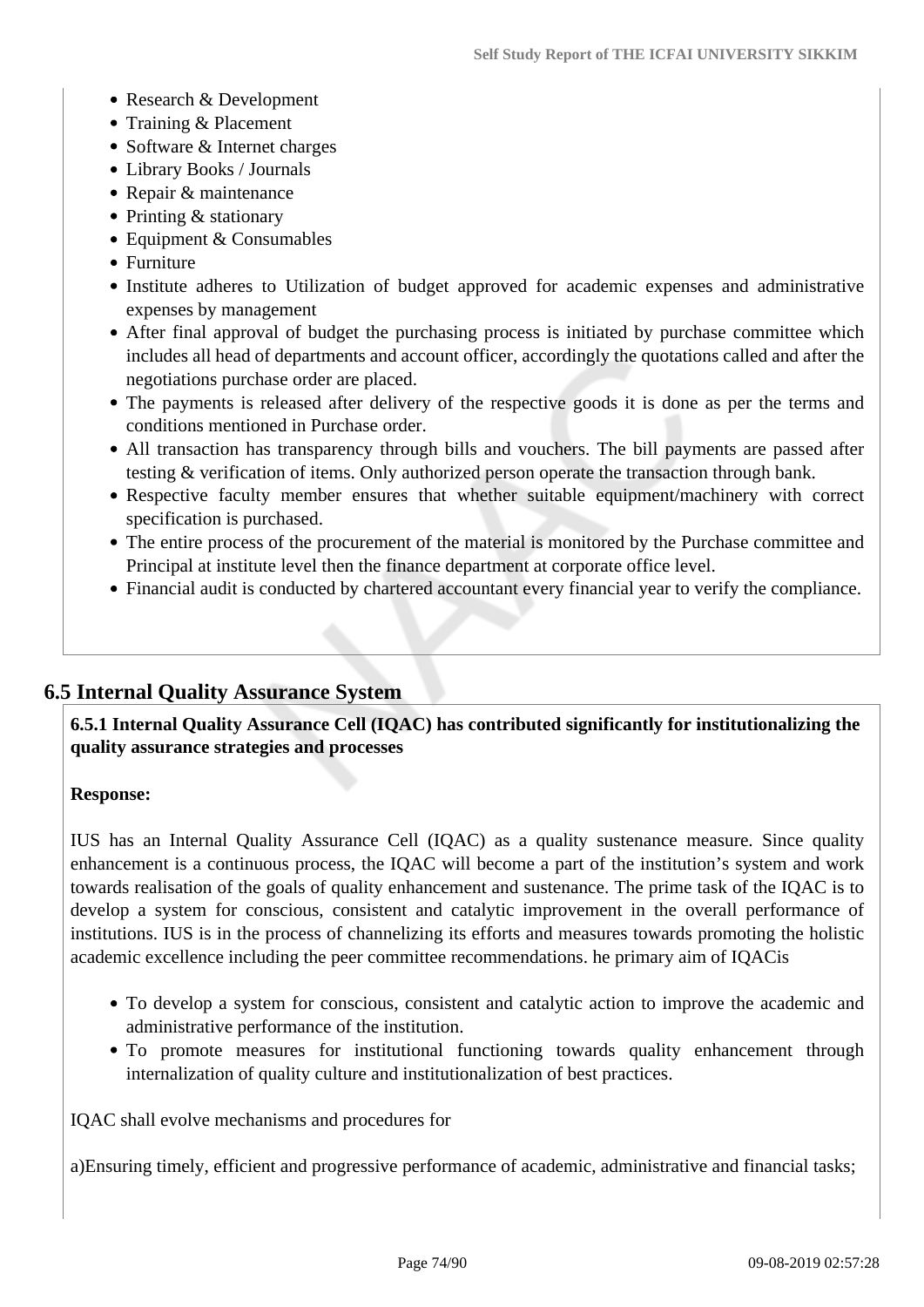b)Relevant and quality academic/research programmes;

c)Equitable access to and affordability of academic programmes for various sections of society;

d)Optimization and integration of modern methods of teaching and learning;

e)The credibility of assessment and evaluation process;

f)Ensuring the adequacy, maintenance and proper allocation of support structure and services;

g)Sharing of research findings and networking with other institutions in India and abroad.

### **6.5.2 The institution reviews its teaching learning process, structures & methodologies of operations and learning outcomes at periodic intervals through IQAC set up as per norms**

#### **Response:**

ICFAI university takes adequate measures in teaching learning process, structures and methodologies of operations and learning outcomes at periodic intervals through IQAC. The measures are adopted

- The seminars and workshops conducted for the faculty
- Taking seminars compulsory for PG students
- Examining students by conducting internal tests assessments
- Holding extra classes for course completion on time.
- Arrangement of remedial classes, doubt clearing classes for slow learners
- Establishment of research cell in order to encourage research activities
- Appointment of part –time faculty to teaching posts lying vacant in the department
- Automation and digitalization of library
- Provision of Wi-fi facility and smart classes
- Increased usage of ICT tools in teaching learning process
- Preparation of course plan at the beginning of every session.

#### **Methodologies of operations**

- IQAC collects feedback from students in a specially designed format questionnaires annually
- Feed back is collected on curricular aspects, teaching-learning methods, faculty programs and institutional programs. Steps are taken to improve overall performance of the college by analyzing the feedback from the students.
- The Academic Council consisting of Vice Chancellor, Dean Academics, Registrar, two external experts and senior faculties in a central body that plans monitors and reviews teaching-learning and other activities of the institution.
- The suggestion/complain box are placed in every sections such as Management, Arts, commerce, Education and also in some important occasions to get the feedback of the students. Suggestions are considered while framing policies related to the institution.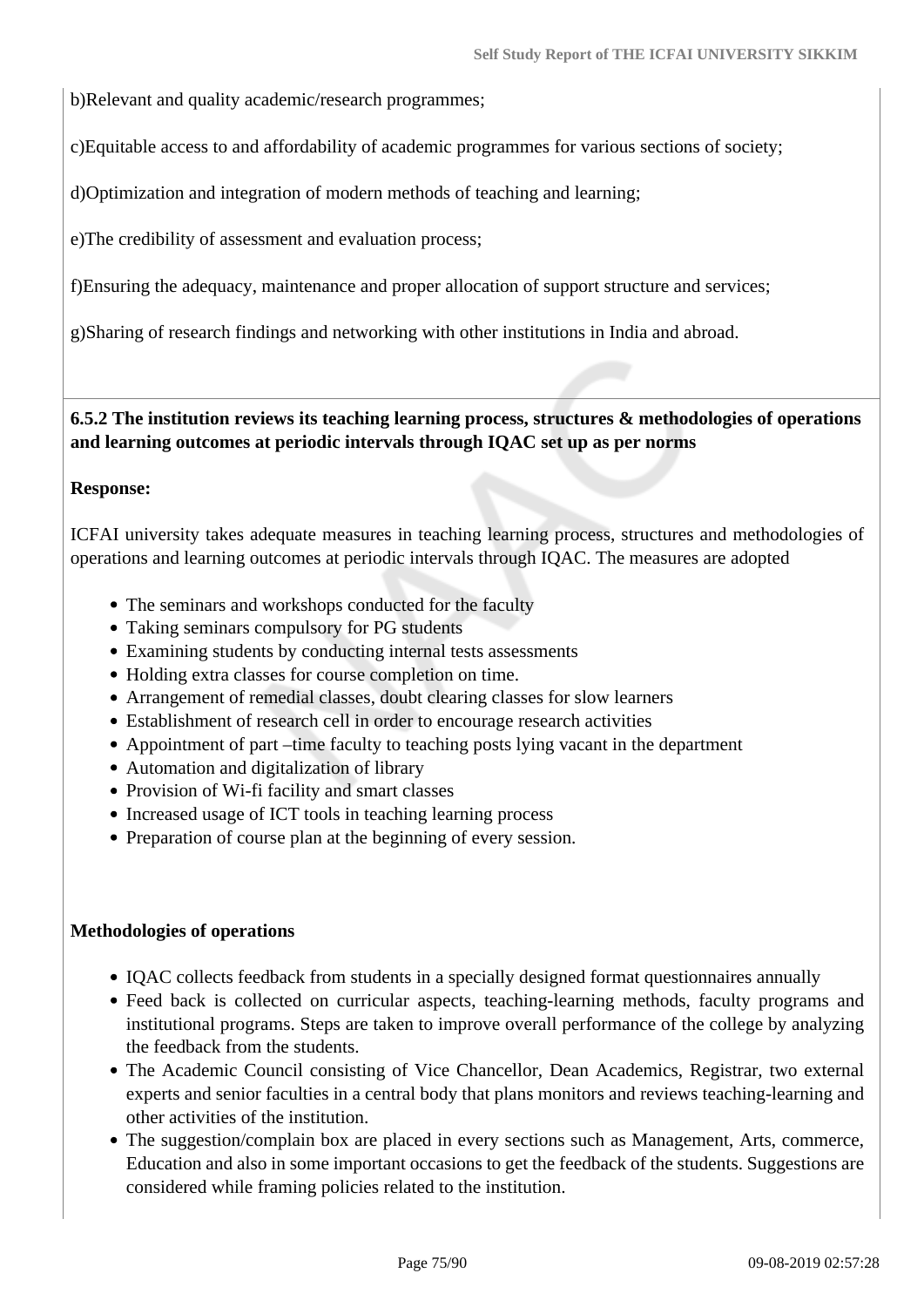- The staff council meeting is held in the beginning of the session to discuss the plan for the session.
- A daily teaching diary of each faculty members, signed by the HODs is presented every month to the Dean Academics for the approval.

## **6.5.3 Average number of quality initiatives by IQAC for promoting quality culture per year**

#### **Response:** 3.2

6.5.3.1 Number of quality initiatives by IQAC for promoting quality year-wise for the last five years

| $^{\circ}$ 2017-18 | 2016-17 | 2015-16 | 2014-15 | 2013-14 |
|--------------------|---------|---------|---------|---------|
|                    | ∸       | ັ       |         | U       |

| <b>File Description</b>                                                         | <b>Document</b>      |
|---------------------------------------------------------------------------------|----------------------|
| Number of quality initiatives by IQAC per year for<br>promoting quality culture | <b>View Document</b> |

#### **6.5.4 Quality assurance initiatives of the institution include**

- **1.Regular meeting of Internal Quality Assurance Cell (IQAC); timely submission of Annual Quality Assurance Report (AQAR) to NAAC; Feedback collected, analysed and used for improvements**
- **2.Academic Administrative Audit (AAA) and initiation of follow up action**
- **3.Participation in NIRF**
- **4.ISO Certification**
- **5.NBA or any other quality audit**

**Any 4 of the above**

**Any 3 of the above**

**Any 2 of the above**

**Any 1 of the above**

**Response:** Any 1 of the above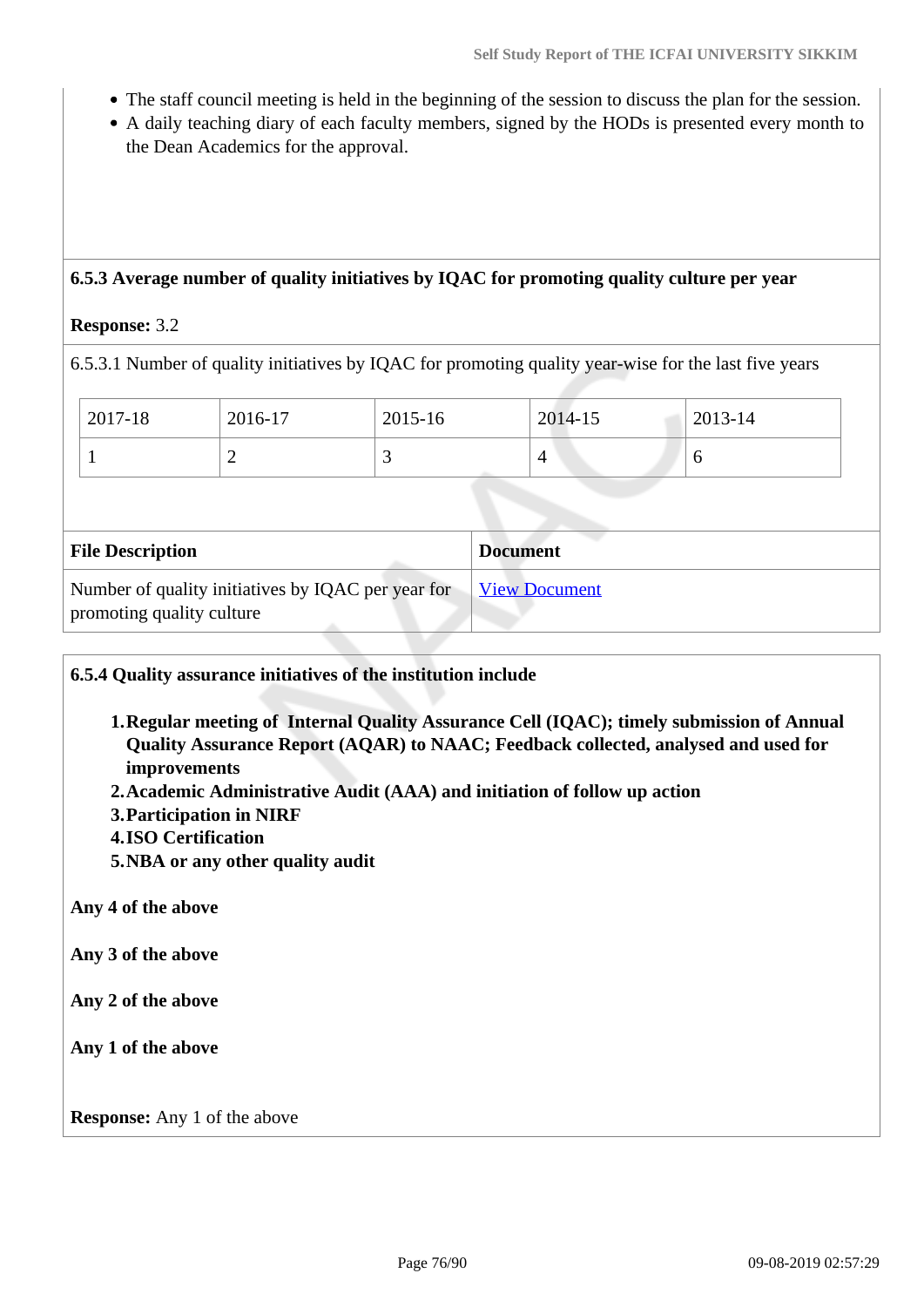| <b>File Description</b>                                        | <b>Document</b>      |
|----------------------------------------------------------------|----------------------|
| Details of Quality assurance initiatives of the<br>institution | <b>View Document</b> |

 **6.5.5 Incremental improvements made during the preceding five years** *(in case of first cycle)* **Post accreditation quality initiatives** *(second and subsequent cycles)*

#### **Response:**

- The University was set up by ICFAI, a registered society. It believes that education is the cornerstone of economic development and only education can assist India to become a developed nation.
- Several statuary bodies have been created for governance and management. These bodies are Board of Management (BoM), AcademicCouncil (AC), Board of Governors(BOG) and Board of Studies (BoS). All management policies are based ondemocratic principles of participative management.
- The University has started conducting performance auditthrough IQAC from 2016-17. It has a grievance redressal mechanism in place. The University looks after thegrowth and development of its faculty and support staff.
- The University provides highly conducive academic atmosphere. It provides freedom to faculty to pursueacademic pursuits of one's own choice. It has well established mechanism for monitoring effective andefficient, utilization of financial resources through various levels of controls, review and audit.
- The Universityhas evolved with research being the driving engine. The University prides itself on its democratic, consensus-based and inclusive decision-making processes, which involve the participation of all the stakeholders; it is nota 'one-way' 'top-down' decision making process. On the contrary, the focus is on consensus building at various levels which allows members to partake, and in a way, this ensures their willing participation in itsgrowth and progression.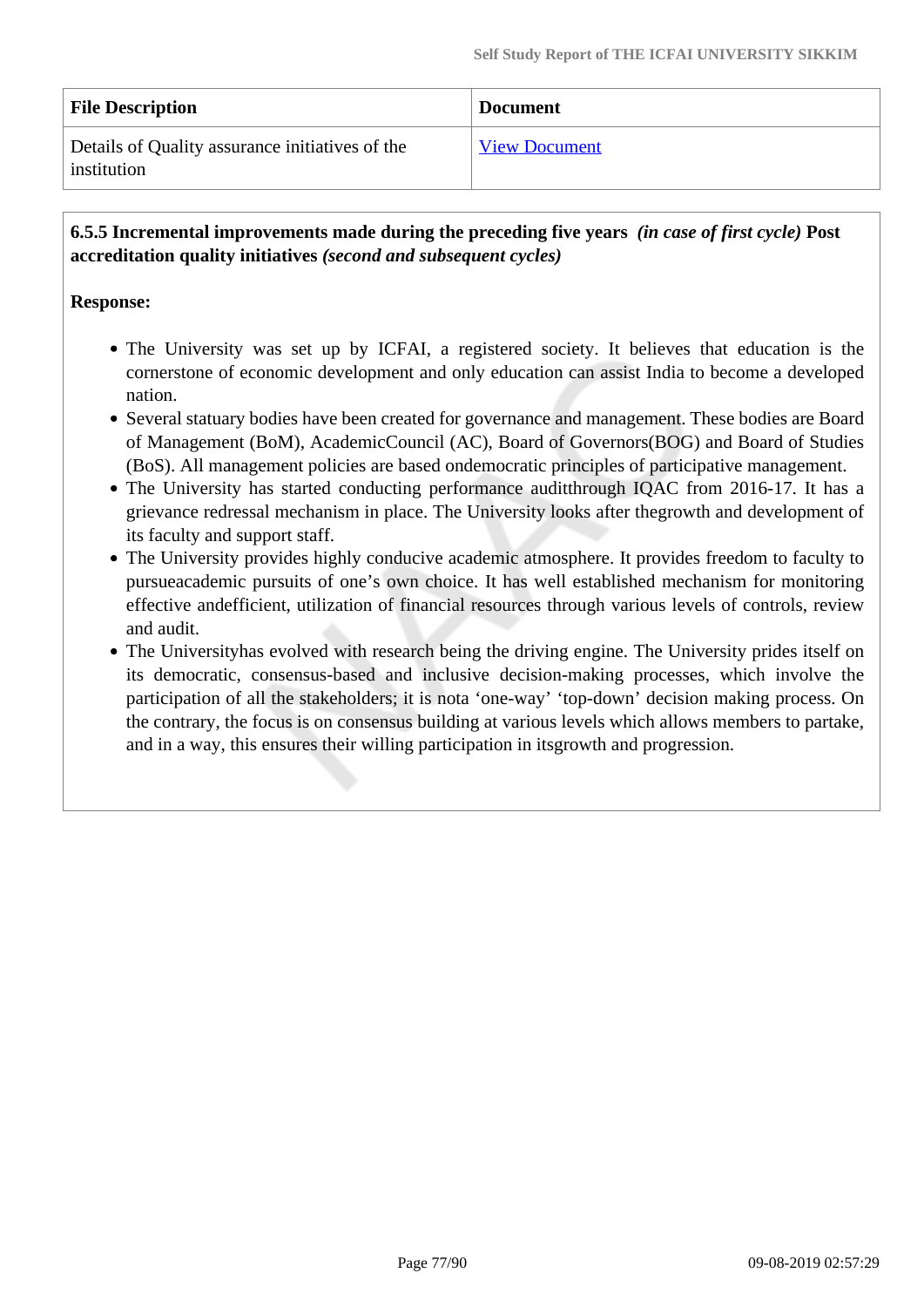# **Criterion 7 - Institutional Values and Best Practices**

# **7.1 Institutional Values and Social Responsibilities**

 **7.1.1 Number of gender equity promotion programs organized by the institution during the last five years** 

#### **Response:** 3

7.1.1.1 Number of gender equity promotion programs organized by the institution year-wise during the last five years

| 2017-18 | 2016-17 | 2015-16 | 2014-15 | 2013-14 |
|---------|---------|---------|---------|---------|
|         |         |         | v       |         |

| <b>File Description</b>                                                                  | <b>Document</b> |
|------------------------------------------------------------------------------------------|-----------------|
| List of gender equity promotion programs organized   View Document<br>by the institution |                 |

# **7.1.2 Institution shows gender sensitivity in providing facilities such as**

- **a) Safety and Security**
- **b) Counselling**
- **c) Common Room**

#### **Response:**

The University gives highest priority on safety  $\&$  security of staff  $\&$  students. It also provides facilities like common room and counselling services as it believes supportive, safe and conducive environments are critical to one's growth.

a) Safety and Security:

The institute has taken the following safety  $\&$  security measures

- Constitutional committees like Anti-ragging committee, College Internal Complaint Committee and Anti sexual harassment committee are constituted as per the university guidelines and are functioning successfully.
- University has installed a total of 40 numbers of 24x7 CCTV Cameras at different locations such as Institute Entrance, Library, Corridors, separate common rooms, Classrooms, Hostels, Staircases etc.
- All the faculty (schools of studies) of the University are equipped with fire extinguishers.
- There are 9 security Guards in total, out of which 1 is female for the better security of the female students
- Do and Don't are displayed in department and students are briefed on safety precautions prevent any incidence of accidents.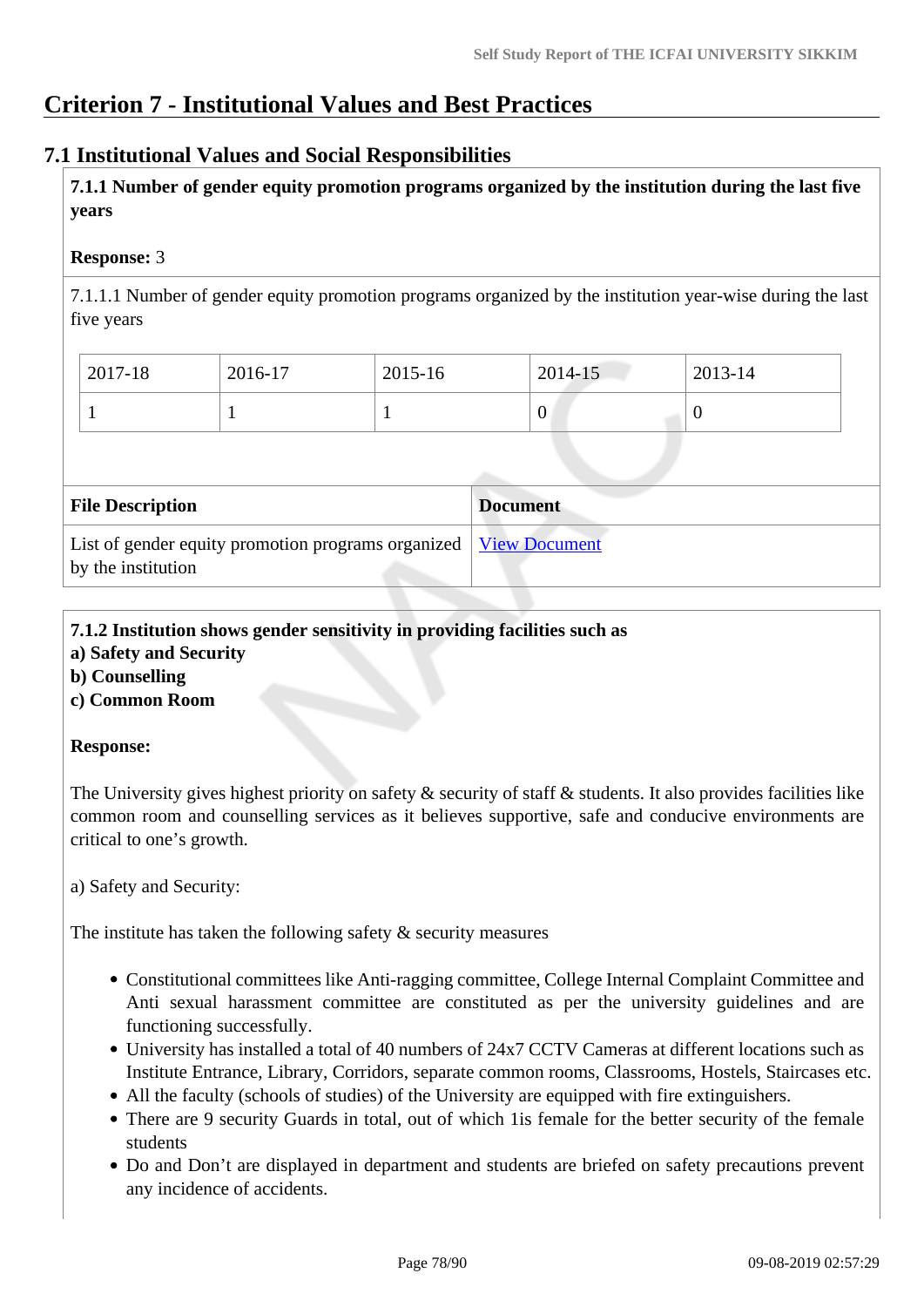Awareness programmes on safety and security like self-defence program for girls are also conducted.

#### 1.*Counselling*

The University has established Students Counselling Cell for the overall development of the students thought interaction. The University has a well-defined student mentoring system for all the programs starting from the first semester. The students are monitored, understood along with their personal issues and guided accordingly by their Teacher guardian through proper counselling. In mentoring sessions, students discuss their problems regarding academics, general issues and lack of facilities in the college with their respective mentors. A faculty is assigned total of 15-20 students to monitor once in a month and record their programs. Each faculty who mentors the students tries to help the individual regarding the academic and personal issues.

#### 1.*Common Room*

In the University, Common Room facility for Boys' and Girls' are available.

- There are two common rooms for boys and one common room for girls.
- Girls' common room is available with essential facilities like first aid box, bed, wash basin etc.
- International Women's Day is celebrated every year to boost the morale of Female employees of the University.

| <b>File Description</b>         | <b>Document</b>      |
|---------------------------------|----------------------|
| Link for Additional Information | <b>View Document</b> |

## **7.1.3 Percentage of annual power requirement of the Institution met by the renewable energy sources**

#### **Response:** 25

7.1.3.1 Annual power requirement met by renewable energy sources (in KWH)

Response: 5

7.1.3.2 Total annual power requirement (in KWH)

Response: 20

| <b>File Description</b>                                                           | <b>Document</b>      |
|-----------------------------------------------------------------------------------|----------------------|
| Details of power requirement of the university met<br>by renewable energy sources | <b>View Document</b> |

**7.1.4 Percentage of annual lighting power requirements met through LED bulbs**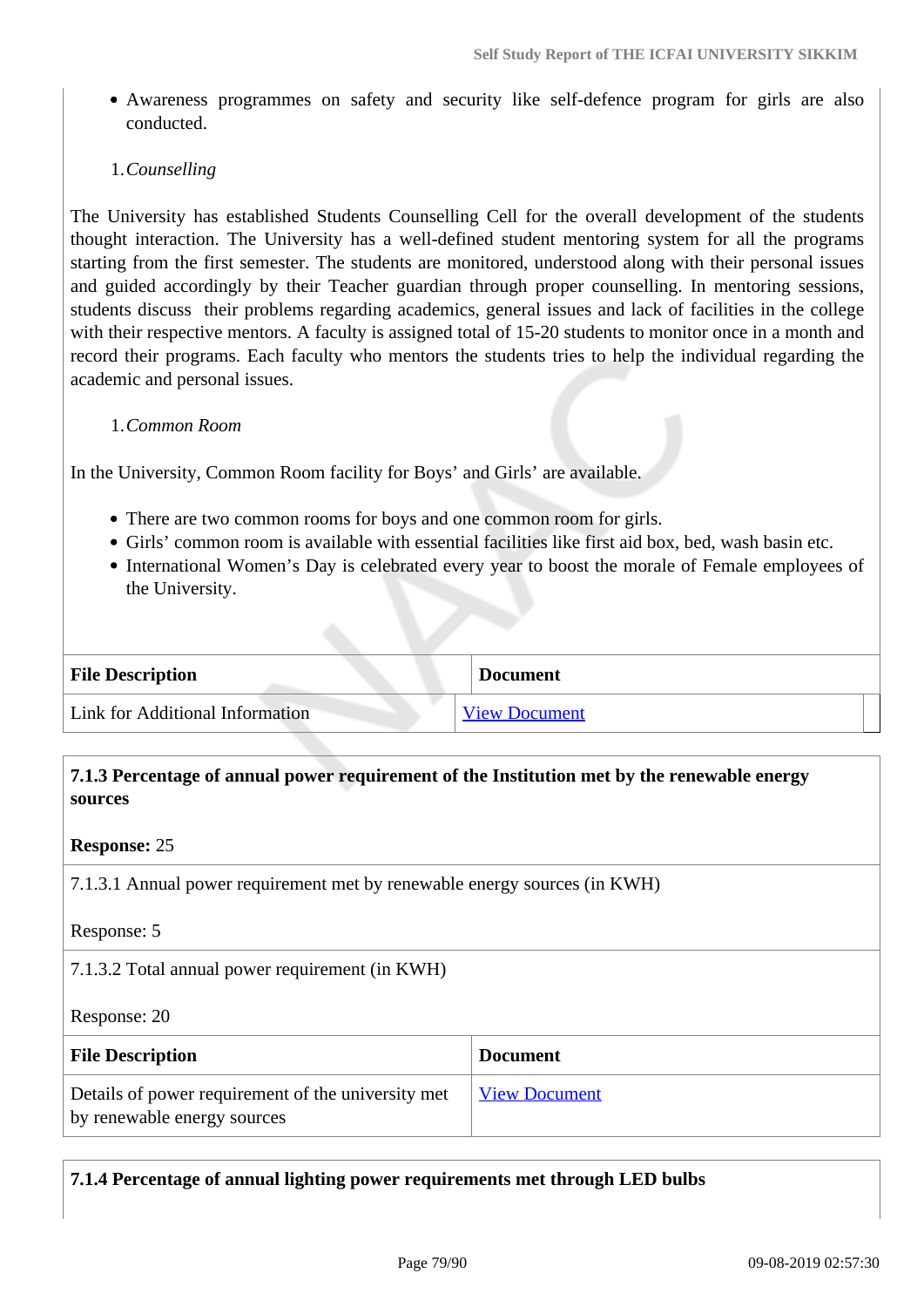## **Response:** 83.33

# 7.1.4.1 Annual lighting power requirement met through LED bulbs (in KWH)

### Response: 15

7.1.4.2 Annual lighting power requirement (in KWH)

#### Response: 18

| <b>File Description</b>                                         | <b>Document</b>      |
|-----------------------------------------------------------------|----------------------|
| Details of lighting power requirements met through<br>LED bulbs | <u>View Document</u> |

#### **7.1.5 Waste Management steps including:**

- **Solid waste management**
- **Liquid waste management**
- **E-waste management**

#### **Response:**

Solid waste managemen**t:** 

Solid wate is comprises of **bio-degradable waste** and **non-bio-degradable waste**. The solid waste is seggregated and kept in two separate dustbins provided by Gangtok Municipal corporation*.* Solid waste of the university is collected and loaded into the Gangtok municipal corporation garbage trucks , which in turn carries the same garbage to the dumping yard outside the town.

• Liquid waste management:

Liquid waste is disposed off in accordance with sewerage management plan through proper drainage systems in and around the university campus. In addition, the runoff (carrying soil/debris) generated due to rainfall during monsoon season is diverted to to nearest appropriate natural drains existing around the university campus.

E-waste management:

E waste is collected from the university collectively on a regular monthly basis and is supplied to E waste collection centre at Gangtok Municipal Corporation, Gangtok which is then dispatched to the authorized recycling firms for recycling.

• Country wide 15 days Swachhta campaign under the Government 's flagship programme was being observed by ICFAI University under the campaign 'Clean Campus, Green Campus' during the month of April 2019 (from 10th). It was observed to create awareness among all stakeholders for maintaining clean, green and beautiful surroundings and to improve the quality of life of people in villages adopted by ICFAI University. Our mission is to provide a clean, safe, productive and well maintained physical environment for University and rural community. The mission aims to make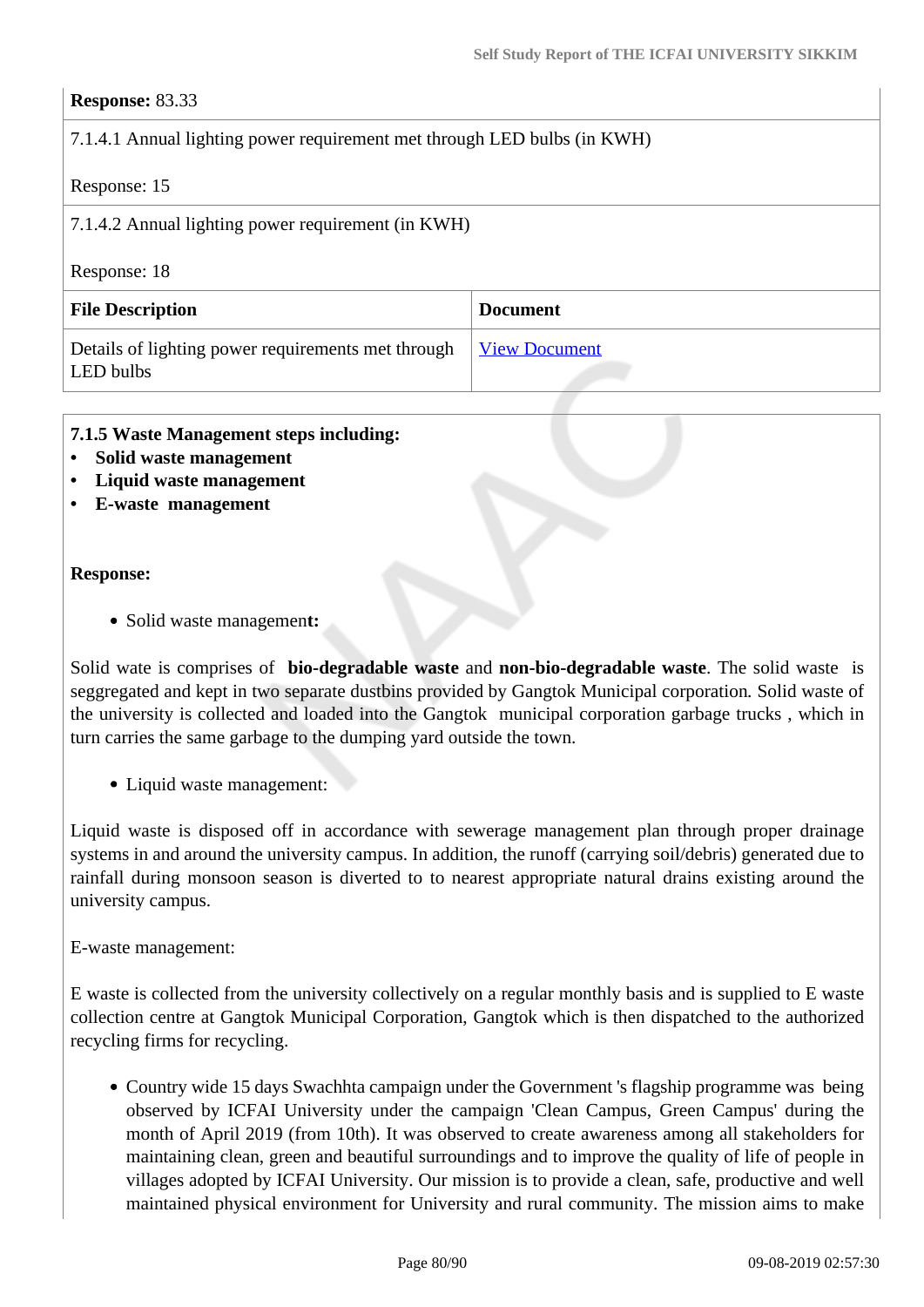everyone understand the importance of cleanliness, to bring behavioral changes among people regarding maintenance of personal hygiene, practice of healthy sanitation methods and to maintain a healthy and peaceful life. The university intends to implement several methods like proper waste management through the scientific processes, hygienic disposal, reuse and recycling of the municipal solid wastes. It also aims to strengthen the cleanliness systems in the university campus and adopted villages, to sensitize people about health education through awareness programmes, to produce energy and manure using bio-wastes. The University also intends to increase awareness of the effects of substance abuse, importance of Yoga, meditation sessions for holistic well being and also the importance of nutrition for a healthy life style.

On Friday (21st June 2019) ICFAI Sikkim's Eco Club organised a workshop on solid waste management among the urban and suburban localities in and around the University campus to generate awareness on the negative impact of solid waste on the health of the human beings in general and environment in particular. The spokesperson Mr. Pritam Pany, founder of Voyage-Zero waste Himalaya spoke to the students about waste management, its impact and its evolvement into a very complex socio - economic problem , one which has now taken epidemic proportions. He focused on the principle to achieve Circular Economy & Dignity of Labour. The workshop was a huge eye opener for all the attendees as he targeted on local scenario of Gangtok and appealed all the participants to resolve together with the ICFAI family to make every possible contribution to make this mission of solid waste management in the future a success.

| <b>File Description</b>         | <b>Document</b> |
|---------------------------------|-----------------|
| Link for Additional Information | View Document   |

#### **7.1.6 Rain water harvesting structures and utilization in the campus**

#### **Response:**

Considering the depleting source of water needed for daily human use like watering plants, washing and cleaning etc.the ICFAI university is initiated the installation of underground tanks to tap spring water and rain water.

- 1.As the unversity has a considerable unutilised area, one of the low lying area is earmarked to store the water and the university is in the process of constructing an undergroud tank in the near future.
- 2.The ICFAI university Sikkim has constituted a **nature club** which consists of faculty member as well as students which takes care of greenery in the campus and rain water harvesting process.
- 3.ICFAI university Sikkim has a very beautiful green campus and full of beautiful trees. The plants inside the campus has been surveyed and identified with the help of Horticulture Department of the State Goverment of Sikkim. The aim of the survey was to identify new plants whoch could be supplimented in the area.

| <b>File Description</b>         | <b>Document</b>      |
|---------------------------------|----------------------|
| Link for Additional Information | <b>View Document</b> |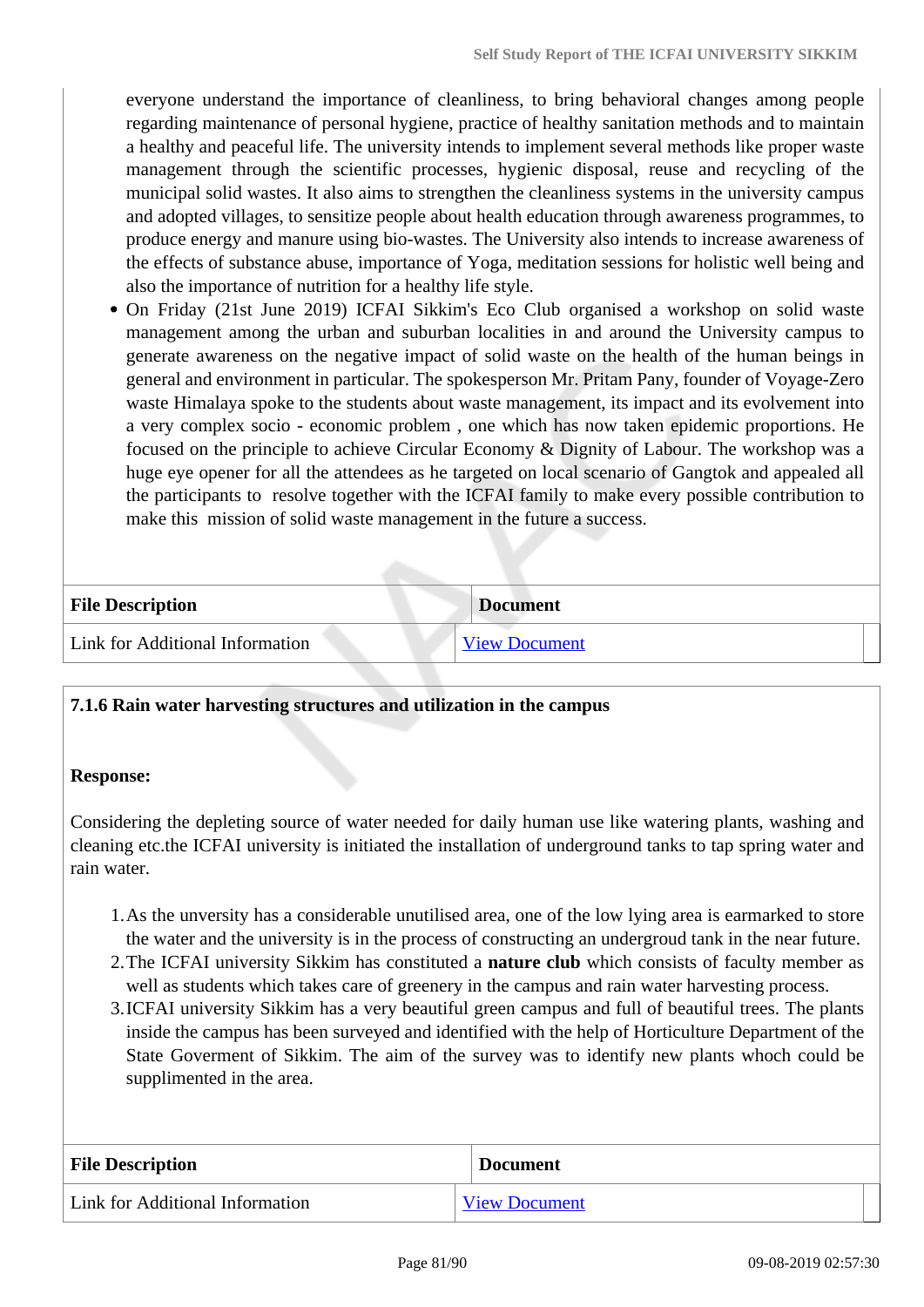#### **7.1.7 Green Practices**

- **Students, staff using**
- **a) Bicycles**
- **b) Public Transport**
- **c) Pedestrian friendly roads**
- **Plastic-free campus**
- **Paperless office**
- **Green landscaping with trees and plants**

#### **Response:**

Sikkim is a polythene free and first organic state of India. As the ICFAI university is present in the Gangtok, it also fully cooperates and comply with the rules and practices of the government of Sikkim.

- 1.The university campus has declared polythene free campus as per the rules of Govt. of Sikkim.
- 2.University has always been encouraging the policies and practices of pollution free, eco friendly as well as sustainable practices in and around the campus. In regard to transport bus facilities' and public transport services are available for students and faculties who are coming to University from different locations of Gangtok city. For waste segregation, collection and disposal, two separate dustbins are in place within the university at suitable locations viz., Green which is meant for wet wastes while the Blue one is for dry waste. As the use of plastic is banned in the State of Sikkim, our University also complies with the same government regulations and guidelines. Consequently, the University campus is plastic-free campus. Furthermore, the University is encouraging paperless work and digitalization of work. University has a repository of e-books and e-journals in library. In administrative work also university is going towards digitalization.
- 3.The University is situated in the lap of Himalayas. Pollution free green environment is an extra boon to the state of Sikkim, especially in the suburban/rural area. In addition to maintaining the natural greenery within the University campus; the University also organizes tree plantation activities and cleanliness drives during the various environmental occasions such as World Environment Day such as Ten Minutes to Earth (5th June), State Green Mission (27th February) etc. Besides this, plantation drives of selected tree species is also being in practice in the abandoned (vacant) land areas, around agricultural habitats surroundings, community lands to maintain the pristine purity and beauty of the university campus in particular and its ambience in general. The green landscaping in the University campus with different trees, shrubs and herbs has resulted in the University being a repository of rich biodiversity such as birds, butterflies, amphibians and reptiles besides various species of bryophytes, pteridophytes, angiosperms, orchids, fern and fern allies etc.

| <b>File Description</b>         | <b>Document</b>      |
|---------------------------------|----------------------|
| Link for Additional Information | <b>View Document</b> |

 **7.1.8 Average percentage expenditure on green initiatives and waste management excluding salary component during the last five years**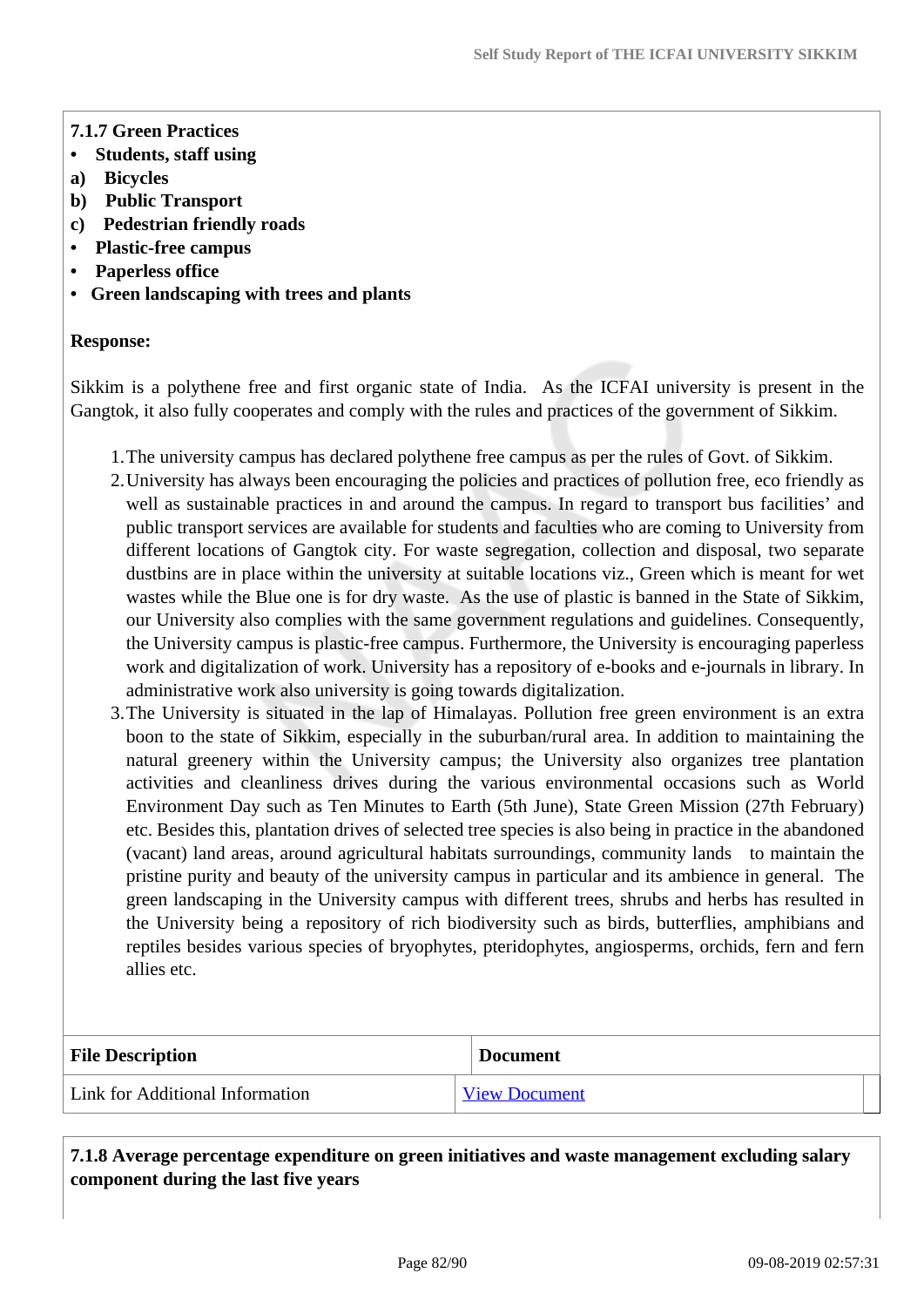# **Response:** 9.15

Divyangjan

7.1.8.1 Total expenditure on green initiatives and waste management excluding salary component yearwise during the last five years(INR in Lakhs)

|                         | 2017-18 | 2016-17 | 2015-16         |  | 2014-15 | 2013-14 |  |
|-------------------------|---------|---------|-----------------|--|---------|---------|--|
|                         | 1.50    | 1.45    | 1.45            |  | 1.4     | 1.4     |  |
|                         |         |         |                 |  |         |         |  |
| <b>File Description</b> |         |         | <b>Document</b> |  |         |         |  |
|                         |         |         |                 |  |         |         |  |

| 7.1.9 Differently abled (Divyangjan) Friendliness Resources available in the institution:                                                                                                                                                                                                                                                                                                  |                      |
|--------------------------------------------------------------------------------------------------------------------------------------------------------------------------------------------------------------------------------------------------------------------------------------------------------------------------------------------------------------------------------------------|----------------------|
| <b>1. Physical facilities</b><br>2. Provision for lift<br>3. Ramp / Rails<br><b>4. Braille Software/facilities</b><br><b>5. Rest Rooms</b><br><b>6. Scribes for examination</b><br>7. Special skill development for differently abled students<br>8. Any other similar facility (Specify)<br>A. 7 and more of the above<br><b>B.</b> At least 6 of the above<br>C. At least 4 of the above |                      |
| D. At least 2 of the above<br><b>Response:</b> D. At least 2 of the above                                                                                                                                                                                                                                                                                                                  |                      |
| <b>File Description</b>                                                                                                                                                                                                                                                                                                                                                                    | <b>Document</b>      |
| Resources available in the institution for<br>Divyangjan                                                                                                                                                                                                                                                                                                                                   | <b>View Document</b> |
| link to photos and videos of facilities for                                                                                                                                                                                                                                                                                                                                                | <b>View Document</b> |

 **7.1.10 Number of Specific initiatives to address locational advantages and disadvantages during the last five years**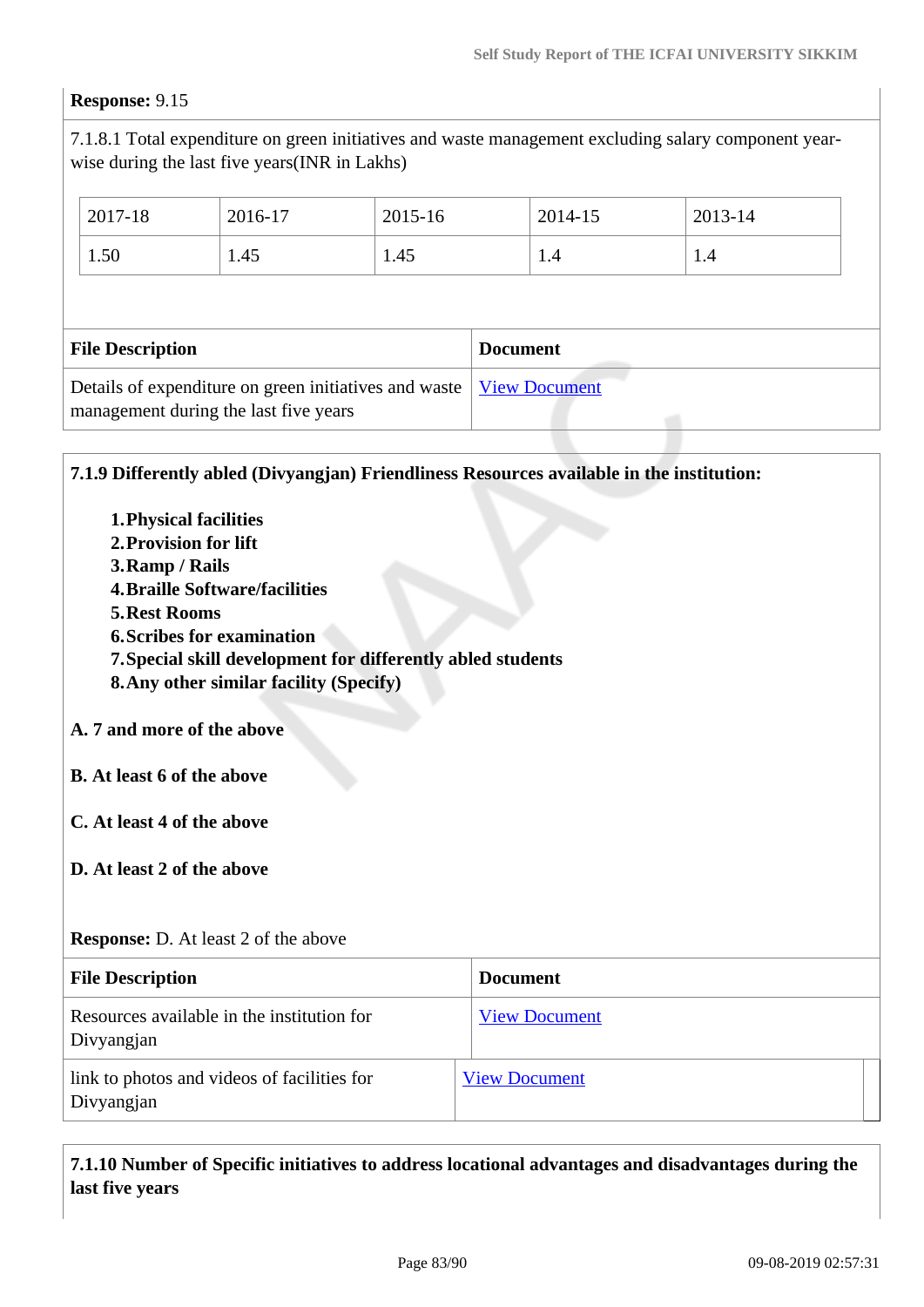#### **Response:** 11

7.1.10.1 Number of specific initiatives to address locational advantages and disadvantages year-wise during the last five years

| 2017-18                                                                              | 2016-17 | 2015-16 |                 | 2014-15              | 2013-14 |  |
|--------------------------------------------------------------------------------------|---------|---------|-----------------|----------------------|---------|--|
| 3                                                                                    |         |         |                 | 2                    |         |  |
|                                                                                      |         |         |                 |                      |         |  |
| <b>File Description</b>                                                              |         |         | <b>Document</b> |                      |         |  |
| Number of Specific initiatives to address locational<br>advantages and disadvantages |         |         |                 | <b>View Document</b> |         |  |

### **7.1.11 Number of initiatives taken to engage with and contribute to local community during the last five years (Not addressed elsewhere)**

#### **Response:** 11

7.1.11.1 Number of initiatives taken to engage with and contribute to local community year-wise during the last five years

| 2017-18 | 2016-17 | 2015-16                  | 2014-15 | 2013-14 |
|---------|---------|--------------------------|---------|---------|
|         |         | $\overline{\phantom{0}}$ | -       |         |

| <b>File Description</b>    | <b>Document</b>      |
|----------------------------|----------------------|
| Report of the event        | <b>View Document</b> |
| Any additional information | <b>View Document</b> |

#### **7.1.12**

**Code of conduct handbook exists for students, teachers, governing body, administration including Vice Chancellor / Director / Principal /Officials and support staff**

#### **Response:** Yes

| <b>File Description</b>                                                                                                           | <b>Document</b>      |
|-----------------------------------------------------------------------------------------------------------------------------------|----------------------|
| URL to Handbook on code of conduct for<br>students and teachers, manuals and brochures on<br>human values and professional ethics | <b>View Document</b> |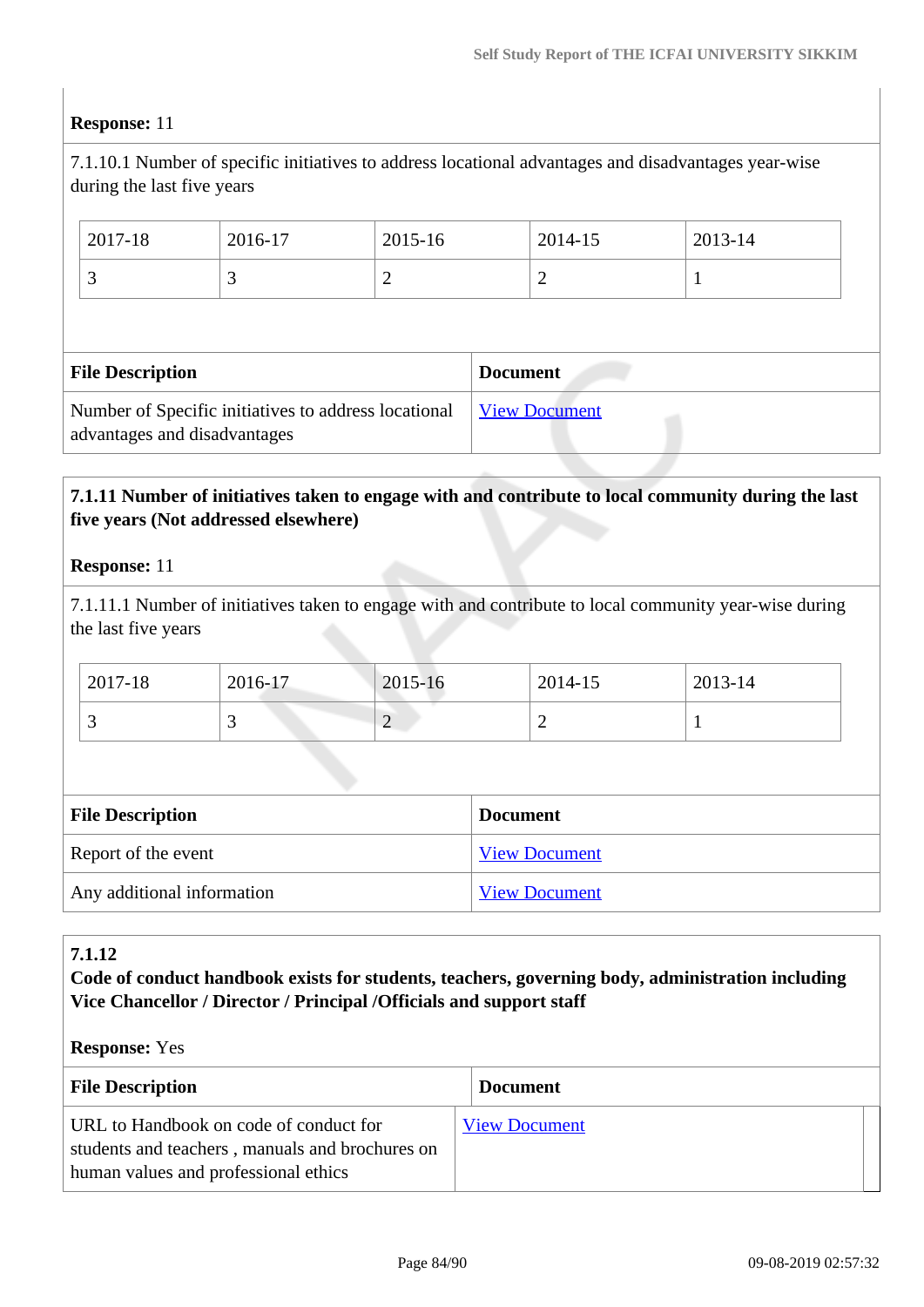| 7.1.13 Display of core values in the institution and on its website      |                 |  |
|--------------------------------------------------------------------------|-----------------|--|
| <b>Response:</b> Yes                                                     |                 |  |
| <b>File Description</b>                                                  | <b>Document</b> |  |
| Provide URL of website that displays core values<br><b>View Document</b> |                 |  |

# **7.1.14 The institution plans and organizes appropriate activities to increase consciousness about national identities and symbols; Fundamental Duties and Rights of Indian citizens and other constitutional obligations**

**Response:** Yes

| <b>File Description</b>                                                                            | <b>Document</b>      |
|----------------------------------------------------------------------------------------------------|----------------------|
| Details of activities organized to increase<br>consciousness about national identities and symbols | <b>View Document</b> |

# **7.1.15 The institution offers a course on Human Values and professional ethics Response:** Yes **File Description Document** Provide link to Courses on Human Values and professional ethics on Institutional website [View Document](www.iusikkim.edu.in)

# **7.1.16 The institution functioning is as per professional code of prescribed / suggested by statutory bodies / regulatory authorities for different professions**

**Response:** Yes

| <b>File Description</b>                                                                        | <b>Document</b>      |
|------------------------------------------------------------------------------------------------|----------------------|
| Provide URL of supporting documents to prove<br>institution functions as per professional code | <b>View Document</b> |

 **7.1.17 Number of activities conducted for promotion of universal values (Truth, Righteous conduct, Love, Non-Violence and peace); national values, human values, national integration, communal harmony and social cohesion as well as for observance of fundamental duties during the last five years**

#### **Response:** 14

7.1.17.1 Number of activities conducted for promotion of universal values (Truth, Righteous conduct, Love, Non-Violence and peace); national values, human values, national integration, communal harmony and social cohesion as well as for observance of fundamental duties year-wise during the last five years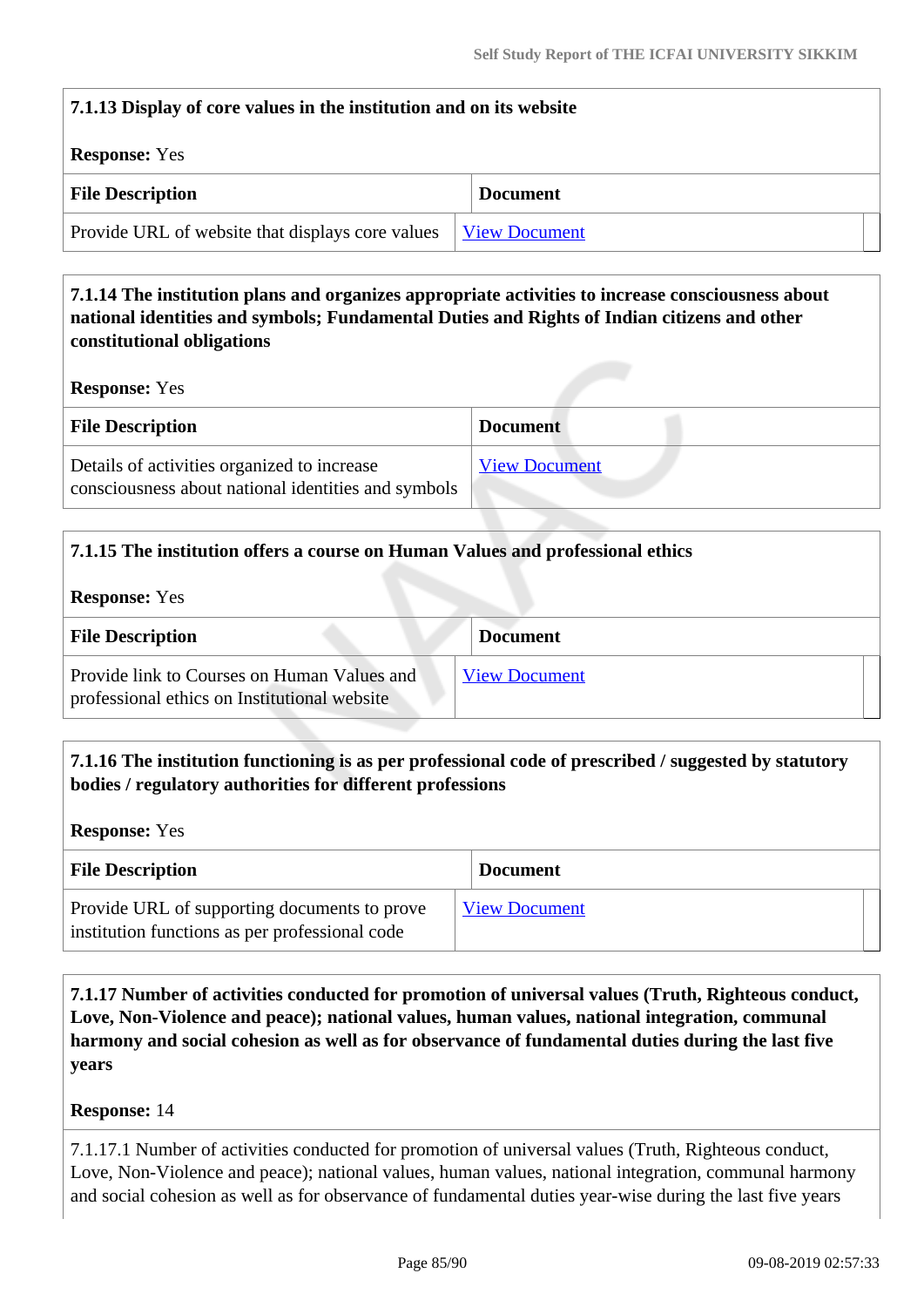| 2017-18                                                           | 2016-17 | 2015-16 |                 | 2014-15              | 2013-14        |  |
|-------------------------------------------------------------------|---------|---------|-----------------|----------------------|----------------|--|
|                                                                   | 3       | 2       |                 | 2                    | $\overline{2}$ |  |
|                                                                   |         |         |                 |                      |                |  |
| <b>File Description</b>                                           |         |         | <b>Document</b> |                      |                |  |
| List of activities conducted for promotion of<br>universal values |         |         |                 | <b>View Document</b> |                |  |

 **7.1.18 Institution organizes national festivals and birth / death anniversaries of the great Indian personalities**

**Response:** 

Yes

On the occasion of **Gandhi Jayanti** (3rd October 2018), the staff and students of ICFAI University carried a cleanliness drive of Swachh Bharat Abhiyan where they cleaned the University campus and the surrounding area.

**Pre-Diwali celebration at the University campus**. As we are aware that Sikkim as a state has taken several conscious steps in making this beautiful festival a pollution/ chemical free one. Keeping all these points in mind and also ensuring that the students don't miss out on the festivity mood, the Vice-Chancellor, Dr. Jagannath Patnaik came up with a more fun way for the students to enjoy. The students had a gala time bursting the balloons.

**The ICFAI University Sikkim celebrated Children's day** at the University campus. The day was filled with activities. There were several events to mark the Children's day. The University in collaboration with an NGO, Gangtok Round Table 301 had a blood donation camp and also sapling Plantation camp. Gangtok Round Table 301 is the Gangtok chapter of Round Table India formed in 2017. They have been making contribution towards the society by organizing various awareness camps and doing their bit in contributing to the society. Several students and staff members donated blood on this occasion. Simultaneously, several sapling plantations was also done at the University campus by Vice chancellor Dr. Jagannath Patnaik, Officiating Registrar Mrs. Anita Gupta, members of Eco Club, members of Gangtok Round table 301and staff members. It was followed by lunch for everyone and post that the children's day activity began, which was organised by the staff members of the University. It was truly a fun-filled day with several games and activities.

- The students from different schools of Sikkim participating at OJT programme held at The ICFAI University campus since the last 15days for hospitality and tourism department celebrated Christmas. The decoration was a part of their practical classes. Carol, Santa Clause, photo booth, Christmas tree and handmade cards and music added so much to the festive season.
- Pre Christmas Celebration at the university Campus
- B.R Ambedkar Jayanthi
- Republic Day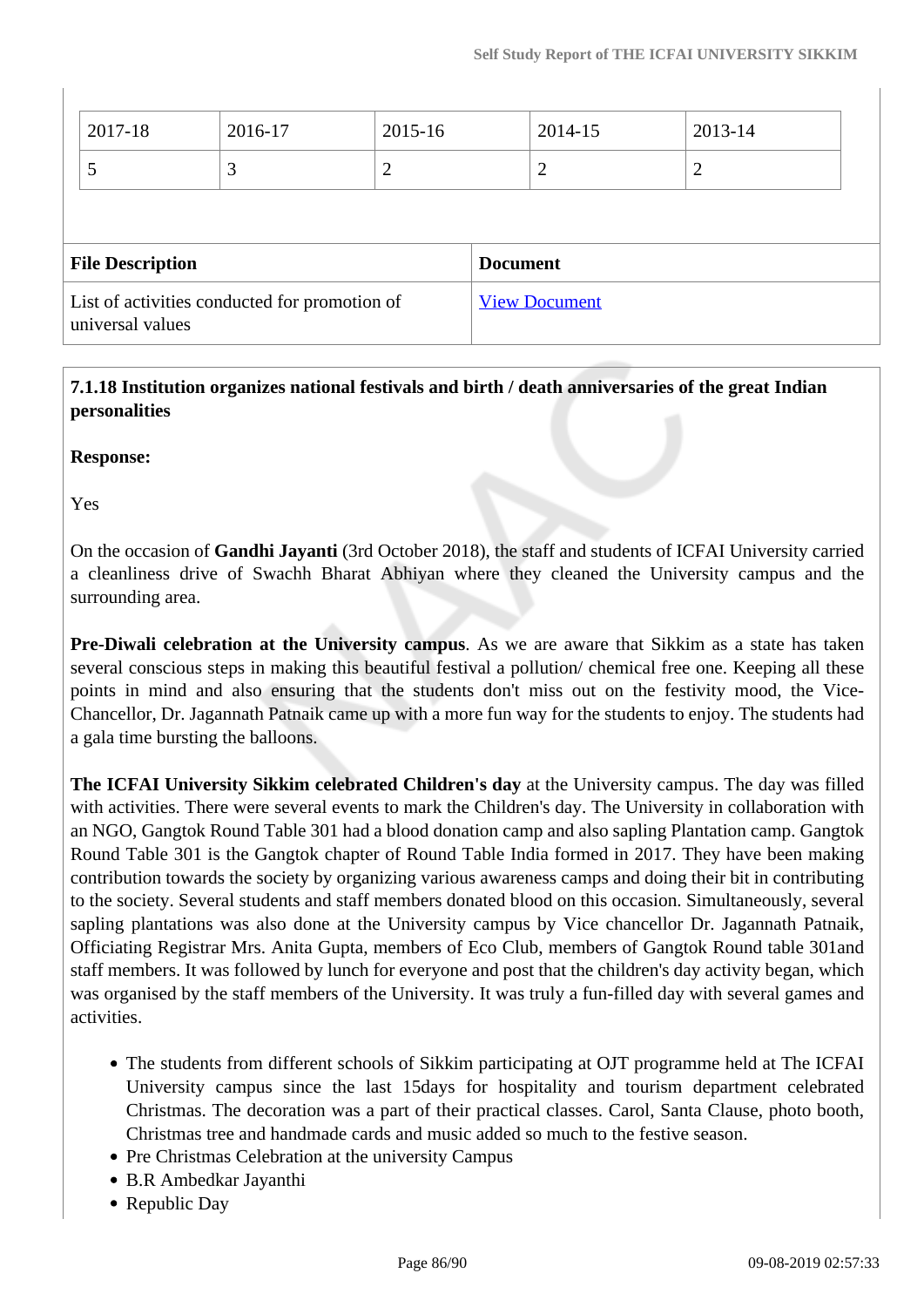# **7.1.19 The institution maintains complete transparency in its financial, academic, administrative and auxiliary functions**

#### **Response:**

The ICFAI university Sikkim maintains utmost transparency as far as administration is concerned, be it financial, academic or general administration. the following measures are adopted by the administration

- 1.Vice Chancellor is the head of the organization. He periodically conducts meeting with the finance officer of the university and also the head quarter Hyderabad office and appraise the finacial conditions in the general body meeting. so all the employees of this university is aware of the facts about the financial matter of the organization.
- 2.Dean Academics looks after the academic matters of the university. She prepares the time table and academic calender in the beginning of the session in consultations with the head of the departments and faculty members of various departments. So each of the teaching members is well aware of their duties and responsibility. The Vice Chancellor also discusses about the academic matters in Academic Council meetings and general body meeting. The new programs and courses is introduced or removed by the Academic council members comprises of leading experts in the different fields and departmental HODs.
- 3.The university adminstration conducts meeting periodically to discuss about all the issues of the organization and each one of them knows about their duties and resposibilities. Also Registrar, the head of the general administration conducts the meeting with nonteaching staff members to assign different resposibilities and takes welfare measures as well.

# **7.2 Best Practices**

**7.2.1 Describe at least two institutional best practices (as per NAAC Format)**

**Response:** 

- **Placement Assistance**: **The ICFAI University, Sikkim gives utmost importance to assist students in getting suitable placements after successful completion of the program. The placement record of the University has been exceptional.**
- Objective of the practice:
- **To boost the employement of the local students and transform the socio-economic development of the region.**
- The objectives of this initiative are:
- 1.AI university Sikkim introduced many programs under one roof such as BA, MA, BBA, BCA, PGDM/MBA, PGDHM,IT and Software have done wonders for the local students. Instead of going out and spending so much money, they are pursuing their career of interest in the comfort of their home. Also their expenditure have reduced a lot.
- 2.With this career/job oriented courses their employability chances have increased many folds.
- 3.ICFAI university, Sikkim has a good record of the campus recruitment and the off campus recruitment. Many aluminai of this universities have been recruited in the software multi nationals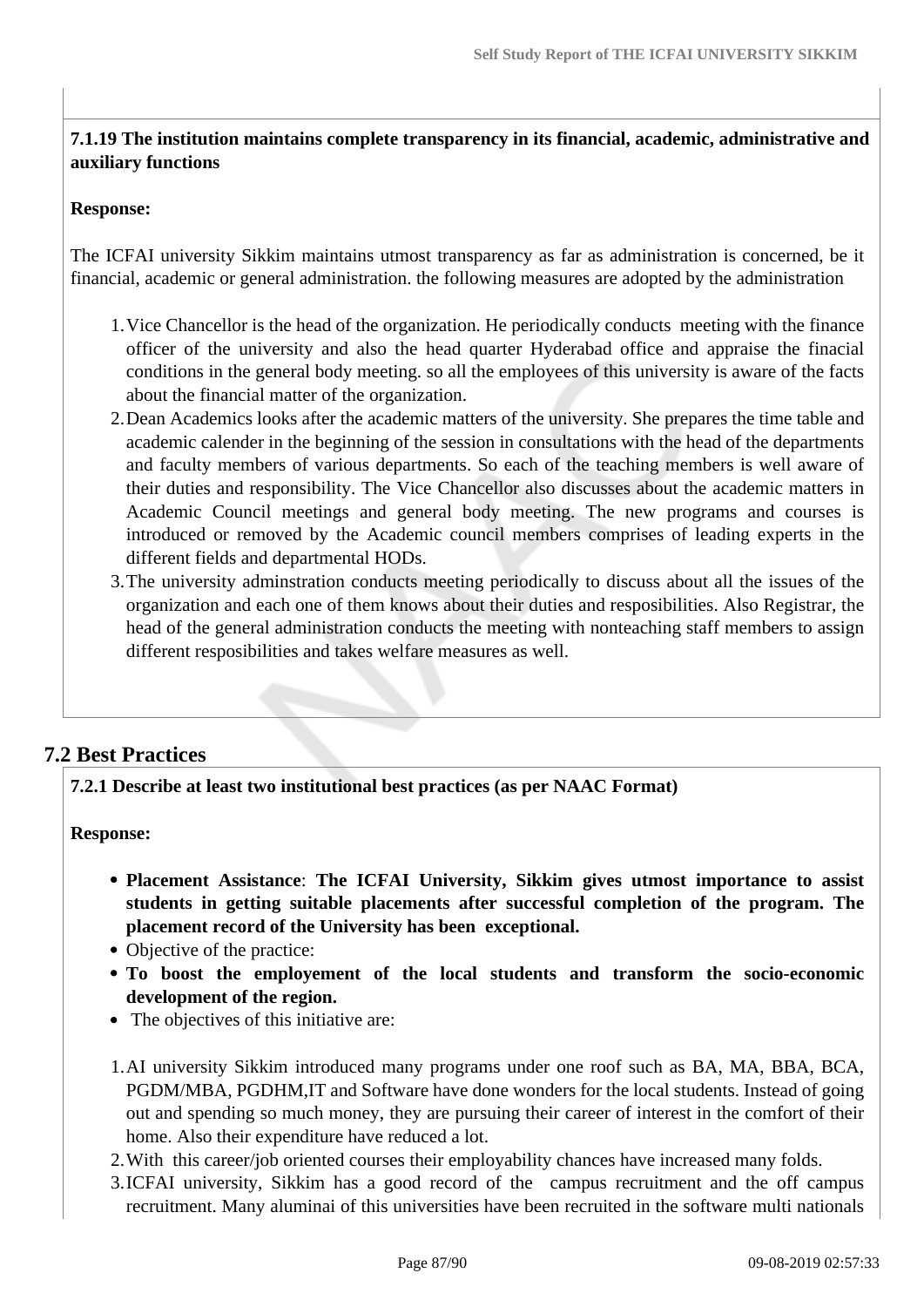like TCS, Wipro, IBM, Cognizant, BPO industries, Services sector like five star hotels like ITC, Obroi, Marriot etc.

- 4.This recruitment have changed the financial conditions of not only their family but the whole society and generations.
- 5.Due to the better employment oppertunity many students of the foreign countries like Nepal, Bhutan and Bangladesh have enrolled here, thereby changing the socio-economic conditions of the local people who are doing brisk business
- Practice:
- The excellent employment record of this university inspires for enhancement of enrollment of local as well as foreign students
- **Creating and Sustaining an Eco-Friendly Campus with clear cut goals and priorities in the management of water resources, preservation of flora and fauna, conservation of eco systems , and productive use of the land.**
- Objectives of the Practice

The objectives of this initiative are:

- Creating for the university community an ambiance and learning environment that advances a civil and sustainable society.
- Ensuring the conservation of biological diversity and the protection of this eco-sensitive area by adopting sound and sustainable development.
- Encouraging the university community to pilot and promote sustainable solutions through teaching, research and extension activities that tackle live issues of the campus and its adjacent communities.
- Promoting and protecting the natural and semi natural habitats of existing species in the campus to ensure their survival and growth.
- Harnessing the traditional knowledge and practices of local communities and involving them in the conservation and sustainable use of these resources.
- The Context
- Accessibility: The hilly terrain came in the way of creating spaces for academic, residential and recreational areas that blended in with the landscape while being also accessible and eco-friendly.
- Security issues: A campus covering 24 acres with a lot of dense forest cover called for an effective yet unobtrusive security plan.
- The Practice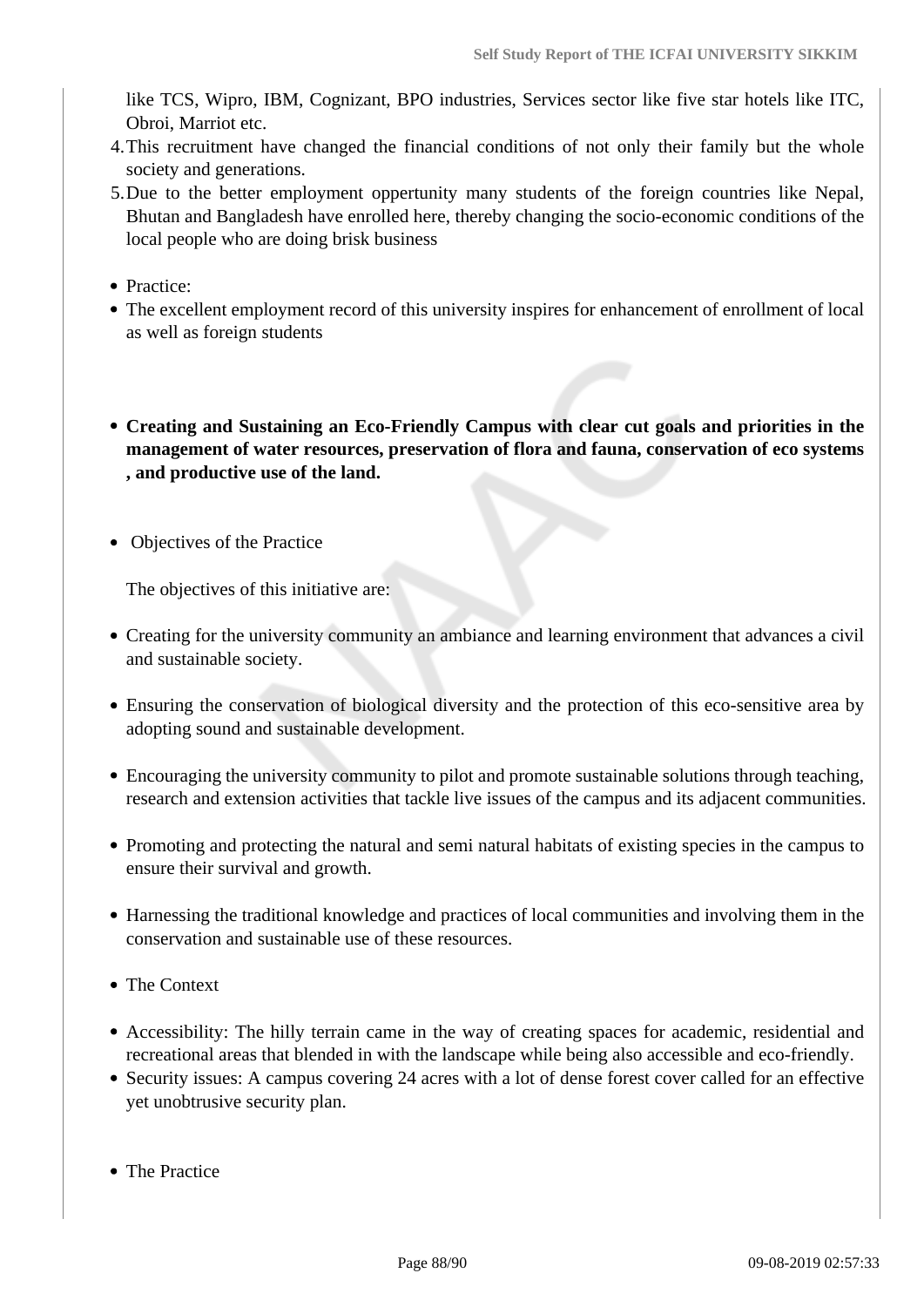The uniqueness of ICFAI University Campus is that it demonstrates respect for environment and stewardship of natural resources while ensuring the quality of life on the campus. The Master Plan of the University has been designed to ensure and sustain a harmonious blend of human and environmental well-being.

| <b>File Description</b>         | <b>Document</b>      |
|---------------------------------|----------------------|
| Link for Additional Information | <b>View Document</b> |

## **7.3 Institutional Distinctiveness**

 **7.3.1 Describe/Explain the performance of the institution in one area distinctive to its vision, priority and thrust**

#### **Response:**

One of the vision of the ICFAI university is to **boost the employement of the local students and transform the socio-economic development of the region.** In fact with the establish ment of ICFAI, university there is a paradigm shift. The following changes have been observed in the region

- 1.ICFAI university Sikkim introduced many programs under one roof such as BA, MA, BBA, BCA, PGDM/MBA, PGDHM,IT and Software have done wonders for the local students. Instead of going out and spending so much money, they are pursuing their career of interest in the comfort of their home. Also their expenditure have reduced a lot.
- 2.With this career/job oriented courses their employability chances have increased many folds.
- 3.ICFAI university, Sikkim has a good record of the campus recruitment and the off campus recruitment. Many aluminai of this universities have been recruited in the software multi nationals like TCS, Wipro, IBM, Cognizant, BPO industries, Services sector like five star hotels like ITC, Obroi, Marriot etc.
- 4.This recruitment have changed the financial conditions of not only their family but the whole society and generations.
- 5.Due to the better employment oppertunity many students of the foreign countries like Nepal, Bhutan and Bangladesh have enrolled here, thereby changing the socio-economic conditions of the local people who are doing brisk business

| <b>File Description</b>         | <b>Document</b>      |
|---------------------------------|----------------------|
| Link for Additional Information | <b>View Document</b> |